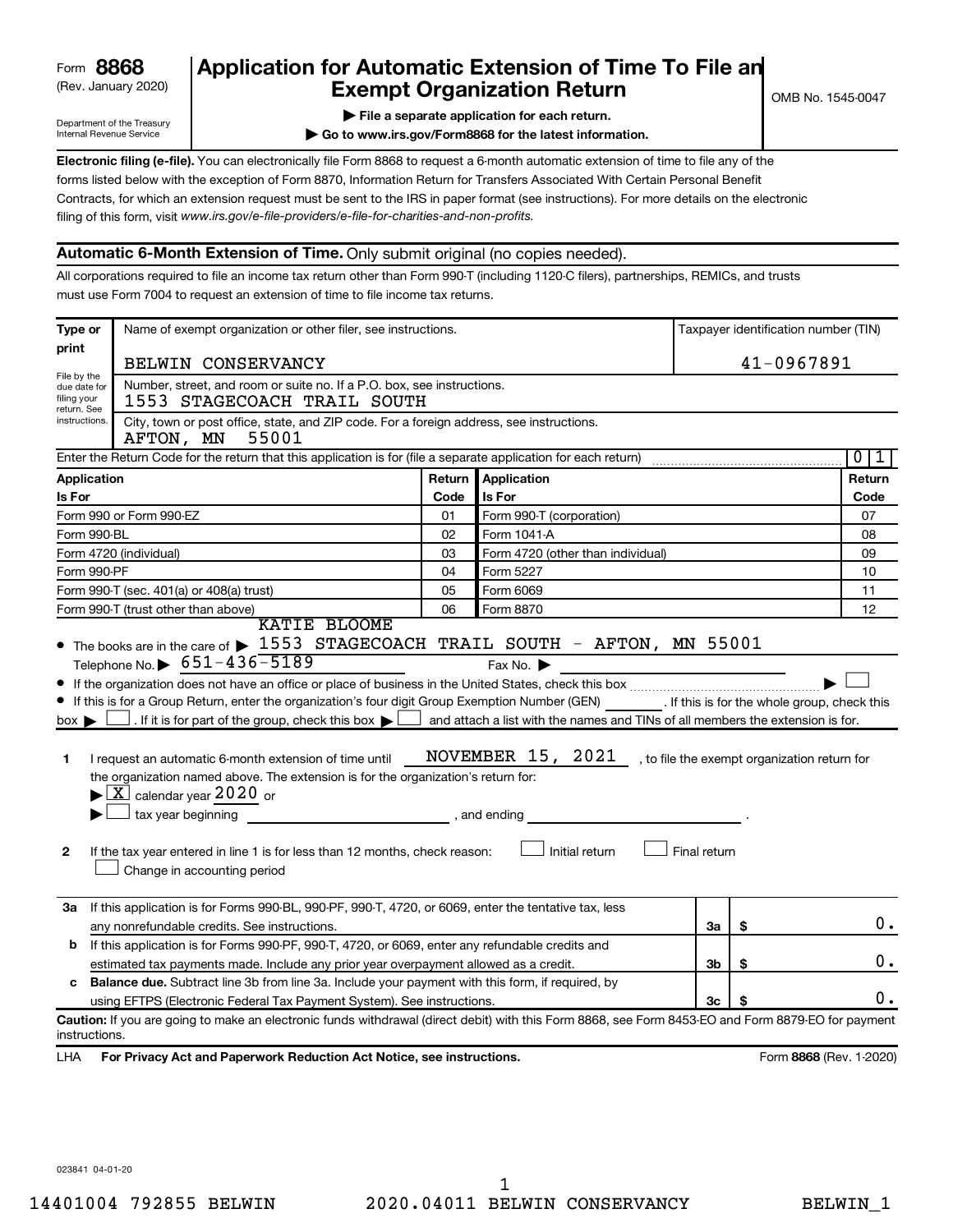| Form |
|------|
|------|

# EXTENDED TO NOVEMBER 15, 2021

**990** Return of Organization Exempt From Income Tax <br>
Under section 501(c), 527, or 4947(a)(1) of the Internal Revenue Code (except private foundations)<br> **PO20** 

**▶ Do not enter social security numbers on this form as it may be made public. Open to Public**<br>
inspection and the latest information. Inspection **| Go to www.irs.gov/Form990 for instructions and the latest information. Inspection**



Department of the Treasury Internal Revenue Service

|                                                                 |                                                                                                                                                                            | A For the 2020 calendar year, or tax year beginning<br>and ending                                                                           |            |                                                     |                                                           |  |
|-----------------------------------------------------------------|----------------------------------------------------------------------------------------------------------------------------------------------------------------------------|---------------------------------------------------------------------------------------------------------------------------------------------|------------|-----------------------------------------------------|-----------------------------------------------------------|--|
|                                                                 | <b>B</b> Check if<br>applicable:                                                                                                                                           | C Name of organization                                                                                                                      |            | D Employer identification number                    |                                                           |  |
|                                                                 | Address<br> change                                                                                                                                                         | BELWIN CONSERVANCY                                                                                                                          |            |                                                     |                                                           |  |
|                                                                 | Name<br>change                                                                                                                                                             | Doing business as                                                                                                                           |            | 41-0967891                                          |                                                           |  |
|                                                                 | Initial<br>return                                                                                                                                                          | Number and street (or P.O. box if mail is not delivered to street address)                                                                  | Room/suite | E Telephone number                                  |                                                           |  |
|                                                                 | Final<br>return/                                                                                                                                                           | 1553 STAGECOACH TRAIL SOUTH                                                                                                                 |            | $651 - 436 - 5189$                                  |                                                           |  |
|                                                                 | termin-<br>ated                                                                                                                                                            | City or town, state or province, country, and ZIP or foreign postal code                                                                    |            | G Gross receipts \$                                 | 2, 221, 564.                                              |  |
|                                                                 | Amended<br>Ireturn                                                                                                                                                         | 55001<br>AFTON, MN                                                                                                                          |            | H(a) Is this a group return                         |                                                           |  |
|                                                                 | Applica-<br>Ition                                                                                                                                                          | F Name and address of principal officer: DAVID HARTWELL                                                                                     |            | for subordinates?                                   | $\Box$ Yes $\Box X$ No                                    |  |
|                                                                 | pending                                                                                                                                                                    | 3001 BROADWAY STREET NE, SUITE 640, MINNEAPO H(b) Are all subordinates included? Ses                                                        |            |                                                     | ⊿No                                                       |  |
|                                                                 |                                                                                                                                                                            | Tax-exempt status: $X \ 501(c)(3)$ 501(c)(<br>$\leq$ (insert no.)<br>4947(a)(1) or $\vert$                                                  | 527        |                                                     | If "No," attach a list. See instructions                  |  |
|                                                                 |                                                                                                                                                                            | J Website: WWW.BELWIN.ORG                                                                                                                   |            | $H(c)$ Group exemption number $\blacktriangleright$ |                                                           |  |
|                                                                 |                                                                                                                                                                            | <b>K</b> Form of organization: $\boxed{\textbf{X}}$ Corporation<br>$\overline{Other}$<br>Trust<br>Association                               |            |                                                     | L Year of formation: $1970$ M State of legal domicile: MN |  |
|                                                                 |                                                                                                                                                                            | Part I Summary                                                                                                                              |            |                                                     |                                                           |  |
|                                                                 | 1                                                                                                                                                                          | Briefly describe the organization's mission or most significant activities: DEDICATED TO PRESERVATION,                                      |            |                                                     |                                                           |  |
| Governance                                                      |                                                                                                                                                                            | RESTORATION AND APPRECIATION OF OUR NATURAL WORLD.                                                                                          |            | IT OWNS                                             |                                                           |  |
|                                                                 | 2                                                                                                                                                                          | Check this box $\blacktriangleright$ $\Box$ if the organization discontinued its operations or disposed of more than 25% of its net assets. |            |                                                     |                                                           |  |
|                                                                 | 3                                                                                                                                                                          | Number of voting members of the governing body (Part VI, line 1a)                                                                           |            | 3                                                   | 9                                                         |  |
|                                                                 | 4                                                                                                                                                                          |                                                                                                                                             |            | $\overline{\mathbf{4}}$                             | 9                                                         |  |
|                                                                 | 5                                                                                                                                                                          |                                                                                                                                             |            | 5                                                   | $\overline{15}$                                           |  |
|                                                                 | 6                                                                                                                                                                          |                                                                                                                                             |            | 6                                                   | 60                                                        |  |
| <b>Activities &amp;</b>                                         |                                                                                                                                                                            |                                                                                                                                             |            | 7a                                                  | $\overline{0}$ .                                          |  |
|                                                                 |                                                                                                                                                                            |                                                                                                                                             |            | 7b                                                  | 0.                                                        |  |
|                                                                 |                                                                                                                                                                            |                                                                                                                                             |            | <b>Prior Year</b>                                   | <b>Current Year</b>                                       |  |
|                                                                 | 8                                                                                                                                                                          |                                                                                                                                             |            | 1,164,151.                                          | 2,114,744.                                                |  |
| Revenue                                                         | 9                                                                                                                                                                          | Program service revenue (Part VIII, line 2g)                                                                                                |            | Ο.                                                  | 0.                                                        |  |
| 10                                                              |                                                                                                                                                                            |                                                                                                                                             |            | 42, 264.                                            | 21,540.                                                   |  |
|                                                                 | 11                                                                                                                                                                         | Other revenue (Part VIII, column (A), lines 5, 6d, 8c, 9c, 10c, and 11e)                                                                    |            | 94,840.                                             | 85,280.                                                   |  |
|                                                                 | 12                                                                                                                                                                         | Total revenue - add lines 8 through 11 (must equal Part VIII, column (A), line 12)                                                          |            | 1,301,255.                                          | 2, 221, 564.                                              |  |
|                                                                 | 13                                                                                                                                                                         | Grants and similar amounts paid (Part IX, column (A), lines 1-3) <i>multimaron community</i>                                                |            | 0.                                                  | ο.                                                        |  |
|                                                                 | 14                                                                                                                                                                         |                                                                                                                                             |            | σ.                                                  | $\overline{0}$ .                                          |  |
|                                                                 | 15                                                                                                                                                                         | Salaries, other compensation, employee benefits (Part IX, column (A), lines 5-10)                                                           |            | 558,491.                                            | 600, 860.                                                 |  |
| Expenses                                                        |                                                                                                                                                                            | 16a Professional fundraising fees (Part IX, column (A), line 11e)                                                                           |            | 0.                                                  | 0.                                                        |  |
|                                                                 |                                                                                                                                                                            | <b>b</b> Total fundraising expenses (Part IX, column (D), line 25) $\bullet$ 263, 592.                                                      |            |                                                     |                                                           |  |
|                                                                 |                                                                                                                                                                            |                                                                                                                                             |            | 544, 397.<br>1,102,888.                             | 742,852.<br>1,343,712.                                    |  |
|                                                                 |                                                                                                                                                                            | 18 Total expenses. Add lines 13-17 (must equal Part IX, column (A), line 25)                                                                |            | 198, 367.                                           | 877,852.                                                  |  |
|                                                                 |                                                                                                                                                                            | 19 Revenue less expenses. Subtract line 18 from line 12                                                                                     |            |                                                     |                                                           |  |
|                                                                 |                                                                                                                                                                            |                                                                                                                                             |            | <b>Beginning of Current Year</b><br>12,941,345.     | <b>End of Year</b><br>13,829,997.                         |  |
|                                                                 | 20                                                                                                                                                                         | Total assets (Part X, line 16)                                                                                                              |            | 1,600,173.                                          | 1,610,973.                                                |  |
|                                                                 | 21                                                                                                                                                                         | Total liabilities (Part X, line 26)                                                                                                         |            | 11, 341, 172.                                       | 12,219,024.                                               |  |
| Net Assets or<br>22<br><b>Part II</b><br><b>Signature Block</b> |                                                                                                                                                                            |                                                                                                                                             |            |                                                     |                                                           |  |
|                                                                 | Under penalties of perjury, I declare that I have examined this return, including accompanying schedules and statements, and to the best of my knowledge and belief, it is |                                                                                                                                             |            |                                                     |                                                           |  |
|                                                                 |                                                                                                                                                                            | true, correct, and complete. Declaration of preparer (other than officer) is based on all information of which preparer has any knowledge.  |            |                                                     |                                                           |  |
|                                                                 |                                                                                                                                                                            |                                                                                                                                             |            |                                                     |                                                           |  |
|                                                                 |                                                                                                                                                                            | Signature of officer                                                                                                                        |            | Date                                                |                                                           |  |
|                                                                 |                                                                                                                                                                            |                                                                                                                                             |            |                                                     |                                                           |  |
| Sign<br>Here                                                    |                                                                                                                                                                            | DAVID HARTWELL,<br>PRESIDENT                                                                                                                |            |                                                     |                                                           |  |

| Here     | DAVID AARTWEDD,<br>PRESIDENT                                                                                 |                      |                                            |  |  |
|----------|--------------------------------------------------------------------------------------------------------------|----------------------|--------------------------------------------|--|--|
|          | Type or print name and title                                                                                 |                      |                                            |  |  |
|          | Print/Type preparer's name                                                                                   | Preparer's signature | Date<br>PTIN<br>Check                      |  |  |
| Paid     | <b>UOANNE KLETSCHER</b>                                                                                      |                      | P01084498<br>self-employed                 |  |  |
| Preparer | $\blacktriangleright$ BURR OAK GROUP,<br>Firm's name                                                         | INC.                 | $1$ Firm's EIN $\triangleright$ 41-1834878 |  |  |
| Use Only | Firm's address 3001 BROADWAY STREET NE STE. 640                                                              |                      |                                            |  |  |
|          | MINNEAPOLIS, MN 55413                                                                                        |                      | Phone no.                                  |  |  |
|          | <b>No</b><br>May the IRS discuss this return with the preparer shown above? See instructions<br>Yes          |                      |                                            |  |  |
|          | Form 990 (2020)<br>LHA For Paperwork Reduction Act Notice, see the separate instructions.<br>032001 12-23-20 |                      |                                            |  |  |

SEE SCHEDULE O FOR ORGANIZATION MISSION STATEMENT CONTINUATION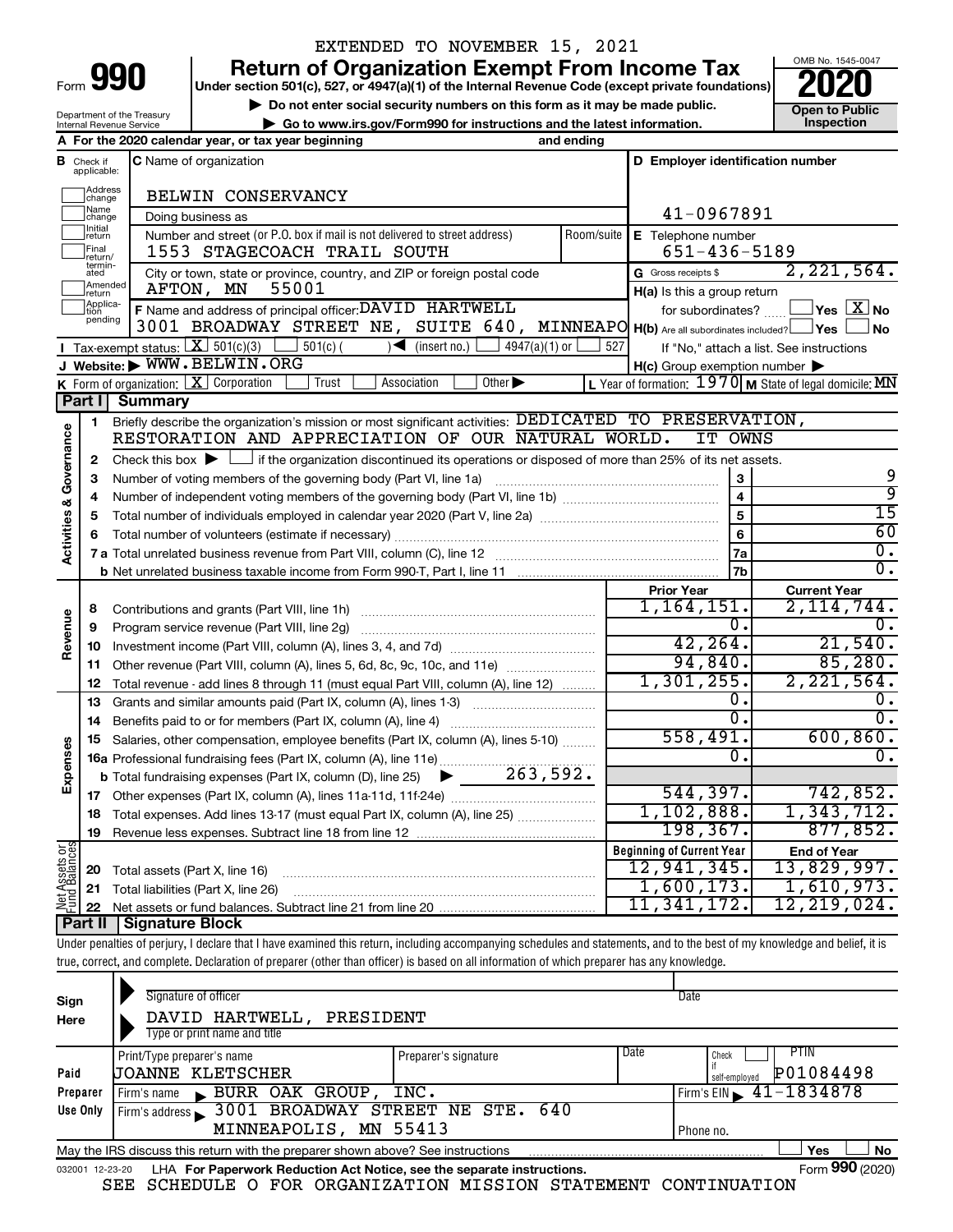|                | BELWIN CONSERVANCY<br>Form 990 (2020)<br>Part III   Statement of Program Service Accomplishments                                                                                                        | 41-0967891<br>Page 2                      |
|----------------|---------------------------------------------------------------------------------------------------------------------------------------------------------------------------------------------------------|-------------------------------------------|
|                |                                                                                                                                                                                                         |                                           |
| 1              | Briefly describe the organization's mission:                                                                                                                                                            |                                           |
|                | TO INSPIRE CONNECTION AND ENGAGEMENT WITH THE NATURAL WORLD                                                                                                                                             |                                           |
|                |                                                                                                                                                                                                         |                                           |
|                |                                                                                                                                                                                                         |                                           |
|                |                                                                                                                                                                                                         |                                           |
| $\overline{2}$ | Did the organization undertake any significant program services during the year which were not listed on the                                                                                            |                                           |
|                | prior Form 990 or 990-EZ?                                                                                                                                                                               | $\overline{\ }$ Yes $\overline{\rm X}$ No |
|                | If "Yes," describe these new services on Schedule O.                                                                                                                                                    |                                           |
| 3              | Did the organization cease conducting, or make significant changes in how it conducts, any program services?                                                                                            | $\lfloor \text{X} \rfloor$ Yes            |
|                | If "Yes," describe these changes on Schedule O.                                                                                                                                                         |                                           |
| 4              | Describe the organization's program service accomplishments for each of its three largest program services, as measured by expenses.                                                                    |                                           |
|                | Section 501(c)(3) and 501(c)(4) organizations are required to report the amount of grants and allocations to others, the total expenses, and                                                            |                                           |
|                | revenue, if any, for each program service reported.                                                                                                                                                     |                                           |
| 4a             | $\overline{535}$ , $\overline{241}$ $\cdot$ including grants of \$<br>(Expenses \$<br>) (Revenue \$<br>(Code:<br>ECOLOGICAL RESTORATION/ENVIRONMENTAL EDUCATION - RESTORATION OF NATURAL                |                                           |
|                | COMMUNITIES THAT ONCE FLOURISHED IN THE ST. CROIX VALLEY, BUT ARE NOW                                                                                                                                   |                                           |
|                | ENDANGERED DUE TO HABITAT FRAGMENTATION, DEVELOPMENT ETC.                                                                                                                                               | <b>VISITORS OF</b>                        |
|                | ALL AGES COME TO WALK THE 22 MILES OF TRAILS OF NATURAL LANDSCAPE ON                                                                                                                                    |                                           |
|                | MORE THAN 10,000 STUDENTS, COMPRISED OF EVERY<br>MORE THAN 1300 ACRES.                                                                                                                                  |                                           |
|                | 3RD AND 5TH GRADER IN THE ST. PAUL SCHOOL DISTRICT, AS WELL AS HIGH                                                                                                                                     |                                           |
|                | SCHOOL STUDENTS, VISIT THE BELWIN CONSERVANCY EACH YEAR WHERE THEY ARE                                                                                                                                  |                                           |
|                | INSTRUCTED BY PROFESSIONAL ENVIRONMENTAL EDUCATORS.                                                                                                                                                     |                                           |
|                |                                                                                                                                                                                                         |                                           |
|                |                                                                                                                                                                                                         |                                           |
|                |                                                                                                                                                                                                         |                                           |
|                |                                                                                                                                                                                                         |                                           |
| 4b             | 249,018. including grants of \$<br>) (Revenue \$<br>(Code:<br>(Expenses \$                                                                                                                              |                                           |
|                | SCIENCE AND NATURE - BELWIN PROVIDES HIGH QUALITY, DIVERSE ART<br>ART,                                                                                                                                  |                                           |
|                | (AND SCIENCE) PROGRAMMING, BOTH PARTICIPATORY AND OBSERVATORY THAT WILL                                                                                                                                 |                                           |
|                | IN ALL CASES INCLUDE AN ENVIRONMENTAL MESSAGE THAT LEAVES PARTICIPANTS                                                                                                                                  |                                           |
|                | DELIGHTED WITH THE EXPERIENCE AND ENLIGHTENED TO ENVIRONMENTAL ISSUES.                                                                                                                                  |                                           |
|                |                                                                                                                                                                                                         |                                           |
|                |                                                                                                                                                                                                         |                                           |
|                |                                                                                                                                                                                                         |                                           |
|                |                                                                                                                                                                                                         |                                           |
|                |                                                                                                                                                                                                         |                                           |
|                |                                                                                                                                                                                                         |                                           |
|                |                                                                                                                                                                                                         |                                           |
|                | $\overline{178}$ ,414.                                                                                                                                                                                  |                                           |
| 4c             | including grants of \$<br>) (Expenses \$<br>) (Revenue \$<br>(Code:<br>THE<br><b>TYPES</b><br><b>RECREATION</b><br><b>BELWIN</b><br><b>OFFERS</b><br>COMMUNITY<br>TWO<br>$\overline{\phantom{m}}$<br>OF | <b>RECREATIONAL</b>                       |
|                | LUCY WINTON BELL ATHLETIC FIELDS WITH SOCCER,<br>ACTIVITIES.<br><b>THE</b>                                                                                                                              | <b>BASEBALL</b>                           |
|                | <b>COVERS</b><br>50 ACRES.<br>FOOTBALL<br><b>FIELDS</b><br>IT<br>IS<br>PRIMARILY FOR<br>AND                                                                                                             | CHILDREN                                  |
|                | PROGRAMS RUN BY THE<br>ST.<br>CROIX SOCCER<br>PARTICIPATING<br>THE<br>ΙN                                                                                                                                | <b>CLUB AND</b><br>ST.                    |
|                | THE HIGH QUALITY FIELDS<br>CROIX VALLEY<br>ATHLETIC<br>ASSOCIATION.                                                                                                                                     | <b>WERE</b><br>OPENED                     |
|                | 1999<br>AFTER<br>COMMUNITY<br>LEADERS<br>ASKED<br><b>BELWIN</b><br>TО<br>PARTICIPATE                                                                                                                    | ΙN                                        |
|                | PROVIDING FACILITIES<br>THAT<br>WERE<br>NOT<br><b>OTHERWISE</b><br><b>AVAILABLE</b><br>TО                                                                                                               | THE                                       |
|                | TRAILS<br>AVAILABLE<br>HIKING<br>ARE<br>TО<br>THE<br>COMMUNITY.<br>PASSIVE                                                                                                                              | PUBLIC AND                                |
|                | NUMEROUS PLACES<br>MAINTAINED<br><b>BELWIN</b><br>ON<br>PROPERTY<br>BY<br>IN<br>ITS                                                                                                                     | <b>ADJACENT</b><br>TO<br>THE              |
|                | <b>ATHLETIC</b><br>FIELDS.<br>LUCY WINTON<br>BELL                                                                                                                                                       |                                           |
|                |                                                                                                                                                                                                         |                                           |
|                |                                                                                                                                                                                                         |                                           |
|                | 4d Other program services (Describe on Schedule O.)                                                                                                                                                     |                                           |
|                | (Revenue \$<br>(Expenses \$<br>including grants of \$                                                                                                                                                   |                                           |
| 4е             | 962,673.<br>Total program service expenses                                                                                                                                                              |                                           |
|                |                                                                                                                                                                                                         | Form 990 (2020)                           |
|                | 032002 12-23-20                                                                                                                                                                                         |                                           |
|                | 3                                                                                                                                                                                                       |                                           |
|                | 14401004 792855 BELWIN<br>2020.04011 BELWIN CONSERVANCY                                                                                                                                                 | BELWIN <sub>1</sub>                       |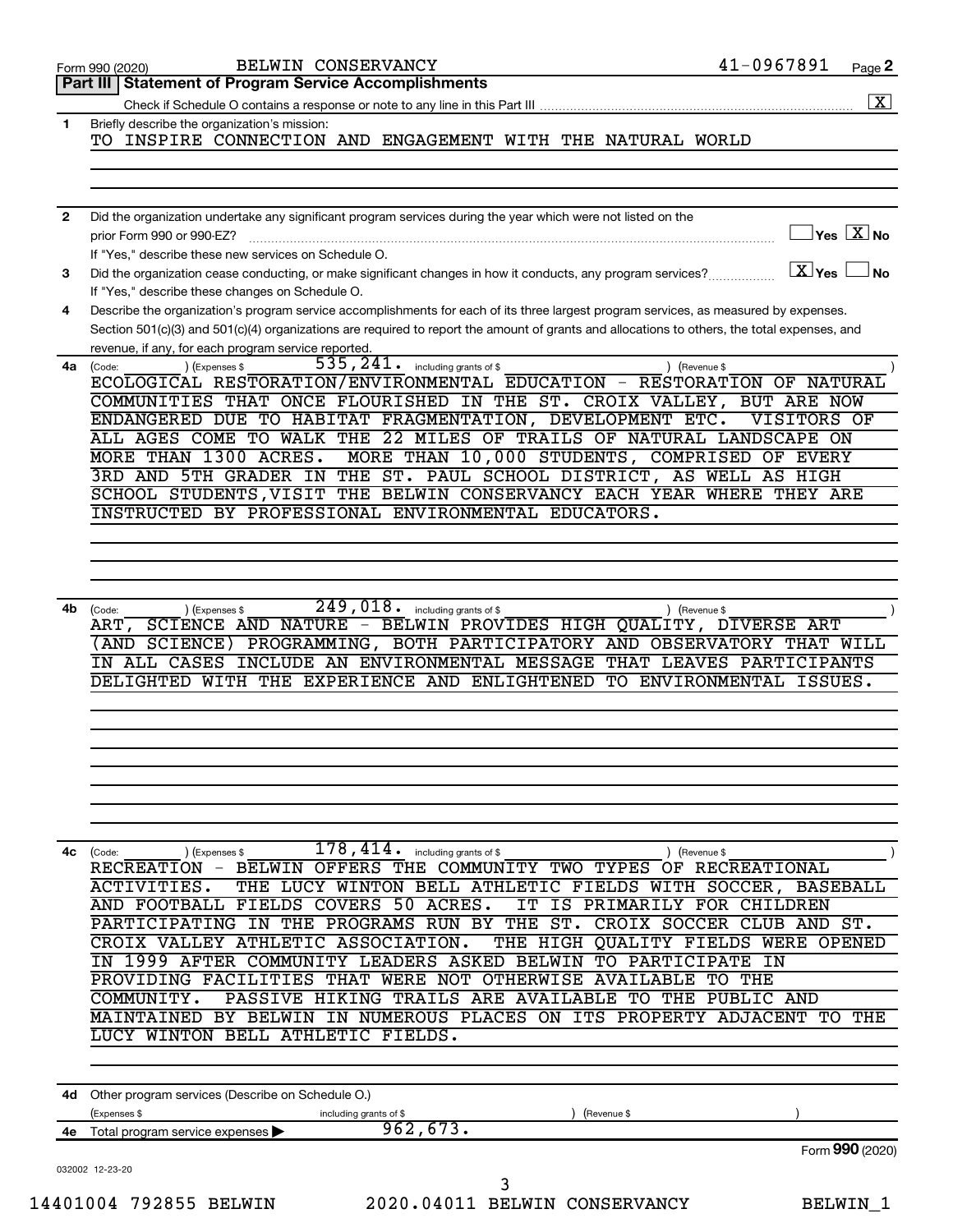|  | Form 990 (2020) |
|--|-----------------|

**Part IV Checklist of Required Schedules**

Form 990 (2020) Page BELWIN CONSERVANCY 41-0967891

|     |                                                                                                                                                                                                                                                     |                 | Yes                     | No                      |
|-----|-----------------------------------------------------------------------------------------------------------------------------------------------------------------------------------------------------------------------------------------------------|-----------------|-------------------------|-------------------------|
| 1   | Is the organization described in section 501(c)(3) or 4947(a)(1) (other than a private foundation)?                                                                                                                                                 |                 |                         |                         |
|     |                                                                                                                                                                                                                                                     | 1               | х                       |                         |
| 2   |                                                                                                                                                                                                                                                     | $\mathbf{2}$    | $\overline{\mathbf{X}}$ |                         |
| З   | Did the organization engage in direct or indirect political campaign activities on behalf of or in opposition to candidates for                                                                                                                     | 3               |                         | x                       |
| 4   | Section 501(c)(3) organizations. Did the organization engage in lobbying activities, or have a section 501(h) election in effect                                                                                                                    |                 |                         |                         |
|     |                                                                                                                                                                                                                                                     | 4               |                         | X                       |
| 5   | Is the organization a section 501(c)(4), 501(c)(5), or 501(c)(6) organization that receives membership dues, assessments, or                                                                                                                        |                 |                         |                         |
|     |                                                                                                                                                                                                                                                     | 5               |                         | X                       |
| 6   | Did the organization maintain any donor advised funds or any similar funds or accounts for which donors have the right to                                                                                                                           |                 |                         |                         |
|     | provide advice on the distribution or investment of amounts in such funds or accounts? If "Yes," complete Schedule D, Part I                                                                                                                        | 6               |                         | х                       |
| 7   | Did the organization receive or hold a conservation easement, including easements to preserve open space,                                                                                                                                           |                 |                         |                         |
|     |                                                                                                                                                                                                                                                     | $\overline{7}$  | X                       |                         |
| 8   | Did the organization maintain collections of works of art, historical treasures, or other similar assets? If "Yes," complete                                                                                                                        |                 |                         |                         |
|     |                                                                                                                                                                                                                                                     | 8               |                         | х                       |
| 9   | Did the organization report an amount in Part X, line 21, for escrow or custodial account liability, serve as a custodian for                                                                                                                       |                 |                         |                         |
|     | amounts not listed in Part X; or provide credit counseling, debt management, credit repair, or debt negotiation services?                                                                                                                           |                 |                         |                         |
|     |                                                                                                                                                                                                                                                     | 9               |                         | х                       |
| 10  | Did the organization, directly or through a related organization, hold assets in donor-restricted endowments                                                                                                                                        |                 |                         |                         |
|     |                                                                                                                                                                                                                                                     | 10              | х                       |                         |
| 11  | If the organization's answer to any of the following questions is "Yes," then complete Schedule D, Parts VI, VII, VIII, IX, or X                                                                                                                    |                 |                         |                         |
|     | as applicable.                                                                                                                                                                                                                                      |                 |                         |                         |
|     | a Did the organization report an amount for land, buildings, and equipment in Part X, line 10? If "Yes," complete Schedule D,                                                                                                                       |                 |                         |                         |
|     |                                                                                                                                                                                                                                                     | 11a             | X                       |                         |
|     | <b>b</b> Did the organization report an amount for investments - other securities in Part X, line 12, that is 5% or more of its total                                                                                                               |                 |                         |                         |
|     |                                                                                                                                                                                                                                                     | 11b             |                         | х                       |
|     | c Did the organization report an amount for investments - program related in Part X, line 13, that is 5% or more of its total                                                                                                                       |                 |                         | х                       |
|     |                                                                                                                                                                                                                                                     | 11c             |                         |                         |
|     | d Did the organization report an amount for other assets in Part X, line 15, that is 5% or more of its total assets reported in                                                                                                                     |                 |                         | х                       |
|     |                                                                                                                                                                                                                                                     | 11d             |                         | $\overline{\textbf{X}}$ |
|     |                                                                                                                                                                                                                                                     | 11e             |                         |                         |
|     | f Did the organization's separate or consolidated financial statements for the tax year include a footnote that addresses<br>the organization's liability for uncertain tax positions under FIN 48 (ASC 740)? If "Yes," complete Schedule D, Part X | 11f             |                         | х                       |
|     | 12a Did the organization obtain separate, independent audited financial statements for the tax year? If "Yes," complete                                                                                                                             |                 |                         |                         |
|     |                                                                                                                                                                                                                                                     | 12a             |                         | х                       |
|     | <b>b</b> Was the organization included in consolidated, independent audited financial statements for the tax year?                                                                                                                                  |                 |                         |                         |
|     | If "Yes," and if the organization answered "No" to line 12a, then completing Schedule D, Parts XI and XII is optional                                                                                                                               | 12 <sub>b</sub> | X                       |                         |
| 13  |                                                                                                                                                                                                                                                     | 13              |                         | $\overline{\mathbf{X}}$ |
| 14a |                                                                                                                                                                                                                                                     | 14a             |                         | x                       |
|     | <b>b</b> Did the organization have aggregate revenues or expenses of more than \$10,000 from grantmaking, fundraising, business,                                                                                                                    |                 |                         |                         |
|     | investment, and program service activities outside the United States, or aggregate foreign investments valued at \$100,000                                                                                                                          |                 |                         |                         |
|     |                                                                                                                                                                                                                                                     | 14b             |                         | х                       |
| 15  | Did the organization report on Part IX, column (A), line 3, more than \$5,000 of grants or other assistance to or for any                                                                                                                           |                 |                         |                         |
|     |                                                                                                                                                                                                                                                     | 15              |                         | х                       |
| 16  | Did the organization report on Part IX, column (A), line 3, more than \$5,000 of aggregate grants or other assistance to                                                                                                                            |                 |                         |                         |
|     |                                                                                                                                                                                                                                                     | 16              |                         | х                       |
| 17  | Did the organization report a total of more than \$15,000 of expenses for professional fundraising services on Part IX,                                                                                                                             |                 |                         |                         |
|     |                                                                                                                                                                                                                                                     | 17              |                         | х                       |
| 18  | Did the organization report more than \$15,000 total of fundraising event gross income and contributions on Part VIII, lines                                                                                                                        |                 |                         | x                       |
| 19  | Did the organization report more than \$15,000 of gross income from gaming activities on Part VIII, line 9a? If "Yes,"                                                                                                                              | 18              |                         |                         |
|     |                                                                                                                                                                                                                                                     | 19              |                         | х                       |
|     |                                                                                                                                                                                                                                                     | 20a             |                         | х                       |
|     |                                                                                                                                                                                                                                                     | 20b             |                         |                         |
| 21  | Did the organization report more than \$5,000 of grants or other assistance to any domestic organization or                                                                                                                                         |                 |                         |                         |
|     |                                                                                                                                                                                                                                                     | 21              |                         | х                       |
|     | 032003 12-23-20                                                                                                                                                                                                                                     |                 |                         | Form 990 (2020)         |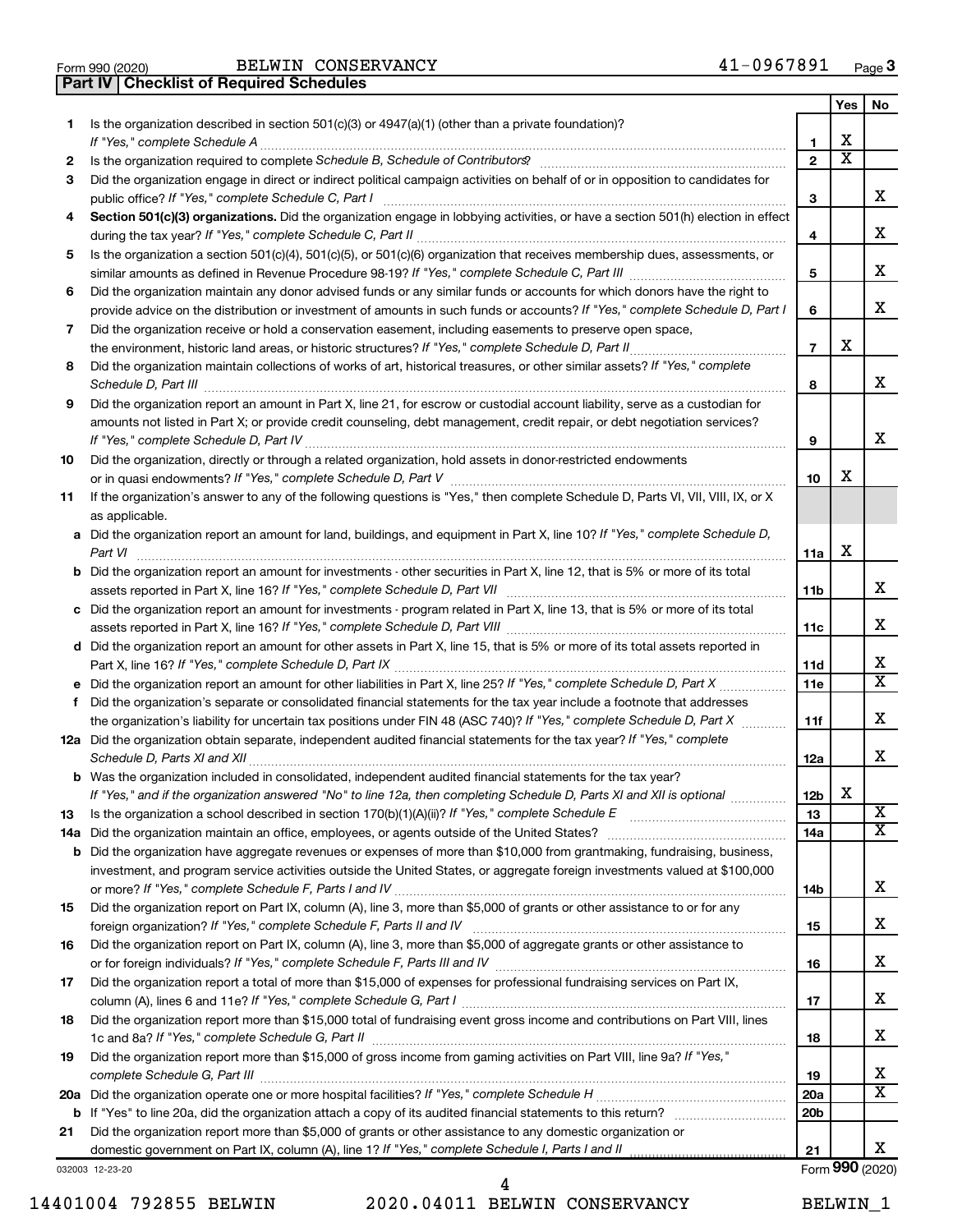|  | Form 990 (2020) |
|--|-----------------|
|  |                 |

*(continued)* **Part IV Checklist of Required Schedules**

|        |                                                                                                                                                           |                 | Yes             | <b>No</b>               |
|--------|-----------------------------------------------------------------------------------------------------------------------------------------------------------|-----------------|-----------------|-------------------------|
| 22     | Did the organization report more than \$5,000 of grants or other assistance to or for domestic individuals on                                             |                 |                 |                         |
|        |                                                                                                                                                           | 22              |                 | х                       |
| 23     | Did the organization answer "Yes" to Part VII, Section A, line 3, 4, or 5 about compensation of the organization's current                                |                 |                 |                         |
|        | and former officers, directors, trustees, key employees, and highest compensated employees? If "Yes," complete                                            |                 |                 | X                       |
|        | Schedule J                                                                                                                                                | 23              |                 |                         |
|        | 24a Did the organization have a tax-exempt bond issue with an outstanding principal amount of more than \$100,000 as of the                               |                 |                 |                         |
|        | last day of the year, that was issued after December 31, 2002? If "Yes," answer lines 24b through 24d and complete<br>Schedule K. If "No," go to line 25a | 24a             |                 | х                       |
|        |                                                                                                                                                           | 24b             |                 |                         |
|        | c Did the organization maintain an escrow account other than a refunding escrow at any time during the year to defease                                    |                 |                 |                         |
|        |                                                                                                                                                           | 24c             |                 |                         |
|        |                                                                                                                                                           | 24d             |                 |                         |
|        | 25a Section 501(c)(3), 501(c)(4), and 501(c)(29) organizations. Did the organization engage in an excess benefit                                          |                 |                 |                         |
|        |                                                                                                                                                           | 25a             |                 | x                       |
|        | <b>b</b> Is the organization aware that it engaged in an excess benefit transaction with a disqualified person in a prior year, and                       |                 |                 |                         |
|        | that the transaction has not been reported on any of the organization's prior Forms 990 or 990-EZ? If "Yes," complete                                     |                 |                 |                         |
|        | Schedule L, Part I                                                                                                                                        | 25b             |                 | X                       |
| 26     | Did the organization report any amount on Part X, line 5 or 22, for receivables from or payables to any current                                           |                 |                 |                         |
|        | or former officer, director, trustee, key employee, creator or founder, substantial contributor, or 35%                                                   |                 |                 |                         |
|        |                                                                                                                                                           | 26              |                 | х                       |
| 27     | Did the organization provide a grant or other assistance to any current or former officer, director, trustee, key employee,                               |                 |                 |                         |
|        | creator or founder, substantial contributor or employee thereof, a grant selection committee member, or to a 35% controlled                               |                 |                 |                         |
|        | entity (including an employee thereof) or family member of any of these persons? If "Yes," complete Schedule L, Part III                                  | 27              |                 | х                       |
| 28     | Was the organization a party to a business transaction with one of the following parties (see Schedule L, Part IV                                         |                 |                 |                         |
|        | instructions, for applicable filing thresholds, conditions, and exceptions):                                                                              |                 |                 |                         |
|        | a A current or former officer, director, trustee, key employee, creator or founder, or substantial contributor? If                                        | 28a             | х               |                         |
|        |                                                                                                                                                           | 28 <sub>b</sub> | х               |                         |
|        | c A 35% controlled entity of one or more individuals and/or organizations described in lines 28a or 28b?If                                                |                 |                 |                         |
|        |                                                                                                                                                           | 28c             |                 | х                       |
| 29     |                                                                                                                                                           | 29              | х               |                         |
| 30     | Did the organization receive contributions of art, historical treasures, or other similar assets, or qualified conservation                               |                 |                 |                         |
|        |                                                                                                                                                           | 30              |                 | х                       |
| 31     | Did the organization liquidate, terminate, or dissolve and cease operations? If "Yes," complete Schedule N, Part I                                        | 31              |                 | $\overline{\textbf{X}}$ |
| 32     | Did the organization sell, exchange, dispose of, or transfer more than 25% of its net assets? If "Yes," complete                                          |                 |                 |                         |
|        | Schedule N, Part II                                                                                                                                       | 32              |                 | X                       |
| 33     | Did the organization own 100% of an entity disregarded as separate from the organization under Regulations                                                |                 |                 |                         |
|        |                                                                                                                                                           | 33              |                 | x                       |
| 34     | Was the organization related to any tax-exempt or taxable entity? If "Yes," complete Schedule R, Part II, III, or IV, and                                 |                 |                 |                         |
|        | Part V, line 1                                                                                                                                            | 34              | х               | X                       |
|        |                                                                                                                                                           | <b>35a</b>      |                 |                         |
|        | b If "Yes" to line 35a, did the organization receive any payment from or engage in any transaction with a controlled entity                               | 35b             |                 |                         |
| 36     | Section 501(c)(3) organizations. Did the organization make any transfers to an exempt non-charitable related organization?                                |                 |                 |                         |
|        |                                                                                                                                                           | 36              |                 | х                       |
| 37     | Did the organization conduct more than 5% of its activities through an entity that is not a related organization                                          |                 |                 |                         |
|        |                                                                                                                                                           | 37              |                 | x                       |
| 38     | Did the organization complete Schedule O and provide explanations in Schedule O for Part VI, lines 11b and 19?                                            |                 |                 |                         |
|        |                                                                                                                                                           | 38              | X               |                         |
| Part V | Statements Regarding Other IRS Filings and Tax Compliance                                                                                                 |                 |                 |                         |
|        |                                                                                                                                                           |                 |                 |                         |
|        |                                                                                                                                                           |                 | Yes             | No                      |
|        | 1a                                                                                                                                                        |                 |                 |                         |
|        | b Enter the number of Forms W-2G included in line 1a. Enter -0- if not applicable<br>1b                                                                   |                 |                 |                         |
|        | c Did the organization comply with backup withholding rules for reportable payments to vendors and reportable gaming                                      | 1c              | X               |                         |
|        | 032004 12-23-20                                                                                                                                           |                 | Form 990 (2020) |                         |
|        | 5                                                                                                                                                         |                 |                 |                         |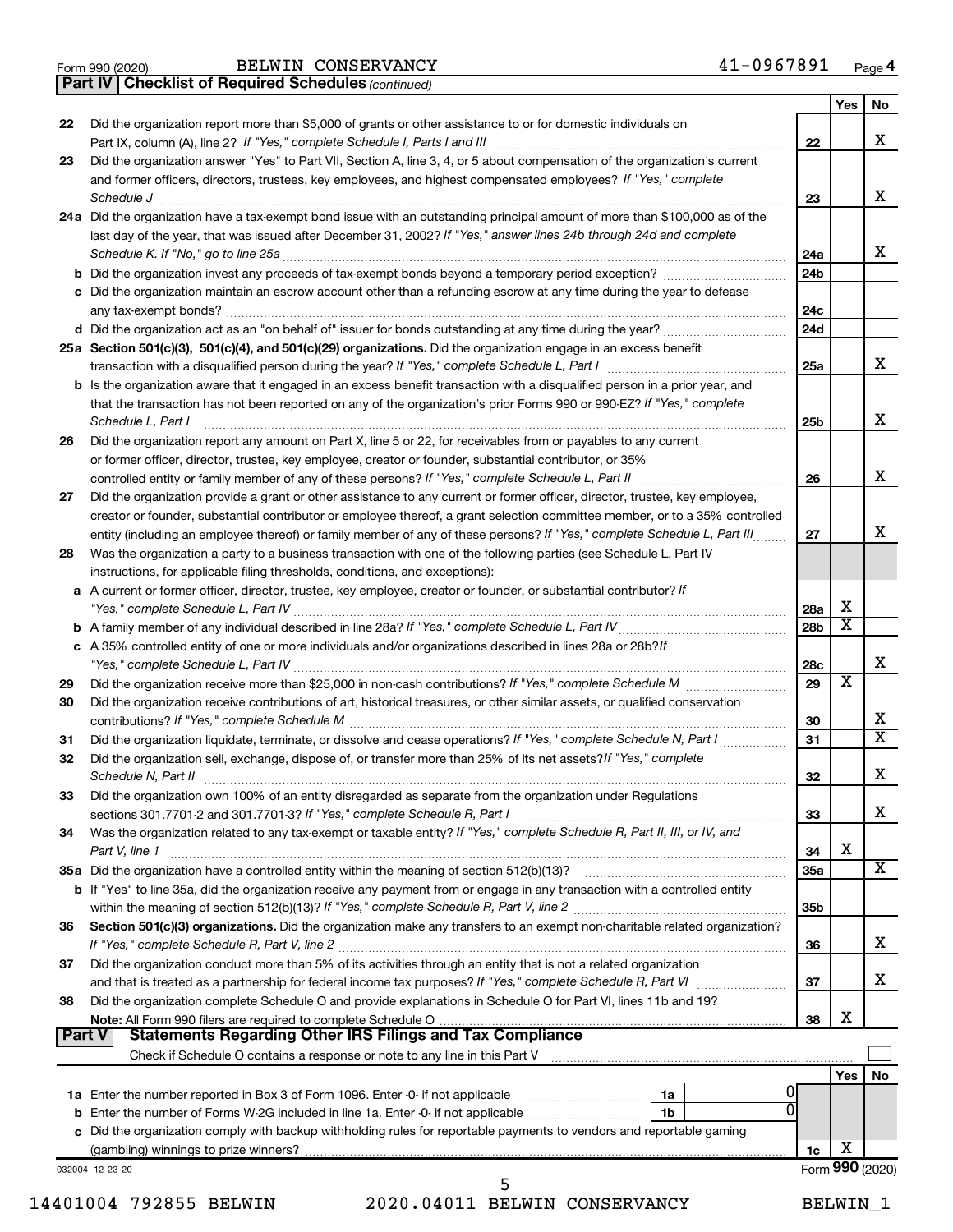| $-0967891$ | <sup>o</sup> ane 5 |
|------------|--------------------|
|------------|--------------------|

|               | BELWIN CONSERVANCY<br>Form 990 (2020)                                                                                                                                                                                          | 41-0967891      |                 |     | Page 5                  |  |
|---------------|--------------------------------------------------------------------------------------------------------------------------------------------------------------------------------------------------------------------------------|-----------------|-----------------|-----|-------------------------|--|
| <b>Part V</b> | Statements Regarding Other IRS Filings and Tax Compliance (continued)                                                                                                                                                          |                 |                 |     |                         |  |
|               |                                                                                                                                                                                                                                |                 |                 | Yes | No                      |  |
|               | 2a Enter the number of employees reported on Form W-3, Transmittal of Wage and Tax Statements,                                                                                                                                 |                 |                 |     |                         |  |
|               | filed for the calendar year ending with or within the year covered by this return <i>manumumumum</i>                                                                                                                           | 15<br>2a        |                 |     |                         |  |
|               |                                                                                                                                                                                                                                |                 | 2 <sub>b</sub>  | X   |                         |  |
|               |                                                                                                                                                                                                                                |                 |                 |     |                         |  |
|               | 3a Did the organization have unrelated business gross income of \$1,000 or more during the year?                                                                                                                               |                 | 3a              |     | x                       |  |
|               |                                                                                                                                                                                                                                |                 | 3b              |     |                         |  |
|               | 4a At any time during the calendar year, did the organization have an interest in, or a signature or other authority over, a                                                                                                   |                 |                 |     |                         |  |
|               | financial account in a foreign country (such as a bank account, securities account, or other financial account)?                                                                                                               |                 | 4a              |     | x                       |  |
|               | <b>b</b> If "Yes," enter the name of the foreign country $\blacktriangleright$                                                                                                                                                 |                 |                 |     |                         |  |
|               | See instructions for filing requirements for FinCEN Form 114, Report of Foreign Bank and Financial Accounts (FBAR).                                                                                                            |                 |                 |     |                         |  |
| 5а            |                                                                                                                                                                                                                                |                 | 5a              |     | x                       |  |
| b             |                                                                                                                                                                                                                                |                 | 5b              |     | $\overline{\mathbf{X}}$ |  |
| с             |                                                                                                                                                                                                                                |                 | 5c              |     |                         |  |
|               | 6a Does the organization have annual gross receipts that are normally greater than \$100,000, and did the organization solicit                                                                                                 |                 |                 |     |                         |  |
|               |                                                                                                                                                                                                                                |                 | 6a              |     | x                       |  |
|               | <b>b</b> If "Yes," did the organization include with every solicitation an express statement that such contributions or gifts                                                                                                  |                 |                 |     |                         |  |
|               | were not tax deductible?                                                                                                                                                                                                       |                 | 6b              |     |                         |  |
| 7             | Organizations that may receive deductible contributions under section 170(c).                                                                                                                                                  |                 |                 |     |                         |  |
| a             | Did the organization receive a payment in excess of \$75 made partly as a contribution and partly for goods and services provided to the payor?                                                                                |                 | 7a              |     | x                       |  |
| b             |                                                                                                                                                                                                                                |                 | 7b              |     |                         |  |
| с             | Did the organization sell, exchange, or otherwise dispose of tangible personal property for which it was required                                                                                                              |                 |                 |     |                         |  |
|               |                                                                                                                                                                                                                                |                 | 7c              |     | x                       |  |
|               |                                                                                                                                                                                                                                | 7d              |                 |     |                         |  |
| е             | Did the organization receive any funds, directly or indirectly, to pay premiums on a personal benefit contract?                                                                                                                |                 | 7e              |     |                         |  |
| Ť             | Did the organization, during the year, pay premiums, directly or indirectly, on a personal benefit contract?                                                                                                                   |                 | 7f<br>7g        |     |                         |  |
|               | If the organization received a contribution of qualified intellectual property, did the organization file Form 8899 as required?                                                                                               |                 |                 |     |                         |  |
| h             | If the organization received a contribution of cars, boats, airplanes, or other vehicles, did the organization file a Form 1098-C?                                                                                             |                 | 7h              |     |                         |  |
| 8             | Sponsoring organizations maintaining donor advised funds. Did a donor advised fund maintained by the                                                                                                                           |                 |                 |     |                         |  |
|               |                                                                                                                                                                                                                                |                 | 8               |     |                         |  |
| 9             | Sponsoring organizations maintaining donor advised funds.                                                                                                                                                                      |                 |                 |     |                         |  |
| а             | Did the sponsoring organization make any taxable distributions under section 4966?                                                                                                                                             |                 | 9а              |     |                         |  |
| b             | Did the sponsoring organization make a distribution to a donor, donor advisor, or related person?                                                                                                                              |                 | 9b              |     |                         |  |
| 10            | Section 501(c)(7) organizations. Enter:                                                                                                                                                                                        |                 |                 |     |                         |  |
|               | a Initiation fees and capital contributions included on Part VIII, line 12 [111] [11] [12] [11] [12] [11] [12] [11] [12] [11] [12] [11] [12] [11] [12] [11] [12] [11] [12] [11] [12] [11] [12] [11] [12] [11] [12] [11] [12] [ | <b>10a</b>      |                 |     |                         |  |
|               | Gross receipts, included on Form 990, Part VIII, line 12, for public use of club facilities                                                                                                                                    | 10 <sub>b</sub> |                 |     |                         |  |
| 11            | Section 501(c)(12) organizations. Enter:                                                                                                                                                                                       |                 |                 |     |                         |  |
| а             |                                                                                                                                                                                                                                | 11a             |                 |     |                         |  |
| b             | Gross income from other sources (Do not net amounts due or paid to other sources against                                                                                                                                       |                 |                 |     |                         |  |
|               | 12a Section 4947(a)(1) non-exempt charitable trusts. Is the organization filing Form 990 in lieu of Form 1041?                                                                                                                 | 11 <sub>b</sub> |                 |     |                         |  |
|               | <b>b</b> If "Yes," enter the amount of tax-exempt interest received or accrued during the year                                                                                                                                 | 12b             | 12a             |     |                         |  |
|               |                                                                                                                                                                                                                                |                 |                 |     |                         |  |
| 13            | Section 501(c)(29) qualified nonprofit health insurance issuers.<br>a Is the organization licensed to issue qualified health plans in more than one state?                                                                     |                 | 1За             |     |                         |  |
|               | Note: See the instructions for additional information the organization must report on Schedule O.                                                                                                                              |                 |                 |     |                         |  |
| b             | Enter the amount of reserves the organization is required to maintain by the states in which the                                                                                                                               |                 |                 |     |                         |  |
|               |                                                                                                                                                                                                                                | 13 <sub>b</sub> |                 |     |                         |  |
|               |                                                                                                                                                                                                                                | 13 <sub>c</sub> |                 |     |                         |  |
|               | 14a Did the organization receive any payments for indoor tanning services during the tax year?                                                                                                                                 |                 | 14a             |     | X                       |  |
|               | b If "Yes," has it filed a Form 720 to report these payments? If "No," provide an explanation on Schedule O                                                                                                                    |                 | 14 <sub>b</sub> |     |                         |  |
|               |                                                                                                                                                                                                                                |                 |                 |     |                         |  |

| 15 | Is the organization subject to the section 4960 tax on payment(s) of more than \$1,000,000 in remuneration or   |    |  |
|----|-----------------------------------------------------------------------------------------------------------------|----|--|
|    | excess parachute payment(s) during the year?                                                                    | 15 |  |
|    | If "Yes," see instructions and file Form 4720, Schedule N.                                                      |    |  |
| 16 | Is the organization an educational institution subject to the section 4968 excise tax on net investment income? | 16 |  |
|    | If "Yes." complete Form 4720, Schedule O.                                                                       |    |  |

Form (2020) **990**

 $\overline{X}$ 

X

032005 12-23-20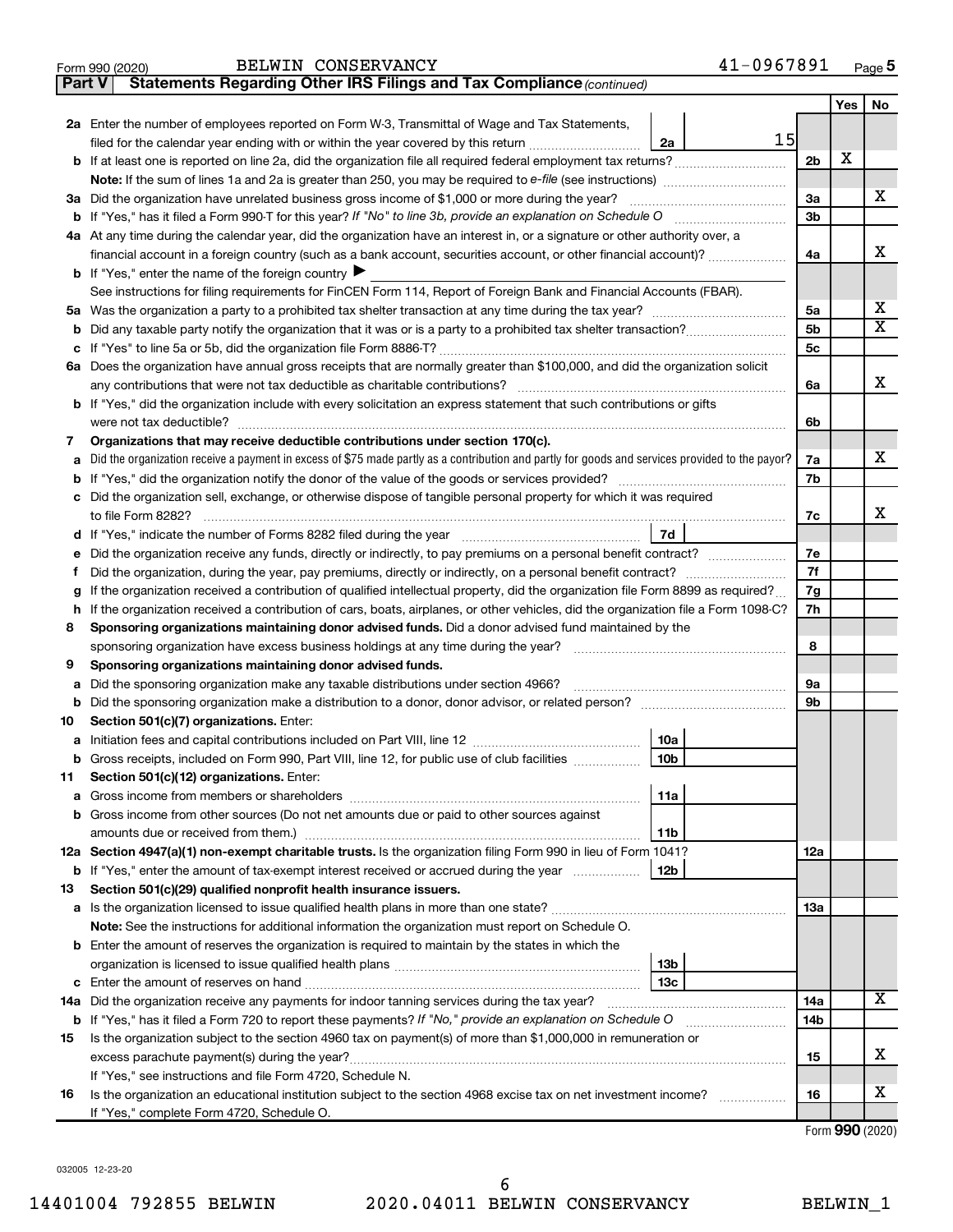| Form 990 (2020) |  |
|-----------------|--|
|-----------------|--|

#### Form 990 (2020) Page BELWIN CONSERVANCY 41-0967891

**Part VI** Governance, Management, and Disclosure For each "Yes" response to lines 2 through 7b below, and for a "No" response *to line 8a, 8b, or 10b below, describe the circumstances, processes, or changes on Schedule O. See instructions.*

|     | Check if Schedule O contains a response or note to any line in this Part VI [1] [1] [1] [1] [1] [1] [1] [1] [1                                                                                                                |    |                 |                         | $\mathbf{X}$                                       |
|-----|-------------------------------------------------------------------------------------------------------------------------------------------------------------------------------------------------------------------------------|----|-----------------|-------------------------|----------------------------------------------------|
|     | <b>Section A. Governing Body and Management</b>                                                                                                                                                                               |    |                 |                         |                                                    |
|     |                                                                                                                                                                                                                               |    |                 | Yes                     | No                                                 |
|     | 1a Enter the number of voting members of the governing body at the end of the tax year                                                                                                                                        | 1a | 9               |                         |                                                    |
|     | If there are material differences in voting rights among members of the governing body, or if the governing                                                                                                                   |    |                 |                         |                                                    |
|     | body delegated broad authority to an executive committee or similar committee, explain on Schedule O.                                                                                                                         |    |                 |                         |                                                    |
| b   | Enter the number of voting members included on line 1a, above, who are independent                                                                                                                                            | 1b | 9               |                         |                                                    |
| 2   | Did any officer, director, trustee, or key employee have a family relationship or a business relationship with any other                                                                                                      |    |                 |                         |                                                    |
|     | officer, director, trustee, or key employee?                                                                                                                                                                                  |    | $\mathbf{2}$    |                         | х                                                  |
| 3   | Did the organization delegate control over management duties customarily performed by or under the direct supervision                                                                                                         |    |                 |                         |                                                    |
|     |                                                                                                                                                                                                                               |    | 3               |                         | x                                                  |
| 4   | Did the organization make any significant changes to its governing documents since the prior Form 990 was filed?                                                                                                              |    | $\overline{4}$  | $\overline{\text{x}}$   |                                                    |
| 5   |                                                                                                                                                                                                                               |    | 5               |                         |                                                    |
| 6   |                                                                                                                                                                                                                               |    | 6               |                         | $\overline{\mathbf{X}}$<br>$\overline{\textbf{x}}$ |
| 7a  | Did the organization have members, stockholders, or other persons who had the power to elect or appoint one or                                                                                                                |    |                 |                         |                                                    |
|     |                                                                                                                                                                                                                               |    | 7a              |                         | х                                                  |
|     |                                                                                                                                                                                                                               |    |                 |                         |                                                    |
| b   | Are any governance decisions of the organization reserved to (or subject to approval by) members, stockholders, or                                                                                                            |    |                 |                         | x                                                  |
|     |                                                                                                                                                                                                                               |    | 7b              |                         |                                                    |
| 8   | Did the organization contemporaneously document the meetings held or written actions undertaken during the year by the following:                                                                                             |    |                 |                         |                                                    |
| а   |                                                                                                                                                                                                                               |    | 8а              | х                       |                                                    |
| b   |                                                                                                                                                                                                                               |    | 8b              | $\overline{\textbf{x}}$ |                                                    |
| 9   | Is there any officer, director, trustee, or key employee listed in Part VII, Section A, who cannot be reached at the                                                                                                          |    |                 |                         | x                                                  |
|     |                                                                                                                                                                                                                               |    | 9               |                         |                                                    |
|     | <b>Section B. Policies</b> (This Section B requests information about policies not required by the Internal Revenue Code.)                                                                                                    |    |                 |                         |                                                    |
|     |                                                                                                                                                                                                                               |    |                 | Yes                     | No                                                 |
|     |                                                                                                                                                                                                                               |    | 10a             |                         |                                                    |
|     | <b>b</b> If "Yes," did the organization have written policies and procedures governing the activities of such chapters, affiliates,                                                                                           |    |                 |                         |                                                    |
|     |                                                                                                                                                                                                                               |    | 10 <sub>b</sub> |                         |                                                    |
|     | 11a Has the organization provided a complete copy of this Form 990 to all members of its governing body before filing the form?                                                                                               |    | 11a             | X                       |                                                    |
|     | <b>b</b> Describe in Schedule O the process, if any, used by the organization to review this Form 990.                                                                                                                        |    |                 |                         |                                                    |
| 12a |                                                                                                                                                                                                                               |    | 12a             | х                       |                                                    |
| b   | Were officers, directors, or trustees, and key employees required to disclose annually interests that could give rise to conflicts?                                                                                           |    | 12 <sub>b</sub> | $\overline{\mathbf{X}}$ |                                                    |
| с   | Did the organization regularly and consistently monitor and enforce compliance with the policy? If "Yes," describe                                                                                                            |    |                 |                         |                                                    |
|     |                                                                                                                                                                                                                               |    | 12c             | Х                       |                                                    |
| 13  |                                                                                                                                                                                                                               |    | 13              | $\overline{\mathbf{X}}$ |                                                    |
| 14  | Did the organization have a written document retention and destruction policy? [11] manufaction manufaction in                                                                                                                |    | 14              | $\overline{\mathbf{X}}$ |                                                    |
| 15  | Did the process for determining compensation of the following persons include a review and approval by independent                                                                                                            |    |                 |                         |                                                    |
|     |                                                                                                                                                                                                                               |    |                 |                         |                                                    |
|     | persons, comparability data, and contemporaneous substantiation of the deliberation and decision?                                                                                                                             |    |                 |                         | х                                                  |
| а   | The organization's CEO, Executive Director, or top management official [111] [11] manument content of the organization's CEO, Executive Director, or top management official [11] manument content of the organization of the |    | 15a             |                         |                                                    |
|     |                                                                                                                                                                                                                               |    | 15b             |                         |                                                    |
|     | If "Yes" to line 15a or 15b, describe the process in Schedule O (see instructions).                                                                                                                                           |    |                 |                         |                                                    |
|     | 16a Did the organization invest in, contribute assets to, or participate in a joint venture or similar arrangement with a                                                                                                     |    |                 |                         |                                                    |
|     | taxable entity during the year?                                                                                                                                                                                               |    | 16a             |                         | х                                                  |
|     | b If "Yes," did the organization follow a written policy or procedure requiring the organization to evaluate its participation                                                                                                |    |                 |                         |                                                    |
|     | in joint venture arrangements under applicable federal tax law, and take steps to safeguard the organization's                                                                                                                |    |                 |                         |                                                    |
|     | exempt status with respect to such arrangements?                                                                                                                                                                              |    | 16b             |                         |                                                    |
|     | <b>Section C. Disclosure</b>                                                                                                                                                                                                  |    |                 |                         |                                                    |
| 17  | List the states with which a copy of this Form 990 is required to be filed $\blacktriangleright MN$                                                                                                                           |    |                 |                         |                                                    |
| 18  | Section 6104 requires an organization to make its Forms 1023 (1024 or 1024-A, if applicable), 990, and 990-T (Section 501(c)(3)s only) available                                                                              |    |                 |                         |                                                    |
|     | for public inspection. Indicate how you made these available. Check all that apply.<br>$\lfloor x \rfloor$ Upon request<br><b>X</b> Own website<br>Another's website<br>Other (explain on Schedule O)                         |    |                 |                         |                                                    |
| 19  | Describe on Schedule O whether (and if so, how) the organization made its governing documents, conflict of interest policy, and financial                                                                                     |    |                 |                         |                                                    |
|     | statements available to the public during the tax year.                                                                                                                                                                       |    |                 |                         |                                                    |
|     |                                                                                                                                                                                                                               |    |                 |                         |                                                    |
| 20  | State the name, address, and telephone number of the person who possesses the organization's books and records $\blacktriangleright$<br>KATIE BLOOME - 651-436-5189                                                           |    |                 |                         |                                                    |
|     | 55001<br>1553 STAGECOACH TRAIL SOUTH, AFTON,<br>$\overline{\text{MN}}$                                                                                                                                                        |    |                 |                         |                                                    |
|     | 032006 12-23-20                                                                                                                                                                                                               |    |                 | Form 990 (2020)         |                                                    |
|     | 7                                                                                                                                                                                                                             |    |                 |                         |                                                    |
|     | 2020.04011 BELWIN CONSERVANCY<br>14401004 792855 BELWIN                                                                                                                                                                       |    |                 | BELWIN <sub>1</sub>     |                                                    |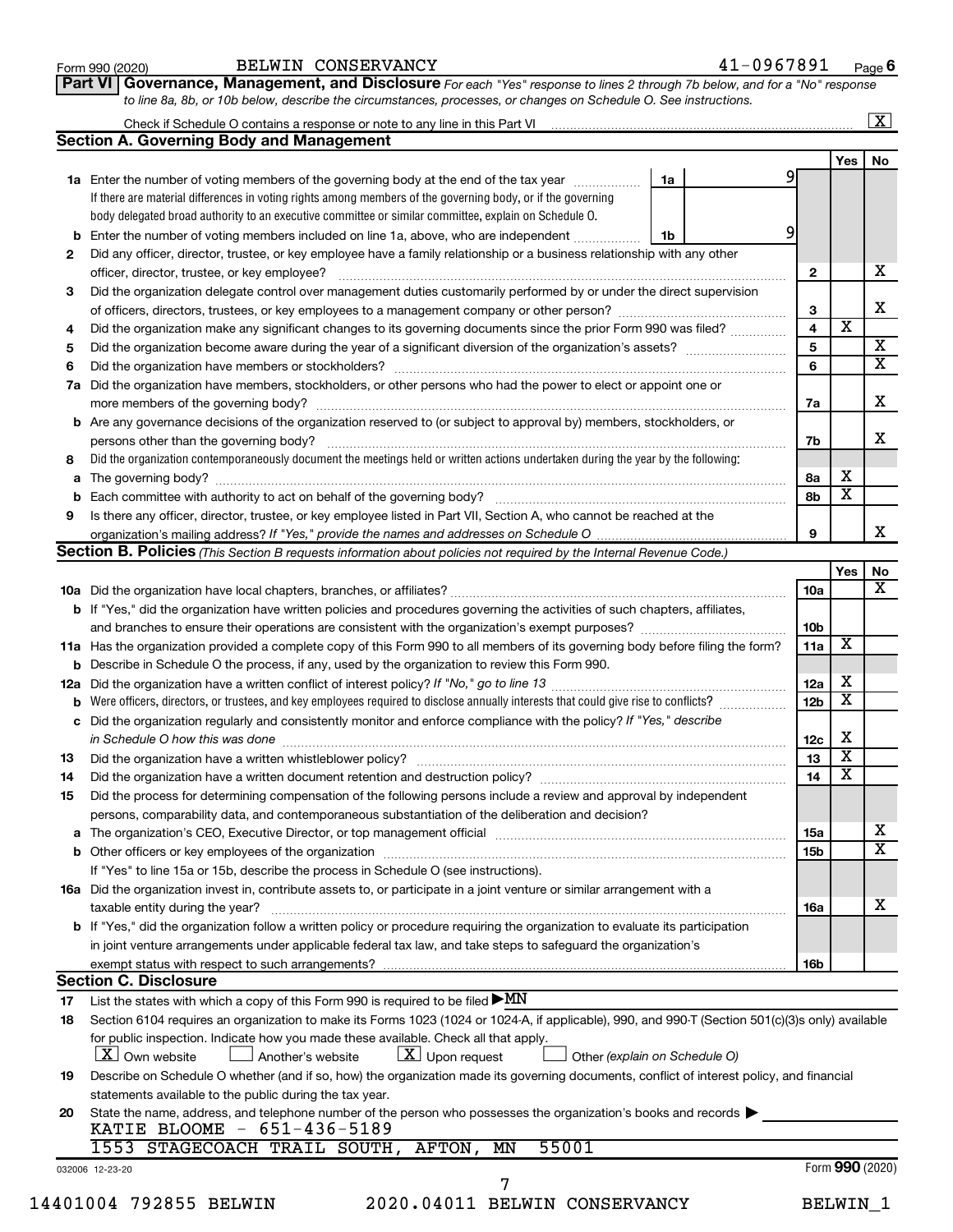$\Box$ 

| Part VII Compensation of Officers, Directors, Trustees, Key Employees, Highest Compensated |  |  |
|--------------------------------------------------------------------------------------------|--|--|
| <b>Employees, and Independent Contractors</b>                                              |  |  |

Check if Schedule O contains a response or note to any line in this Part VII

**Section A. Officers, Directors, Trustees, Key Employees, and Highest Compensated Employees**

**1a**  Complete this table for all persons required to be listed. Report compensation for the calendar year ending with or within the organization's tax year.  $\bullet$  List all of the organization's current officers, directors, trustees (whether individuals or organizations), regardless of amount of compensation.

Enter -0- in columns (D), (E), and (F) if no compensation was paid.

**•** List all of the organization's current key employees, if any. See instructions for definition of "key employee."

• List the organization's five *current* highest compensated employees (other than an officer, director, trustee, or key employee) who received reportable compensation (Box 5 of Form W-2 and/or Box 7 of Form 1099-MISC) of more than \$100,000 from the organization and any related organizations.

 $\bullet$  List all of the organization's former officers, key employees, and highest compensated employees who received more than \$100,000 of reportable compensation from the organization and any related organizations.

**•** List all of the organization's former directors or trustees that received, in the capacity as a former director or trustee of the organization, more than \$10,000 of reportable compensation from the organization and any related organizations.

See instructions for the order in which to list the persons above.

 $\boxed{\textbf{X}}$  Check this box if neither the organization nor any related organization compensated any current officer, director, or trustee.

| (A)                               | (B)<br>(C)     |                                         |                                                                  |                         |              |                                 |            | (D)             | (E)             | (F)             |  |  |
|-----------------------------------|----------------|-----------------------------------------|------------------------------------------------------------------|-------------------------|--------------|---------------------------------|------------|-----------------|-----------------|-----------------|--|--|
| Name and title                    | Average        | Position<br>(do not check more than one |                                                                  |                         |              |                                 | Reportable | Reportable      | Estimated       |                 |  |  |
|                                   | hours per      |                                         | box, unless person is both an<br>officer and a director/trustee) |                         |              |                                 |            | compensation    | compensation    | amount of       |  |  |
|                                   | week           |                                         |                                                                  |                         |              |                                 |            | from            | from related    | other           |  |  |
|                                   | (list any      |                                         |                                                                  |                         |              |                                 |            | the             | organizations   | compensation    |  |  |
|                                   | hours for      |                                         |                                                                  |                         |              |                                 |            | organization    | (W-2/1099-MISC) | from the        |  |  |
|                                   | related        |                                         |                                                                  |                         |              |                                 |            | (W-2/1099-MISC) |                 | organization    |  |  |
|                                   | organizations  |                                         |                                                                  |                         |              |                                 |            |                 |                 | and related     |  |  |
|                                   | below          | Individual trustee or director          | Institutional trustee                                            | Officer                 | Key employee | Highest compensated<br>employee | Former     |                 |                 | organizations   |  |  |
|                                   | line)<br>40.00 |                                         |                                                                  |                         |              |                                 |            |                 |                 |                 |  |  |
| KATIE BLOOME<br>(1)               |                |                                         |                                                                  |                         |              | $\mathbf X$                     |            |                 | 0.              |                 |  |  |
| EXECUTIVE DIRECTOR                | 1.00           |                                         |                                                                  |                         |              |                                 |            | 105,000.        |                 | $\mathbf 0$ .   |  |  |
| DAVID B HARTWELL<br>(2)           |                |                                         |                                                                  |                         |              |                                 |            |                 |                 |                 |  |  |
| PRESIDENT                         |                | X                                       |                                                                  | $\mathbf X$             |              |                                 |            | $\mathbf 0$ .   | $\mathbf 0$ .   | $\mathbf 0$ .   |  |  |
| DOUGLAS JOHNSON<br>(3)            | 1.00           |                                         |                                                                  |                         |              |                                 |            |                 |                 |                 |  |  |
| VICE PRESIDENT                    |                | $\mathbf X$                             |                                                                  | $\mathbf X$             |              |                                 |            | $\mathbf 0$ .   | 0.              | $\mathbf 0$ .   |  |  |
| (4)<br><b>JERRY ALLAN</b>         | 1.00           |                                         |                                                                  |                         |              |                                 |            |                 |                 |                 |  |  |
| <b>DIRECTOR</b>                   |                | X                                       |                                                                  |                         |              |                                 |            | $\mathbf 0$ .   | $\mathbf 0$ .   | $\mathbf 0$ .   |  |  |
| (5)<br>JOHN SATORIUS              | 1.00           |                                         |                                                                  |                         |              |                                 |            |                 |                 |                 |  |  |
| <b>SECRETARY</b>                  |                | $\mathbf X$                             |                                                                  | $\mathbf X$             |              |                                 |            | $\mathbf 0$ .   | $\mathbf 0$ .   | $\mathbf 0$ .   |  |  |
| JILL KOOSMANN<br>(6)              | 1.00           |                                         |                                                                  |                         |              |                                 |            |                 |                 |                 |  |  |
| <b>TREASURER</b>                  |                | $\mathbf X$                             |                                                                  | $\overline{\textbf{X}}$ |              |                                 |            | $\mathbf 0$ .   | $\mathbf 0$ .   | $\mathbf 0$ .   |  |  |
| IRENE QUALTERS<br>(7)             | 1.00           |                                         |                                                                  |                         |              |                                 |            |                 |                 |                 |  |  |
| <b>DIRECTOR</b>                   |                | $\mathbf X$                             |                                                                  |                         |              |                                 |            | $\mathbf 0$ .   | $\mathbf 0$ .   | $\mathbf 0$ .   |  |  |
| (8)<br>CINDY GEHRIG               | 1.00           |                                         |                                                                  |                         |              |                                 |            |                 |                 |                 |  |  |
| <b>DIRECTOR</b>                   |                | X                                       |                                                                  |                         |              |                                 |            | $\mathbf 0$ .   | 0.              | $\mathbf 0$ .   |  |  |
| (9)<br><b>JESSICA MANIVASAGER</b> | 1.00           |                                         |                                                                  |                         |              |                                 |            |                 |                 |                 |  |  |
| <b>DIRECTOR</b>                   |                | $\mathbf X$                             |                                                                  |                         |              |                                 |            | 0.              | 0.              | $\mathbf 0$ .   |  |  |
| (10) KRIS HANSEN                  | 1.00           |                                         |                                                                  |                         |              |                                 |            |                 |                 |                 |  |  |
| <b>DIRECTOR</b>                   |                | X                                       |                                                                  |                         |              |                                 |            | $\mathbf 0$ .   | 0.              | $\mathbf 0$ .   |  |  |
|                                   |                |                                         |                                                                  |                         |              |                                 |            |                 |                 |                 |  |  |
|                                   |                |                                         |                                                                  |                         |              |                                 |            |                 |                 |                 |  |  |
|                                   |                |                                         |                                                                  |                         |              |                                 |            |                 |                 |                 |  |  |
|                                   |                |                                         |                                                                  |                         |              |                                 |            |                 |                 |                 |  |  |
|                                   |                |                                         |                                                                  |                         |              |                                 |            |                 |                 |                 |  |  |
|                                   |                |                                         |                                                                  |                         |              |                                 |            |                 |                 |                 |  |  |
|                                   |                |                                         |                                                                  |                         |              |                                 |            |                 |                 |                 |  |  |
|                                   |                |                                         |                                                                  |                         |              |                                 |            |                 |                 |                 |  |  |
|                                   |                |                                         |                                                                  |                         |              |                                 |            |                 |                 |                 |  |  |
|                                   |                |                                         |                                                                  |                         |              |                                 |            |                 |                 |                 |  |  |
|                                   |                |                                         |                                                                  |                         |              |                                 |            |                 |                 |                 |  |  |
|                                   |                |                                         |                                                                  |                         |              |                                 |            |                 |                 |                 |  |  |
|                                   |                |                                         |                                                                  |                         |              |                                 |            |                 |                 |                 |  |  |
|                                   |                |                                         |                                                                  |                         |              |                                 |            |                 |                 |                 |  |  |
| 032007 12-23-20                   |                |                                         |                                                                  |                         |              |                                 |            |                 |                 | Form 990 (2020) |  |  |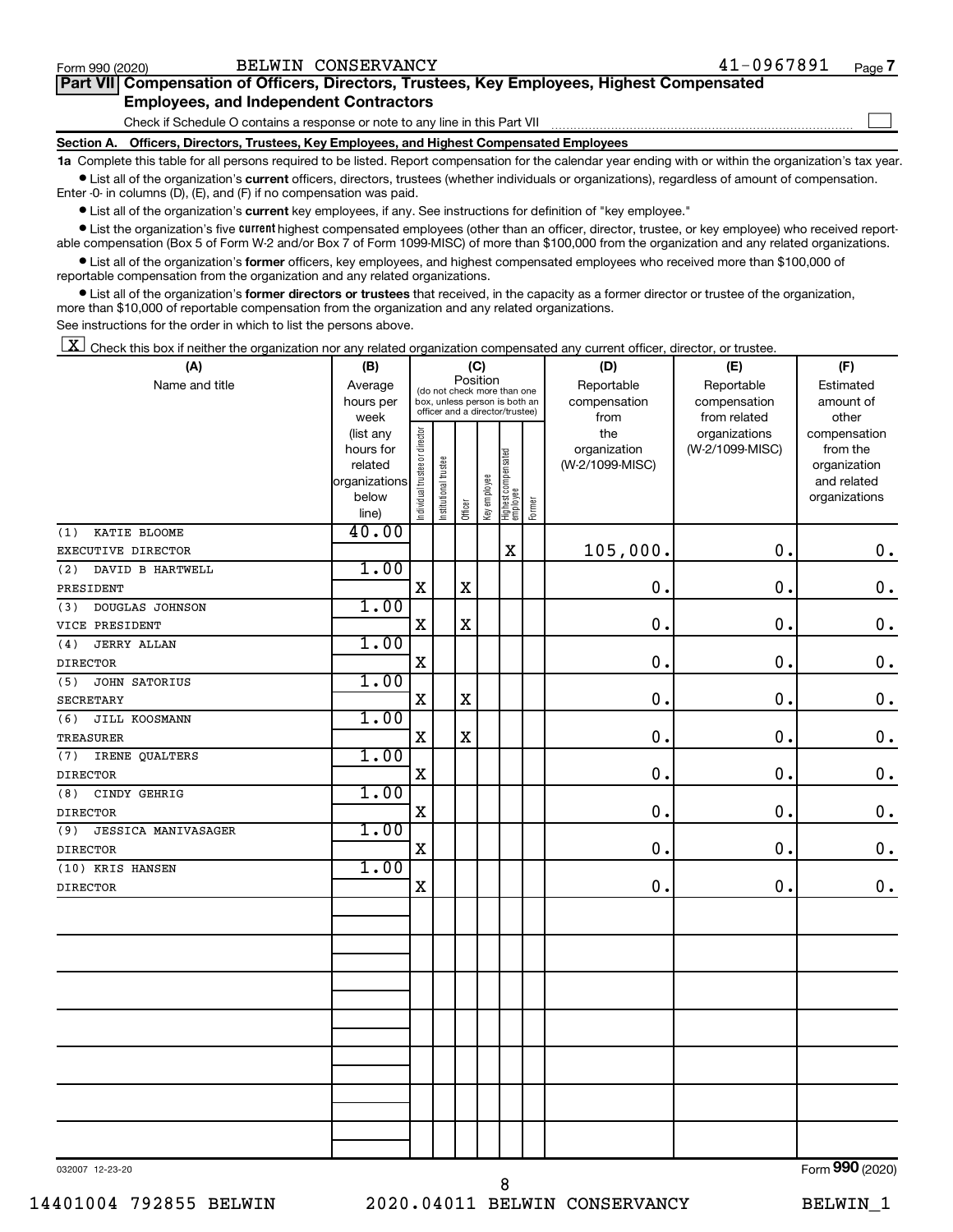|              | BELWIN CONSERVANCY<br>Form 990 (2020)                                                                                                                                                                                           |                                                         |                                                                                                                    |                       |                                                                                                |              |                                        |        |                                        | 41-0967891                       |                                                                          |     |                 | Page 8           |
|--------------|---------------------------------------------------------------------------------------------------------------------------------------------------------------------------------------------------------------------------------|---------------------------------------------------------|--------------------------------------------------------------------------------------------------------------------|-----------------------|------------------------------------------------------------------------------------------------|--------------|----------------------------------------|--------|----------------------------------------|----------------------------------|--------------------------------------------------------------------------|-----|-----------------|------------------|
|              | <b>Part VII</b><br>Section A. Officers, Directors, Trustees, Key Employees, and Highest Compensated Employees (continued)                                                                                                       |                                                         |                                                                                                                    |                       |                                                                                                |              |                                        |        |                                        |                                  |                                                                          |     |                 |                  |
|              | (A)<br>Name and title                                                                                                                                                                                                           | (B)<br>Average<br>hours per<br>week<br>(list any        | (C)<br>Position<br>(do not check more than one<br>box, unless person is both an<br>officer and a director/trustee) |                       | (D)<br>(E)<br>Reportable<br>Reportable<br>compensation<br>compensation<br>from related<br>from |              | (F)<br>Estimated<br>amount of<br>other |        |                                        |                                  |                                                                          |     |                 |                  |
|              |                                                                                                                                                                                                                                 | hours for<br>related<br>organizations<br>below<br>line) | Individual trustee or director                                                                                     | Institutional trustee | Officer                                                                                        | Key employee | Highest compensated<br>  employee      | Former | the<br>organization<br>(W-2/1099-MISC) | organizations<br>(W-2/1099-MISC) | compensation<br>from the<br>organization<br>and related<br>organizations |     |                 |                  |
|              |                                                                                                                                                                                                                                 |                                                         |                                                                                                                    |                       |                                                                                                |              |                                        |        |                                        |                                  |                                                                          |     |                 |                  |
|              |                                                                                                                                                                                                                                 |                                                         |                                                                                                                    |                       |                                                                                                |              |                                        |        |                                        |                                  |                                                                          |     |                 |                  |
|              |                                                                                                                                                                                                                                 |                                                         |                                                                                                                    |                       |                                                                                                |              |                                        |        |                                        |                                  |                                                                          |     |                 |                  |
|              |                                                                                                                                                                                                                                 |                                                         |                                                                                                                    |                       |                                                                                                |              |                                        |        |                                        |                                  |                                                                          |     |                 |                  |
|              |                                                                                                                                                                                                                                 |                                                         |                                                                                                                    |                       |                                                                                                |              |                                        |        |                                        |                                  |                                                                          |     |                 |                  |
|              |                                                                                                                                                                                                                                 |                                                         |                                                                                                                    |                       |                                                                                                |              |                                        |        |                                        |                                  |                                                                          |     |                 |                  |
|              |                                                                                                                                                                                                                                 |                                                         |                                                                                                                    |                       |                                                                                                |              |                                        |        |                                        |                                  |                                                                          |     |                 |                  |
|              |                                                                                                                                                                                                                                 |                                                         |                                                                                                                    |                       |                                                                                                |              |                                        |        |                                        |                                  |                                                                          |     |                 |                  |
|              |                                                                                                                                                                                                                                 |                                                         |                                                                                                                    |                       |                                                                                                |              |                                        |        | 105,000.                               |                                  | 0.                                                                       |     |                 | 0.               |
|              | 1b Subtotal<br>c Total from continuation sheets to Part VII, Section A [111] [2000]                                                                                                                                             |                                                         |                                                                                                                    |                       |                                                                                                |              |                                        |        | $\overline{0}$ .                       |                                  | σ.                                                                       |     |                 | $\overline{0}$ . |
| $\mathbf{2}$ | Total number of individuals (including but not limited to those listed above) who received more than \$100,000 of reportable                                                                                                    |                                                         |                                                                                                                    |                       |                                                                                                |              |                                        |        | 105,000.                               |                                  | σ.                                                                       |     |                 | σ.               |
|              | compensation from the organization $\blacktriangleright$                                                                                                                                                                        |                                                         |                                                                                                                    |                       |                                                                                                |              |                                        |        |                                        |                                  |                                                                          |     | Yes             | 1<br>No          |
| 3            | Did the organization list any former officer, director, trustee, key employee, or highest compensated employee on<br>line 1a? If "Yes," complete Schedule J for such individual                                                 |                                                         |                                                                                                                    |                       |                                                                                                |              |                                        |        |                                        |                                  |                                                                          | 3   |                 | x.               |
| 4            | For any individual listed on line 1a, is the sum of reportable compensation and other compensation from the organization<br>and related organizations greater than \$150,000? If "Yes," complete Schedule J for such individual |                                                         |                                                                                                                    |                       |                                                                                                |              |                                        |        |                                        |                                  |                                                                          | 4   |                 | х                |
| 5            | Did any person listed on line 1a receive or accrue compensation from any unrelated organization or individual for services                                                                                                      |                                                         |                                                                                                                    |                       |                                                                                                |              |                                        |        |                                        |                                  |                                                                          | 5   |                 | x                |
| 1            | <b>Section B. Independent Contractors</b><br>Complete this table for your five highest compensated independent contractors that received more than \$100,000 of compensation from                                               |                                                         |                                                                                                                    |                       |                                                                                                |              |                                        |        |                                        |                                  |                                                                          |     |                 |                  |
|              | the organization. Report compensation for the calendar year ending with or within the organization's tax year.                                                                                                                  |                                                         |                                                                                                                    |                       |                                                                                                |              |                                        |        |                                        |                                  |                                                                          |     |                 |                  |
|              | (A)<br>Name and business address                                                                                                                                                                                                |                                                         |                                                                                                                    | <b>NONE</b>           |                                                                                                |              |                                        |        | (B)<br>Description of services         |                                  |                                                                          | (C) | Compensation    |                  |
|              |                                                                                                                                                                                                                                 |                                                         |                                                                                                                    |                       |                                                                                                |              |                                        |        |                                        |                                  |                                                                          |     |                 |                  |
|              |                                                                                                                                                                                                                                 |                                                         |                                                                                                                    |                       |                                                                                                |              |                                        |        |                                        |                                  |                                                                          |     |                 |                  |
|              |                                                                                                                                                                                                                                 |                                                         |                                                                                                                    |                       |                                                                                                |              |                                        |        |                                        |                                  |                                                                          |     |                 |                  |
|              |                                                                                                                                                                                                                                 |                                                         |                                                                                                                    |                       |                                                                                                |              |                                        |        |                                        |                                  |                                                                          |     |                 |                  |
| 2            | Total number of independent contractors (including but not limited to those listed above) who received more than                                                                                                                |                                                         |                                                                                                                    |                       |                                                                                                |              |                                        |        |                                        |                                  |                                                                          |     |                 |                  |
|              | \$100,000 of compensation from the organization                                                                                                                                                                                 |                                                         |                                                                                                                    |                       |                                                                                                | 0            |                                        |        |                                        |                                  |                                                                          |     | Form 990 (2020) |                  |

032008 12-23-20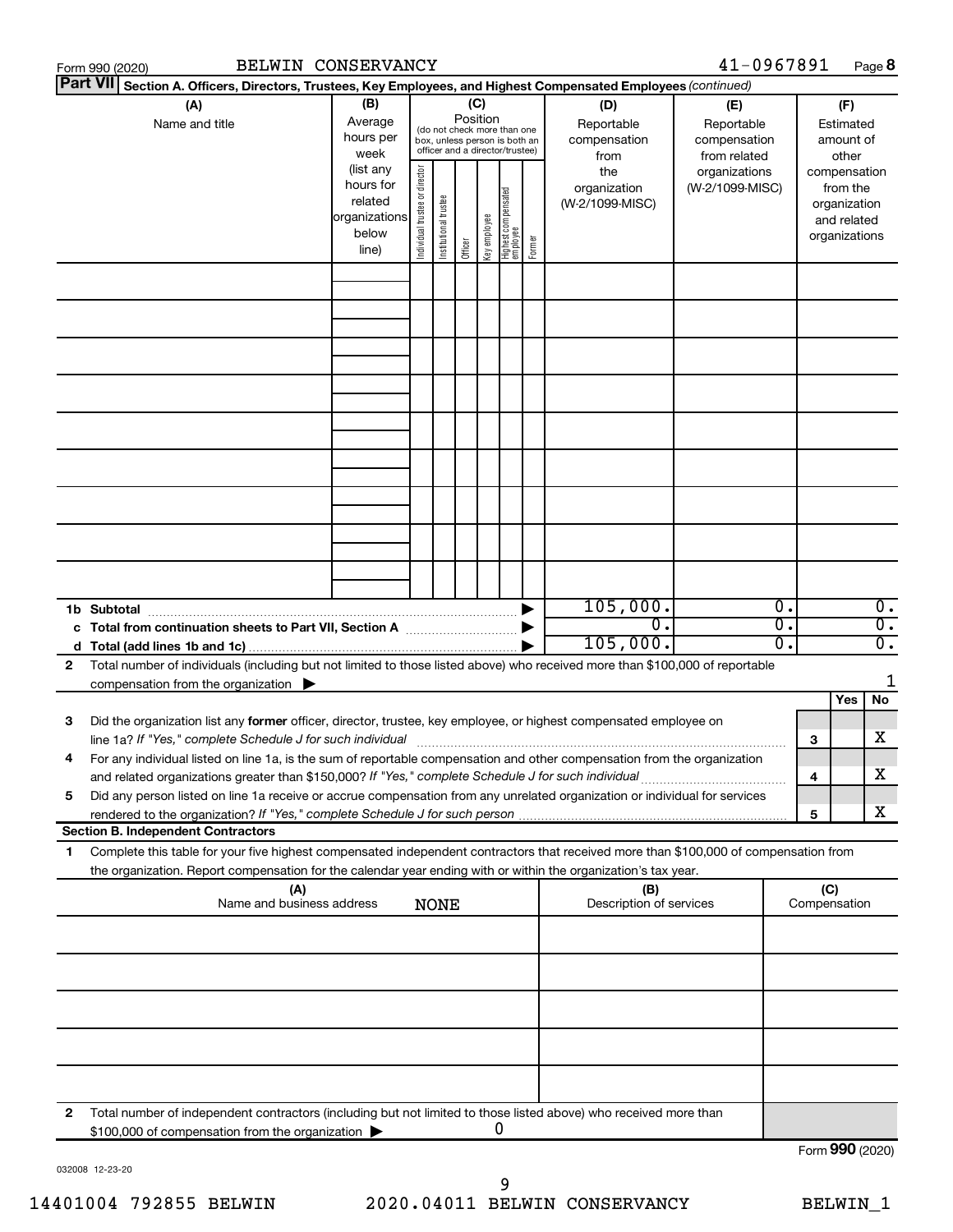| Check if Schedule O contains a response or note to any line in this Part VIII<br>(B)<br>$\overline{C}$<br>(D)<br>(A)<br>Revenue excluded<br>Related or exempt<br>Unrelated<br>Total revenue<br>from tax under<br>function revenue business revenue<br>sections 512 - 514<br>Contributions, Gifts, Grants<br>and Other Similar Amounts<br>1 a Federated campaigns<br>1a<br>1 <sub>b</sub><br>Membership dues<br>b<br>1 <sub>c</sub><br>Fundraising events<br>1 <sub>d</sub><br>d Related organizations<br>$\overline{\phantom{a}}$<br>267,600.<br>Government grants (contributions)<br>1e<br>All other contributions, gifts, grants, and<br>1,847,144.<br>similar amounts not included above<br>1f<br>632,100.<br>  1g  \$<br>Noncash contributions included in lines 1a-1f<br>$\n  \lceil 2 \,$ , 114 , 744.<br><b>Business Code</b><br>Program Service<br>Revenue<br>2 a<br>the control of the control of the control of the control of the control of<br>b<br>c<br>the control of the control of the control of the control of the control of<br>d<br>the control of the control of the control of the control of the control of<br>f<br>▶<br>3<br>Investment income (including dividends, interest, and<br>21,540.<br>21,540.<br>Income from investment of tax-exempt bond proceeds<br>4<br>5<br>(i) Real<br>(ii) Personal<br>Gross rents<br> 6a<br>6а<br>6b<br>Less: rental expenses<br>b<br>Rental income or (loss)<br>6с<br>85,280.<br>85,280.<br>d Net rental income or (loss)<br>(i) Securities<br>(ii) Other<br>7 a Gross amount from sales of<br>assets other than inventory<br>7a<br><b>b</b> Less: cost or other basis<br>Revenue<br>and sales expenses<br> 7b<br> 7c <br>c Gain or (loss)<br>৯<br>8 a Gross income from fundraising events (not<br>$\tilde{\vec{c}}$<br>including $$$<br>of<br>contributions reported on line 1c). See<br>l8a<br>8b<br><b>b</b> Less: direct expenses <b>contained b</b> Less: direct expenses<br>c Net income or (loss) from fundraising events<br>.<br>9 a Gross income from gaming activities. See<br> 9a<br>9b<br>c Net income or (loss) from gaming activities<br>10 a Gross sales of inventory, less returns<br><b>HObl</b><br><b>b</b> Less: cost of goods sold<br>c Net income or (loss) from sales of inventory<br><b>Business Code</b><br>Miscellaneous<br>Revenue<br>11 a<br>b<br><u> 1989 - Johann Stein, mars an deus an deus Amerikaansk kommunister (</u><br>с<br>the control of the control of the control of the control of<br>2, 221, 564.<br>106,820.<br>0.<br>0.1<br>$\blacktriangleright$<br>12<br>Form 990 (2020)<br>032009 12-23-20 | <b>Part VIII</b> | <b>Statement of Revenue</b> |  |  |  |
|---------------------------------------------------------------------------------------------------------------------------------------------------------------------------------------------------------------------------------------------------------------------------------------------------------------------------------------------------------------------------------------------------------------------------------------------------------------------------------------------------------------------------------------------------------------------------------------------------------------------------------------------------------------------------------------------------------------------------------------------------------------------------------------------------------------------------------------------------------------------------------------------------------------------------------------------------------------------------------------------------------------------------------------------------------------------------------------------------------------------------------------------------------------------------------------------------------------------------------------------------------------------------------------------------------------------------------------------------------------------------------------------------------------------------------------------------------------------------------------------------------------------------------------------------------------------------------------------------------------------------------------------------------------------------------------------------------------------------------------------------------------------------------------------------------------------------------------------------------------------------------------------------------------------------------------------------------------------------------------------------------------------------------------------------------------------------------------------------------------------------------------------------------------------------------------------------------------------------------------------------------------------------------------------------------------------------------------------------------------------------------------------------------------------------------------------------------------------------------------------------------------------------------------------------------------------------------------------------------|------------------|-----------------------------|--|--|--|
|                                                                                                                                                                                                                                                                                                                                                                                                                                                                                                                                                                                                                                                                                                                                                                                                                                                                                                                                                                                                                                                                                                                                                                                                                                                                                                                                                                                                                                                                                                                                                                                                                                                                                                                                                                                                                                                                                                                                                                                                                                                                                                                                                                                                                                                                                                                                                                                                                                                                                                                                                                                                         |                  |                             |  |  |  |
|                                                                                                                                                                                                                                                                                                                                                                                                                                                                                                                                                                                                                                                                                                                                                                                                                                                                                                                                                                                                                                                                                                                                                                                                                                                                                                                                                                                                                                                                                                                                                                                                                                                                                                                                                                                                                                                                                                                                                                                                                                                                                                                                                                                                                                                                                                                                                                                                                                                                                                                                                                                                         |                  |                             |  |  |  |
|                                                                                                                                                                                                                                                                                                                                                                                                                                                                                                                                                                                                                                                                                                                                                                                                                                                                                                                                                                                                                                                                                                                                                                                                                                                                                                                                                                                                                                                                                                                                                                                                                                                                                                                                                                                                                                                                                                                                                                                                                                                                                                                                                                                                                                                                                                                                                                                                                                                                                                                                                                                                         |                  |                             |  |  |  |
|                                                                                                                                                                                                                                                                                                                                                                                                                                                                                                                                                                                                                                                                                                                                                                                                                                                                                                                                                                                                                                                                                                                                                                                                                                                                                                                                                                                                                                                                                                                                                                                                                                                                                                                                                                                                                                                                                                                                                                                                                                                                                                                                                                                                                                                                                                                                                                                                                                                                                                                                                                                                         |                  |                             |  |  |  |
|                                                                                                                                                                                                                                                                                                                                                                                                                                                                                                                                                                                                                                                                                                                                                                                                                                                                                                                                                                                                                                                                                                                                                                                                                                                                                                                                                                                                                                                                                                                                                                                                                                                                                                                                                                                                                                                                                                                                                                                                                                                                                                                                                                                                                                                                                                                                                                                                                                                                                                                                                                                                         |                  |                             |  |  |  |
|                                                                                                                                                                                                                                                                                                                                                                                                                                                                                                                                                                                                                                                                                                                                                                                                                                                                                                                                                                                                                                                                                                                                                                                                                                                                                                                                                                                                                                                                                                                                                                                                                                                                                                                                                                                                                                                                                                                                                                                                                                                                                                                                                                                                                                                                                                                                                                                                                                                                                                                                                                                                         |                  |                             |  |  |  |
|                                                                                                                                                                                                                                                                                                                                                                                                                                                                                                                                                                                                                                                                                                                                                                                                                                                                                                                                                                                                                                                                                                                                                                                                                                                                                                                                                                                                                                                                                                                                                                                                                                                                                                                                                                                                                                                                                                                                                                                                                                                                                                                                                                                                                                                                                                                                                                                                                                                                                                                                                                                                         |                  |                             |  |  |  |
|                                                                                                                                                                                                                                                                                                                                                                                                                                                                                                                                                                                                                                                                                                                                                                                                                                                                                                                                                                                                                                                                                                                                                                                                                                                                                                                                                                                                                                                                                                                                                                                                                                                                                                                                                                                                                                                                                                                                                                                                                                                                                                                                                                                                                                                                                                                                                                                                                                                                                                                                                                                                         |                  |                             |  |  |  |
|                                                                                                                                                                                                                                                                                                                                                                                                                                                                                                                                                                                                                                                                                                                                                                                                                                                                                                                                                                                                                                                                                                                                                                                                                                                                                                                                                                                                                                                                                                                                                                                                                                                                                                                                                                                                                                                                                                                                                                                                                                                                                                                                                                                                                                                                                                                                                                                                                                                                                                                                                                                                         |                  |                             |  |  |  |
|                                                                                                                                                                                                                                                                                                                                                                                                                                                                                                                                                                                                                                                                                                                                                                                                                                                                                                                                                                                                                                                                                                                                                                                                                                                                                                                                                                                                                                                                                                                                                                                                                                                                                                                                                                                                                                                                                                                                                                                                                                                                                                                                                                                                                                                                                                                                                                                                                                                                                                                                                                                                         |                  |                             |  |  |  |
|                                                                                                                                                                                                                                                                                                                                                                                                                                                                                                                                                                                                                                                                                                                                                                                                                                                                                                                                                                                                                                                                                                                                                                                                                                                                                                                                                                                                                                                                                                                                                                                                                                                                                                                                                                                                                                                                                                                                                                                                                                                                                                                                                                                                                                                                                                                                                                                                                                                                                                                                                                                                         |                  |                             |  |  |  |
|                                                                                                                                                                                                                                                                                                                                                                                                                                                                                                                                                                                                                                                                                                                                                                                                                                                                                                                                                                                                                                                                                                                                                                                                                                                                                                                                                                                                                                                                                                                                                                                                                                                                                                                                                                                                                                                                                                                                                                                                                                                                                                                                                                                                                                                                                                                                                                                                                                                                                                                                                                                                         |                  |                             |  |  |  |
|                                                                                                                                                                                                                                                                                                                                                                                                                                                                                                                                                                                                                                                                                                                                                                                                                                                                                                                                                                                                                                                                                                                                                                                                                                                                                                                                                                                                                                                                                                                                                                                                                                                                                                                                                                                                                                                                                                                                                                                                                                                                                                                                                                                                                                                                                                                                                                                                                                                                                                                                                                                                         |                  |                             |  |  |  |
|                                                                                                                                                                                                                                                                                                                                                                                                                                                                                                                                                                                                                                                                                                                                                                                                                                                                                                                                                                                                                                                                                                                                                                                                                                                                                                                                                                                                                                                                                                                                                                                                                                                                                                                                                                                                                                                                                                                                                                                                                                                                                                                                                                                                                                                                                                                                                                                                                                                                                                                                                                                                         |                  |                             |  |  |  |
|                                                                                                                                                                                                                                                                                                                                                                                                                                                                                                                                                                                                                                                                                                                                                                                                                                                                                                                                                                                                                                                                                                                                                                                                                                                                                                                                                                                                                                                                                                                                                                                                                                                                                                                                                                                                                                                                                                                                                                                                                                                                                                                                                                                                                                                                                                                                                                                                                                                                                                                                                                                                         |                  |                             |  |  |  |
|                                                                                                                                                                                                                                                                                                                                                                                                                                                                                                                                                                                                                                                                                                                                                                                                                                                                                                                                                                                                                                                                                                                                                                                                                                                                                                                                                                                                                                                                                                                                                                                                                                                                                                                                                                                                                                                                                                                                                                                                                                                                                                                                                                                                                                                                                                                                                                                                                                                                                                                                                                                                         |                  |                             |  |  |  |
|                                                                                                                                                                                                                                                                                                                                                                                                                                                                                                                                                                                                                                                                                                                                                                                                                                                                                                                                                                                                                                                                                                                                                                                                                                                                                                                                                                                                                                                                                                                                                                                                                                                                                                                                                                                                                                                                                                                                                                                                                                                                                                                                                                                                                                                                                                                                                                                                                                                                                                                                                                                                         |                  |                             |  |  |  |
|                                                                                                                                                                                                                                                                                                                                                                                                                                                                                                                                                                                                                                                                                                                                                                                                                                                                                                                                                                                                                                                                                                                                                                                                                                                                                                                                                                                                                                                                                                                                                                                                                                                                                                                                                                                                                                                                                                                                                                                                                                                                                                                                                                                                                                                                                                                                                                                                                                                                                                                                                                                                         |                  |                             |  |  |  |
|                                                                                                                                                                                                                                                                                                                                                                                                                                                                                                                                                                                                                                                                                                                                                                                                                                                                                                                                                                                                                                                                                                                                                                                                                                                                                                                                                                                                                                                                                                                                                                                                                                                                                                                                                                                                                                                                                                                                                                                                                                                                                                                                                                                                                                                                                                                                                                                                                                                                                                                                                                                                         |                  |                             |  |  |  |
|                                                                                                                                                                                                                                                                                                                                                                                                                                                                                                                                                                                                                                                                                                                                                                                                                                                                                                                                                                                                                                                                                                                                                                                                                                                                                                                                                                                                                                                                                                                                                                                                                                                                                                                                                                                                                                                                                                                                                                                                                                                                                                                                                                                                                                                                                                                                                                                                                                                                                                                                                                                                         |                  |                             |  |  |  |
|                                                                                                                                                                                                                                                                                                                                                                                                                                                                                                                                                                                                                                                                                                                                                                                                                                                                                                                                                                                                                                                                                                                                                                                                                                                                                                                                                                                                                                                                                                                                                                                                                                                                                                                                                                                                                                                                                                                                                                                                                                                                                                                                                                                                                                                                                                                                                                                                                                                                                                                                                                                                         |                  |                             |  |  |  |
|                                                                                                                                                                                                                                                                                                                                                                                                                                                                                                                                                                                                                                                                                                                                                                                                                                                                                                                                                                                                                                                                                                                                                                                                                                                                                                                                                                                                                                                                                                                                                                                                                                                                                                                                                                                                                                                                                                                                                                                                                                                                                                                                                                                                                                                                                                                                                                                                                                                                                                                                                                                                         |                  |                             |  |  |  |
|                                                                                                                                                                                                                                                                                                                                                                                                                                                                                                                                                                                                                                                                                                                                                                                                                                                                                                                                                                                                                                                                                                                                                                                                                                                                                                                                                                                                                                                                                                                                                                                                                                                                                                                                                                                                                                                                                                                                                                                                                                                                                                                                                                                                                                                                                                                                                                                                                                                                                                                                                                                                         |                  |                             |  |  |  |
|                                                                                                                                                                                                                                                                                                                                                                                                                                                                                                                                                                                                                                                                                                                                                                                                                                                                                                                                                                                                                                                                                                                                                                                                                                                                                                                                                                                                                                                                                                                                                                                                                                                                                                                                                                                                                                                                                                                                                                                                                                                                                                                                                                                                                                                                                                                                                                                                                                                                                                                                                                                                         |                  |                             |  |  |  |
|                                                                                                                                                                                                                                                                                                                                                                                                                                                                                                                                                                                                                                                                                                                                                                                                                                                                                                                                                                                                                                                                                                                                                                                                                                                                                                                                                                                                                                                                                                                                                                                                                                                                                                                                                                                                                                                                                                                                                                                                                                                                                                                                                                                                                                                                                                                                                                                                                                                                                                                                                                                                         |                  |                             |  |  |  |
|                                                                                                                                                                                                                                                                                                                                                                                                                                                                                                                                                                                                                                                                                                                                                                                                                                                                                                                                                                                                                                                                                                                                                                                                                                                                                                                                                                                                                                                                                                                                                                                                                                                                                                                                                                                                                                                                                                                                                                                                                                                                                                                                                                                                                                                                                                                                                                                                                                                                                                                                                                                                         |                  |                             |  |  |  |
|                                                                                                                                                                                                                                                                                                                                                                                                                                                                                                                                                                                                                                                                                                                                                                                                                                                                                                                                                                                                                                                                                                                                                                                                                                                                                                                                                                                                                                                                                                                                                                                                                                                                                                                                                                                                                                                                                                                                                                                                                                                                                                                                                                                                                                                                                                                                                                                                                                                                                                                                                                                                         |                  |                             |  |  |  |
|                                                                                                                                                                                                                                                                                                                                                                                                                                                                                                                                                                                                                                                                                                                                                                                                                                                                                                                                                                                                                                                                                                                                                                                                                                                                                                                                                                                                                                                                                                                                                                                                                                                                                                                                                                                                                                                                                                                                                                                                                                                                                                                                                                                                                                                                                                                                                                                                                                                                                                                                                                                                         |                  |                             |  |  |  |
|                                                                                                                                                                                                                                                                                                                                                                                                                                                                                                                                                                                                                                                                                                                                                                                                                                                                                                                                                                                                                                                                                                                                                                                                                                                                                                                                                                                                                                                                                                                                                                                                                                                                                                                                                                                                                                                                                                                                                                                                                                                                                                                                                                                                                                                                                                                                                                                                                                                                                                                                                                                                         |                  |                             |  |  |  |
|                                                                                                                                                                                                                                                                                                                                                                                                                                                                                                                                                                                                                                                                                                                                                                                                                                                                                                                                                                                                                                                                                                                                                                                                                                                                                                                                                                                                                                                                                                                                                                                                                                                                                                                                                                                                                                                                                                                                                                                                                                                                                                                                                                                                                                                                                                                                                                                                                                                                                                                                                                                                         |                  |                             |  |  |  |
|                                                                                                                                                                                                                                                                                                                                                                                                                                                                                                                                                                                                                                                                                                                                                                                                                                                                                                                                                                                                                                                                                                                                                                                                                                                                                                                                                                                                                                                                                                                                                                                                                                                                                                                                                                                                                                                                                                                                                                                                                                                                                                                                                                                                                                                                                                                                                                                                                                                                                                                                                                                                         |                  |                             |  |  |  |
|                                                                                                                                                                                                                                                                                                                                                                                                                                                                                                                                                                                                                                                                                                                                                                                                                                                                                                                                                                                                                                                                                                                                                                                                                                                                                                                                                                                                                                                                                                                                                                                                                                                                                                                                                                                                                                                                                                                                                                                                                                                                                                                                                                                                                                                                                                                                                                                                                                                                                                                                                                                                         |                  |                             |  |  |  |
|                                                                                                                                                                                                                                                                                                                                                                                                                                                                                                                                                                                                                                                                                                                                                                                                                                                                                                                                                                                                                                                                                                                                                                                                                                                                                                                                                                                                                                                                                                                                                                                                                                                                                                                                                                                                                                                                                                                                                                                                                                                                                                                                                                                                                                                                                                                                                                                                                                                                                                                                                                                                         |                  |                             |  |  |  |
|                                                                                                                                                                                                                                                                                                                                                                                                                                                                                                                                                                                                                                                                                                                                                                                                                                                                                                                                                                                                                                                                                                                                                                                                                                                                                                                                                                                                                                                                                                                                                                                                                                                                                                                                                                                                                                                                                                                                                                                                                                                                                                                                                                                                                                                                                                                                                                                                                                                                                                                                                                                                         |                  |                             |  |  |  |
|                                                                                                                                                                                                                                                                                                                                                                                                                                                                                                                                                                                                                                                                                                                                                                                                                                                                                                                                                                                                                                                                                                                                                                                                                                                                                                                                                                                                                                                                                                                                                                                                                                                                                                                                                                                                                                                                                                                                                                                                                                                                                                                                                                                                                                                                                                                                                                                                                                                                                                                                                                                                         |                  |                             |  |  |  |
|                                                                                                                                                                                                                                                                                                                                                                                                                                                                                                                                                                                                                                                                                                                                                                                                                                                                                                                                                                                                                                                                                                                                                                                                                                                                                                                                                                                                                                                                                                                                                                                                                                                                                                                                                                                                                                                                                                                                                                                                                                                                                                                                                                                                                                                                                                                                                                                                                                                                                                                                                                                                         |                  |                             |  |  |  |
|                                                                                                                                                                                                                                                                                                                                                                                                                                                                                                                                                                                                                                                                                                                                                                                                                                                                                                                                                                                                                                                                                                                                                                                                                                                                                                                                                                                                                                                                                                                                                                                                                                                                                                                                                                                                                                                                                                                                                                                                                                                                                                                                                                                                                                                                                                                                                                                                                                                                                                                                                                                                         |                  |                             |  |  |  |
|                                                                                                                                                                                                                                                                                                                                                                                                                                                                                                                                                                                                                                                                                                                                                                                                                                                                                                                                                                                                                                                                                                                                                                                                                                                                                                                                                                                                                                                                                                                                                                                                                                                                                                                                                                                                                                                                                                                                                                                                                                                                                                                                                                                                                                                                                                                                                                                                                                                                                                                                                                                                         |                  |                             |  |  |  |
|                                                                                                                                                                                                                                                                                                                                                                                                                                                                                                                                                                                                                                                                                                                                                                                                                                                                                                                                                                                                                                                                                                                                                                                                                                                                                                                                                                                                                                                                                                                                                                                                                                                                                                                                                                                                                                                                                                                                                                                                                                                                                                                                                                                                                                                                                                                                                                                                                                                                                                                                                                                                         |                  |                             |  |  |  |
|                                                                                                                                                                                                                                                                                                                                                                                                                                                                                                                                                                                                                                                                                                                                                                                                                                                                                                                                                                                                                                                                                                                                                                                                                                                                                                                                                                                                                                                                                                                                                                                                                                                                                                                                                                                                                                                                                                                                                                                                                                                                                                                                                                                                                                                                                                                                                                                                                                                                                                                                                                                                         |                  |                             |  |  |  |
|                                                                                                                                                                                                                                                                                                                                                                                                                                                                                                                                                                                                                                                                                                                                                                                                                                                                                                                                                                                                                                                                                                                                                                                                                                                                                                                                                                                                                                                                                                                                                                                                                                                                                                                                                                                                                                                                                                                                                                                                                                                                                                                                                                                                                                                                                                                                                                                                                                                                                                                                                                                                         |                  |                             |  |  |  |
|                                                                                                                                                                                                                                                                                                                                                                                                                                                                                                                                                                                                                                                                                                                                                                                                                                                                                                                                                                                                                                                                                                                                                                                                                                                                                                                                                                                                                                                                                                                                                                                                                                                                                                                                                                                                                                                                                                                                                                                                                                                                                                                                                                                                                                                                                                                                                                                                                                                                                                                                                                                                         |                  |                             |  |  |  |
|                                                                                                                                                                                                                                                                                                                                                                                                                                                                                                                                                                                                                                                                                                                                                                                                                                                                                                                                                                                                                                                                                                                                                                                                                                                                                                                                                                                                                                                                                                                                                                                                                                                                                                                                                                                                                                                                                                                                                                                                                                                                                                                                                                                                                                                                                                                                                                                                                                                                                                                                                                                                         |                  |                             |  |  |  |
|                                                                                                                                                                                                                                                                                                                                                                                                                                                                                                                                                                                                                                                                                                                                                                                                                                                                                                                                                                                                                                                                                                                                                                                                                                                                                                                                                                                                                                                                                                                                                                                                                                                                                                                                                                                                                                                                                                                                                                                                                                                                                                                                                                                                                                                                                                                                                                                                                                                                                                                                                                                                         |                  |                             |  |  |  |
|                                                                                                                                                                                                                                                                                                                                                                                                                                                                                                                                                                                                                                                                                                                                                                                                                                                                                                                                                                                                                                                                                                                                                                                                                                                                                                                                                                                                                                                                                                                                                                                                                                                                                                                                                                                                                                                                                                                                                                                                                                                                                                                                                                                                                                                                                                                                                                                                                                                                                                                                                                                                         |                  |                             |  |  |  |
|                                                                                                                                                                                                                                                                                                                                                                                                                                                                                                                                                                                                                                                                                                                                                                                                                                                                                                                                                                                                                                                                                                                                                                                                                                                                                                                                                                                                                                                                                                                                                                                                                                                                                                                                                                                                                                                                                                                                                                                                                                                                                                                                                                                                                                                                                                                                                                                                                                                                                                                                                                                                         |                  |                             |  |  |  |
|                                                                                                                                                                                                                                                                                                                                                                                                                                                                                                                                                                                                                                                                                                                                                                                                                                                                                                                                                                                                                                                                                                                                                                                                                                                                                                                                                                                                                                                                                                                                                                                                                                                                                                                                                                                                                                                                                                                                                                                                                                                                                                                                                                                                                                                                                                                                                                                                                                                                                                                                                                                                         |                  |                             |  |  |  |
|                                                                                                                                                                                                                                                                                                                                                                                                                                                                                                                                                                                                                                                                                                                                                                                                                                                                                                                                                                                                                                                                                                                                                                                                                                                                                                                                                                                                                                                                                                                                                                                                                                                                                                                                                                                                                                                                                                                                                                                                                                                                                                                                                                                                                                                                                                                                                                                                                                                                                                                                                                                                         |                  |                             |  |  |  |
|                                                                                                                                                                                                                                                                                                                                                                                                                                                                                                                                                                                                                                                                                                                                                                                                                                                                                                                                                                                                                                                                                                                                                                                                                                                                                                                                                                                                                                                                                                                                                                                                                                                                                                                                                                                                                                                                                                                                                                                                                                                                                                                                                                                                                                                                                                                                                                                                                                                                                                                                                                                                         |                  |                             |  |  |  |
|                                                                                                                                                                                                                                                                                                                                                                                                                                                                                                                                                                                                                                                                                                                                                                                                                                                                                                                                                                                                                                                                                                                                                                                                                                                                                                                                                                                                                                                                                                                                                                                                                                                                                                                                                                                                                                                                                                                                                                                                                                                                                                                                                                                                                                                                                                                                                                                                                                                                                                                                                                                                         |                  |                             |  |  |  |
|                                                                                                                                                                                                                                                                                                                                                                                                                                                                                                                                                                                                                                                                                                                                                                                                                                                                                                                                                                                                                                                                                                                                                                                                                                                                                                                                                                                                                                                                                                                                                                                                                                                                                                                                                                                                                                                                                                                                                                                                                                                                                                                                                                                                                                                                                                                                                                                                                                                                                                                                                                                                         |                  |                             |  |  |  |

Form 990 (2020) BELWIN CONSERVANCY  $41-0967891$  Page

032009 12-23-20

**9**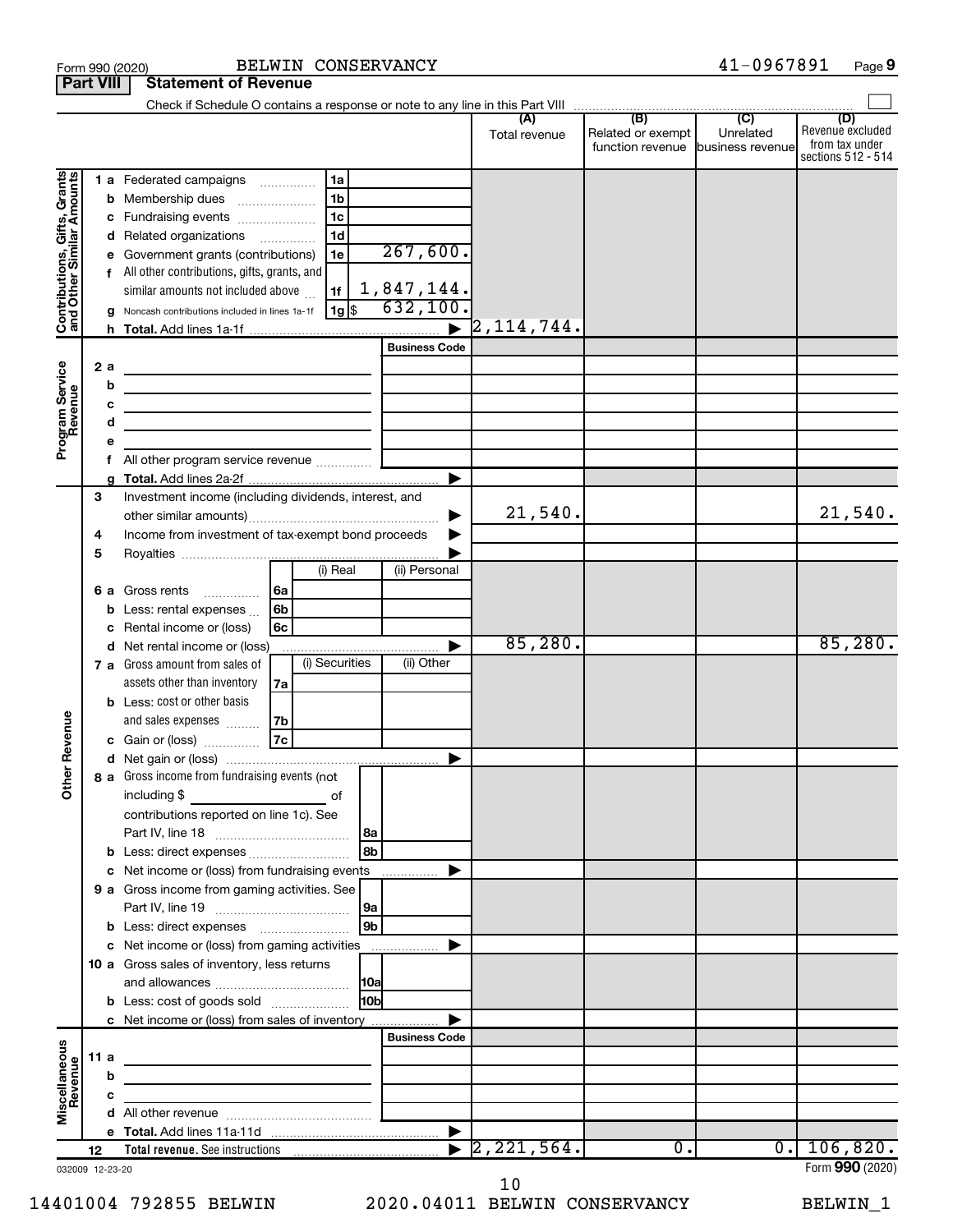Form 990 (2020) BELWIN CONSERVANCY  $41-0967891$  Page

**Part IX Statement of Functional Expenses**

|              | Section 501(c)(3) and 501(c)(4) organizations must complete all columns. All other organizations must complete column (A).                                                                                 |                       |                                    |                                           |                                |
|--------------|------------------------------------------------------------------------------------------------------------------------------------------------------------------------------------------------------------|-----------------------|------------------------------------|-------------------------------------------|--------------------------------|
|              |                                                                                                                                                                                                            |                       |                                    |                                           |                                |
|              | Do not include amounts reported on lines 6b,<br>7b, 8b, 9b, and 10b of Part VIII.                                                                                                                          | (A)<br>Total expenses | (B)<br>Program service<br>expenses | (C)<br>Management and<br>general expenses | (D)<br>Fundraising<br>expenses |
| 1.           | Grants and other assistance to domestic organizations                                                                                                                                                      |                       |                                    |                                           |                                |
|              | and domestic governments. See Part IV, line 21                                                                                                                                                             |                       |                                    |                                           |                                |
| $\mathbf{2}$ | Grants and other assistance to domestic                                                                                                                                                                    |                       |                                    |                                           |                                |
|              | individuals. See Part IV, line 22                                                                                                                                                                          |                       |                                    |                                           |                                |
| 3            | Grants and other assistance to foreign<br>organizations, foreign governments, and foreign                                                                                                                  |                       |                                    |                                           |                                |
|              | individuals. See Part IV, lines 15 and 16                                                                                                                                                                  |                       |                                    |                                           |                                |
| 4            | Benefits paid to or for members                                                                                                                                                                            |                       |                                    |                                           |                                |
| 5            | Compensation of current officers, directors,                                                                                                                                                               |                       |                                    |                                           |                                |
|              |                                                                                                                                                                                                            |                       |                                    |                                           |                                |
| 6            | Compensation not included above to disqualified                                                                                                                                                            |                       |                                    |                                           |                                |
|              | persons (as defined under section 4958(f)(1)) and                                                                                                                                                          |                       |                                    |                                           |                                |
|              | persons described in section $4958(c)(3)(B)$                                                                                                                                                               |                       |                                    |                                           |                                |
| 7            | Other salaries and wages                                                                                                                                                                                   | 497,177.              | 307,766.                           | 53,422.                                   | 135,989.                       |
| 8            | Pension plan accruals and contributions (include                                                                                                                                                           |                       |                                    |                                           |                                |
|              | section 401(k) and 403(b) employer contributions)                                                                                                                                                          |                       |                                    |                                           |                                |
| 9            |                                                                                                                                                                                                            | 57,681.               | 35,341.                            | 6,740.                                    | 15,600.                        |
| 10           |                                                                                                                                                                                                            | 46,002.               | 28,658.                            | 4,733.                                    | 12,611.                        |
| 11           | Fees for services (nonemployees):                                                                                                                                                                          |                       |                                    |                                           |                                |
| а            |                                                                                                                                                                                                            |                       |                                    |                                           |                                |
| b            |                                                                                                                                                                                                            |                       |                                    |                                           |                                |
| c            |                                                                                                                                                                                                            |                       |                                    |                                           |                                |
| d            |                                                                                                                                                                                                            |                       |                                    |                                           |                                |
| е            | Professional fundraising services. See Part IV, line 17                                                                                                                                                    |                       |                                    |                                           |                                |
| f            | Investment management fees                                                                                                                                                                                 |                       |                                    |                                           |                                |
| g            | Other. (If line 11g amount exceeds 10% of line 25,                                                                                                                                                         | 100,882.              | 80, 132.                           | 13,667.                                   | 7,083.                         |
|              | column (A) amount, list line 11g expenses on Sch O.)                                                                                                                                                       | 59,422.               | 46,473.                            |                                           | 12,949.                        |
| 12<br>13     |                                                                                                                                                                                                            | 13, 179.              | 8,162.                             | 1,425.                                    | 3,592.                         |
| 14           |                                                                                                                                                                                                            | 28,800.               | 17,836.                            | 3,115.                                    | 7,849.                         |
| 15           |                                                                                                                                                                                                            |                       |                                    |                                           |                                |
| 16           |                                                                                                                                                                                                            | 19,068.               | 11,810.                            | 2,061.                                    | 5,197.                         |
| 17           |                                                                                                                                                                                                            | 1,224.                | 348.                               | 497.                                      | 379.                           |
| 18           | Payments of travel or entertainment expenses                                                                                                                                                               |                       |                                    |                                           |                                |
|              | for any federal, state, or local public officials                                                                                                                                                          |                       |                                    |                                           |                                |
| 19           | Conferences, conventions, and meetings                                                                                                                                                                     |                       |                                    |                                           |                                |
| 20           | Interest                                                                                                                                                                                                   | 2,944.                | 2,944.                             |                                           |                                |
| 21           |                                                                                                                                                                                                            |                       |                                    |                                           |                                |
| 22           | Depreciation, depletion, and amortization                                                                                                                                                                  | 168, 781.             | 104,529.                           | 18, 253.                                  | 45,999.                        |
| 23           | Insurance                                                                                                                                                                                                  | 39,941.               | 24,736.                            | 4,320.                                    | 10,885.                        |
| 24           | Other expenses. Itemize expenses not covered<br>above (List miscellaneous expenses on line 24e. If<br>line 24e amount exceeds 10% of line 25, column (A)<br>amount, list line 24e expenses on Schedule O.) |                       |                                    |                                           |                                |
| a            | OTHER REPAIRS                                                                                                                                                                                              | 214,057.              | 214,057.                           |                                           |                                |
|              | LAND ACQUISITION COSTS                                                                                                                                                                                     | 45,433.               | 45, 433.                           |                                           |                                |
|              | <b>VEHICLE REPAIRS</b>                                                                                                                                                                                     | 21,954.               | 21,954.                            |                                           |                                |
|              | REAL ESTATE TAXES                                                                                                                                                                                          | 19,068.               | 11,810.                            | 2,061.                                    | 5,197.                         |
|              | e All other expenses                                                                                                                                                                                       | 8,099.                | 684.                               | 7,153.                                    | 262.                           |
| 25           | Total functional expenses. Add lines 1 through 24e                                                                                                                                                         | 1,343,712.            | 962,673.                           | 117,447.                                  | 263,592.                       |
| 26           | Joint costs. Complete this line only if the organization                                                                                                                                                   |                       |                                    |                                           |                                |
|              | reported in column (B) joint costs from a combined<br>educational campaign and fundraising solicitation.                                                                                                   |                       |                                    |                                           |                                |
|              | Check here $\blacktriangleright$<br>if following SOP 98-2 (ASC 958-720)                                                                                                                                    |                       |                                    |                                           |                                |
|              |                                                                                                                                                                                                            |                       |                                    |                                           |                                |

032010 12-23-20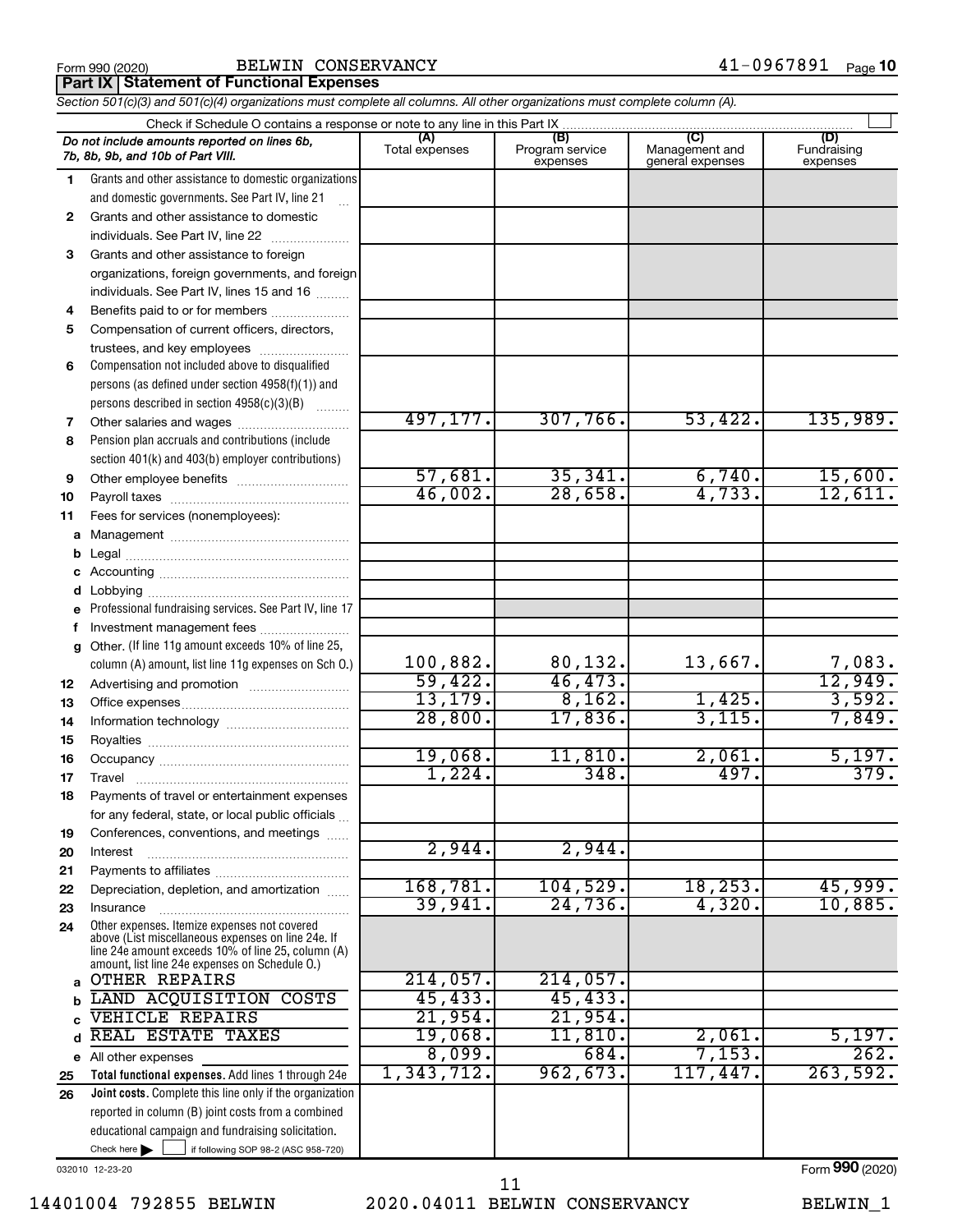Form 990 (2020) BELWIN CONSERVANCY  $41-0967891$  Page 41-0967891 Page 11

|                             |    |                                                                                            |                 |                                  | (A)<br>Beginning of year |                         | (B)<br>End of year |
|-----------------------------|----|--------------------------------------------------------------------------------------------|-----------------|----------------------------------|--------------------------|-------------------------|--------------------|
|                             | 1  |                                                                                            |                 |                                  | 270,930.                 | $\mathbf{1}$            | 242, 336.          |
|                             | 2  |                                                                                            |                 |                                  | 174, 284.                | $\mathbf{2}$            | 195,824.           |
|                             | 3  |                                                                                            |                 |                                  | 11,320.                  | 3                       | 139,336.           |
|                             | 4  |                                                                                            |                 |                                  | 4                        | 70,520.                 |                    |
|                             | 5  | Loans and other receivables from any current or former officer, director,                  |                 |                                  |                          |                         |                    |
|                             |    | trustee, key employee, creator or founder, substantial contributor, or 35%                 |                 |                                  |                          |                         |                    |
|                             |    | controlled entity or family member of any of these persons                                 |                 | 5                                |                          |                         |                    |
|                             | 6  | Loans and other receivables from other disqualified persons (as defined                    |                 |                                  |                          |                         |                    |
|                             |    | under section 4958(f)(1)), and persons described in section 4958(c)(3)(B)                  |                 |                                  |                          | 6                       |                    |
|                             | 7  |                                                                                            |                 |                                  | 1,514,305.               | $\overline{\mathbf{z}}$ | 1,508,403.         |
| Assets                      | 8  |                                                                                            |                 |                                  |                          | 8                       |                    |
|                             | 9  | Prepaid expenses and deferred charges                                                      |                 |                                  |                          | 9                       | 6,371.             |
|                             |    | <b>10a</b> Land, buildings, and equipment: cost or other                                   |                 |                                  |                          |                         |                    |
|                             |    | basis. Complete Part VI of Schedule D  10a                                                 |                 | $\frac{15,246,708.}{3,579,501.}$ |                          |                         |                    |
|                             |    |                                                                                            | 10 <sub>b</sub> |                                  | 10,970,506.              | 10 <sub>c</sub>         | 11,667,207.        |
|                             | 11 |                                                                                            |                 |                                  | 11                       |                         |                    |
|                             | 12 |                                                                                            |                 | 12                               |                          |                         |                    |
|                             | 13 |                                                                                            |                 | 13                               |                          |                         |                    |
|                             | 14 |                                                                                            |                 |                                  |                          | 14                      |                    |
|                             | 15 |                                                                                            |                 |                                  |                          | 15                      |                    |
|                             | 16 |                                                                                            |                 |                                  | 12,941,345.              | 16                      | 13,829,997.        |
|                             | 17 |                                                                                            |                 | 100, 200.                        | 17                       | 111,000.                |                    |
|                             | 18 |                                                                                            |                 | 18                               |                          |                         |                    |
|                             | 19 |                                                                                            |                 | 1,499,973.                       | 19                       | 1,499,973.              |                    |
|                             | 20 |                                                                                            |                 |                                  |                          | 20                      |                    |
|                             | 21 | Escrow or custodial account liability. Complete Part IV of Schedule D                      |                 |                                  |                          | 21                      |                    |
|                             | 22 | Loans and other payables to any current or former officer, director,                       |                 |                                  |                          |                         |                    |
| Liabilities                 |    | trustee, key employee, creator or founder, substantial contributor, or 35%                 |                 |                                  |                          |                         |                    |
|                             |    | controlled entity or family member of any of these persons                                 |                 |                                  |                          | 22                      |                    |
|                             | 23 | Secured mortgages and notes payable to unrelated third parties <i>manumum</i>              |                 |                                  |                          | 23                      |                    |
|                             | 24 |                                                                                            |                 |                                  |                          | 24                      |                    |
|                             | 25 | Other liabilities (including federal income tax, payables to related third                 |                 |                                  |                          |                         |                    |
|                             |    | parties, and other liabilities not included on lines 17-24). Complete Part X               |                 |                                  |                          |                         |                    |
|                             |    | of Schedule D                                                                              |                 |                                  |                          | 25                      |                    |
|                             | 26 |                                                                                            |                 |                                  | 1,600,173.               | 26                      | 1,610,973.         |
|                             |    | Organizations that follow FASB ASC 958, check here $\blacktriangleright \lfloor X \rfloor$ |                 |                                  |                          |                         |                    |
|                             |    | and complete lines 27, 28, 32, and 33.                                                     |                 |                                  |                          |                         |                    |
|                             | 27 |                                                                                            |                 |                                  | $-258,841.$              | 27                      | $-133, 315.$       |
|                             | 28 |                                                                                            |                 |                                  | 11,600,013.              | 28                      | 12, 352, 339.      |
|                             |    | Organizations that do not follow FASB ASC 958, check here $\blacktriangleright$            |                 |                                  |                          |                         |                    |
| Net Assets or Fund Balances |    | and complete lines 29 through 33.                                                          |                 |                                  |                          |                         |                    |
|                             | 29 |                                                                                            |                 |                                  | 29                       |                         |                    |
|                             | 30 | Paid-in or capital surplus, or land, building, or equipment fund                           |                 |                                  |                          | 30                      |                    |
|                             | 31 | Retained earnings, endowment, accumulated income, or other funds                           |                 |                                  |                          | 31                      |                    |
|                             | 32 |                                                                                            |                 |                                  | 11, 341, 172.            | 32                      | 12, 219, 024.      |
|                             | 33 |                                                                                            |                 |                                  | 12,941,345.              | 33                      | 13,829,997.        |

Form (2020) **990**

**Part X Balance Sheet**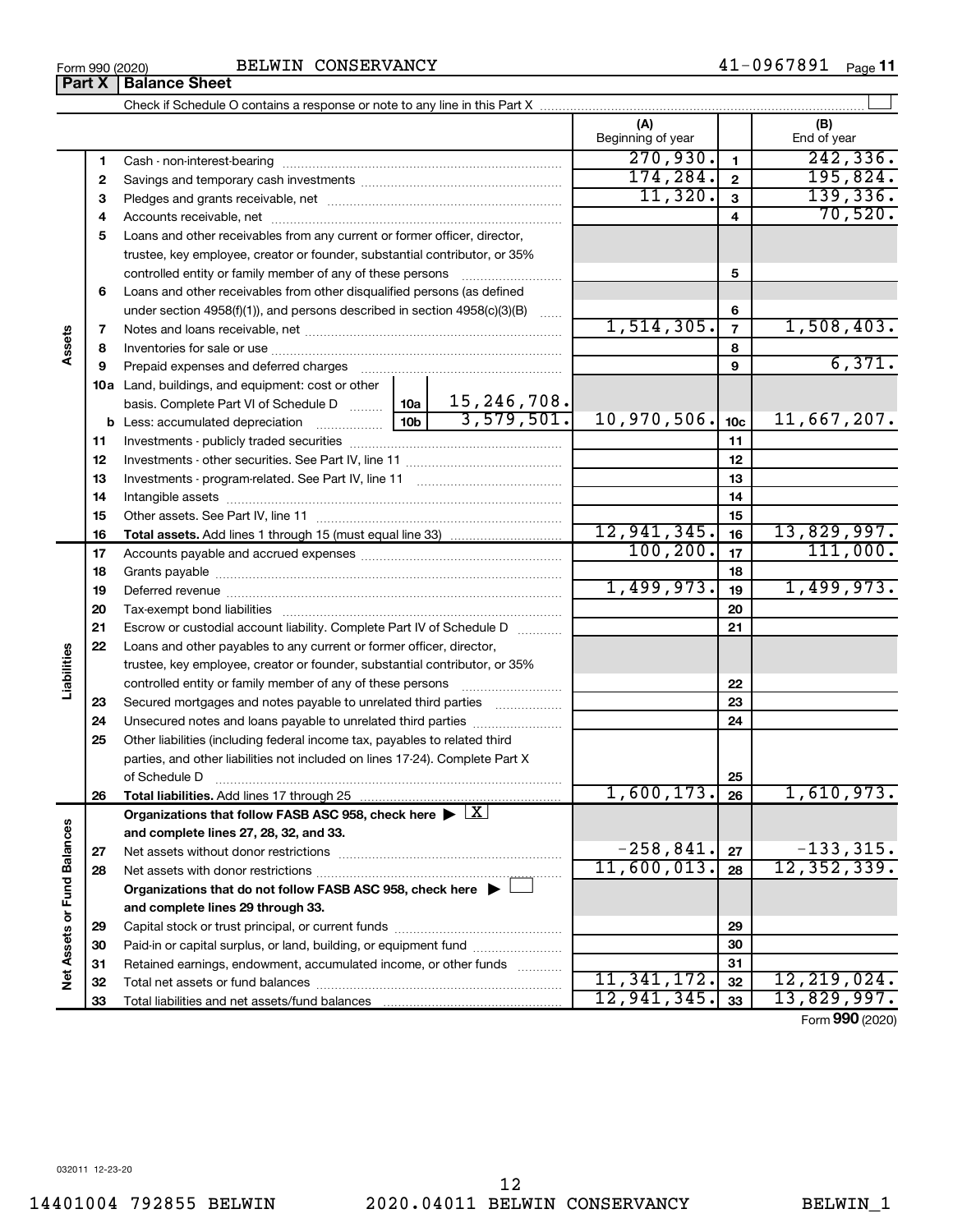|    | BELWIN CONSERVANCY<br>Form 990 (2020)                                                                                                                                                                                         |                         | 41-0967891     |        | Page 12          |
|----|-------------------------------------------------------------------------------------------------------------------------------------------------------------------------------------------------------------------------------|-------------------------|----------------|--------|------------------|
|    | Part XI<br><b>Reconciliation of Net Assets</b>                                                                                                                                                                                |                         |                |        |                  |
|    |                                                                                                                                                                                                                               |                         |                |        |                  |
|    |                                                                                                                                                                                                                               |                         |                |        |                  |
| 1  |                                                                                                                                                                                                                               | $\mathbf{1}$            | 2, 221, 564.   |        |                  |
| 2  |                                                                                                                                                                                                                               | $\overline{2}$          | 1,343,712.     |        |                  |
| з  | Revenue less expenses. Subtract line 2 from line 1                                                                                                                                                                            | 3                       |                |        | 877,852.         |
| 4  |                                                                                                                                                                                                                               | $\overline{\mathbf{4}}$ | 11, 341, 172.  |        |                  |
| 5  |                                                                                                                                                                                                                               | 5                       |                |        |                  |
| 6  | Donated services and use of facilities [[111][12] matter is a series and service in the services and use of facilities [[11][12] matter is a service of facilities [[11] matter is a service of the service of the service of | 6                       |                |        |                  |
| 7  |                                                                                                                                                                                                                               | $\overline{7}$          |                |        |                  |
| 8  |                                                                                                                                                                                                                               | 8                       |                |        |                  |
| 9  | Other changes in net assets or fund balances (explain on Schedule O)                                                                                                                                                          | $\mathbf{Q}$            |                |        | $\overline{0}$ . |
| 10 | Net assets or fund balances at end of year. Combine lines 3 through 9 (must equal Part X, line 32,                                                                                                                            |                         |                |        |                  |
|    |                                                                                                                                                                                                                               | 10                      | 12, 219, 024.  |        |                  |
|    | Part XII Financial Statements and Reporting                                                                                                                                                                                   |                         |                |        |                  |
|    |                                                                                                                                                                                                                               |                         |                |        |                  |
|    |                                                                                                                                                                                                                               |                         |                | Yes    | <b>No</b>        |
| 1  | $\lfloor x \rfloor$ Accrual<br>Accounting method used to prepare the Form 990: $\Box$ Cash<br>Other                                                                                                                           |                         |                |        |                  |
|    | If the organization changed its method of accounting from a prior year or checked "Other," explain in Schedule O.                                                                                                             |                         |                |        |                  |
|    |                                                                                                                                                                                                                               |                         | 2a             |        | x                |
|    | If "Yes," check a box below to indicate whether the financial statements for the year were compiled or reviewed on a                                                                                                          |                         |                |        |                  |
|    | separate basis, consolidated basis, or both:                                                                                                                                                                                  |                         |                |        |                  |
|    | Both consolidated and separate basis<br>Separate basis<br>Consolidated basis                                                                                                                                                  |                         |                |        |                  |
|    |                                                                                                                                                                                                                               |                         | 2 <sub>b</sub> | х      |                  |
|    | If "Yes," check a box below to indicate whether the financial statements for the year were audited on a separate basis,                                                                                                       |                         |                |        |                  |
|    | consolidated basis, or both:                                                                                                                                                                                                  |                         |                |        |                  |
|    | $\lfloor \mathbf{X} \rfloor$ Consolidated basis<br>Both consolidated and separate basis<br>Separate basis                                                                                                                     |                         |                |        |                  |
|    | c If "Yes" to line 2a or 2b, does the organization have a committee that assumes responsibility for oversight of the audit,                                                                                                   |                         |                |        |                  |
|    | review, or compilation of its financial statements and selection of an independent accountant?                                                                                                                                |                         | 2c             |        | x                |
|    | If the organization changed either its oversight process or selection process during the tax year, explain on Schedule O.                                                                                                     |                         |                |        |                  |
|    | 3a As a result of a federal award, was the organization required to undergo an audit or audits as set forth in the Single Audit                                                                                               |                         |                |        |                  |
|    | Act and OMB Circular A-133?                                                                                                                                                                                                   |                         | За             |        | x                |
|    | <b>b</b> If "Yes," did the organization undergo the required audit or audits? If the organization did not undergo the required audit                                                                                          |                         |                |        |                  |
|    |                                                                                                                                                                                                                               |                         | Зb             | $\sim$ |                  |

Form (2020) **990**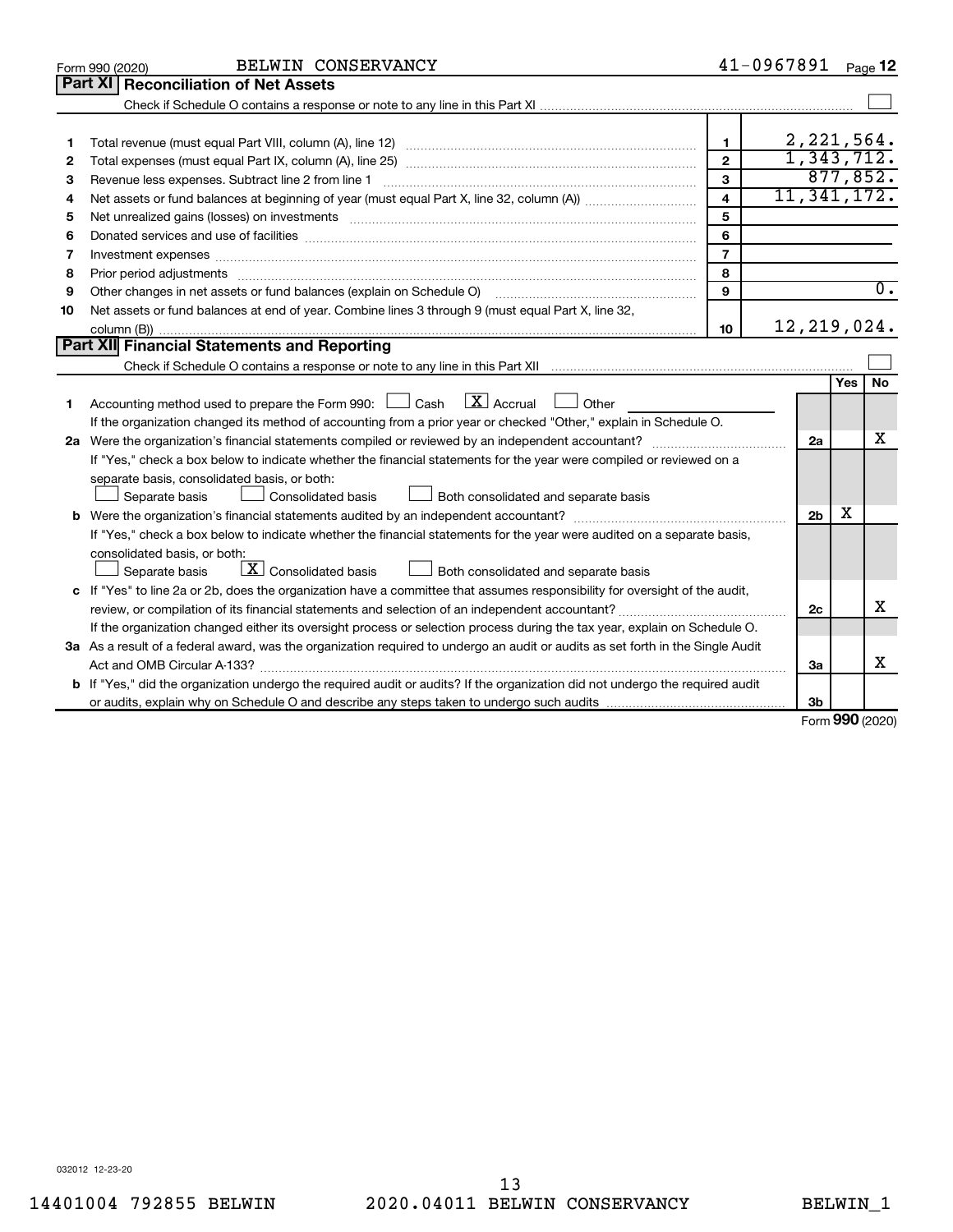**SCHEDULE A**

Department of the Treasury Internal Revenue Service

# Form 990 or 990-EZ) **Public Charity Status and Public Support**<br>
Complete if the organization is a section 501(c)(3) organization or a section<br> **2020**

**4947(a)(1) nonexempt charitable trust. | Attach to Form 990 or Form 990-EZ.** 

**| Go to www.irs.gov/Form990 for instructions and the latest information.**

|     | <b>Open to Public</b><br>Inspection |
|-----|-------------------------------------|
| 'n. | identification numbe                |

OMB No. 1545-0047

|        |                 | Name of the organization                                                                                                                                                   |                    |                            |     |                                   |                            |  | <b>Employer identification number</b> |
|--------|-----------------|----------------------------------------------------------------------------------------------------------------------------------------------------------------------------|--------------------|----------------------------|-----|-----------------------------------|----------------------------|--|---------------------------------------|
| Part I |                 | Reason for Public Charity Status. (All organizations must complete this part.) See instructions.                                                                           | BELWIN CONSERVANCY |                            |     |                                   |                            |  | 41-0967891                            |
|        |                 |                                                                                                                                                                            |                    |                            |     |                                   |                            |  |                                       |
|        |                 | The organization is not a private foundation because it is: (For lines 1 through 12, check only one box.)                                                                  |                    |                            |     |                                   |                            |  |                                       |
| 1      |                 | A church, convention of churches, or association of churches described in section 170(b)(1)(A)(i).                                                                         |                    |                            |     |                                   |                            |  |                                       |
| 2      |                 | A school described in section 170(b)(1)(A)(ii). (Attach Schedule E (Form 990 or 990-EZ).)                                                                                  |                    |                            |     |                                   |                            |  |                                       |
| 3      |                 | A hospital or a cooperative hospital service organization described in section 170(b)(1)(A)(iii).                                                                          |                    |                            |     |                                   |                            |  |                                       |
| 4      |                 | A medical research organization operated in conjunction with a hospital described in section 170(b)(1)(A)(iii). Enter the hospital's name,                                 |                    |                            |     |                                   |                            |  |                                       |
|        |                 | city, and state:                                                                                                                                                           |                    |                            |     |                                   |                            |  |                                       |
| 5      |                 | An organization operated for the benefit of a college or university owned or operated by a governmental unit described in<br>section 170(b)(1)(A)(iv). (Complete Part II.) |                    |                            |     |                                   |                            |  |                                       |
|        |                 |                                                                                                                                                                            |                    |                            |     |                                   |                            |  |                                       |
| 6      | $7 \mid X \mid$ | A federal, state, or local government or governmental unit described in section 170(b)(1)(A)(v).                                                                           |                    |                            |     |                                   |                            |  |                                       |
|        |                 | An organization that normally receives a substantial part of its support from a governmental unit or from the general public described in                                  |                    |                            |     |                                   |                            |  |                                       |
| 8      |                 | section 170(b)(1)(A)(vi). (Complete Part II.)<br>A community trust described in section 170(b)(1)(A)(vi). (Complete Part II.)                                              |                    |                            |     |                                   |                            |  |                                       |
| 9      |                 | An agricultural research organization described in section 170(b)(1)(A)(ix) operated in conjunction with a land-grant college                                              |                    |                            |     |                                   |                            |  |                                       |
|        |                 | or university or a non-land-grant college of agriculture (see instructions). Enter the name, city, and state of the college or                                             |                    |                            |     |                                   |                            |  |                                       |
|        |                 | university:                                                                                                                                                                |                    |                            |     |                                   |                            |  |                                       |
| 10     |                 | An organization that normally receives (1) more than 33 1/3% of its support from contributions, membership fees, and gross receipts from                                   |                    |                            |     |                                   |                            |  |                                       |
|        |                 | activities related to its exempt functions, subject to certain exceptions; and (2) no more than 33 1/3% of its support from gross investment                               |                    |                            |     |                                   |                            |  |                                       |
|        |                 | income and unrelated business taxable income (less section 511 tax) from businesses acquired by the organization after June 30, 1975.                                      |                    |                            |     |                                   |                            |  |                                       |
|        |                 | See section 509(a)(2). (Complete Part III.)                                                                                                                                |                    |                            |     |                                   |                            |  |                                       |
| 11     |                 | An organization organized and operated exclusively to test for public safety. See section 509(a)(4).                                                                       |                    |                            |     |                                   |                            |  |                                       |
| 12     |                 | An organization organized and operated exclusively for the benefit of, to perform the functions of, or to carry out the purposes of one or                                 |                    |                            |     |                                   |                            |  |                                       |
|        |                 | more publicly supported organizations described in section 509(a)(1) or section 509(a)(2). See section 509(a)(3). Check the box in                                         |                    |                            |     |                                   |                            |  |                                       |
|        |                 | lines 12a through 12d that describes the type of supporting organization and complete lines 12e, 12f, and 12g.                                                             |                    |                            |     |                                   |                            |  |                                       |
| а      |                 | Type I. A supporting organization operated, supervised, or controlled by its supported organization(s), typically by giving                                                |                    |                            |     |                                   |                            |  |                                       |
|        |                 | the supported organization(s) the power to regularly appoint or elect a majority of the directors or trustees of the supporting                                            |                    |                            |     |                                   |                            |  |                                       |
|        |                 | organization. You must complete Part IV, Sections A and B.                                                                                                                 |                    |                            |     |                                   |                            |  |                                       |
| b      |                 | Type II. A supporting organization supervised or controlled in connection with its supported organization(s), by having                                                    |                    |                            |     |                                   |                            |  |                                       |
|        |                 | control or management of the supporting organization vested in the same persons that control or manage the supported                                                       |                    |                            |     |                                   |                            |  |                                       |
|        |                 | organization(s). You must complete Part IV, Sections A and C.                                                                                                              |                    |                            |     |                                   |                            |  |                                       |
| с      |                 | Type III functionally integrated. A supporting organization operated in connection with, and functionally integrated with,                                                 |                    |                            |     |                                   |                            |  |                                       |
|        |                 | its supported organization(s) (see instructions). You must complete Part IV, Sections A, D, and E.                                                                         |                    |                            |     |                                   |                            |  |                                       |
| d      |                 | Type III non-functionally integrated. A supporting organization operated in connection with its supported organization(s)                                                  |                    |                            |     |                                   |                            |  |                                       |
|        |                 | that is not functionally integrated. The organization generally must satisfy a distribution requirement and an attentiveness                                               |                    |                            |     |                                   |                            |  |                                       |
|        |                 | requirement (see instructions). You must complete Part IV, Sections A and D, and Part V.                                                                                   |                    |                            |     |                                   |                            |  |                                       |
|        |                 | Check this box if the organization received a written determination from the IRS that it is a Type I, Type II, Type III                                                    |                    |                            |     |                                   |                            |  |                                       |
|        |                 | functionally integrated, or Type III non-functionally integrated supporting organization.                                                                                  |                    |                            |     |                                   |                            |  |                                       |
|        |                 | f Enter the number of supported organizations                                                                                                                              |                    |                            |     |                                   |                            |  |                                       |
|        |                 | g Provide the following information about the supported organization(s).<br>(i) Name of supported                                                                          | (ii) EIN           | (iii) Type of organization |     | (iv) Is the organization listed   | (v) Amount of monetary     |  | (vi) Amount of other                  |
|        |                 | organization                                                                                                                                                               |                    | (described on lines 1-10   | Yes | in your governing document?<br>No | support (see instructions) |  | support (see instructions)            |
|        |                 |                                                                                                                                                                            |                    | above (see instructions))  |     |                                   |                            |  |                                       |
|        |                 |                                                                                                                                                                            |                    |                            |     |                                   |                            |  |                                       |
|        |                 |                                                                                                                                                                            |                    |                            |     |                                   |                            |  |                                       |
|        |                 |                                                                                                                                                                            |                    |                            |     |                                   |                            |  |                                       |
|        |                 |                                                                                                                                                                            |                    |                            |     |                                   |                            |  |                                       |
|        |                 |                                                                                                                                                                            |                    |                            |     |                                   |                            |  |                                       |
|        |                 |                                                                                                                                                                            |                    |                            |     |                                   |                            |  |                                       |
|        |                 |                                                                                                                                                                            |                    |                            |     |                                   |                            |  |                                       |
|        |                 |                                                                                                                                                                            |                    |                            |     |                                   |                            |  |                                       |
|        |                 |                                                                                                                                                                            |                    |                            |     |                                   |                            |  |                                       |
| Total  |                 |                                                                                                                                                                            |                    |                            |     |                                   |                            |  |                                       |

LHA For Paperwork Reduction Act Notice, see the Instructions for Form 990 or 990-EZ. 032021 01-25-21 Schedule A (Form 990 or 990-EZ) 2020 14

14401004 792855 BELWIN 2020.04011 BELWIN CONSERVANCY BELWIN\_1

 $\Box$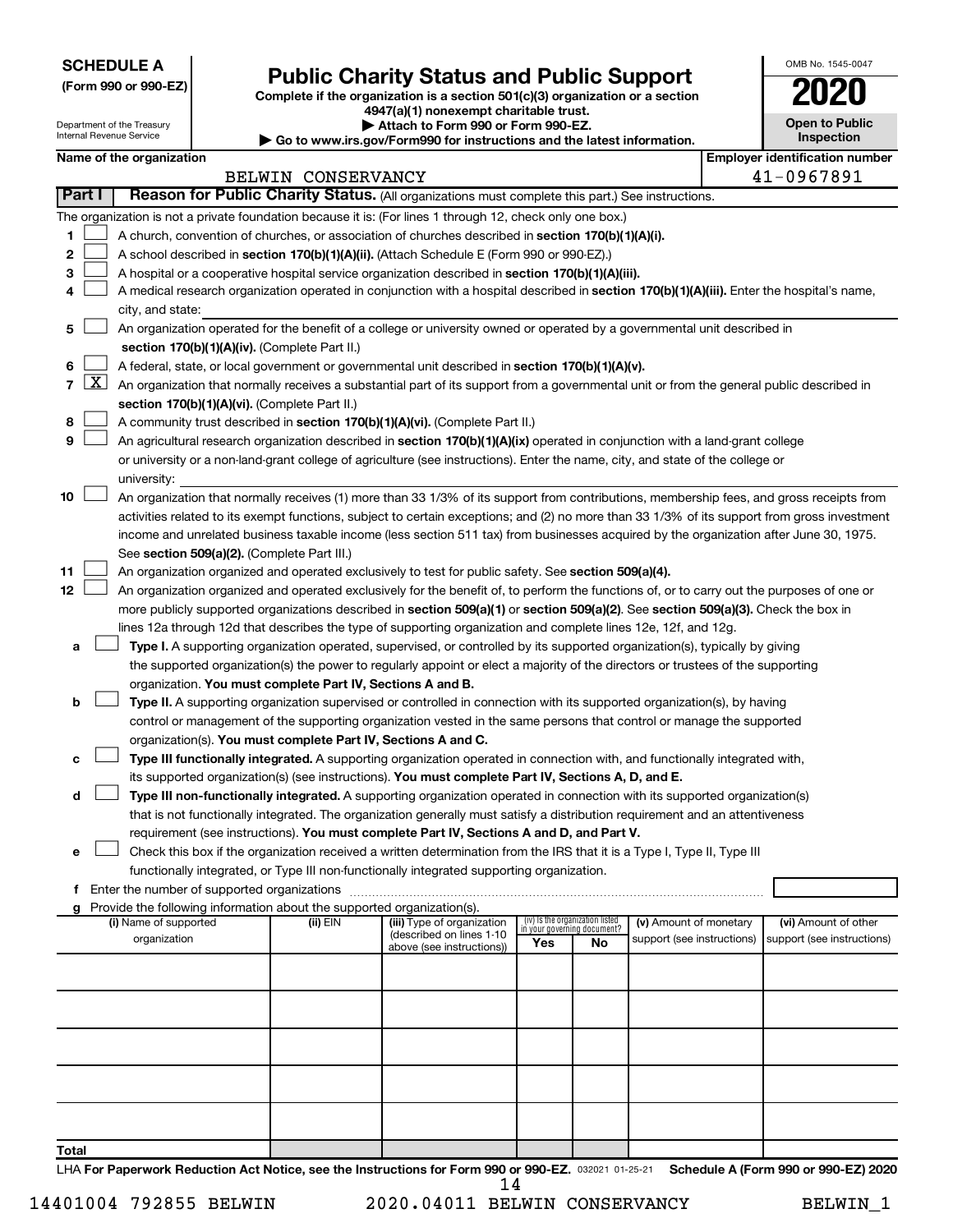#### Schedule A (Form 990 or 990-EZ) 2020 BELWIN CONSERVANCY  $41-0967891$  Page

(Complete only if you checked the box on line 5, 7, or 8 of Part I or if the organization failed to qualify under Part III. If the organization **Part II Support Schedule for Organizations Described in Sections 170(b)(1)(A)(iv) and 170(b)(1)(A)(vi)**

fails to qualify under the tests listed below, please complete Part III.)

| Calendar year (or fiscal year beginning in)<br>(a) 2016<br>(f) Total<br>(b) 2017<br>$(c)$ 2018<br>$(d)$ 2019<br>(e) 2020<br>1 Gifts, grants, contributions, and<br>membership fees received. (Do not<br>756,714.<br>1153441.<br>1355560.<br>1268302.<br>794,593.<br>include any "unusual grants.")<br>2 Tax revenues levied for the organ-<br>ization's benefit and either paid to<br>or expended on its behalf<br>3 The value of services or facilities<br>furnished by a governmental unit to<br>the organization without charge<br>756, 714.<br>794,593.<br>1268302.<br>1153441.<br>1355560.<br><b>Total.</b> Add lines 1 through 3<br>The portion of total contributions<br>5<br>by each person (other than a<br>governmental unit or publicly<br>supported organization) included<br>on line 1 that exceeds 2% of the<br>amount shown on line 11,<br>53,986.<br>column (f)<br>5274624.<br>6 Public support. Subtract line 5 from line 4.<br><b>Section B. Total Support</b><br>Calendar year (or fiscal year beginning in)<br>(a) 2016<br>(b) 2017<br>$(c)$ 2018<br>$(d)$ 2019<br>(e) 2020<br>(f) Total<br>1268302.<br>5328610.<br>1153441<br>1355560.<br>794,593.<br>756, 714.<br><b>7</b> Amounts from line 4<br>Gross income from interest,<br>8<br>dividends, payments received on<br>securities loans, rents, royalties,<br>95,029.<br>98,310.<br>98,609.<br>94,840.<br>85,280.<br>472,068.<br>and income from similar sources<br>Net income from unrelated business<br>9<br>activities, whether or not the<br>business is regularly carried on<br>10 Other income. Do not include gain<br>or loss from the sale of capital<br>assets (Explain in Part VI.)<br>5800678.<br><b>11 Total support.</b> Add lines 7 through 10<br>12<br><b>12</b> Gross receipts from related activities, etc. (see instructions)<br>13 First 5 years. If the Form 990 is for the organization's first, second, third, fourth, or fifth tax year as a section 501(c)(3) | <b>Section A. Public Support</b> |  |  |          |
|---------------------------------------------------------------------------------------------------------------------------------------------------------------------------------------------------------------------------------------------------------------------------------------------------------------------------------------------------------------------------------------------------------------------------------------------------------------------------------------------------------------------------------------------------------------------------------------------------------------------------------------------------------------------------------------------------------------------------------------------------------------------------------------------------------------------------------------------------------------------------------------------------------------------------------------------------------------------------------------------------------------------------------------------------------------------------------------------------------------------------------------------------------------------------------------------------------------------------------------------------------------------------------------------------------------------------------------------------------------------------------------------------------------------------------------------------------------------------------------------------------------------------------------------------------------------------------------------------------------------------------------------------------------------------------------------------------------------------------------------------------------------------------------------------------------------------------------------------------------------------------------------------------------------------------------------------------------|----------------------------------|--|--|----------|
|                                                                                                                                                                                                                                                                                                                                                                                                                                                                                                                                                                                                                                                                                                                                                                                                                                                                                                                                                                                                                                                                                                                                                                                                                                                                                                                                                                                                                                                                                                                                                                                                                                                                                                                                                                                                                                                                                                                                                               |                                  |  |  |          |
|                                                                                                                                                                                                                                                                                                                                                                                                                                                                                                                                                                                                                                                                                                                                                                                                                                                                                                                                                                                                                                                                                                                                                                                                                                                                                                                                                                                                                                                                                                                                                                                                                                                                                                                                                                                                                                                                                                                                                               |                                  |  |  |          |
|                                                                                                                                                                                                                                                                                                                                                                                                                                                                                                                                                                                                                                                                                                                                                                                                                                                                                                                                                                                                                                                                                                                                                                                                                                                                                                                                                                                                                                                                                                                                                                                                                                                                                                                                                                                                                                                                                                                                                               |                                  |  |  |          |
|                                                                                                                                                                                                                                                                                                                                                                                                                                                                                                                                                                                                                                                                                                                                                                                                                                                                                                                                                                                                                                                                                                                                                                                                                                                                                                                                                                                                                                                                                                                                                                                                                                                                                                                                                                                                                                                                                                                                                               |                                  |  |  | 5328610. |
|                                                                                                                                                                                                                                                                                                                                                                                                                                                                                                                                                                                                                                                                                                                                                                                                                                                                                                                                                                                                                                                                                                                                                                                                                                                                                                                                                                                                                                                                                                                                                                                                                                                                                                                                                                                                                                                                                                                                                               |                                  |  |  |          |
|                                                                                                                                                                                                                                                                                                                                                                                                                                                                                                                                                                                                                                                                                                                                                                                                                                                                                                                                                                                                                                                                                                                                                                                                                                                                                                                                                                                                                                                                                                                                                                                                                                                                                                                                                                                                                                                                                                                                                               |                                  |  |  |          |
|                                                                                                                                                                                                                                                                                                                                                                                                                                                                                                                                                                                                                                                                                                                                                                                                                                                                                                                                                                                                                                                                                                                                                                                                                                                                                                                                                                                                                                                                                                                                                                                                                                                                                                                                                                                                                                                                                                                                                               |                                  |  |  |          |
|                                                                                                                                                                                                                                                                                                                                                                                                                                                                                                                                                                                                                                                                                                                                                                                                                                                                                                                                                                                                                                                                                                                                                                                                                                                                                                                                                                                                                                                                                                                                                                                                                                                                                                                                                                                                                                                                                                                                                               |                                  |  |  |          |
|                                                                                                                                                                                                                                                                                                                                                                                                                                                                                                                                                                                                                                                                                                                                                                                                                                                                                                                                                                                                                                                                                                                                                                                                                                                                                                                                                                                                                                                                                                                                                                                                                                                                                                                                                                                                                                                                                                                                                               |                                  |  |  |          |
|                                                                                                                                                                                                                                                                                                                                                                                                                                                                                                                                                                                                                                                                                                                                                                                                                                                                                                                                                                                                                                                                                                                                                                                                                                                                                                                                                                                                                                                                                                                                                                                                                                                                                                                                                                                                                                                                                                                                                               |                                  |  |  |          |
|                                                                                                                                                                                                                                                                                                                                                                                                                                                                                                                                                                                                                                                                                                                                                                                                                                                                                                                                                                                                                                                                                                                                                                                                                                                                                                                                                                                                                                                                                                                                                                                                                                                                                                                                                                                                                                                                                                                                                               |                                  |  |  | 5328610. |
|                                                                                                                                                                                                                                                                                                                                                                                                                                                                                                                                                                                                                                                                                                                                                                                                                                                                                                                                                                                                                                                                                                                                                                                                                                                                                                                                                                                                                                                                                                                                                                                                                                                                                                                                                                                                                                                                                                                                                               |                                  |  |  |          |
|                                                                                                                                                                                                                                                                                                                                                                                                                                                                                                                                                                                                                                                                                                                                                                                                                                                                                                                                                                                                                                                                                                                                                                                                                                                                                                                                                                                                                                                                                                                                                                                                                                                                                                                                                                                                                                                                                                                                                               |                                  |  |  |          |
|                                                                                                                                                                                                                                                                                                                                                                                                                                                                                                                                                                                                                                                                                                                                                                                                                                                                                                                                                                                                                                                                                                                                                                                                                                                                                                                                                                                                                                                                                                                                                                                                                                                                                                                                                                                                                                                                                                                                                               |                                  |  |  |          |
|                                                                                                                                                                                                                                                                                                                                                                                                                                                                                                                                                                                                                                                                                                                                                                                                                                                                                                                                                                                                                                                                                                                                                                                                                                                                                                                                                                                                                                                                                                                                                                                                                                                                                                                                                                                                                                                                                                                                                               |                                  |  |  |          |
|                                                                                                                                                                                                                                                                                                                                                                                                                                                                                                                                                                                                                                                                                                                                                                                                                                                                                                                                                                                                                                                                                                                                                                                                                                                                                                                                                                                                                                                                                                                                                                                                                                                                                                                                                                                                                                                                                                                                                               |                                  |  |  |          |
|                                                                                                                                                                                                                                                                                                                                                                                                                                                                                                                                                                                                                                                                                                                                                                                                                                                                                                                                                                                                                                                                                                                                                                                                                                                                                                                                                                                                                                                                                                                                                                                                                                                                                                                                                                                                                                                                                                                                                               |                                  |  |  |          |
|                                                                                                                                                                                                                                                                                                                                                                                                                                                                                                                                                                                                                                                                                                                                                                                                                                                                                                                                                                                                                                                                                                                                                                                                                                                                                                                                                                                                                                                                                                                                                                                                                                                                                                                                                                                                                                                                                                                                                               |                                  |  |  |          |
|                                                                                                                                                                                                                                                                                                                                                                                                                                                                                                                                                                                                                                                                                                                                                                                                                                                                                                                                                                                                                                                                                                                                                                                                                                                                                                                                                                                                                                                                                                                                                                                                                                                                                                                                                                                                                                                                                                                                                               |                                  |  |  |          |
|                                                                                                                                                                                                                                                                                                                                                                                                                                                                                                                                                                                                                                                                                                                                                                                                                                                                                                                                                                                                                                                                                                                                                                                                                                                                                                                                                                                                                                                                                                                                                                                                                                                                                                                                                                                                                                                                                                                                                               |                                  |  |  |          |
|                                                                                                                                                                                                                                                                                                                                                                                                                                                                                                                                                                                                                                                                                                                                                                                                                                                                                                                                                                                                                                                                                                                                                                                                                                                                                                                                                                                                                                                                                                                                                                                                                                                                                                                                                                                                                                                                                                                                                               |                                  |  |  |          |
|                                                                                                                                                                                                                                                                                                                                                                                                                                                                                                                                                                                                                                                                                                                                                                                                                                                                                                                                                                                                                                                                                                                                                                                                                                                                                                                                                                                                                                                                                                                                                                                                                                                                                                                                                                                                                                                                                                                                                               |                                  |  |  |          |
|                                                                                                                                                                                                                                                                                                                                                                                                                                                                                                                                                                                                                                                                                                                                                                                                                                                                                                                                                                                                                                                                                                                                                                                                                                                                                                                                                                                                                                                                                                                                                                                                                                                                                                                                                                                                                                                                                                                                                               |                                  |  |  |          |
|                                                                                                                                                                                                                                                                                                                                                                                                                                                                                                                                                                                                                                                                                                                                                                                                                                                                                                                                                                                                                                                                                                                                                                                                                                                                                                                                                                                                                                                                                                                                                                                                                                                                                                                                                                                                                                                                                                                                                               |                                  |  |  |          |
|                                                                                                                                                                                                                                                                                                                                                                                                                                                                                                                                                                                                                                                                                                                                                                                                                                                                                                                                                                                                                                                                                                                                                                                                                                                                                                                                                                                                                                                                                                                                                                                                                                                                                                                                                                                                                                                                                                                                                               |                                  |  |  |          |
|                                                                                                                                                                                                                                                                                                                                                                                                                                                                                                                                                                                                                                                                                                                                                                                                                                                                                                                                                                                                                                                                                                                                                                                                                                                                                                                                                                                                                                                                                                                                                                                                                                                                                                                                                                                                                                                                                                                                                               |                                  |  |  |          |
|                                                                                                                                                                                                                                                                                                                                                                                                                                                                                                                                                                                                                                                                                                                                                                                                                                                                                                                                                                                                                                                                                                                                                                                                                                                                                                                                                                                                                                                                                                                                                                                                                                                                                                                                                                                                                                                                                                                                                               |                                  |  |  |          |
|                                                                                                                                                                                                                                                                                                                                                                                                                                                                                                                                                                                                                                                                                                                                                                                                                                                                                                                                                                                                                                                                                                                                                                                                                                                                                                                                                                                                                                                                                                                                                                                                                                                                                                                                                                                                                                                                                                                                                               |                                  |  |  |          |
|                                                                                                                                                                                                                                                                                                                                                                                                                                                                                                                                                                                                                                                                                                                                                                                                                                                                                                                                                                                                                                                                                                                                                                                                                                                                                                                                                                                                                                                                                                                                                                                                                                                                                                                                                                                                                                                                                                                                                               |                                  |  |  |          |
|                                                                                                                                                                                                                                                                                                                                                                                                                                                                                                                                                                                                                                                                                                                                                                                                                                                                                                                                                                                                                                                                                                                                                                                                                                                                                                                                                                                                                                                                                                                                                                                                                                                                                                                                                                                                                                                                                                                                                               |                                  |  |  |          |
|                                                                                                                                                                                                                                                                                                                                                                                                                                                                                                                                                                                                                                                                                                                                                                                                                                                                                                                                                                                                                                                                                                                                                                                                                                                                                                                                                                                                                                                                                                                                                                                                                                                                                                                                                                                                                                                                                                                                                               |                                  |  |  |          |
|                                                                                                                                                                                                                                                                                                                                                                                                                                                                                                                                                                                                                                                                                                                                                                                                                                                                                                                                                                                                                                                                                                                                                                                                                                                                                                                                                                                                                                                                                                                                                                                                                                                                                                                                                                                                                                                                                                                                                               |                                  |  |  |          |
|                                                                                                                                                                                                                                                                                                                                                                                                                                                                                                                                                                                                                                                                                                                                                                                                                                                                                                                                                                                                                                                                                                                                                                                                                                                                                                                                                                                                                                                                                                                                                                                                                                                                                                                                                                                                                                                                                                                                                               |                                  |  |  |          |
|                                                                                                                                                                                                                                                                                                                                                                                                                                                                                                                                                                                                                                                                                                                                                                                                                                                                                                                                                                                                                                                                                                                                                                                                                                                                                                                                                                                                                                                                                                                                                                                                                                                                                                                                                                                                                                                                                                                                                               |                                  |  |  |          |
|                                                                                                                                                                                                                                                                                                                                                                                                                                                                                                                                                                                                                                                                                                                                                                                                                                                                                                                                                                                                                                                                                                                                                                                                                                                                                                                                                                                                                                                                                                                                                                                                                                                                                                                                                                                                                                                                                                                                                               |                                  |  |  |          |
|                                                                                                                                                                                                                                                                                                                                                                                                                                                                                                                                                                                                                                                                                                                                                                                                                                                                                                                                                                                                                                                                                                                                                                                                                                                                                                                                                                                                                                                                                                                                                                                                                                                                                                                                                                                                                                                                                                                                                               |                                  |  |  |          |
| organization, check this box and stop here<br><b>Section C. Computation of Public Support Percentage</b>                                                                                                                                                                                                                                                                                                                                                                                                                                                                                                                                                                                                                                                                                                                                                                                                                                                                                                                                                                                                                                                                                                                                                                                                                                                                                                                                                                                                                                                                                                                                                                                                                                                                                                                                                                                                                                                      |                                  |  |  |          |
| 90.93<br>14                                                                                                                                                                                                                                                                                                                                                                                                                                                                                                                                                                                                                                                                                                                                                                                                                                                                                                                                                                                                                                                                                                                                                                                                                                                                                                                                                                                                                                                                                                                                                                                                                                                                                                                                                                                                                                                                                                                                                   |                                  |  |  | %        |
| 90.03<br>15                                                                                                                                                                                                                                                                                                                                                                                                                                                                                                                                                                                                                                                                                                                                                                                                                                                                                                                                                                                                                                                                                                                                                                                                                                                                                                                                                                                                                                                                                                                                                                                                                                                                                                                                                                                                                                                                                                                                                   |                                  |  |  | %        |
| 16a 33 1/3% support test - 2020. If the organization did not check the box on line 13, and line 14 is 33 1/3% or more, check this box and                                                                                                                                                                                                                                                                                                                                                                                                                                                                                                                                                                                                                                                                                                                                                                                                                                                                                                                                                                                                                                                                                                                                                                                                                                                                                                                                                                                                                                                                                                                                                                                                                                                                                                                                                                                                                     |                                  |  |  |          |
| $\blacktriangleright$ $\mathbf{X}$                                                                                                                                                                                                                                                                                                                                                                                                                                                                                                                                                                                                                                                                                                                                                                                                                                                                                                                                                                                                                                                                                                                                                                                                                                                                                                                                                                                                                                                                                                                                                                                                                                                                                                                                                                                                                                                                                                                            |                                  |  |  |          |
| stop here. The organization qualifies as a publicly supported organization manufaction manufacture or manufacture or the organization manufacture or the state of the state of the state of the state of the state of the stat                                                                                                                                                                                                                                                                                                                                                                                                                                                                                                                                                                                                                                                                                                                                                                                                                                                                                                                                                                                                                                                                                                                                                                                                                                                                                                                                                                                                                                                                                                                                                                                                                                                                                                                                |                                  |  |  |          |
| b 33 1/3% support test - 2019. If the organization did not check a box on line 13 or 16a, and line 15 is 33 1/3% or more, check this box                                                                                                                                                                                                                                                                                                                                                                                                                                                                                                                                                                                                                                                                                                                                                                                                                                                                                                                                                                                                                                                                                                                                                                                                                                                                                                                                                                                                                                                                                                                                                                                                                                                                                                                                                                                                                      |                                  |  |  |          |
|                                                                                                                                                                                                                                                                                                                                                                                                                                                                                                                                                                                                                                                                                                                                                                                                                                                                                                                                                                                                                                                                                                                                                                                                                                                                                                                                                                                                                                                                                                                                                                                                                                                                                                                                                                                                                                                                                                                                                               |                                  |  |  |          |
| 17a 10% -facts-and-circumstances test - 2020. If the organization did not check a box on line 13, 16a, or 16b, and line 14 is 10% or more,                                                                                                                                                                                                                                                                                                                                                                                                                                                                                                                                                                                                                                                                                                                                                                                                                                                                                                                                                                                                                                                                                                                                                                                                                                                                                                                                                                                                                                                                                                                                                                                                                                                                                                                                                                                                                    |                                  |  |  |          |
| and if the organization meets the facts-and-circumstances test, check this box and stop here. Explain in Part VI how the organization                                                                                                                                                                                                                                                                                                                                                                                                                                                                                                                                                                                                                                                                                                                                                                                                                                                                                                                                                                                                                                                                                                                                                                                                                                                                                                                                                                                                                                                                                                                                                                                                                                                                                                                                                                                                                         |                                  |  |  |          |
| meets the facts-and-circumstances test. The organization qualifies as a publicly supported organization                                                                                                                                                                                                                                                                                                                                                                                                                                                                                                                                                                                                                                                                                                                                                                                                                                                                                                                                                                                                                                                                                                                                                                                                                                                                                                                                                                                                                                                                                                                                                                                                                                                                                                                                                                                                                                                       |                                  |  |  |          |
| <b>b 10% -facts-and-circumstances test - 2019.</b> If the organization did not check a box on line 13, 16a, 16b, or 17a, and line 15 is 10% or                                                                                                                                                                                                                                                                                                                                                                                                                                                                                                                                                                                                                                                                                                                                                                                                                                                                                                                                                                                                                                                                                                                                                                                                                                                                                                                                                                                                                                                                                                                                                                                                                                                                                                                                                                                                                |                                  |  |  |          |
| more, and if the organization meets the facts-and-circumstances test, check this box and stop here. Explain in Part VI how the                                                                                                                                                                                                                                                                                                                                                                                                                                                                                                                                                                                                                                                                                                                                                                                                                                                                                                                                                                                                                                                                                                                                                                                                                                                                                                                                                                                                                                                                                                                                                                                                                                                                                                                                                                                                                                |                                  |  |  |          |
| organization meets the facts-and-circumstances test. The organization qualifies as a publicly supported organization                                                                                                                                                                                                                                                                                                                                                                                                                                                                                                                                                                                                                                                                                                                                                                                                                                                                                                                                                                                                                                                                                                                                                                                                                                                                                                                                                                                                                                                                                                                                                                                                                                                                                                                                                                                                                                          |                                  |  |  |          |
| 18 Private foundation. If the organization did not check a box on line 13, 16a, 16b, 17a, or 17b, check this box and see instructions.<br>Schedule A (Form 990 or 990-F7) 2020                                                                                                                                                                                                                                                                                                                                                                                                                                                                                                                                                                                                                                                                                                                                                                                                                                                                                                                                                                                                                                                                                                                                                                                                                                                                                                                                                                                                                                                                                                                                                                                                                                                                                                                                                                                |                                  |  |  |          |

**Schedule A (Form 990 or 990-EZ) 2020**

032022 01-25-21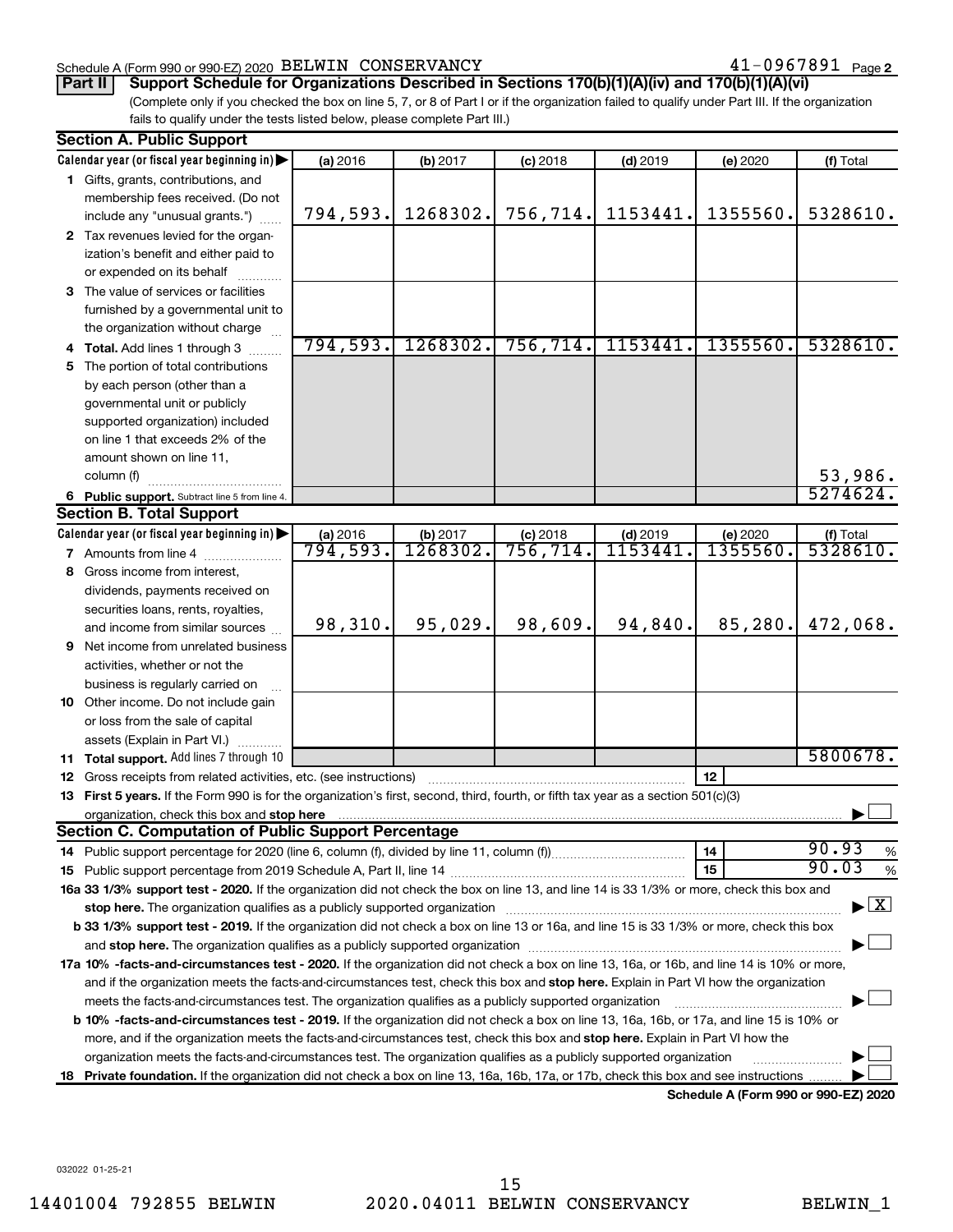#### Schedule A (Form 990 or 990-EZ) 2020 BELWIN CONSERVANCY  $41-0967891$  Page

41-0967891 Page 3

(Complete only if you checked the box on line 10 of Part I or if the organization failed to qualify under Part II. If the organization fails to qualify under the tests listed below, please complete Part II.)

| <b>Section A. Public Support</b>                                                                                                                                                                |          |          |            |            |          |                                      |
|-------------------------------------------------------------------------------------------------------------------------------------------------------------------------------------------------|----------|----------|------------|------------|----------|--------------------------------------|
| Calendar year (or fiscal year beginning in)                                                                                                                                                     | (a) 2016 | (b) 2017 | $(c)$ 2018 | $(d)$ 2019 | (e) 2020 | (f) Total                            |
| 1 Gifts, grants, contributions, and                                                                                                                                                             |          |          |            |            |          |                                      |
| membership fees received. (Do not                                                                                                                                                               |          |          |            |            |          |                                      |
| include any "unusual grants.")                                                                                                                                                                  |          |          |            |            |          |                                      |
| <b>2</b> Gross receipts from admissions,<br>merchandise sold or services per-<br>formed, or facilities furnished in<br>any activity that is related to the<br>organization's tax-exempt purpose |          |          |            |            |          |                                      |
| 3 Gross receipts from activities that                                                                                                                                                           |          |          |            |            |          |                                      |
| are not an unrelated trade or bus-                                                                                                                                                              |          |          |            |            |          |                                      |
|                                                                                                                                                                                                 |          |          |            |            |          |                                      |
| iness under section 513                                                                                                                                                                         |          |          |            |            |          |                                      |
| 4 Tax revenues levied for the organ-                                                                                                                                                            |          |          |            |            |          |                                      |
| ization's benefit and either paid to                                                                                                                                                            |          |          |            |            |          |                                      |
| or expended on its behalf                                                                                                                                                                       |          |          |            |            |          |                                      |
| 5 The value of services or facilities                                                                                                                                                           |          |          |            |            |          |                                      |
| furnished by a governmental unit to                                                                                                                                                             |          |          |            |            |          |                                      |
| the organization without charge                                                                                                                                                                 |          |          |            |            |          |                                      |
| 6 Total. Add lines 1 through 5                                                                                                                                                                  |          |          |            |            |          |                                      |
| 7a Amounts included on lines 1, 2, and                                                                                                                                                          |          |          |            |            |          |                                      |
| 3 received from disqualified persons                                                                                                                                                            |          |          |            |            |          |                                      |
| <b>b</b> Amounts included on lines 2 and 3 received<br>from other than disqualified persons that<br>exceed the greater of \$5,000 or 1% of the<br>amount on line 13 for the year                |          |          |            |            |          |                                      |
| c Add lines 7a and 7b                                                                                                                                                                           |          |          |            |            |          |                                      |
| 8 Public support. (Subtract line 7c from line 6.)                                                                                                                                               |          |          |            |            |          |                                      |
| <b>Section B. Total Support</b>                                                                                                                                                                 |          |          |            |            |          |                                      |
| Calendar year (or fiscal year beginning in)                                                                                                                                                     | (a) 2016 | (b) 2017 | $(c)$ 2018 | $(d)$ 2019 | (e) 2020 | (f) Total                            |
| 9 Amounts from line 6                                                                                                                                                                           |          |          |            |            |          |                                      |
| <b>10a</b> Gross income from interest,<br>dividends, payments received on<br>securities loans, rents, royalties,<br>and income from similar sources                                             |          |          |            |            |          |                                      |
| <b>b</b> Unrelated business taxable income                                                                                                                                                      |          |          |            |            |          |                                      |
| (less section 511 taxes) from businesses<br>acquired after June 30, 1975                                                                                                                        |          |          |            |            |          |                                      |
| c Add lines 10a and 10b                                                                                                                                                                         |          |          |            |            |          |                                      |
| <b>11</b> Net income from unrelated business<br>activities not included in line 10b.<br>whether or not the business is<br>regularly carried on                                                  |          |          |            |            |          |                                      |
| <b>12</b> Other income. Do not include gain<br>or loss from the sale of capital<br>assets (Explain in Part VI.)                                                                                 |          |          |            |            |          |                                      |
| <b>13</b> Total support. (Add lines 9, 10c, 11, and 12.)                                                                                                                                        |          |          |            |            |          |                                      |
| 14 First 5 years. If the Form 990 is for the organization's first, second, third, fourth, or fifth tax year as a section 501(c)(3) organization,                                                |          |          |            |            |          |                                      |
| check this box and stop here <b>contained and the contained and starting and stop here</b> check this box and stop here                                                                         |          |          |            |            |          |                                      |
| Section C. Computation of Public Support Percentage                                                                                                                                             |          |          |            |            |          |                                      |
| 15 Public support percentage for 2020 (line 8, column (f), divided by line 13, column (f) <i></i>                                                                                               |          |          |            |            | 15       | ℅                                    |
|                                                                                                                                                                                                 |          |          |            |            | 16       | %                                    |
| Section D. Computation of Investment Income Percentage                                                                                                                                          |          |          |            |            |          |                                      |
|                                                                                                                                                                                                 |          |          |            |            | 17       | %                                    |
| 18 Investment income percentage from 2019 Schedule A, Part III, line 17                                                                                                                         |          |          |            |            | 18       | %                                    |
| 19a 33 1/3% support tests - 2020. If the organization did not check the box on line 14, and line 15 is more than 33 1/3%, and line 17 is not                                                    |          |          |            |            |          |                                      |
| more than 33 1/3%, check this box and stop here. The organization qualifies as a publicly supported organization                                                                                |          |          |            |            |          |                                      |
|                                                                                                                                                                                                 |          |          |            |            |          |                                      |
| b 33 1/3% support tests - 2019. If the organization did not check a box on line 14 or line 19a, and line 16 is more than 33 1/3%, and                                                           |          |          |            |            |          |                                      |
| line 18 is not more than 33 1/3%, check this box and stop here. The organization qualifies as a publicly supported organization                                                                 |          |          |            |            |          |                                      |
|                                                                                                                                                                                                 |          |          |            |            |          |                                      |
| 032023 01-25-21                                                                                                                                                                                 |          |          | 16         |            |          | Schedule A (Form 990 or 990-EZ) 2020 |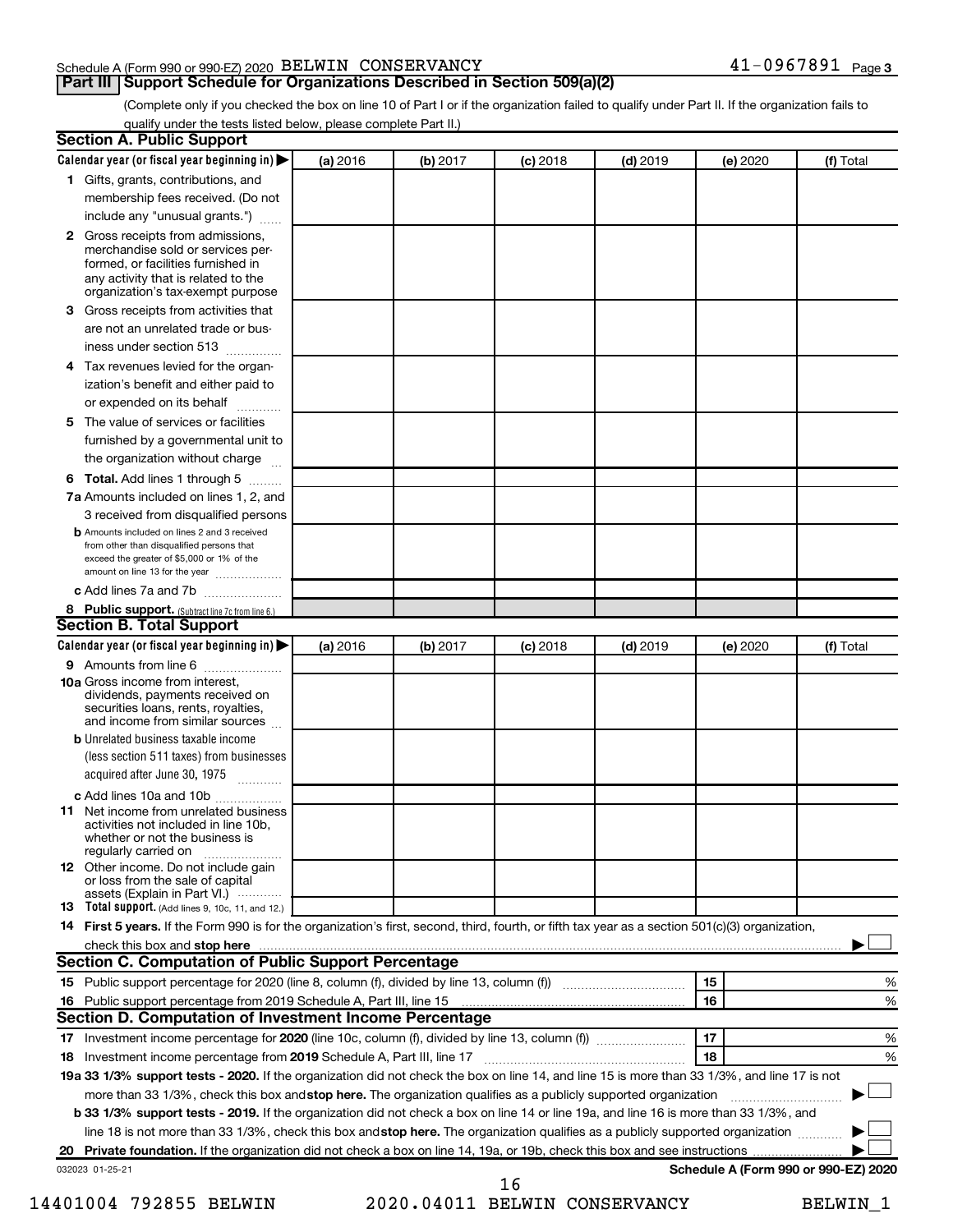**1**

**2**

**3a**

**3b**

**3c**

**4a**

**4b**

**4c**

**5a**

**5b 5c**

**6**

**7**

**8**

**9a**

**9b**

**9c**

**10a**

**10b**

**Yes No**

#### **Part IV Supporting Organizations**

(Complete only if you checked a box in line 12 on Part I. If you checked box 12a, Part I, complete Sections A and B. If you checked box 12b, Part I, complete Sections A and C. If you checked box 12c, Part I, complete Sections A, D, and E. If you checked box 12d, Part I, complete Sections A and D, and complete Part V.)

#### **Section A. All Supporting Organizations**

- **1** Are all of the organization's supported organizations listed by name in the organization's governing documents? If "No," describe in Part VI how the supported organizations are designated. If designated by *class or purpose, describe the designation. If historic and continuing relationship, explain.*
- **2** Did the organization have any supported organization that does not have an IRS determination of status under section 509(a)(1) or (2)? If "Yes," explain in Part **VI** how the organization determined that the supported *organization was described in section 509(a)(1) or (2).*
- **3a** Did the organization have a supported organization described in section 501(c)(4), (5), or (6)? If "Yes," answer *lines 3b and 3c below.*
- **b** Did the organization confirm that each supported organization qualified under section 501(c)(4), (5), or (6) and satisfied the public support tests under section 509(a)(2)? If "Yes," describe in Part VI when and how the *organization made the determination.*
- **c** Did the organization ensure that all support to such organizations was used exclusively for section 170(c)(2)(B) purposes? If "Yes," explain in Part VI what controls the organization put in place to ensure such use.
- **4 a** *If* Was any supported organization not organized in the United States ("foreign supported organization")? *"Yes," and if you checked box 12a or 12b in Part I, answer lines 4b and 4c below.*
- **b** Did the organization have ultimate control and discretion in deciding whether to make grants to the foreign supported organization? If "Yes," describe in Part VI how the organization had such control and discretion *despite being controlled or supervised by or in connection with its supported organizations.*
- **c** Did the organization support any foreign supported organization that does not have an IRS determination under sections 501(c)(3) and 509(a)(1) or (2)? If "Yes," explain in Part VI what controls the organization used *to ensure that all support to the foreign supported organization was used exclusively for section 170(c)(2)(B) purposes.*
- **5a** Did the organization add, substitute, or remove any supported organizations during the tax year? If "Yes," answer lines 5b and 5c below (if applicable). Also, provide detail in **Part VI,** including (i) the names and EIN *numbers of the supported organizations added, substituted, or removed; (ii) the reasons for each such action; (iii) the authority under the organization's organizing document authorizing such action; and (iv) how the action was accomplished (such as by amendment to the organizing document).*
- **b Type I or Type II only.** Was any added or substituted supported organization part of a class already designated in the organization's organizing document?
- **c Substitutions only.**  Was the substitution the result of an event beyond the organization's control?
- **6** Did the organization provide support (whether in the form of grants or the provision of services or facilities) to **Part VI.** support or benefit one or more of the filing organization's supported organizations? If "Yes," provide detail in anyone other than (i) its supported organizations, (ii) individuals that are part of the charitable class benefited by one or more of its supported organizations, or (iii) other supporting organizations that also
- **7** Did the organization provide a grant, loan, compensation, or other similar payment to a substantial contributor regard to a substantial contributor? If "Yes," complete Part I of Schedule L (Form 990 or 990-EZ). (as defined in section 4958(c)(3)(C)), a family member of a substantial contributor, or a 35% controlled entity with
- **8** Did the organization make a loan to a disqualified person (as defined in section 4958) not described in line 7? *If "Yes," complete Part I of Schedule L (Form 990 or 990-EZ).*
- **9 a** Was the organization controlled directly or indirectly at any time during the tax year by one or more in section 509(a)(1) or (2))? If "Yes," provide detail in **Part VI.** disqualified persons, as defined in section 4946 (other than foundation managers and organizations described
- **b** Did one or more disqualified persons (as defined in line 9a) hold a controlling interest in any entity in which the supporting organization had an interest? If "Yes," provide detail in Part VI.
- **c** Did a disqualified person (as defined in line 9a) have an ownership interest in, or derive any personal benefit from, assets in which the supporting organization also had an interest? If "Yes," provide detail in Part VI.
- **10 a** Was the organization subject to the excess business holdings rules of section 4943 because of section supporting organizations)? If "Yes," answer line 10b below. 4943(f) (regarding certain Type II supporting organizations, and all Type III non-functionally integrated
	- **b** Did the organization have any excess business holdings in the tax year? (Use Schedule C, Form 4720, to *determine whether the organization had excess business holdings.)*

032024 01-25-21

**Schedule A (Form 990 or 990-EZ) 2020**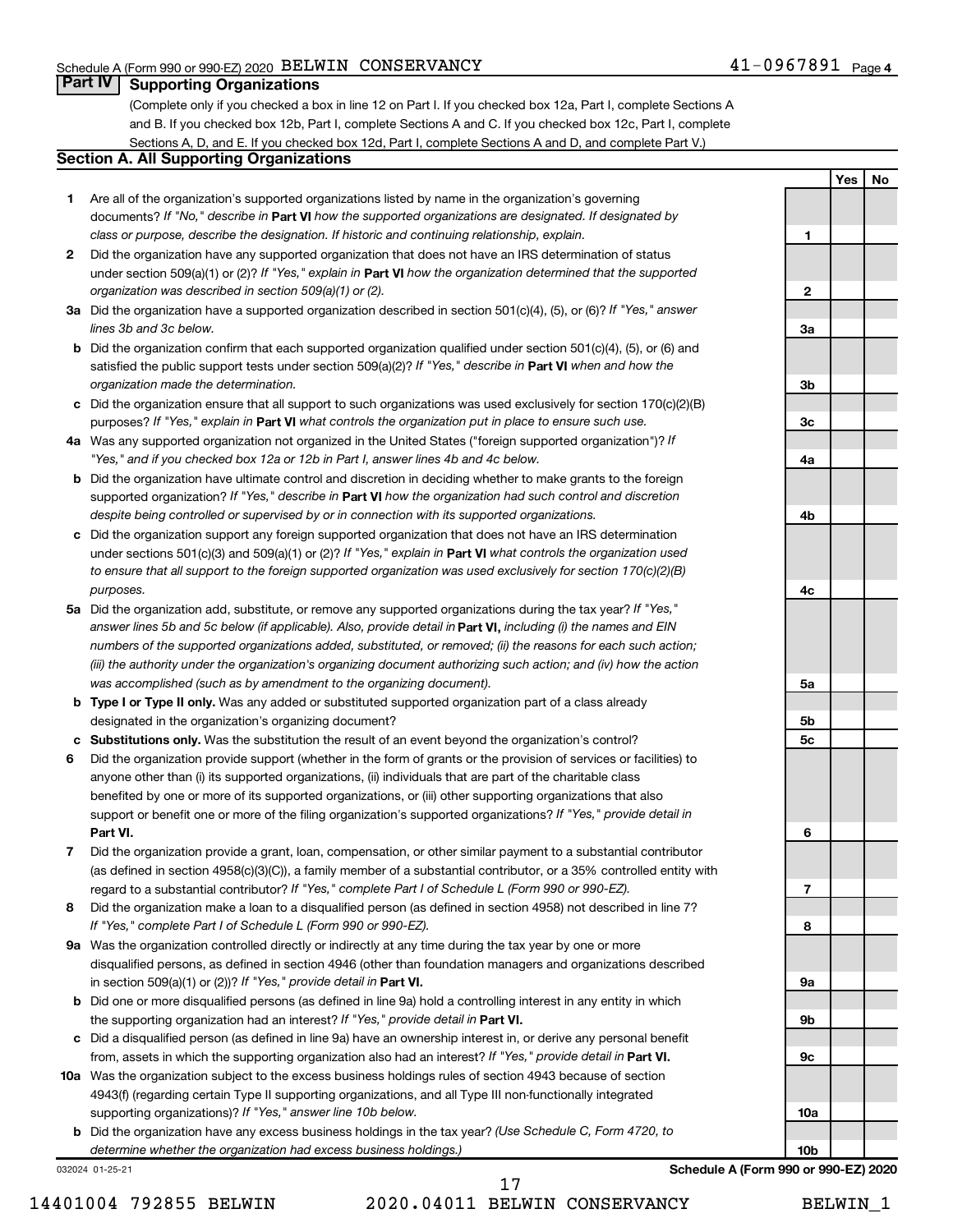|              | <b>Supporting Organizations (continued)</b><br>Part IV                                                                                                                                                                                                      |                 |     |    |
|--------------|-------------------------------------------------------------------------------------------------------------------------------------------------------------------------------------------------------------------------------------------------------------|-----------------|-----|----|
|              |                                                                                                                                                                                                                                                             |                 | Yes | No |
| 11           | Has the organization accepted a gift or contribution from any of the following persons?                                                                                                                                                                     |                 |     |    |
|              | a A person who directly or indirectly controls, either alone or together with persons described in lines 11b and                                                                                                                                            |                 |     |    |
|              | 11c below, the governing body of a supported organization?                                                                                                                                                                                                  | 11a             |     |    |
|              | <b>b</b> A family member of a person described in line 11a above?                                                                                                                                                                                           | 11 <sub>b</sub> |     |    |
|              | c A 35% controlled entity of a person described in line 11a or 11b above? If "Yes" to line 11a, 11b, or 11c, provide                                                                                                                                        |                 |     |    |
|              | detail in Part VI.                                                                                                                                                                                                                                          | 11c             |     |    |
|              | <b>Section B. Type I Supporting Organizations</b>                                                                                                                                                                                                           |                 |     |    |
|              |                                                                                                                                                                                                                                                             |                 | Yes | No |
| 1            | Did the governing body, members of the governing body, officers acting in their official capacity, or membership of one or<br>more supported organizations have the power to regularly appoint or elect at least a majority of the organization's officers, |                 |     |    |
|              | directors, or trustees at all times during the tax year? If "No," describe in Part VI how the supported organization(s)                                                                                                                                     |                 |     |    |
|              | effectively operated, supervised, or controlled the organization's activities. If the organization had more than one supported                                                                                                                              |                 |     |    |
|              | organization, describe how the powers to appoint and/or remove officers, directors, or trustees were allocated among the<br>supported organizations and what conditions or restrictions, if any, applied to such powers during the tax year.                | 1               |     |    |
| $\mathbf{2}$ | Did the organization operate for the benefit of any supported organization other than the supported                                                                                                                                                         |                 |     |    |
|              | organization(s) that operated, supervised, or controlled the supporting organization? If "Yes," explain in                                                                                                                                                  |                 |     |    |
|              | Part VI how providing such benefit carried out the purposes of the supported organization(s) that operated,                                                                                                                                                 |                 |     |    |
|              | supervised, or controlled the supporting organization.                                                                                                                                                                                                      | $\mathbf{2}$    |     |    |
|              | <b>Section C. Type II Supporting Organizations</b>                                                                                                                                                                                                          |                 |     |    |
|              |                                                                                                                                                                                                                                                             |                 | Yes | No |
| 1            | Were a majority of the organization's directors or trustees during the tax year also a majority of the directors                                                                                                                                            |                 |     |    |
|              | or trustees of each of the organization's supported organization(s)? If "No," describe in Part VI how control                                                                                                                                               |                 |     |    |
|              | or management of the supporting organization was vested in the same persons that controlled or managed                                                                                                                                                      |                 |     |    |
|              | the supported organization(s).                                                                                                                                                                                                                              | 1               |     |    |
|              | <b>Section D. All Type III Supporting Organizations</b>                                                                                                                                                                                                     |                 |     |    |
|              |                                                                                                                                                                                                                                                             |                 | Yes | No |
| 1            | Did the organization provide to each of its supported organizations, by the last day of the fifth month of the                                                                                                                                              |                 |     |    |
|              | organization's tax year, (i) a written notice describing the type and amount of support provided during the prior tax                                                                                                                                       |                 |     |    |
|              | year, (ii) a copy of the Form 990 that was most recently filed as of the date of notification, and (iii) copies of the                                                                                                                                      |                 |     |    |
|              | organization's governing documents in effect on the date of notification, to the extent not previously provided?                                                                                                                                            | 1               |     |    |
| 2            | Were any of the organization's officers, directors, or trustees either (i) appointed or elected by the supported                                                                                                                                            |                 |     |    |
|              | organization(s) or (ii) serving on the governing body of a supported organization? If "No," explain in Part VI how                                                                                                                                          |                 |     |    |
|              | the organization maintained a close and continuous working relationship with the supported organization(s).                                                                                                                                                 | $\mathbf{2}$    |     |    |
| 3            | By reason of the relationship described in line 2, above, did the organization's supported organizations have a                                                                                                                                             |                 |     |    |
|              | significant voice in the organization's investment policies and in directing the use of the organization's                                                                                                                                                  |                 |     |    |
|              | income or assets at all times during the tax year? If "Yes," describe in Part VI the role the organization's                                                                                                                                                |                 |     |    |
|              | supported organizations played in this regard.<br>Section E. Type III Functionally Integrated Supporting Organizations                                                                                                                                      | 3               |     |    |
| 1            | Check the box next to the method that the organization used to satisfy the Integral Part Test during the yealsee instructions).                                                                                                                             |                 |     |    |
| a            | The organization satisfied the Activities Test. Complete line 2 below.                                                                                                                                                                                      |                 |     |    |
| b            | The organization is the parent of each of its supported organizations. Complete line 3 below.                                                                                                                                                               |                 |     |    |
| c            | The organization supported a governmental entity. Describe in Part VI how you supported a governmental entity (see instructions).                                                                                                                           |                 |     |    |
| 2            | Activities Test. Answer lines 2a and 2b below.                                                                                                                                                                                                              |                 | Yes | No |
| a            | Did substantially all of the organization's activities during the tax year directly further the exempt purposes of                                                                                                                                          |                 |     |    |
|              | the supported organization(s) to which the organization was responsive? If "Yes," then in Part VI identify                                                                                                                                                  |                 |     |    |
|              | those supported organizations and explain how these activities directly furthered their exempt purposes,                                                                                                                                                    |                 |     |    |
|              | how the organization was responsive to those supported organizations, and how the organization determined                                                                                                                                                   |                 |     |    |
|              | that these activities constituted substantially all of its activities.                                                                                                                                                                                      | 2a              |     |    |
|              | <b>b</b> Did the activities described in line 2a, above, constitute activities that, but for the organization's involvement,                                                                                                                                |                 |     |    |
|              | one or more of the organization's supported organization(s) would have been engaged in? If "Yes," explain in                                                                                                                                                |                 |     |    |
|              | Part VI the reasons for the organization's position that its supported organization(s) would have engaged in                                                                                                                                                |                 |     |    |
|              | these activities but for the organization's involvement.                                                                                                                                                                                                    | 2b              |     |    |
| з            | Parent of Supported Organizations. Answer lines 3a and 3b below.                                                                                                                                                                                            |                 |     |    |
| a            | Did the organization have the power to regularly appoint or elect a majority of the officers, directors, or                                                                                                                                                 |                 |     |    |
|              | trustees of each of the supported organizations? If "Yes" or "No" provide details in Part VI.                                                                                                                                                               | За              |     |    |
|              | <b>b</b> Did the organization exercise a substantial degree of direction over the policies, programs, and activities of each                                                                                                                                |                 |     |    |
|              | of its supported organizations? If "Yes," describe in Part VI the role played by the organization in this regard.                                                                                                                                           | 3b              |     |    |

032025 01-25-21

**Schedule A (Form 990 or 990-EZ) 2020**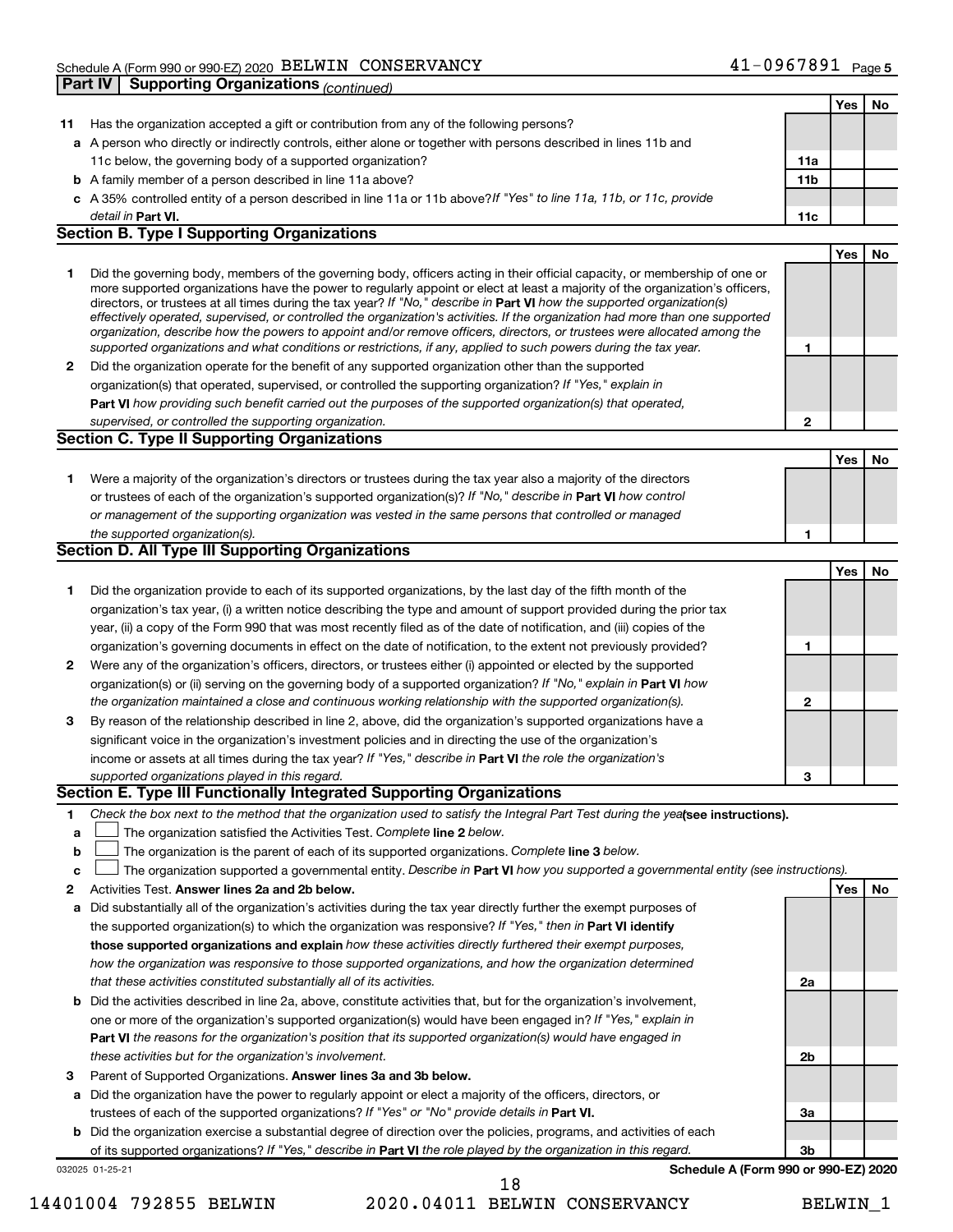#### Schedule A (Form 990 or 990-EZ) 2020 BELWIN CONSERVANCY  $41-0967891$  Page **Part V Type III Non-Functionally Integrated 509(a)(3) Supporting Organizations**

1 **Letter See instructions.** Check here if the organization satisfied the Integral Part Test as a qualifying trust on Nov. 20, 1970 (*explain in* Part **VI**). See instructions. All other Type III non-functionally integrated supporting organizations must complete Sections A through E.

| Section A - Adjusted Net Income |                                                                                                                                   |                | (A) Prior Year | (B) Current Year<br>(optional) |
|---------------------------------|-----------------------------------------------------------------------------------------------------------------------------------|----------------|----------------|--------------------------------|
| 1                               | Net short-term capital gain                                                                                                       | 1              |                |                                |
| 2                               | Recoveries of prior-year distributions                                                                                            | $\mathbf{2}$   |                |                                |
| 3                               | Other gross income (see instructions)                                                                                             | 3              |                |                                |
| 4                               | Add lines 1 through 3.                                                                                                            | 4              |                |                                |
| 5                               | Depreciation and depletion                                                                                                        | 5              |                |                                |
| 6                               | Portion of operating expenses paid or incurred for production or                                                                  |                |                |                                |
|                                 | collection of gross income or for management, conservation, or                                                                    |                |                |                                |
|                                 | maintenance of property held for production of income (see instructions)                                                          | 6              |                |                                |
| 7                               | Other expenses (see instructions)                                                                                                 | $\overline{7}$ |                |                                |
| 8                               | Adjusted Net Income (subtract lines 5, 6, and 7 from line 4)                                                                      | 8              |                |                                |
|                                 | <b>Section B - Minimum Asset Amount</b>                                                                                           |                | (A) Prior Year | (B) Current Year<br>(optional) |
| 1                               | Aggregate fair market value of all non-exempt-use assets (see                                                                     |                |                |                                |
|                                 | instructions for short tax year or assets held for part of year):                                                                 |                |                |                                |
|                                 | a Average monthly value of securities                                                                                             | 1a             |                |                                |
|                                 | <b>b</b> Average monthly cash balances                                                                                            | 1 <sub>b</sub> |                |                                |
|                                 | c Fair market value of other non-exempt-use assets                                                                                | 1 <sub>c</sub> |                |                                |
|                                 | d Total (add lines 1a, 1b, and 1c)                                                                                                | 1 <sub>d</sub> |                |                                |
|                                 | e Discount claimed for blockage or other factors                                                                                  |                |                |                                |
|                                 | (explain in detail in <b>Part VI</b> ):                                                                                           |                |                |                                |
| 2                               | Acquisition indebtedness applicable to non-exempt-use assets                                                                      | $\mathbf{2}$   |                |                                |
| 3                               | Subtract line 2 from line 1d.                                                                                                     | 3              |                |                                |
| 4                               | Cash deemed held for exempt use. Enter 0.015 of line 3 (for greater amount,                                                       |                |                |                                |
|                                 | see instructions).                                                                                                                | 4              |                |                                |
| 5                               | Net value of non-exempt-use assets (subtract line 4 from line 3)                                                                  | 5              |                |                                |
| 6                               | Multiply line 5 by 0.035.                                                                                                         | 6              |                |                                |
| 7                               | Recoveries of prior-year distributions                                                                                            | $\overline{7}$ |                |                                |
| 8                               | Minimum Asset Amount (add line 7 to line 6)                                                                                       | 8              |                |                                |
|                                 | <b>Section C - Distributable Amount</b>                                                                                           |                |                | <b>Current Year</b>            |
| 1                               | Adjusted net income for prior year (from Section A, line 8, column A)                                                             | $\mathbf{1}$   |                |                                |
| 2                               | Enter 0.85 of line 1.                                                                                                             | $\mathbf{2}$   |                |                                |
| 3                               | Minimum asset amount for prior year (from Section B, line 8, column A)                                                            | 3              |                |                                |
| 4                               | Enter greater of line 2 or line 3.                                                                                                | 4              |                |                                |
| 5                               | Income tax imposed in prior year                                                                                                  | 5              |                |                                |
| 6                               | <b>Distributable Amount.</b> Subtract line 5 from line 4, unless subject to                                                       |                |                |                                |
|                                 | emergency temporary reduction (see instructions).                                                                                 | 6              |                |                                |
| 7                               | Check here if the current year is the organization's first as a non-functionally integrated Type III supporting organization (see |                |                |                                |

instructions).

**Schedule A (Form 990 or 990-EZ) 2020**

032026 01-25-21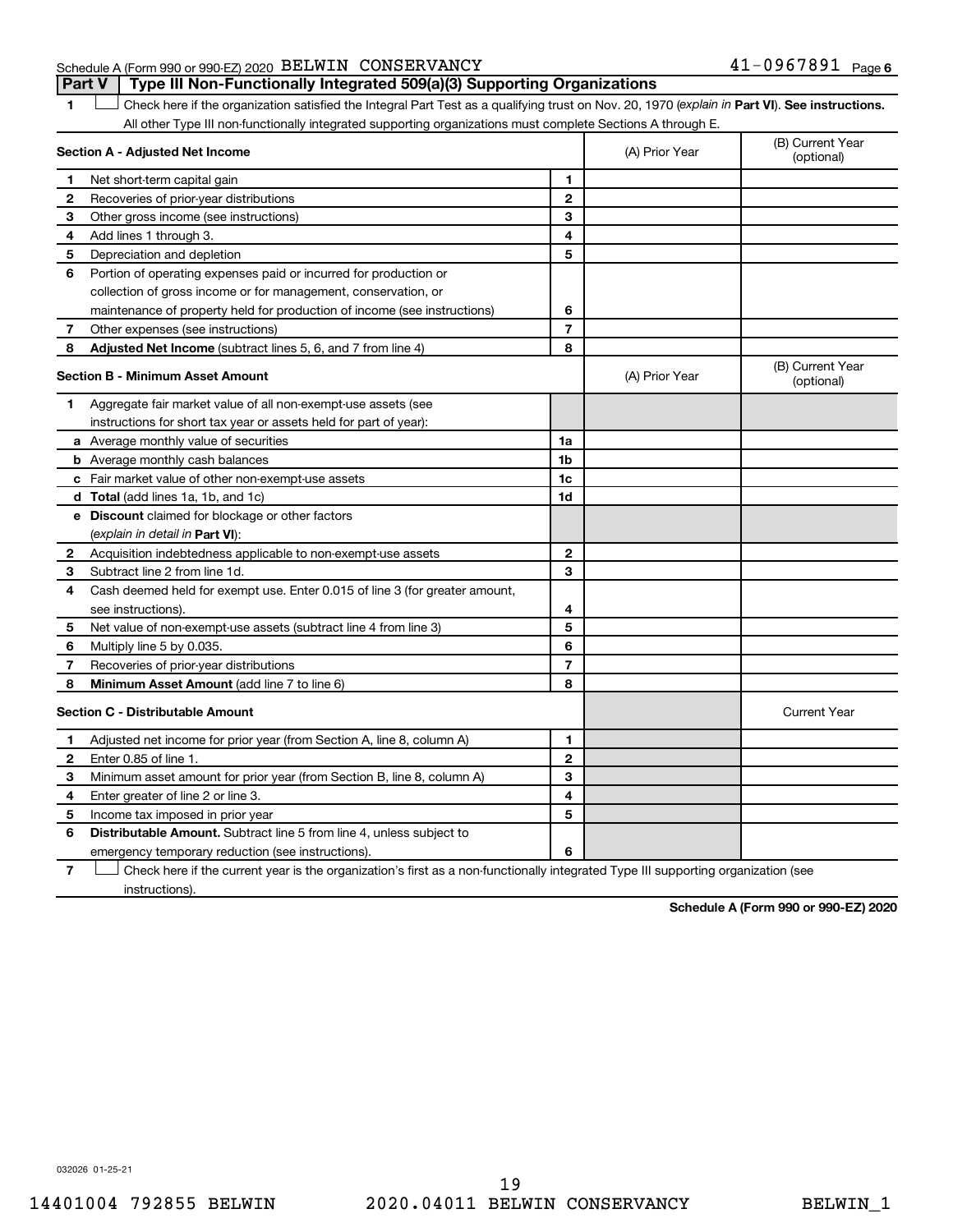Schedule A (Form 990 or 990-EZ) 2020 BELWIN CONSERVANCY  $41-0967891$  Page

|    | Type III Non-Functionally Integrated 509(a)(3) Supporting Organizations (continued)<br><b>Part V</b> |                             |                                       |    |                                         |  |  |
|----|------------------------------------------------------------------------------------------------------|-----------------------------|---------------------------------------|----|-----------------------------------------|--|--|
|    | <b>Section D - Distributions</b>                                                                     |                             |                                       |    | <b>Current Year</b>                     |  |  |
| 1  | Amounts paid to supported organizations to accomplish exempt purposes                                |                             |                                       | 1  |                                         |  |  |
| 2  | Amounts paid to perform activity that directly furthers exempt purposes of supported                 |                             |                                       |    |                                         |  |  |
|    | organizations, in excess of income from activity                                                     |                             | 2                                     |    |                                         |  |  |
| 3  | Administrative expenses paid to accomplish exempt purposes of supported organizations                |                             |                                       | 3  |                                         |  |  |
| 4  | Amounts paid to acquire exempt-use assets                                                            |                             |                                       | 4  |                                         |  |  |
| 5  | Qualified set-aside amounts (prior IRS approval required - provide details in Part VI)               |                             |                                       | 5  |                                         |  |  |
| 6  | Other distributions ( <i>describe in Part VI</i> ). See instructions.                                |                             |                                       | 6  |                                         |  |  |
| 7  | Total annual distributions. Add lines 1 through 6.                                                   |                             |                                       | 7  |                                         |  |  |
| 8  | Distributions to attentive supported organizations to which the organization is responsive           |                             |                                       |    |                                         |  |  |
|    | (provide details in Part VI). See instructions.                                                      |                             |                                       | 8  |                                         |  |  |
| 9  | Distributable amount for 2020 from Section C, line 6                                                 |                             |                                       | 9  |                                         |  |  |
| 10 | Line 8 amount divided by line 9 amount                                                               |                             |                                       | 10 |                                         |  |  |
|    |                                                                                                      | (i)                         | (ii)                                  |    | (iii)                                   |  |  |
|    | <b>Section E - Distribution Allocations (see instructions)</b>                                       | <b>Excess Distributions</b> | <b>Underdistributions</b><br>Pre-2020 |    | <b>Distributable</b><br>Amount for 2020 |  |  |
| 1  | Distributable amount for 2020 from Section C, line 6                                                 |                             |                                       |    |                                         |  |  |
| 2  | Underdistributions, if any, for years prior to 2020 (reason-                                         |                             |                                       |    |                                         |  |  |
|    | able cause required - explain in Part VI). See instructions.                                         |                             |                                       |    |                                         |  |  |
| 3  | Excess distributions carryover, if any, to 2020                                                      |                             |                                       |    |                                         |  |  |
|    | a From 2015                                                                                          |                             |                                       |    |                                         |  |  |
|    | <b>b</b> From 2016                                                                                   |                             |                                       |    |                                         |  |  |
|    | c From 2017                                                                                          |                             |                                       |    |                                         |  |  |
|    | d From 2018                                                                                          |                             |                                       |    |                                         |  |  |
|    | e From 2019                                                                                          |                             |                                       |    |                                         |  |  |
|    | f Total of lines 3a through 3e                                                                       |                             |                                       |    |                                         |  |  |
|    | g Applied to underdistributions of prior years                                                       |                             |                                       |    |                                         |  |  |
|    | <b>h</b> Applied to 2020 distributable amount                                                        |                             |                                       |    |                                         |  |  |
| Ť. | Carryover from 2015 not applied (see instructions)                                                   |                             |                                       |    |                                         |  |  |
|    | Remainder. Subtract lines 3g, 3h, and 3i from line 3f.                                               |                             |                                       |    |                                         |  |  |
| 4  | Distributions for 2020 from Section D,                                                               |                             |                                       |    |                                         |  |  |
|    | line $7:$                                                                                            |                             |                                       |    |                                         |  |  |
|    | a Applied to underdistributions of prior years                                                       |                             |                                       |    |                                         |  |  |
|    | <b>b</b> Applied to 2020 distributable amount                                                        |                             |                                       |    |                                         |  |  |
|    | c Remainder. Subtract lines 4a and 4b from line 4.                                                   |                             |                                       |    |                                         |  |  |
| 5  | Remaining underdistributions for years prior to 2020, if                                             |                             |                                       |    |                                         |  |  |
|    | any. Subtract lines 3g and 4a from line 2. For result greater                                        |                             |                                       |    |                                         |  |  |
|    | than zero, explain in Part VI. See instructions.                                                     |                             |                                       |    |                                         |  |  |
| 6  | Remaining underdistributions for 2020. Subtract lines 3h                                             |                             |                                       |    |                                         |  |  |
|    | and 4b from line 1. For result greater than zero, explain in                                         |                             |                                       |    |                                         |  |  |
|    | <b>Part VI.</b> See instructions.                                                                    |                             |                                       |    |                                         |  |  |
| 7  | Excess distributions carryover to 2021. Add lines 3j                                                 |                             |                                       |    |                                         |  |  |
|    | and 4c.                                                                                              |                             |                                       |    |                                         |  |  |
| 8  | Breakdown of line 7:                                                                                 |                             |                                       |    |                                         |  |  |
|    | a Excess from 2016                                                                                   |                             |                                       |    |                                         |  |  |
|    | <b>b</b> Excess from 2017                                                                            |                             |                                       |    |                                         |  |  |
|    | c Excess from 2018                                                                                   |                             |                                       |    |                                         |  |  |
|    | d Excess from 2019                                                                                   |                             |                                       |    |                                         |  |  |
|    | e Excess from 2020                                                                                   |                             |                                       |    |                                         |  |  |

**Schedule A (Form 990 or 990-EZ) 2020**

032027 01-25-21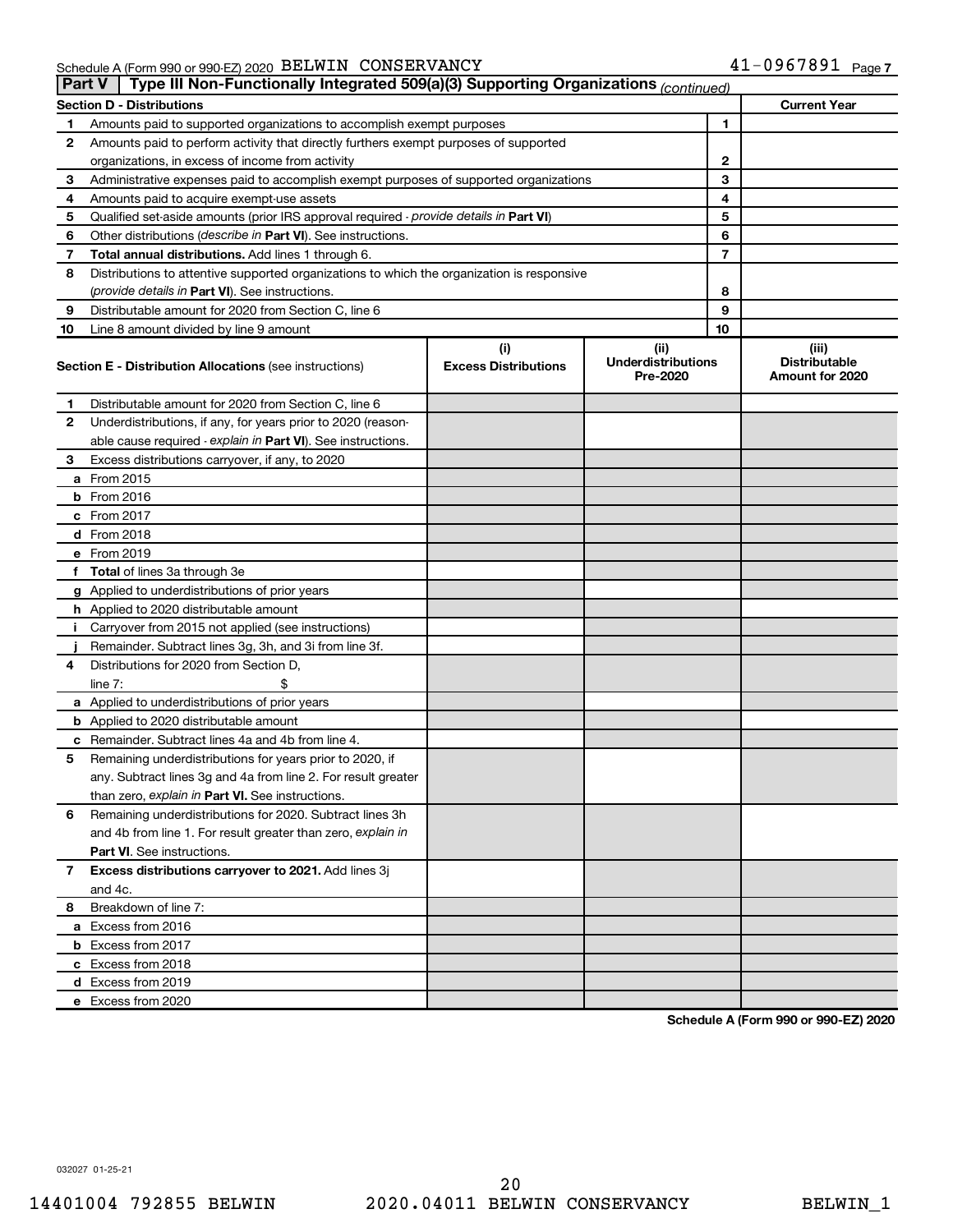#### Schedule A (Form 990 or 990-EZ) 2020 Page BELWIN CONSERVANCY 41-0967891

|                        | <b>Supplemental Information.</b> Provide the explanations required by Part II, line 10; Part II, line 17a or 17b; Part III, line 12;<br>Part IV, Section A, lines 1, 2, 3b, 3c, 4b, 4c, 5a, 6, 9a, 9b, 9c, 11a, 11b, and 11c; Part IV,<br>Section D, lines 5, 6, and 8; and Part V, Section E, lines 2, 5, and 6. Also complete this part for any additional information. |
|------------------------|---------------------------------------------------------------------------------------------------------------------------------------------------------------------------------------------------------------------------------------------------------------------------------------------------------------------------------------------------------------------------|
| (See instructions.)    |                                                                                                                                                                                                                                                                                                                                                                           |
|                        |                                                                                                                                                                                                                                                                                                                                                                           |
|                        |                                                                                                                                                                                                                                                                                                                                                                           |
|                        |                                                                                                                                                                                                                                                                                                                                                                           |
|                        |                                                                                                                                                                                                                                                                                                                                                                           |
|                        |                                                                                                                                                                                                                                                                                                                                                                           |
|                        |                                                                                                                                                                                                                                                                                                                                                                           |
|                        |                                                                                                                                                                                                                                                                                                                                                                           |
|                        |                                                                                                                                                                                                                                                                                                                                                                           |
|                        |                                                                                                                                                                                                                                                                                                                                                                           |
|                        |                                                                                                                                                                                                                                                                                                                                                                           |
|                        |                                                                                                                                                                                                                                                                                                                                                                           |
|                        |                                                                                                                                                                                                                                                                                                                                                                           |
|                        |                                                                                                                                                                                                                                                                                                                                                                           |
|                        |                                                                                                                                                                                                                                                                                                                                                                           |
|                        |                                                                                                                                                                                                                                                                                                                                                                           |
|                        |                                                                                                                                                                                                                                                                                                                                                                           |
|                        |                                                                                                                                                                                                                                                                                                                                                                           |
|                        |                                                                                                                                                                                                                                                                                                                                                                           |
|                        |                                                                                                                                                                                                                                                                                                                                                                           |
|                        |                                                                                                                                                                                                                                                                                                                                                                           |
|                        |                                                                                                                                                                                                                                                                                                                                                                           |
|                        |                                                                                                                                                                                                                                                                                                                                                                           |
|                        |                                                                                                                                                                                                                                                                                                                                                                           |
|                        |                                                                                                                                                                                                                                                                                                                                                                           |
|                        |                                                                                                                                                                                                                                                                                                                                                                           |
|                        |                                                                                                                                                                                                                                                                                                                                                                           |
|                        |                                                                                                                                                                                                                                                                                                                                                                           |
|                        |                                                                                                                                                                                                                                                                                                                                                                           |
| 032028 01-25-21        | Schedule A (Form 990 or 990-EZ) 2020                                                                                                                                                                                                                                                                                                                                      |
| 14401004 792855 BELWIN | 21<br>2020.04011 BELWIN CONSERVANCY<br>BELWIN_1                                                                                                                                                                                                                                                                                                                           |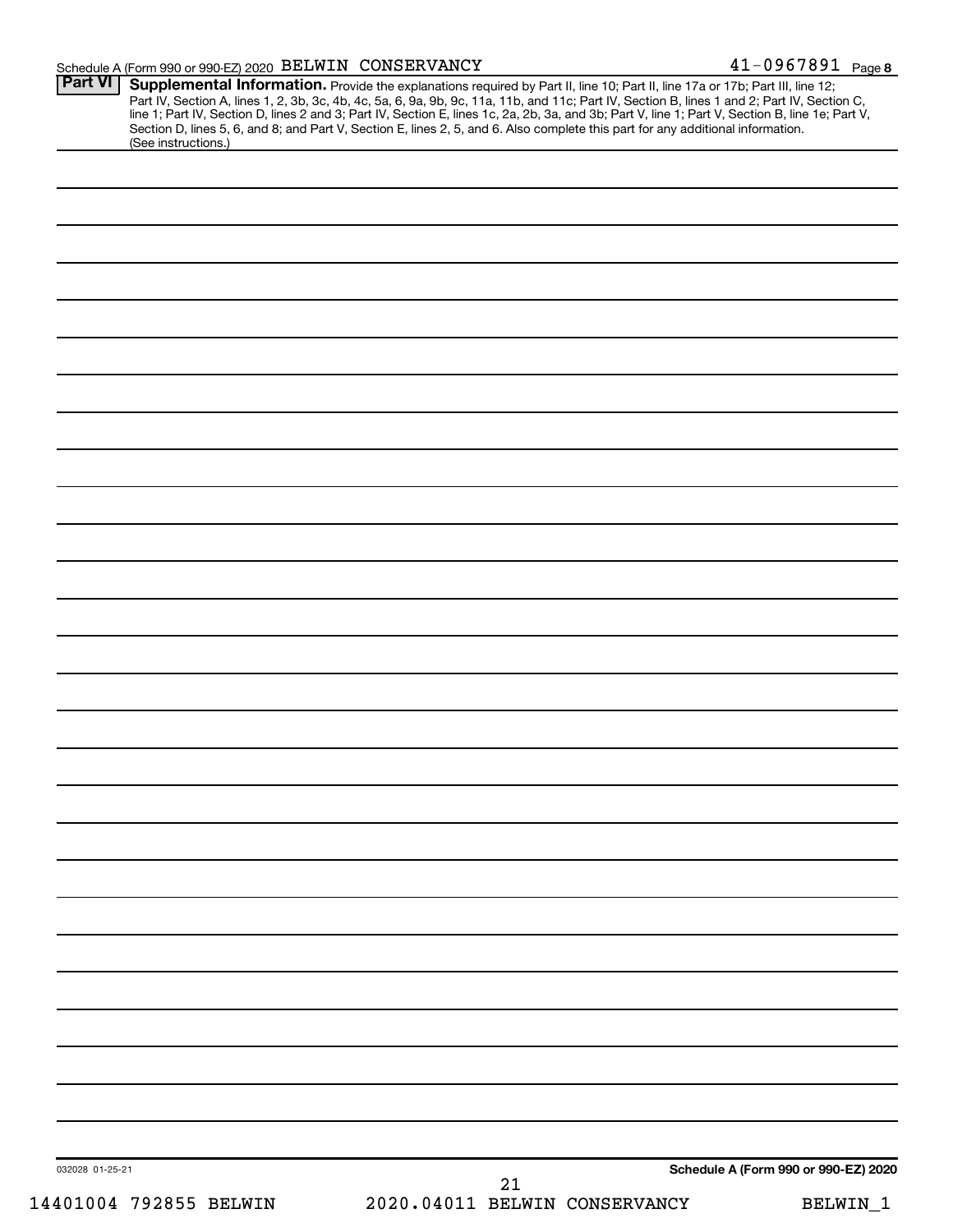023171 04-01-20

## **Identification of Excess Contributions Included on Part II, Line 5 Schedule A <sup>2020</sup>**

**\*\* Do Not File \*\* \*\*\* Not Open to Public Inspection \*\*\***

| <b>Contributor's Name</b>                                                                                                          | <b>Total</b><br>Contributions | <b>Excess</b><br><b>Contributions</b> |
|------------------------------------------------------------------------------------------------------------------------------------|-------------------------------|---------------------------------------|
| SMIKIS                                                                                                                             | 170,000.                      | 53,986.                               |
|                                                                                                                                    |                               |                                       |
|                                                                                                                                    |                               |                                       |
|                                                                                                                                    |                               |                                       |
|                                                                                                                                    |                               |                                       |
|                                                                                                                                    |                               |                                       |
|                                                                                                                                    |                               |                                       |
|                                                                                                                                    |                               |                                       |
|                                                                                                                                    |                               |                                       |
|                                                                                                                                    |                               |                                       |
|                                                                                                                                    |                               |                                       |
|                                                                                                                                    |                               |                                       |
|                                                                                                                                    |                               |                                       |
|                                                                                                                                    |                               |                                       |
|                                                                                                                                    |                               |                                       |
|                                                                                                                                    |                               |                                       |
|                                                                                                                                    |                               |                                       |
|                                                                                                                                    |                               |                                       |
|                                                                                                                                    |                               |                                       |
|                                                                                                                                    |                               |                                       |
|                                                                                                                                    |                               |                                       |
|                                                                                                                                    |                               |                                       |
|                                                                                                                                    |                               |                                       |
|                                                                                                                                    |                               |                                       |
| Total Excess Contributions to Schedule A, Part II, Line 5 [11] manument contributions contributions to Schedule A, Part II, Line 5 |                               | 53,986.                               |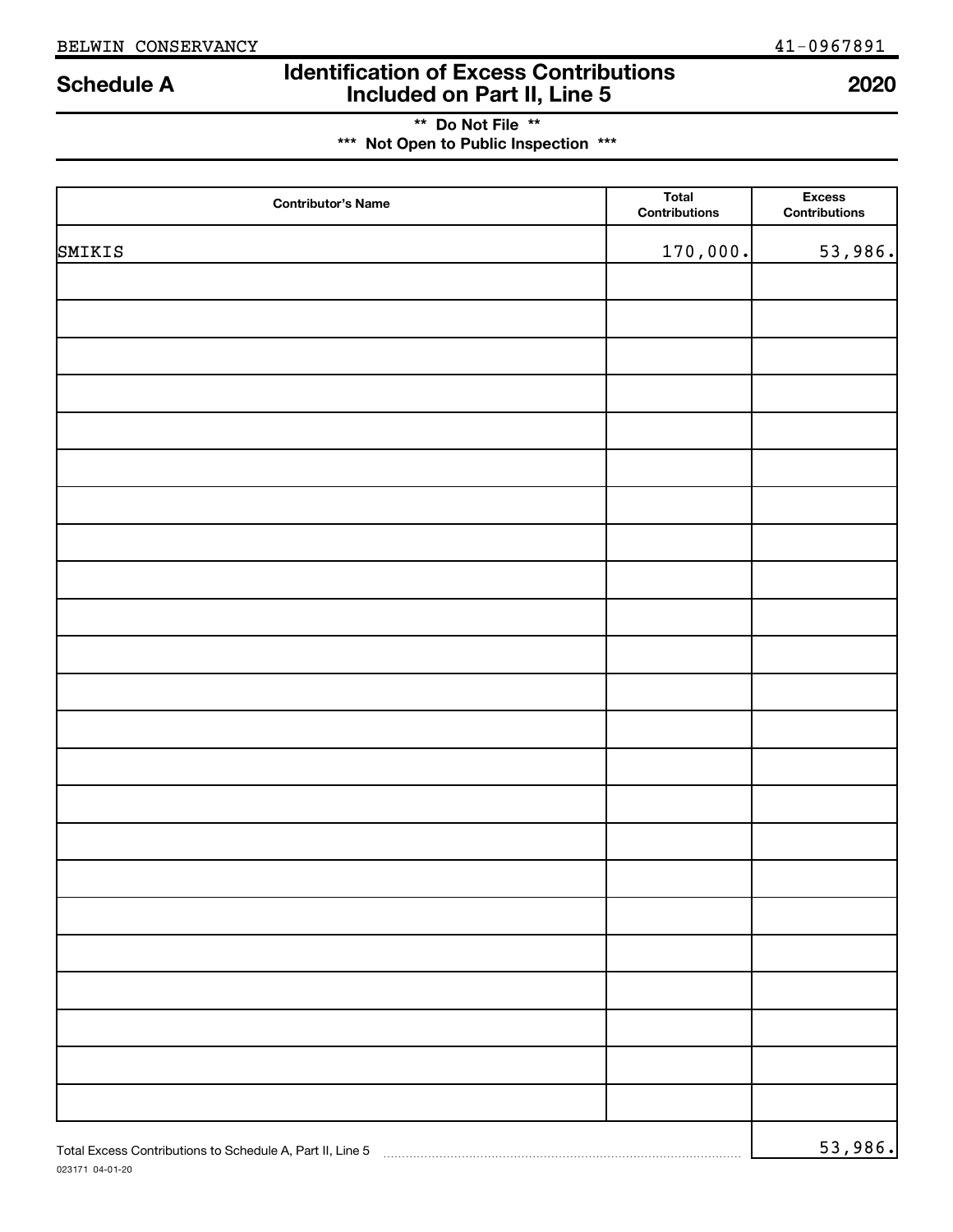Department of the Treasury Internal Revenue Service

# **Schedule B Schedule of Contributors**

**or 990-PF) | Attach to Form 990, Form 990-EZ, or Form 990-PF. | Go to www.irs.gov/Form990 for the latest information.** OMB No. 1545-0047

**2020**

**Employer identification number**

#### Name of the organization

**Organization type** (check one):

|  | BELWIN CONSERVANCY |
|--|--------------------|
|--|--------------------|

| Filers of:         | Section:                                                                  |
|--------------------|---------------------------------------------------------------------------|
| Form 990 or 990-EZ | $ \mathbf{X} $ 501(c)( 3) (enter number) organization                     |
|                    | 4947(a)(1) nonexempt charitable trust not treated as a private foundation |
|                    | 527 political organization                                                |
| Form 990-PF        | 501(c)(3) exempt private foundation                                       |
|                    | 4947(a)(1) nonexempt charitable trust treated as a private foundation     |
|                    | 501(c)(3) taxable private foundation                                      |

Check if your organization is covered by the General Rule or a Special Rule. **Note:**  Only a section 501(c)(7), (8), or (10) organization can check boxes for both the General Rule and a Special Rule. See instructions.

#### **General Rule**

**K** For an organization filing Form 990, 990-EZ, or 990-PF that received, during the year, contributions totaling \$5,000 or more (in money or property) from any one contributor. Complete Parts I and II. See instructions for determining a contributor's total contributions.

#### **Special Rules**

 $\Box$ 

any one contributor, during the year, total contributions of the greater of (1) \$5,000; or (2) 2% of the amount on (i) Form 990, Part VIII, line 1h; For an organization described in section 501(c)(3) filing Form 990 or 990-EZ that met the 33 1/3% support test of the regulations under sections 509(a)(1) and 170(b)(1)(A)(vi), that checked Schedule A (Form 990 or 990-EZ), Part II, line 13, 16a, or 16b, and that received from or (ii) Form 990-EZ, line 1. Complete Parts I and II.  $\Box$ 

For an organization described in section 501(c)(7), (8), or (10) filing Form 990 or 990-EZ that received from any one contributor, during the year, total contributions of more than \$1,000 exclusively for religious, charitable, scientific, literary, or educational purposes, or for the prevention of cruelty to children or animals. Complete Parts I (entering "N/A" in column (b) instead of the contributor name and address), II, and III.  $\Box$ 

purpose. Don't complete any of the parts unless the General Rule applies to this organization because it received nonexclusively year, contributions exclusively for religious, charitable, etc., purposes, but no such contributions totaled more than \$1,000. If this box is checked, enter here the total contributions that were received during the year for an exclusively religious, charitable, etc., For an organization described in section 501(c)(7), (8), or (10) filing Form 990 or 990-EZ that received from any one contributor, during the religious, charitable, etc., contributions totaling \$5,000 or more during the year  $~\ldots\ldots\ldots\ldots\ldots\ldots\ldots\ldots\blacktriangleright~$ \$

**Caution:**  An organization that isn't covered by the General Rule and/or the Special Rules doesn't file Schedule B (Form 990, 990-EZ, or 990-PF),  **must** but it answer "No" on Part IV, line 2, of its Form 990; or check the box on line H of its Form 990-EZ or on its Form 990-PF, Part I, line 2, to certify that it doesn't meet the filing requirements of Schedule B (Form 990, 990-EZ, or 990-PF).

**For Paperwork Reduction Act Notice, see the instructions for Form 990, 990-EZ, or 990-PF. Schedule B (Form 990, 990-EZ, or 990-PF) (2020)** LHA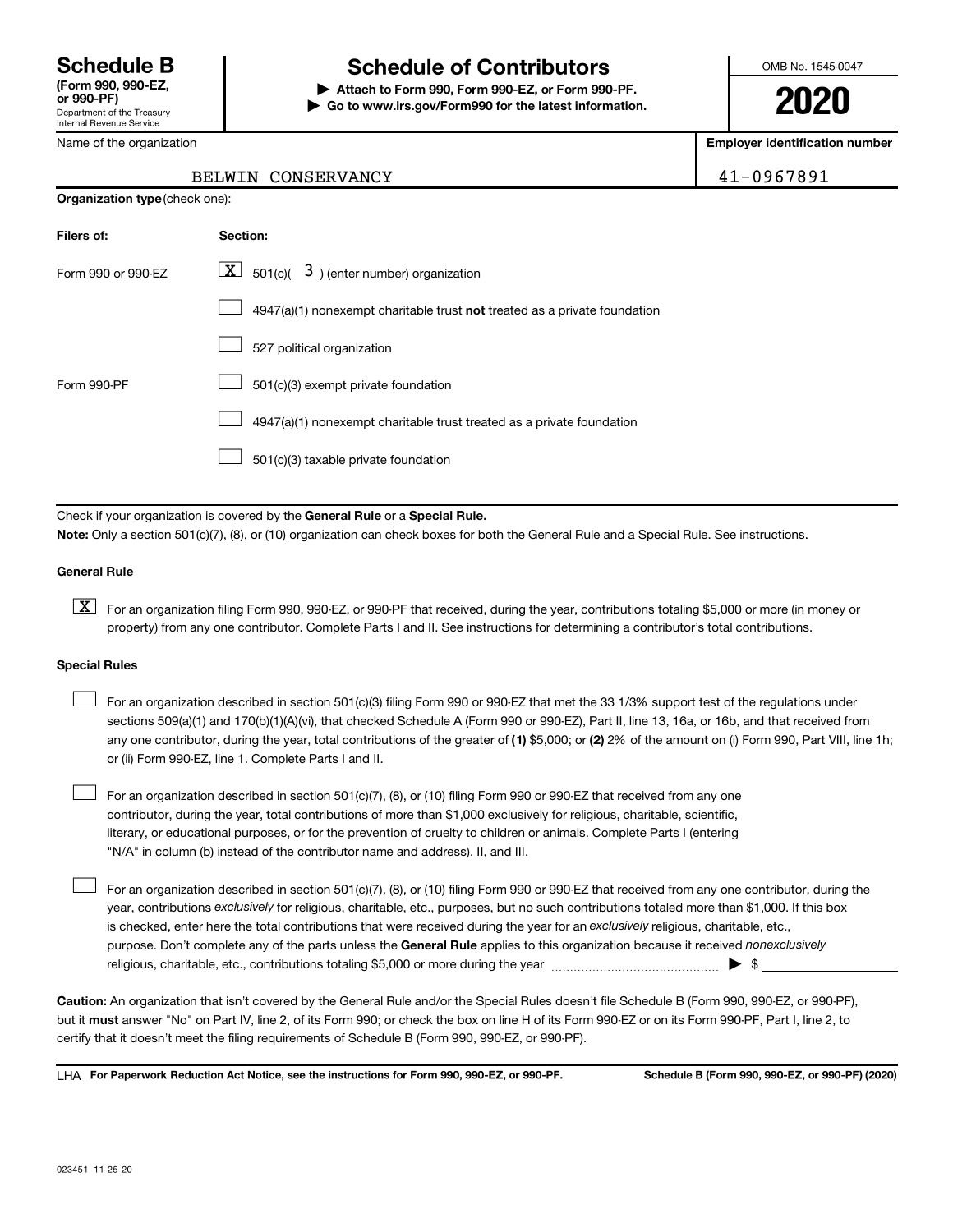Name of organization

**Employer identification number**

BELWIN CONSERVANCY 41-0967891

| Part I           | Contributors (see instructions). Use duplicate copies of Part I if additional space is needed. |                                   |                                                                                                  |
|------------------|------------------------------------------------------------------------------------------------|-----------------------------------|--------------------------------------------------------------------------------------------------|
| (a)<br>No.       | (b)<br>Name, address, and ZIP + 4                                                              | (c)<br><b>Total contributions</b> | (d)<br>Type of contribution                                                                      |
| 1                | BELWIN SUPPORTING FUND<br>3001 BROADWAY STREET NE - SUITE 640<br>MINNEAPOLIS, MN 55413         | 452,318.<br>\$                    | $\mathbf{X}$<br>Person<br>Payroll<br>Noncash<br>(Complete Part II for<br>noncash contributions.) |
| (a)<br>No.       | (b)<br>Name, address, and ZIP + 4                                                              | (c)<br><b>Total contributions</b> | (d)<br>Type of contribution                                                                      |
| $\boldsymbol{2}$ | SMIKIS<br>3001 BROADWAY STREET NE - SUITE 640<br>MINNEAPOLIS, MN 55413                         | 110,000.<br>\$                    | $\mathbf{X}$<br>Person<br>Payroll<br>Noncash<br>(Complete Part II for<br>noncash contributions.) |
| (a)<br>No.       | (b)<br>Name, address, and ZIP + 4                                                              | (c)<br><b>Total contributions</b> | (d)<br>Type of contribution                                                                      |
|                  |                                                                                                | \$                                | Person<br>Payroll<br>Noncash<br>(Complete Part II for<br>noncash contributions.)                 |
| (a)<br>No.       | (b)<br>Name, address, and ZIP + 4                                                              | (c)<br><b>Total contributions</b> | (d)<br>Type of contribution                                                                      |
|                  |                                                                                                | \$                                | Person<br>Payroll<br>Noncash<br>(Complete Part II for<br>noncash contributions.)                 |
| (a)<br>No.       | (b)<br>Name, address, and ZIP + 4                                                              | (c)<br><b>Total contributions</b> | (d)<br>Type of contribution                                                                      |
|                  |                                                                                                | \$                                | Person<br>Payroll<br>Noncash<br>(Complete Part II for<br>noncash contributions.)                 |
| (a)<br>No.       | (b)<br>Name, address, and ZIP + 4                                                              | (c)<br><b>Total contributions</b> | (d)<br>Type of contribution                                                                      |
|                  |                                                                                                | \$                                | Person<br>Payroll<br>Noncash<br>(Complete Part II for<br>noncash contributions.)                 |
| 023452 11-25-20  |                                                                                                |                                   | Schedule B (Form 990, 990-EZ, or 990-PF) (2020)                                                  |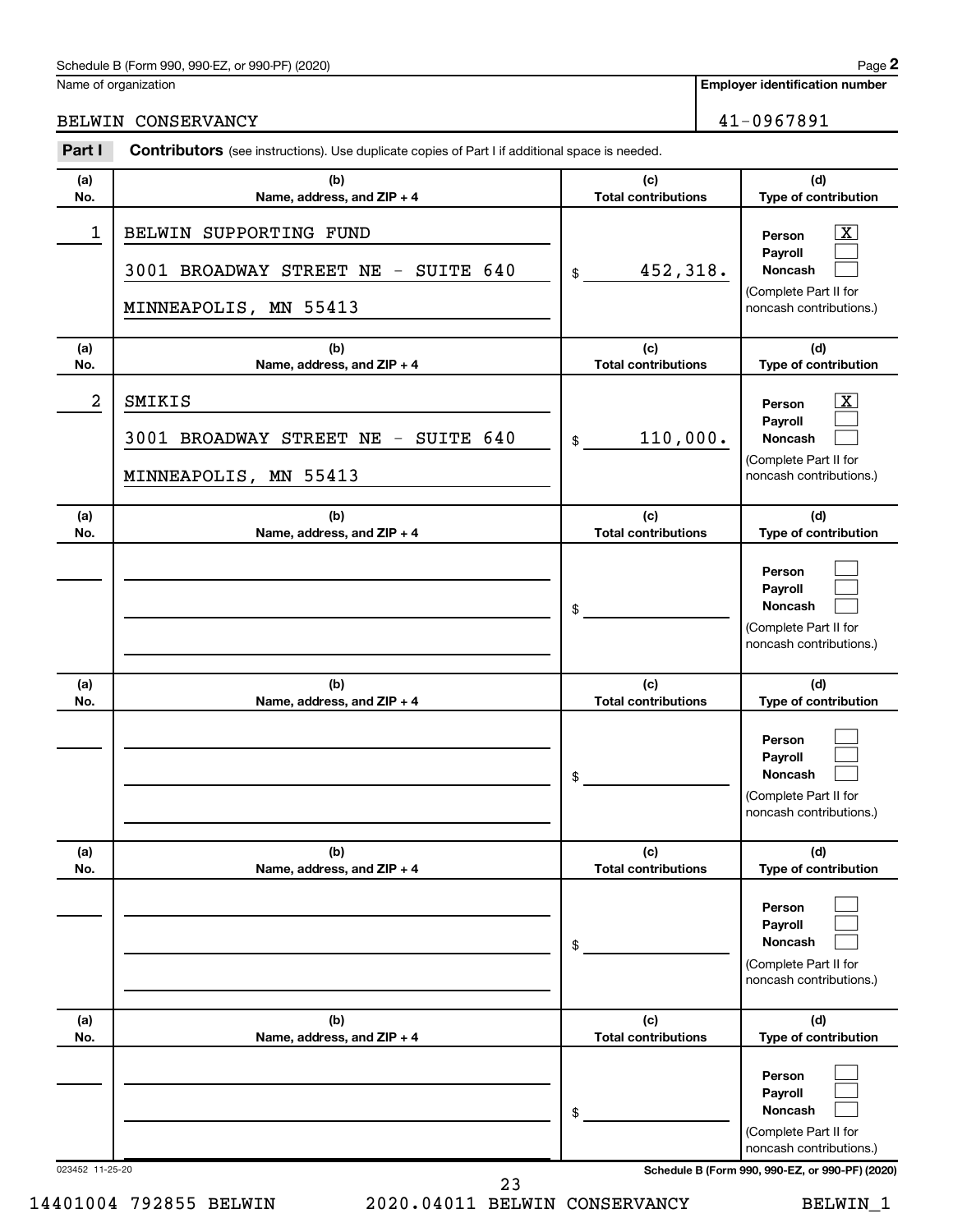Name of organization

BELWIN CONSERVANCY 141-0967891

**Employer identification number**

023453 11-25-20 **Schedule B (Form 990, 990-EZ, or 990-PF) (2020) (a) No. from Part I (c) FMV (or estimate) (b) Description of noncash property given (d) Date received (a) No. from Part I (c) FMV (or estimate) (b) Description of noncash property given (d) Date received (a) No. from Part I (c) FMV (or estimate) (b) Description of noncash property given (d) Date received (a) No. from Part I (c) FMV (or estimate) (b) Description of noncash property given (d) Date received (a) No. from Part I (c) FMV (or estimate) (b) Description of noncash property given (d) Date received (a) No. from Part I (c) FMV (or estimate) (b) Description of noncash property given (d) Date received** Part II Noncash Property (see instructions). Use duplicate copies of Part II if additional space is needed. (See instructions.) \$ (See instructions.) \$ (See instructions.) \$ (See instructions.) \$ (See instructions.) \$ (See instructions.) \$ 24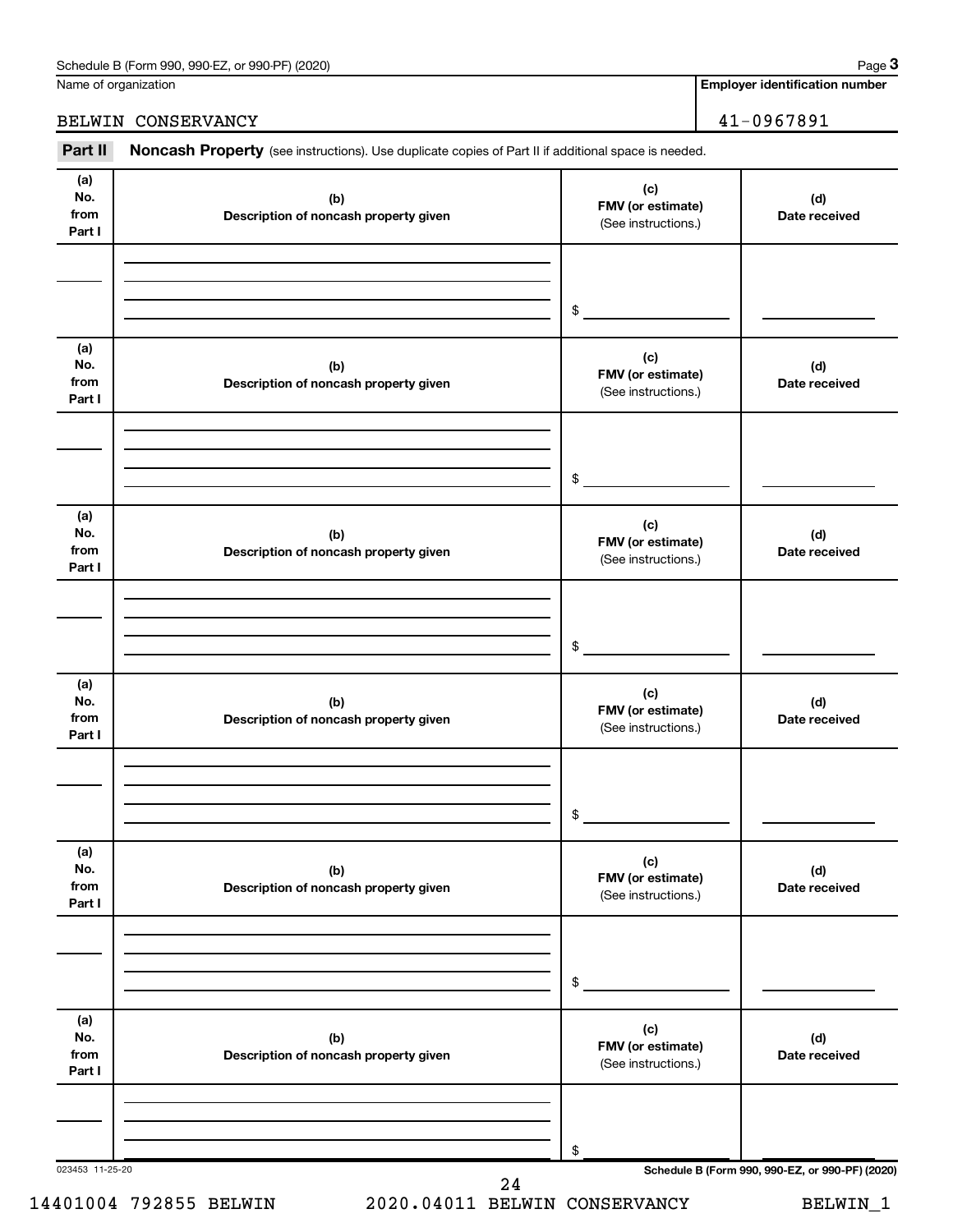**4**

|                            | Name of organization                                                                                                                                                                                                                                                                                                                                                                                                                                                                                                                 |                      |  | <b>Employer identification number</b>           |
|----------------------------|--------------------------------------------------------------------------------------------------------------------------------------------------------------------------------------------------------------------------------------------------------------------------------------------------------------------------------------------------------------------------------------------------------------------------------------------------------------------------------------------------------------------------------------|----------------------|--|-------------------------------------------------|
|                            | BELWIN CONSERVANCY                                                                                                                                                                                                                                                                                                                                                                                                                                                                                                                   |                      |  | 41-0967891                                      |
| Part III                   | Exclusively religious, charitable, etc., contributions to organizations described in section 501(c)(7), (8), or (10) that total more than \$1,000 for the year<br>from any one contributor. Complete columns (a) through (e) and the following line entry. For organizations<br>completing Part III, enter the total of exclusively religious, charitable, etc., contributions of \$1,000 or less for the year. (Enter this info. once.) $\blacktriangleright$ \$<br>Use duplicate copies of Part III if additional space is needed. |                      |  |                                                 |
| (a) No.<br>`from<br>Part I | (b) Purpose of gift                                                                                                                                                                                                                                                                                                                                                                                                                                                                                                                  | (c) Use of gift      |  | (d) Description of how gift is held             |
|                            |                                                                                                                                                                                                                                                                                                                                                                                                                                                                                                                                      |                      |  |                                                 |
|                            |                                                                                                                                                                                                                                                                                                                                                                                                                                                                                                                                      | (e) Transfer of gift |  |                                                 |
|                            | Transferee's name, address, and ZIP + 4                                                                                                                                                                                                                                                                                                                                                                                                                                                                                              |                      |  | Relationship of transferor to transferee        |
| (a) No.                    |                                                                                                                                                                                                                                                                                                                                                                                                                                                                                                                                      |                      |  |                                                 |
| from<br>Part I             | (b) Purpose of gift                                                                                                                                                                                                                                                                                                                                                                                                                                                                                                                  | (c) Use of gift      |  | (d) Description of how gift is held             |
|                            |                                                                                                                                                                                                                                                                                                                                                                                                                                                                                                                                      |                      |  |                                                 |
|                            |                                                                                                                                                                                                                                                                                                                                                                                                                                                                                                                                      | (e) Transfer of gift |  |                                                 |
|                            | Transferee's name, address, and ZIP + 4                                                                                                                                                                                                                                                                                                                                                                                                                                                                                              |                      |  | Relationship of transferor to transferee        |
|                            |                                                                                                                                                                                                                                                                                                                                                                                                                                                                                                                                      |                      |  |                                                 |
| (a) No.<br>from<br>Part I  | (b) Purpose of gift                                                                                                                                                                                                                                                                                                                                                                                                                                                                                                                  | (c) Use of gift      |  | (d) Description of how gift is held             |
|                            |                                                                                                                                                                                                                                                                                                                                                                                                                                                                                                                                      |                      |  |                                                 |
|                            |                                                                                                                                                                                                                                                                                                                                                                                                                                                                                                                                      | (e) Transfer of gift |  |                                                 |
|                            | Transferee's name, address, and ZIP + 4                                                                                                                                                                                                                                                                                                                                                                                                                                                                                              |                      |  | Relationship of transferor to transferee        |
|                            |                                                                                                                                                                                                                                                                                                                                                                                                                                                                                                                                      |                      |  |                                                 |
| (a) No.<br>from<br>Part I  | (b) Purpose of gift                                                                                                                                                                                                                                                                                                                                                                                                                                                                                                                  | (c) Use of gift      |  | (d) Description of how gift is held             |
|                            |                                                                                                                                                                                                                                                                                                                                                                                                                                                                                                                                      |                      |  |                                                 |
|                            |                                                                                                                                                                                                                                                                                                                                                                                                                                                                                                                                      | (e) Transfer of gift |  |                                                 |
|                            | Transferee's name, address, and ZIP + 4                                                                                                                                                                                                                                                                                                                                                                                                                                                                                              |                      |  | Relationship of transferor to transferee        |
|                            |                                                                                                                                                                                                                                                                                                                                                                                                                                                                                                                                      |                      |  |                                                 |
| 023454 11-25-20            |                                                                                                                                                                                                                                                                                                                                                                                                                                                                                                                                      | 25                   |  | Schedule B (Form 990, 990-EZ, or 990-PF) (2020) |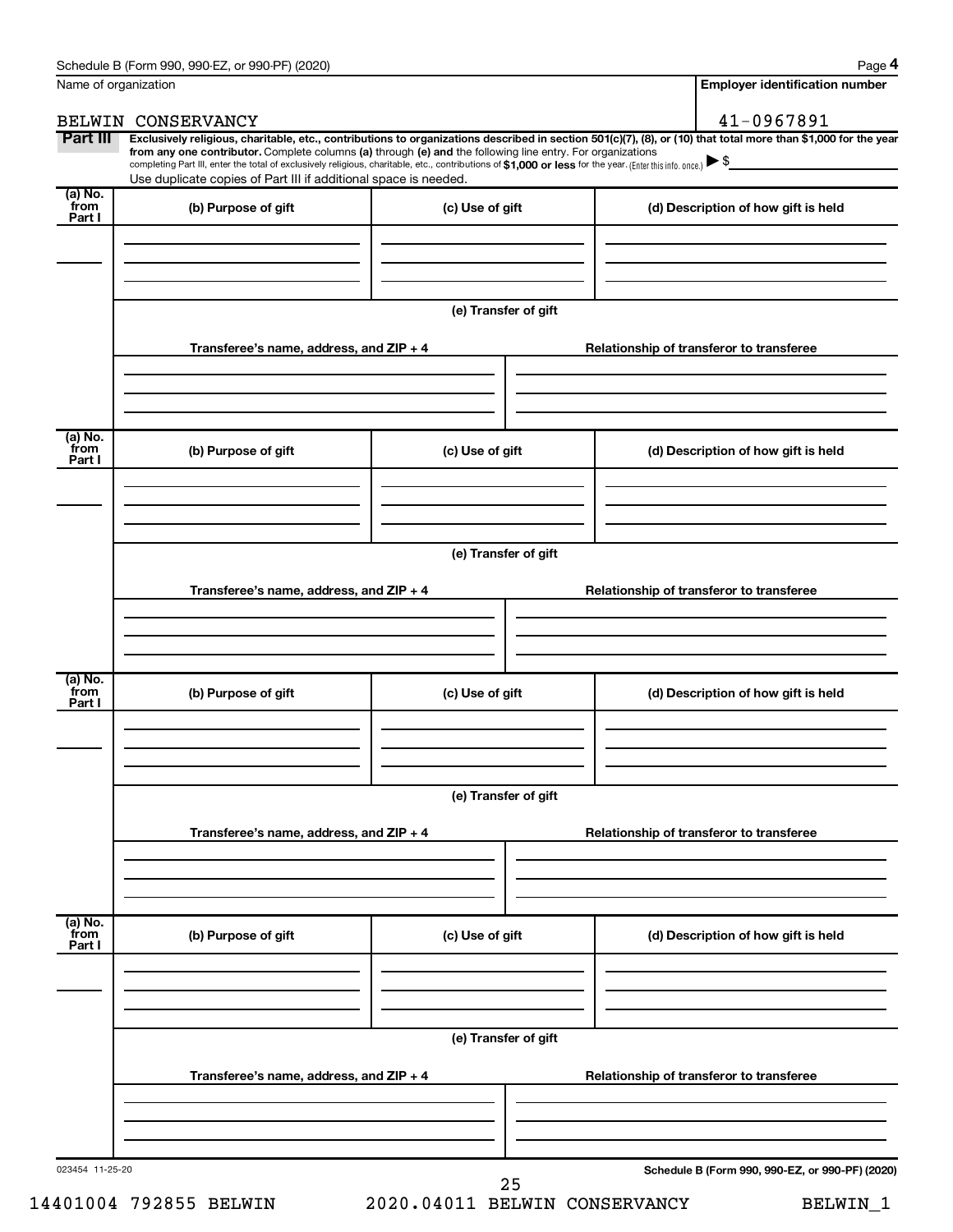| <b>SCHEDULE D</b> |  |
|-------------------|--|
|-------------------|--|

| (Form 990) |  |
|------------|--|
|------------|--|

# **SCHEDULE D Supplemental Financial Statements**<br> **Form 990 2020**<br> **Part IV** line 6.7.8.9.10, 11a, 11b, 11d, 11d, 11d, 11d, 11d, 12a, 0r, 12b

**(Form 990) | Complete if the organization answered "Yes" on Form 990, Part IV, line 6, 7, 8, 9, 10, 11a, 11b, 11c, 11d, 11e, 11f, 12a, or 12b.**

**| Attach to Form 990. |Go to www.irs.gov/Form990 for instructions and the latest information.**



Department of the Treasury Internal Revenue Service

| <b>ILWIN CONSERVANCY</b> |  |                                              |
|--------------------------|--|----------------------------------------------|
|                          |  | de la terra la la ser Desenera de de la serd |

**Name of the organization Employer identification number** BELWIN CONSERVANCY **11-0967891** 

| Part I  | Organizations Maintaining Donor Advised Funds or Other Similar Funds or Accounts. Complete if the<br>organization answered "Yes" on Form 990, Part IV, line 6.                                                                |                         |                                                    |                                 |
|---------|-------------------------------------------------------------------------------------------------------------------------------------------------------------------------------------------------------------------------------|-------------------------|----------------------------------------------------|---------------------------------|
|         |                                                                                                                                                                                                                               | (a) Donor advised funds | (b) Funds and other accounts                       |                                 |
| 1       |                                                                                                                                                                                                                               |                         |                                                    |                                 |
| 2       | Aggregate value of contributions to (during year)                                                                                                                                                                             |                         |                                                    |                                 |
| з       | Aggregate value of grants from (during year)                                                                                                                                                                                  |                         |                                                    |                                 |
| 4       |                                                                                                                                                                                                                               |                         |                                                    |                                 |
| 5       | Did the organization inform all donors and donor advisors in writing that the assets held in donor advised funds                                                                                                              |                         |                                                    |                                 |
|         |                                                                                                                                                                                                                               |                         |                                                    | Yes<br><b>No</b>                |
| 6       | Did the organization inform all grantees, donors, and donor advisors in writing that grant funds can be used only                                                                                                             |                         |                                                    |                                 |
|         | for charitable purposes and not for the benefit of the donor or donor advisor, or for any other purpose conferring                                                                                                            |                         |                                                    |                                 |
|         |                                                                                                                                                                                                                               |                         |                                                    | Yes<br>No                       |
| Part II | Conservation Easements. Complete if the organization answered "Yes" on Form 990, Part IV, line 7.                                                                                                                             |                         |                                                    |                                 |
| 1       | Purpose(s) of conservation easements held by the organization (check all that apply).                                                                                                                                         |                         |                                                    |                                 |
|         | $X$ Preservation of land for public use (for example, recreation or education)                                                                                                                                                |                         | Preservation of a historically important land area |                                 |
|         | $X$ Protection of natural habitat                                                                                                                                                                                             |                         | Preservation of a certified historic structure     |                                 |
|         | $ \mathbf{X} $ Preservation of open space                                                                                                                                                                                     |                         |                                                    |                                 |
| 2       | Complete lines 2a through 2d if the organization held a qualified conservation contribution in the form of a conservation easement on the last                                                                                |                         |                                                    |                                 |
|         | day of the tax year.                                                                                                                                                                                                          |                         |                                                    | Held at the End of the Tax Year |
| а       |                                                                                                                                                                                                                               |                         | 2a                                                 | 10                              |
| b       |                                                                                                                                                                                                                               |                         | 2 <sub>b</sub>                                     | 124.04                          |
|         |                                                                                                                                                                                                                               |                         | 2c                                                 |                                 |
|         | d Number of conservation easements included in (c) acquired after 7/25/06, and not on a historic structure                                                                                                                    |                         |                                                    |                                 |
|         | listed in the National Register [111] Marshall Register [11] Marshall Register [11] Marshall Register [11] Marshall Register [11] Marshall Register [11] Marshall Register [11] Marshall Register [11] Marshall Register [11] |                         | 2d                                                 |                                 |
| 3       | Number of conservation easements modified, transferred, released, extinguished, or terminated by the organization during the tax                                                                                              |                         |                                                    |                                 |
|         | $year \triangleright$                                                                                                                                                                                                         |                         |                                                    |                                 |
| 4       | Number of states where property subject to conservation easement is located >                                                                                                                                                 | 1                       |                                                    |                                 |
| 5       | Does the organization have a written policy regarding the periodic monitoring, inspection, handling of                                                                                                                        |                         |                                                    |                                 |
|         | violations, and enforcement of the conservation easements it holds?                                                                                                                                                           |                         | $\boxed{\text{X}}$ Yes                             | <b>No</b>                       |
| 6       | Staff and volunteer hours devoted to monitoring, inspecting, handling of violations, and enforcing conservation easements during the year                                                                                     |                         |                                                    |                                 |
|         |                                                                                                                                                                                                                               |                         |                                                    |                                 |
| 7       | Amount of expenses incurred in monitoring, inspecting, handling of violations, and enforcing conservation easements during the year                                                                                           |                         |                                                    |                                 |
|         | ► \$                                                                                                                                                                                                                          |                         |                                                    |                                 |
| 8       | Does each conservation easement reported on line 2(d) above satisfy the requirements of section 170(h)(4)(B)(i)                                                                                                               |                         |                                                    |                                 |
|         |                                                                                                                                                                                                                               |                         |                                                    | Yes<br><b>No</b>                |
| 9       | In Part XIII, describe how the organization reports conservation easements in its revenue and expense statement and                                                                                                           |                         |                                                    |                                 |
|         | balance sheet, and include, if applicable, the text of the footnote to the organization's financial statements that describes the                                                                                             |                         |                                                    |                                 |
|         | organization's accounting for conservation easements.                                                                                                                                                                         |                         |                                                    |                                 |
|         | Organizations Maintaining Collections of Art, Historical Treasures, or Other Similar Assets.<br>Part III                                                                                                                      |                         |                                                    |                                 |
|         | Complete if the organization answered "Yes" on Form 990, Part IV, line 8.                                                                                                                                                     |                         |                                                    |                                 |
|         | 1a If the organization elected, as permitted under FASB ASC 958, not to report in its revenue statement and balance sheet works                                                                                               |                         |                                                    |                                 |
|         | of art, historical treasures, or other similar assets held for public exhibition, education, or research in furtherance of public                                                                                             |                         |                                                    |                                 |
|         | service, provide in Part XIII the text of the footnote to its financial statements that describes these items.                                                                                                                |                         |                                                    |                                 |
|         | <b>b</b> If the organization elected, as permitted under FASB ASC 958, to report in its revenue statement and balance sheet works of                                                                                          |                         |                                                    |                                 |
|         | art, historical treasures, or other similar assets held for public exhibition, education, or research in furtherance of public service,                                                                                       |                         |                                                    |                                 |
|         | provide the following amounts relating to these items:                                                                                                                                                                        |                         |                                                    |                                 |
|         |                                                                                                                                                                                                                               |                         | \$<br>$\bullet$ \$                                 |                                 |
|         | (ii) Assets included in Form 990, Part X                                                                                                                                                                                      |                         |                                                    |                                 |
| 2       | If the organization received or held works of art, historical treasures, or other similar assets for financial gain, provide                                                                                                  |                         |                                                    |                                 |
|         | the following amounts required to be reported under FASB ASC 958 relating to these items:                                                                                                                                     |                         |                                                    |                                 |
|         |                                                                                                                                                                                                                               |                         | \$                                                 |                                 |
|         | b Assets included in Form 990, Part X [11, 120] Marten and March 2014 March 2015 (120) March 2015 (120) March 2015                                                                                                            |                         | $\blacktriangleright$ s                            |                                 |
|         | LHA For Paperwork Reduction Act Notice, see the Instructions for Form 990.                                                                                                                                                    |                         |                                                    | Schedule D (Form 990) 2020      |
|         | 032051 12-01-20                                                                                                                                                                                                               | 26                      |                                                    |                                 |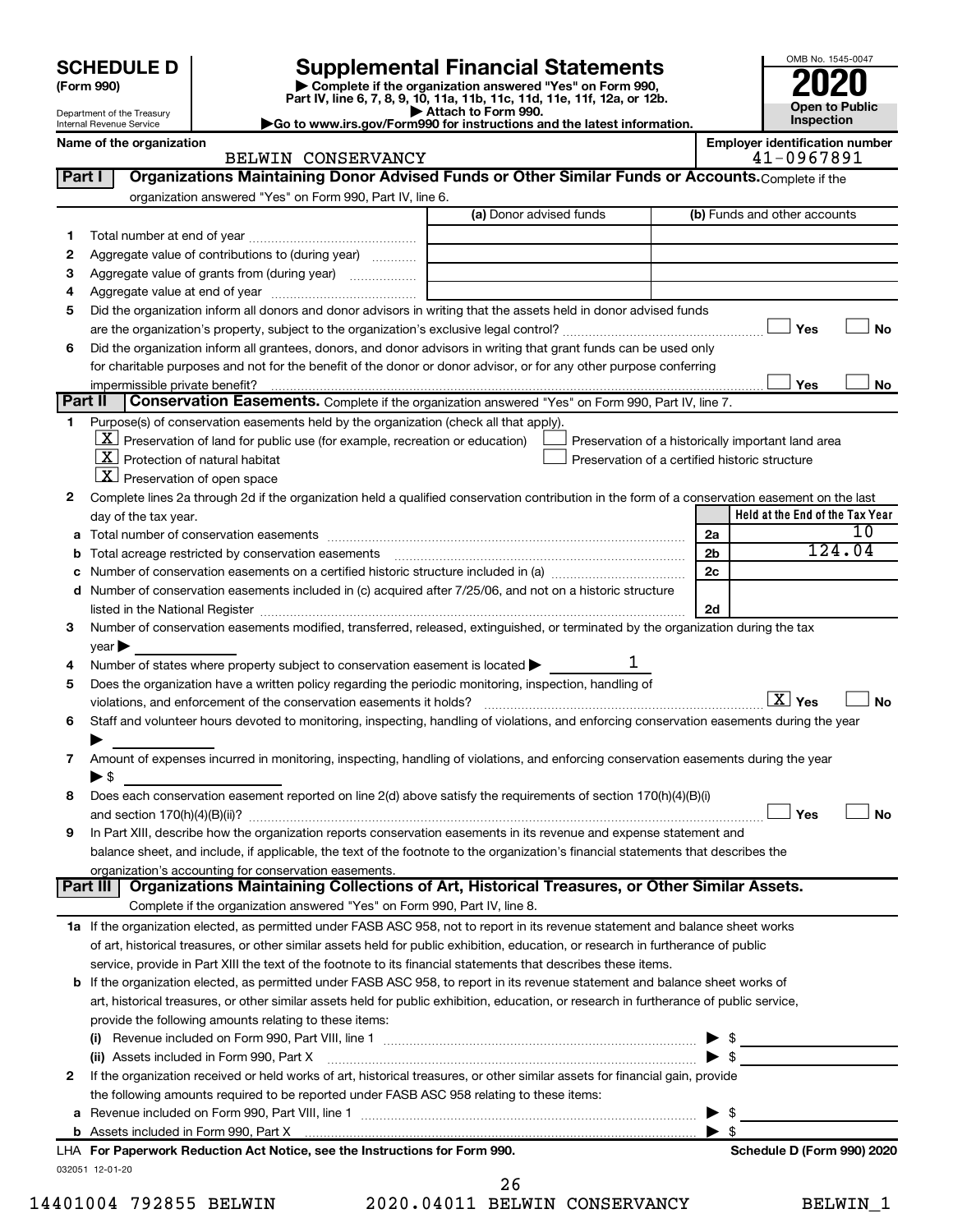|               | Schedule D (Form 990) 2020                                                                                                                                                                                                     | BELWIN CONSERVANCY |                |                                                                             |                 | $41 - 0967891$ Page 2      |                |          |           |
|---------------|--------------------------------------------------------------------------------------------------------------------------------------------------------------------------------------------------------------------------------|--------------------|----------------|-----------------------------------------------------------------------------|-----------------|----------------------------|----------------|----------|-----------|
|               | Organizations Maintaining Collections of Art, Historical Treasures, or Other Similar Assets (continued)<br>Part III                                                                                                            |                    |                |                                                                             |                 |                            |                |          |           |
| З             | Using the organization's acquisition, accession, and other records, check any of the following that make significant use of its                                                                                                |                    |                |                                                                             |                 |                            |                |          |           |
|               | collection items (check all that apply):                                                                                                                                                                                       |                    |                |                                                                             |                 |                            |                |          |           |
| a             | Public exhibition                                                                                                                                                                                                              |                    |                | Loan or exchange program                                                    |                 |                            |                |          |           |
| b             | Scholarly research                                                                                                                                                                                                             |                    | Other          |                                                                             |                 |                            |                |          |           |
| с             | Preservation for future generations                                                                                                                                                                                            |                    |                |                                                                             |                 |                            |                |          |           |
| 4             | Provide a description of the organization's collections and explain how they further the organization's exempt purpose in Part XIII.                                                                                           |                    |                |                                                                             |                 |                            |                |          |           |
| 5             | During the year, did the organization solicit or receive donations of art, historical treasures, or other similar assets                                                                                                       |                    |                |                                                                             |                 |                            |                |          |           |
|               |                                                                                                                                                                                                                                |                    |                |                                                                             |                 |                            | Yes            |          | No        |
|               | Part IV<br><b>Escrow and Custodial Arrangements.</b> Complete if the organization answered "Yes" on Form 990, Part IV, line 9, or<br>reported an amount on Form 990, Part X, line 21.                                          |                    |                |                                                                             |                 |                            |                |          |           |
|               | 1a Is the organization an agent, trustee, custodian or other intermediary for contributions or other assets not included                                                                                                       |                    |                |                                                                             |                 |                            |                |          |           |
|               |                                                                                                                                                                                                                                |                    |                |                                                                             |                 |                            | Yes            |          | No        |
|               | b If "Yes," explain the arrangement in Part XIII and complete the following table:                                                                                                                                             |                    |                |                                                                             |                 |                            |                |          |           |
|               |                                                                                                                                                                                                                                |                    |                |                                                                             |                 |                            | Amount         |          |           |
|               |                                                                                                                                                                                                                                |                    |                |                                                                             | 1c              |                            |                |          |           |
|               |                                                                                                                                                                                                                                |                    |                |                                                                             | 1d              |                            |                |          |           |
|               | e Distributions during the year manufactured and contain an account of the year manufactured and the year manufactured and the year manufactured and the year manufactured and the year manufactured and the year manufactured |                    |                |                                                                             | 1e              |                            |                |          |           |
|               |                                                                                                                                                                                                                                |                    |                |                                                                             | 1f              |                            |                |          |           |
|               | 2a Did the organization include an amount on Form 990, Part X, line 21, for escrow or custodial account liability?                                                                                                             |                    |                |                                                                             |                 |                            | Yes            |          | No        |
|               | <b>b</b> If "Yes," explain the arrangement in Part XIII. Check here if the explanation has been provided on Part XIII                                                                                                          |                    |                |                                                                             |                 |                            |                |          |           |
| <b>Part V</b> | Endowment Funds. Complete if the organization answered "Yes" on Form 990, Part IV, line 10.                                                                                                                                    |                    |                |                                                                             |                 |                            |                |          |           |
|               |                                                                                                                                                                                                                                | (a) Current year   | (b) Prior year | (c) Two years back $\vert$ (d) Three years back $\vert$ (e) Four years back |                 |                            |                |          |           |
|               | 1a Beginning of year balance                                                                                                                                                                                                   | 174,284.           | 146,920.       | 155,576.                                                                    |                 | 134,736.                   |                |          | 127,276.  |
| b             |                                                                                                                                                                                                                                |                    |                |                                                                             |                 |                            |                |          |           |
|               | Net investment earnings, gains, and losses                                                                                                                                                                                     | 21,540.            | 27, 364.       | $-8,656.$                                                                   |                 | 20,840.                    |                |          | 7,460.    |
|               | <b>d</b> Grants or scholarships <i></i>                                                                                                                                                                                        |                    |                |                                                                             |                 |                            |                |          |           |
|               | e Other expenditures for facilities                                                                                                                                                                                            |                    |                |                                                                             |                 |                            |                |          |           |
|               | and programs                                                                                                                                                                                                                   |                    |                |                                                                             |                 |                            |                |          |           |
|               | f Administrative expenses                                                                                                                                                                                                      |                    |                |                                                                             |                 |                            |                |          |           |
| g             | End of year balance <i></i>                                                                                                                                                                                                    | 195.824.           | 174,284.       | 146,920.                                                                    |                 | 155,576.                   |                |          | 134,736.  |
| 2             | Provide the estimated percentage of the current year end balance (line 1g, column (a)) held as:                                                                                                                                |                    |                |                                                                             |                 |                            |                |          |           |
|               | Board designated or quasi-endowment                                                                                                                                                                                            |                    | %              |                                                                             |                 |                            |                |          |           |
|               | <b>b</b> Permanent endowment $\triangleright$ 64.0000<br>36.0000%                                                                                                                                                              | %                  |                |                                                                             |                 |                            |                |          |           |
|               | c Term endowment $\blacktriangleright$                                                                                                                                                                                         |                    |                |                                                                             |                 |                            |                |          |           |
|               | The percentages on lines 2a, 2b, and 2c should equal 100%.                                                                                                                                                                     |                    |                |                                                                             |                 |                            |                |          |           |
|               | 3a Are there endowment funds not in the possession of the organization that are held and administered for the organization                                                                                                     |                    |                |                                                                             |                 |                            |                |          |           |
|               | by:                                                                                                                                                                                                                            |                    |                |                                                                             |                 |                            |                | Yes      | No<br>х   |
|               | (i)                                                                                                                                                                                                                            |                    |                |                                                                             |                 |                            | 3a(i)          | х        |           |
|               |                                                                                                                                                                                                                                |                    |                |                                                                             |                 |                            | 3a(ii)<br>3b   |          | x         |
| 4             | Describe in Part XIII the intended uses of the organization's endowment funds.                                                                                                                                                 |                    |                |                                                                             |                 |                            |                |          |           |
|               | Land, Buildings, and Equipment.<br><b>Part VI</b>                                                                                                                                                                              |                    |                |                                                                             |                 |                            |                |          |           |
|               | Complete if the organization answered "Yes" on Form 990, Part IV, line 11a. See Form 990, Part X, line 10.                                                                                                                     |                    |                |                                                                             |                 |                            |                |          |           |
|               | Description of property                                                                                                                                                                                                        | (a) Cost or other  |                | (b) Cost or other                                                           | (c) Accumulated |                            | (d) Book value |          |           |
|               |                                                                                                                                                                                                                                | basis (investment) |                | basis (other)                                                               | depreciation    |                            |                |          |           |
|               |                                                                                                                                                                                                                                | 10, 523, 432.      |                |                                                                             |                 |                            | 10, 523, 432.  |          |           |
|               |                                                                                                                                                                                                                                | 3,132,337.         |                |                                                                             | 2,374,174.      |                            |                |          | 758, 163. |
|               |                                                                                                                                                                                                                                | 1, 187, 550.       |                |                                                                             | 936,867.        |                            |                |          | 250,683.  |
|               |                                                                                                                                                                                                                                | 403,389.           |                |                                                                             | 268,460.        |                            |                | 134,929. |           |
|               |                                                                                                                                                                                                                                |                    |                |                                                                             |                 |                            |                |          |           |
|               | Total. Add lines 1a through 1e. (Column (d) must equal Form 990, Part X, column (B), line 10c.)                                                                                                                                |                    |                |                                                                             |                 |                            | 11,667,207.    |          |           |
|               |                                                                                                                                                                                                                                |                    |                |                                                                             |                 | Schedule D (Form 990) 2020 |                |          |           |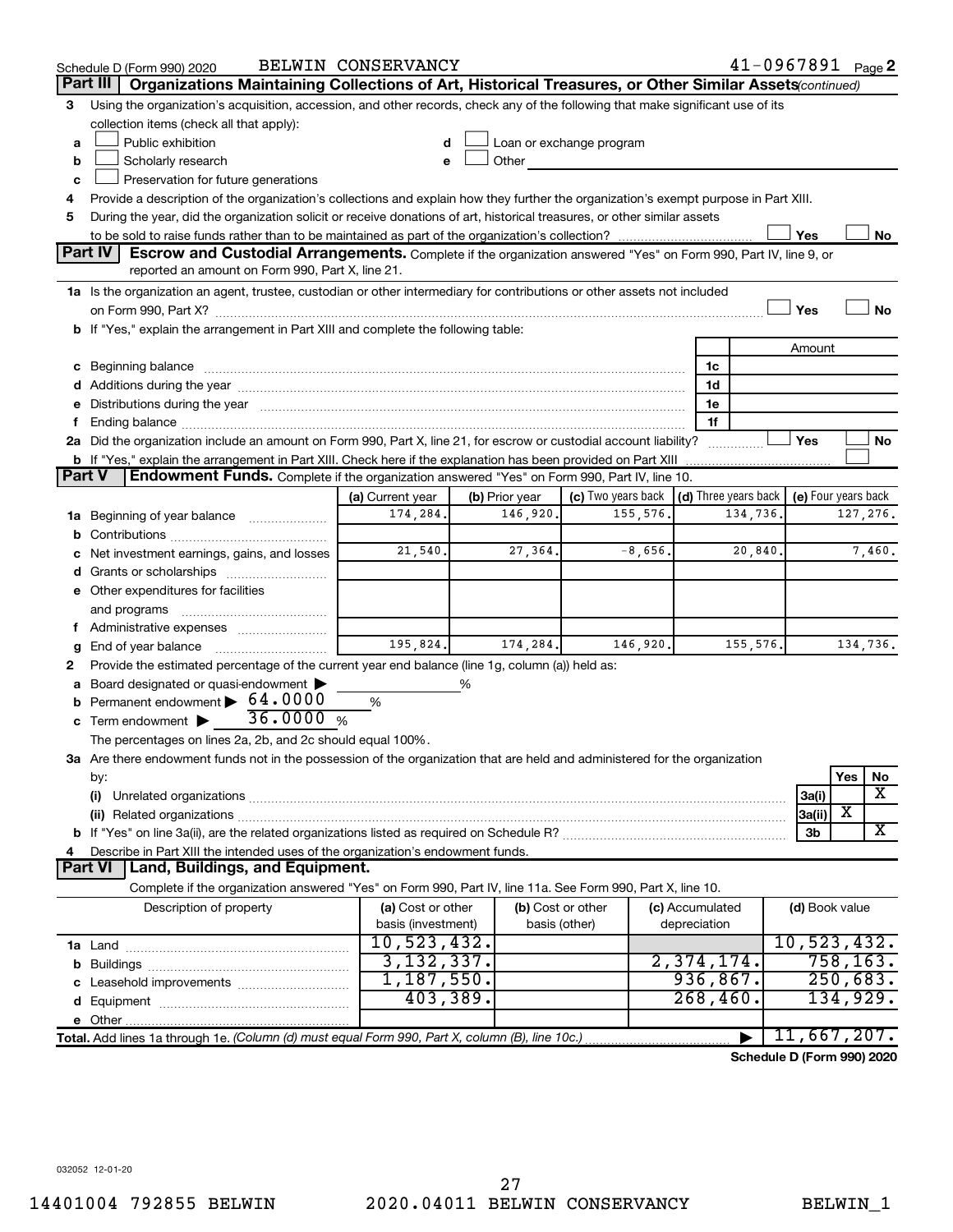**Part VII Investments - Other Securities.**

| Complete if the organization answered "Yes" on Form 990, Part IV, line 11b. See Form 990, Part X, line 12.        |                 |                                                           |                |
|-------------------------------------------------------------------------------------------------------------------|-----------------|-----------------------------------------------------------|----------------|
| (a) Description of security or category (including name of security)                                              | (b) Book value  | (c) Method of valuation: Cost or end-of-year market value |                |
|                                                                                                                   |                 |                                                           |                |
|                                                                                                                   |                 |                                                           |                |
| $(3)$ Other                                                                                                       |                 |                                                           |                |
| (A)                                                                                                               |                 |                                                           |                |
| (B)                                                                                                               |                 |                                                           |                |
| (C)                                                                                                               |                 |                                                           |                |
| (D)                                                                                                               |                 |                                                           |                |
| (E)                                                                                                               |                 |                                                           |                |
| (F)                                                                                                               |                 |                                                           |                |
| (G)                                                                                                               |                 |                                                           |                |
| (H)                                                                                                               |                 |                                                           |                |
| Total. (Col. (b) must equal Form 990, Part X, col. (B) line 12.) $\blacktriangleright$                            |                 |                                                           |                |
| Part VIII Investments - Program Related.                                                                          |                 |                                                           |                |
| Complete if the organization answered "Yes" on Form 990, Part IV, line 11c. See Form 990, Part X, line 13.        |                 |                                                           |                |
| (a) Description of investment                                                                                     | (b) Book value  | (c) Method of valuation: Cost or end-of-year market value |                |
|                                                                                                                   |                 |                                                           |                |
| (1)                                                                                                               |                 |                                                           |                |
| (2)                                                                                                               |                 |                                                           |                |
| (3)                                                                                                               |                 |                                                           |                |
| (4)                                                                                                               |                 |                                                           |                |
| (5)                                                                                                               |                 |                                                           |                |
| (6)                                                                                                               |                 |                                                           |                |
| (7)                                                                                                               |                 |                                                           |                |
| (8)                                                                                                               |                 |                                                           |                |
| (9)                                                                                                               |                 |                                                           |                |
| Total. (Col. (b) must equal Form 990, Part X, col. (B) line 13.)                                                  |                 |                                                           |                |
| Part IX<br><b>Other Assets.</b>                                                                                   |                 |                                                           |                |
| Complete if the organization answered "Yes" on Form 990, Part IV, line 11d. See Form 990, Part X, line 15.        |                 |                                                           |                |
|                                                                                                                   | (a) Description |                                                           | (b) Book value |
| (1)                                                                                                               |                 |                                                           |                |
| (2)                                                                                                               |                 |                                                           |                |
| (3)                                                                                                               |                 |                                                           |                |
| (4)                                                                                                               |                 |                                                           |                |
| (5)                                                                                                               |                 |                                                           |                |
| (6)                                                                                                               |                 |                                                           |                |
| (7)                                                                                                               |                 |                                                           |                |
| (8)                                                                                                               |                 |                                                           |                |
| (9)                                                                                                               |                 |                                                           |                |
| Total. (Column (b) must equal Form 990, Part X, col. (B) line 15.)                                                |                 |                                                           |                |
| <b>Other Liabilities.</b><br>Part X                                                                               |                 |                                                           |                |
| Complete if the organization answered "Yes" on Form 990, Part IV, line 11e or 11f. See Form 990, Part X, line 25. |                 |                                                           |                |
| (a) Description of liability<br>1.                                                                                |                 |                                                           | (b) Book value |
| (1)<br>Federal income taxes                                                                                       |                 |                                                           |                |
| (2)                                                                                                               |                 |                                                           |                |
| (3)                                                                                                               |                 |                                                           |                |
|                                                                                                                   |                 |                                                           |                |
| (4)                                                                                                               |                 |                                                           |                |
| (5)                                                                                                               |                 |                                                           |                |
| (6)                                                                                                               |                 |                                                           |                |
| (7)                                                                                                               |                 |                                                           |                |
|                                                                                                                   |                 |                                                           |                |
| (8)                                                                                                               |                 |                                                           |                |
| (9)                                                                                                               |                 |                                                           |                |

**2.** Liability for uncertain tax positions. In Part XIII, provide the text of the footnote to the organization's financial statements that reports the organization's liability for uncertain tax positions under FASB ASC 740. Check here if the text of the footnote has been provided in Part XIII  $\perp$ 

**Schedule D (Form 990) 2020**

032053 12-01-20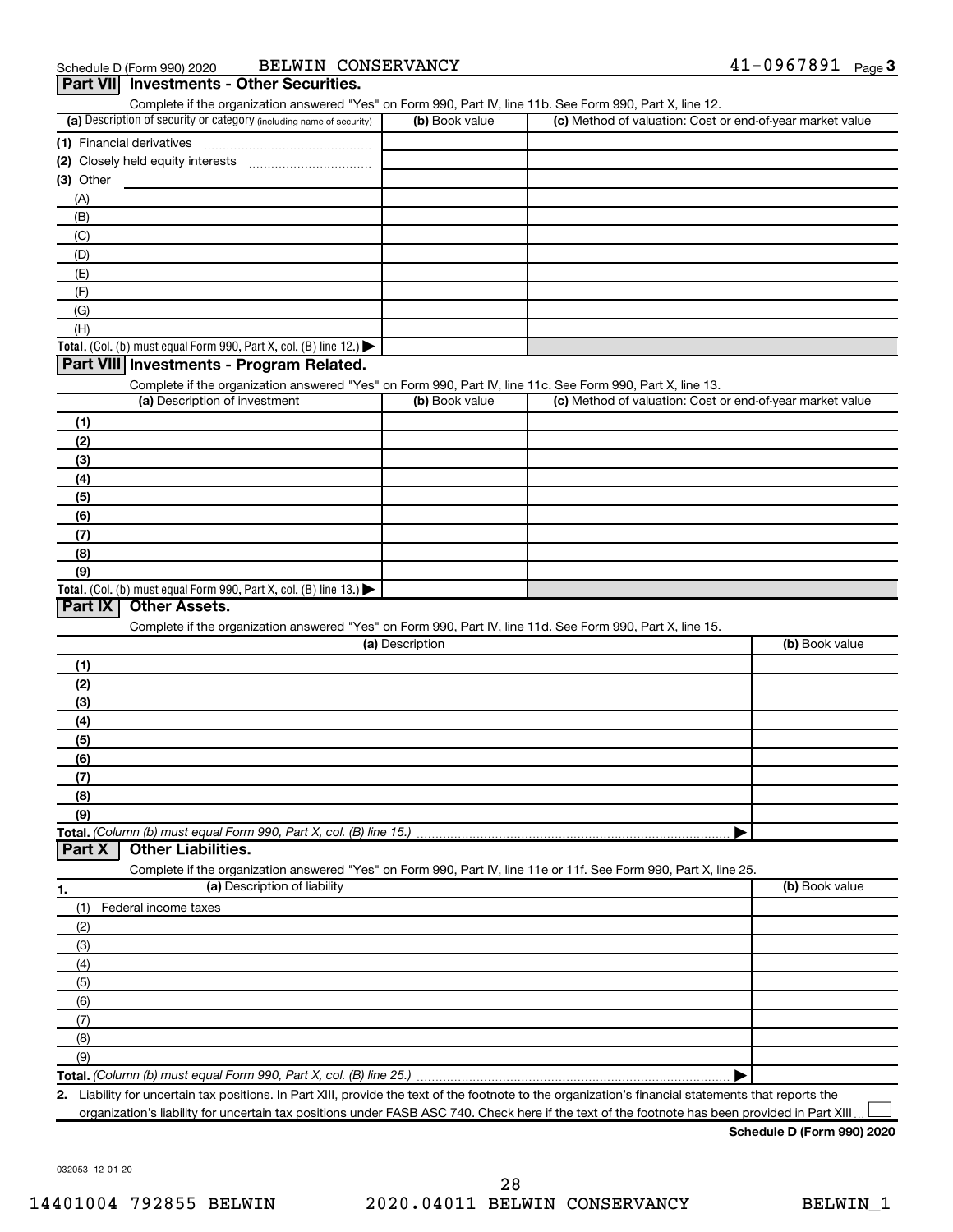|    | BELWIN CONSERVANCY<br>Schedule D (Form 990) 2020                                                                                                                                                                                     |                | $41 - 0967891$ Page 4 |
|----|--------------------------------------------------------------------------------------------------------------------------------------------------------------------------------------------------------------------------------------|----------------|-----------------------|
|    | Part XI   Reconciliation of Revenue per Audited Financial Statements With Revenue per Return.                                                                                                                                        |                |                       |
|    | Complete if the organization answered "Yes" on Form 990, Part IV, line 12a.                                                                                                                                                          |                |                       |
| 1  | Total revenue, gains, and other support per audited financial statements [[[[[[[[[[[[[[[[[[[[[[[[]]]]]]]]]]]]                                                                                                                        |                | $\mathbf{1}$          |
| 2  | Amounts included on line 1 but not on Form 990, Part VIII, line 12:                                                                                                                                                                  |                |                       |
| a  | Net unrealized gains (losses) on investments [111] [12] matter and the unrealized gains (losses) on investments                                                                                                                      | 2a             |                       |
|    |                                                                                                                                                                                                                                      | 2 <sub>b</sub> |                       |
| C  |                                                                                                                                                                                                                                      | 2c             |                       |
| d  |                                                                                                                                                                                                                                      | 2d             |                       |
| е  | Add lines 2a through 2d <b>continuum continuum contract and all the contract and all the contract and all the contract and all the contract of the contract of the contract of the contract of the contract of the contract of t</b> |                | 2e                    |
| 3  |                                                                                                                                                                                                                                      |                | 3                     |
|    | Amounts included on Form 990, Part VIII, line 12, but not on line 1:                                                                                                                                                                 |                |                       |
| a  |                                                                                                                                                                                                                                      | 4a             |                       |
| b  |                                                                                                                                                                                                                                      | 4 <sub>b</sub> |                       |
|    | Add lines 4a and 4b                                                                                                                                                                                                                  | 4с             |                       |
| 5  |                                                                                                                                                                                                                                      |                | 5                     |
|    | Part XII   Reconciliation of Expenses per Audited Financial Statements With Expenses per Return.                                                                                                                                     |                |                       |
|    | Complete if the organization answered "Yes" on Form 990, Part IV, line 12a.                                                                                                                                                          |                |                       |
| 1. |                                                                                                                                                                                                                                      |                | $\blacksquare$        |
| 2  | Amounts included on line 1 but not on Form 990, Part IX, line 25:                                                                                                                                                                    |                |                       |
| a  |                                                                                                                                                                                                                                      | 2a             |                       |
| b  |                                                                                                                                                                                                                                      | 2 <sub>b</sub> |                       |
|    |                                                                                                                                                                                                                                      | 2c             |                       |
| d  |                                                                                                                                                                                                                                      |                |                       |
| е  | Add lines 2a through 2d <b>manufactures</b> in the contract of the state of the state of the state of the state of the state of the state of the state of the state of the state of the state of the state of the state of the stat  |                | 2e                    |
| 3  |                                                                                                                                                                                                                                      |                | 3                     |
| 4  | Amounts included on Form 990, Part IX, line 25, but not on line 1:                                                                                                                                                                   |                |                       |
| a  | Investment expenses not included on Form 990, Part VIII, line 7b [11, 111, 120]                                                                                                                                                      | 4a             |                       |
|    |                                                                                                                                                                                                                                      | 4 <sub>h</sub> |                       |
| c. | Add lines 4a and 4b                                                                                                                                                                                                                  |                | 4с                    |
|    |                                                                                                                                                                                                                                      |                | 5                     |
|    | Part XIII Supplemental Information.                                                                                                                                                                                                  |                |                       |

Provide the descriptions required for Part II, lines 3, 5, and 9; Part III, lines 1a and 4; Part IV, lines 1b and 2b; Part V, line 4; Part X, line 2; Part XI, lines 2d and 4b; and Part XII, lines 2d and 4b. Also complete this part to provide any additional information.

#### PART II, LINE 9:

| IS MOST APPROPRIATE TO ACCOUNT FOR THE CONSERVATION<br>BELWIN BELIEVES<br>TT.                                |
|--------------------------------------------------------------------------------------------------------------|
| EASEMENTS AS A COLLECTION.<br>THE<br>CONSERVATION EASEMENTS ARE RECORDED AT A                                |
| NOMINAL VALUE OF \$1 EACH ON THE STATEMENT OF FINANCIAL POSITION.                                            |
| CONSERVATION EASEMENTS ACQUIRED ARE REPORTED AS EXPENSES<br>THE THE<br>ON                                    |
| STATEMENT OF<br>ACTIVITIES AT APPRAISED MARKET VALUE.<br>ANY DIFFERENCE BETWEEN                              |
| THE APPRAISED VALUE AND COST IS RECORDED AS AN IN-KIND CONTRIBUTION.                                         |
| 11(F)<br>IS<br>EXEMPT FROM INCOME TAXES UNDER<br>BELWIN<br>INTERNAL REVENUE CODE<br>$\overline{\phantom{a}}$ |
| SECTION $501(C)(3)$ and applicable minnesota statues, except to<br>THE<br>EXTENT                             |
| INCOME FROM BUSINESSES THAT ARE NOT RELATED<br>IT HAS TAXABLE<br>ITS<br>EXEMPT<br>TO.                        |
| NOT HAVE ANY UNRELATED<br>IN 2020 OR<br>PURPOSES.<br>BELWIN DID<br>BUSINESS INCOME                           |
| 2019.<br>BELIEVES THAT IT HAS APPROPRIATE<br>SUPPORT FOR ANY TAX<br><b>BELWIN</b>                            |
| Schedule D (Form 990) 2020<br>032054 12-01-20<br>29                                                          |
| 2020.04011 BELWIN CONSERVANCY<br>14401004<br>792855<br><b>BELWIN</b><br>BELWIN 1                             |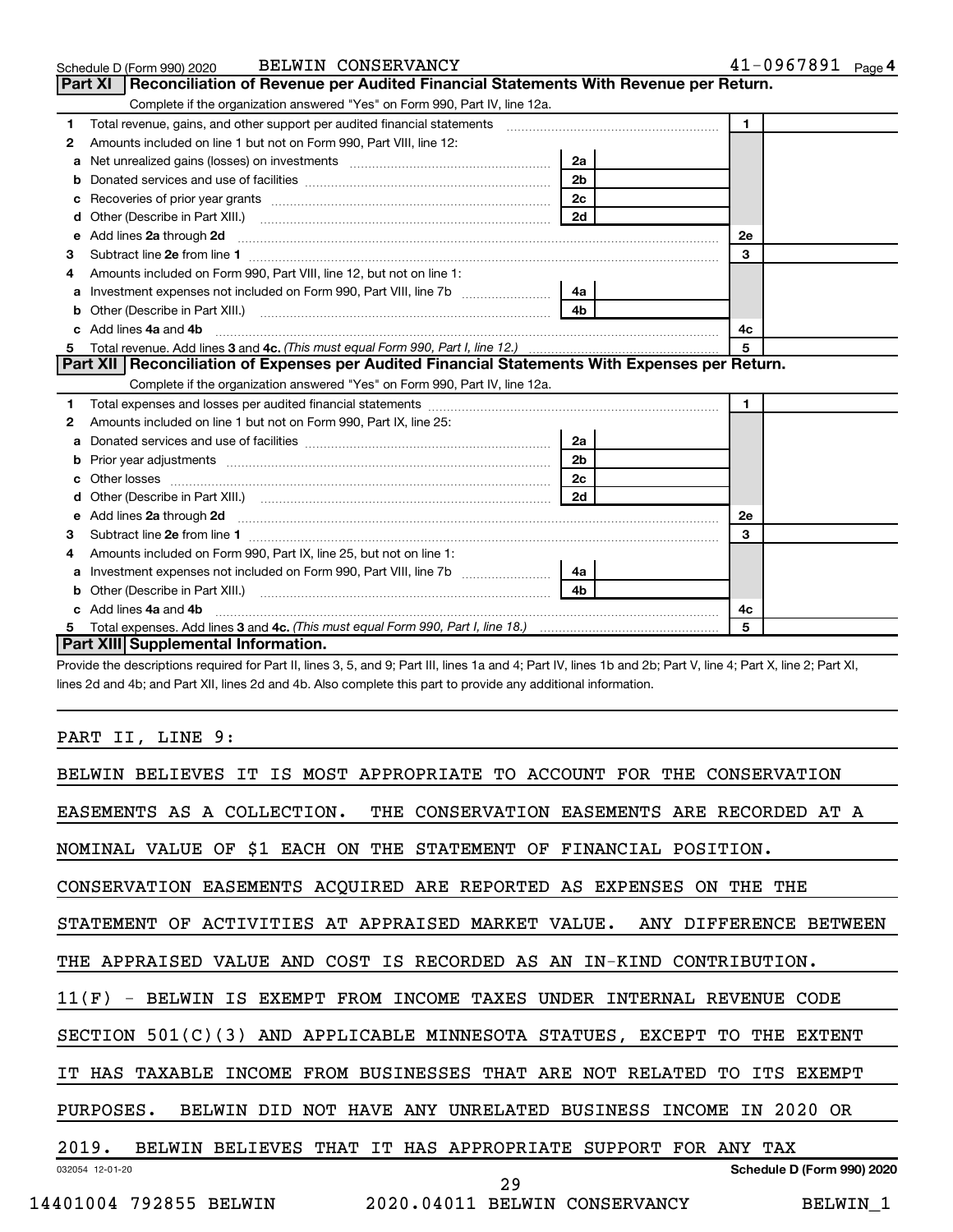*(continued)* **Part XIII Supplemental Information** 

#### POSITIONS TAKEN, AND ACCORDINGLY, DOES NOT HAVE ANY UNCERTAIN TAX

#### POSITIONS THAT ARE MATERIAL TO THE FINANCIAL STATEMENTS.

PART V, LINE 4:

PERMANENT ENDOWMENT

**Schedule D (Form 990) 2020**

032055 12-01-20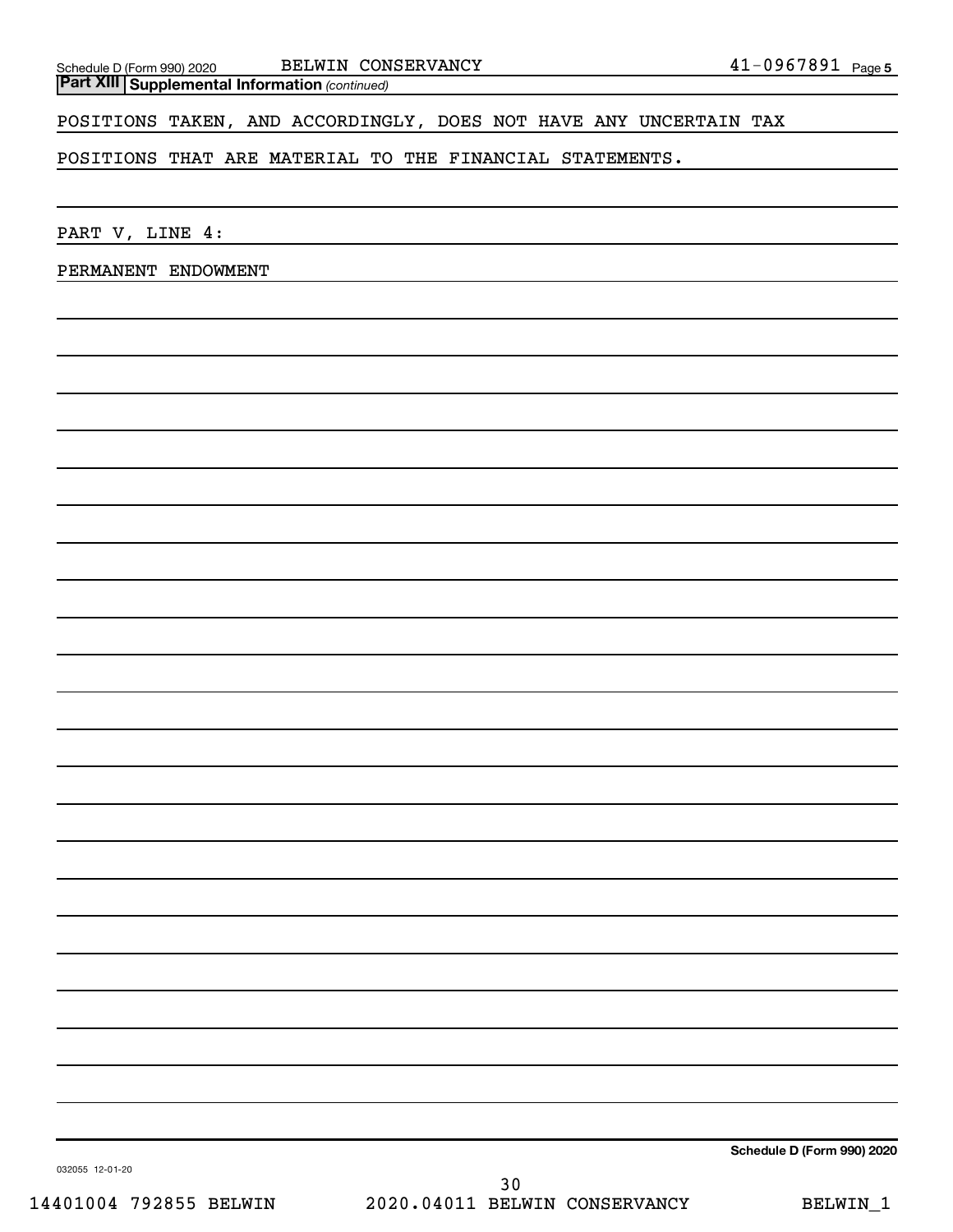| <b>SCHEDULE L</b>                                                                                                             |                    | <b>Transactions With Interested Persons</b>                                                                                        |  |                           |  |                                    |                           |                                |                              |                          |                     | OMB No. 1545-0047                     |            |                |
|-------------------------------------------------------------------------------------------------------------------------------|--------------------|------------------------------------------------------------------------------------------------------------------------------------|--|---------------------------|--|------------------------------------|---------------------------|--------------------------------|------------------------------|--------------------------|---------------------|---------------------------------------|------------|----------------|
| (Form 990 or 990-EZ)   Complete if the organization answered "Yes" on Form 990, Part IV, line 25a, 25b, 26, 27, 28a,          |                    |                                                                                                                                    |  |                           |  |                                    |                           |                                |                              |                          |                     |                                       |            |                |
| Department of the Treasury                                                                                                    |                    | 28b, or 28c, or Form 990-EZ, Part V, line 38a or 40b.                                                                              |  |                           |  | Attach to Form 990 or Form 990-EZ. |                           |                                |                              |                          |                     | <b>Open To Public</b>                 |            |                |
| <b>Internal Revenue Service</b>                                                                                               |                    | $\triangleright$ Go to www.irs.gov/Form990 for instructions and the latest information.                                            |  |                           |  |                                    |                           |                                |                              |                          |                     | Inspection                            |            |                |
| Name of the organization                                                                                                      | BELWIN CONSERVANCY |                                                                                                                                    |  |                           |  |                                    |                           |                                |                              |                          |                     | <b>Employer identification number</b> |            |                |
| Part I                                                                                                                        |                    | Excess Benefit Transactions (section 501(c)(3), section 501(c)(4), and section 501(c)(29) organizations only).                     |  |                           |  |                                    |                           |                                |                              |                          | 41-0967891          |                                       |            |                |
|                                                                                                                               |                    | Complete if the organization answered "Yes" on Form 990, Part IV, line 25a or 25b, or Form 990-EZ, Part V, line 40b.               |  |                           |  |                                    |                           |                                |                              |                          |                     |                                       |            |                |
| 1<br>(a) Name of disqualified person                                                                                          |                    | (b) Relationship between disqualified                                                                                              |  |                           |  |                                    |                           | (c) Description of transaction |                              |                          |                     |                                       |            | (d) Corrected? |
|                                                                                                                               |                    | person and organization                                                                                                            |  |                           |  |                                    |                           |                                |                              |                          |                     |                                       | Yes        | No             |
|                                                                                                                               |                    |                                                                                                                                    |  |                           |  |                                    |                           |                                |                              |                          |                     |                                       |            |                |
|                                                                                                                               |                    |                                                                                                                                    |  |                           |  |                                    |                           |                                |                              |                          |                     |                                       |            |                |
|                                                                                                                               |                    |                                                                                                                                    |  |                           |  |                                    |                           |                                |                              |                          |                     |                                       |            |                |
|                                                                                                                               |                    |                                                                                                                                    |  |                           |  |                                    |                           |                                |                              |                          |                     |                                       |            |                |
|                                                                                                                               |                    |                                                                                                                                    |  |                           |  |                                    |                           |                                |                              |                          |                     |                                       |            |                |
| 2 Enter the amount of tax incurred by the organization managers or disqualified persons during the year under<br>section 4958 |                    |                                                                                                                                    |  |                           |  |                                    |                           |                                |                              |                          |                     |                                       |            |                |
|                                                                                                                               |                    |                                                                                                                                    |  |                           |  |                                    |                           |                                |                              | $\blacktriangleright$ \$ | $\triangleright$ \$ |                                       |            |                |
|                                                                                                                               |                    |                                                                                                                                    |  |                           |  |                                    |                           |                                |                              |                          |                     |                                       |            |                |
| Part II                                                                                                                       |                    | Loans to and/or From Interested Persons.                                                                                           |  |                           |  |                                    |                           |                                |                              |                          |                     |                                       |            |                |
|                                                                                                                               |                    | Complete if the organization answered "Yes" on Form 990-EZ, Part V, line 38a or Form 990, Part IV, line 26; or if the organization |  |                           |  |                                    |                           |                                |                              |                          |                     |                                       |            |                |
| (a) Name of                                                                                                                   | (b) Relationship   | reported an amount on Form 990, Part X, line 5, 6, or 22.<br>(c) Purpose                                                           |  | (d) Loan to or            |  | (e) Original                       |                           | (f) Balance due                |                              | $(g)$ In                 | (h) Approved        |                                       |            | (i) Written    |
| interested person                                                                                                             | with organization  | of loan                                                                                                                            |  | from the<br>organization? |  | principal amount                   |                           |                                |                              | default?<br>committee?   |                     | `by board or                          | agreement? |                |
|                                                                                                                               |                    |                                                                                                                                    |  | To From                   |  |                                    |                           |                                | Yes                          | No                       | <b>Yes</b>          | No                                    | Yes        | No             |
|                                                                                                                               |                    |                                                                                                                                    |  |                           |  |                                    |                           |                                |                              |                          |                     |                                       |            |                |
|                                                                                                                               |                    |                                                                                                                                    |  |                           |  |                                    |                           |                                |                              |                          |                     |                                       |            |                |
|                                                                                                                               |                    |                                                                                                                                    |  |                           |  |                                    |                           |                                |                              |                          |                     |                                       |            |                |
|                                                                                                                               |                    |                                                                                                                                    |  |                           |  |                                    |                           |                                |                              |                          |                     |                                       |            |                |
|                                                                                                                               |                    |                                                                                                                                    |  |                           |  |                                    |                           |                                |                              |                          |                     |                                       |            |                |
|                                                                                                                               |                    |                                                                                                                                    |  |                           |  |                                    |                           |                                |                              |                          |                     |                                       |            |                |
|                                                                                                                               |                    |                                                                                                                                    |  |                           |  |                                    |                           |                                |                              |                          |                     |                                       |            |                |
|                                                                                                                               |                    |                                                                                                                                    |  |                           |  |                                    |                           |                                |                              |                          |                     |                                       |            |                |
| Total,                                                                                                                        |                    |                                                                                                                                    |  |                           |  | $\blacktriangleright$ \$           |                           |                                |                              |                          |                     |                                       |            |                |
| Part III                                                                                                                      |                    | <b>Grants or Assistance Benefiting Interested Persons.</b>                                                                         |  |                           |  |                                    |                           |                                |                              |                          |                     |                                       |            |                |
|                                                                                                                               |                    | Complete if the organization answered "Yes" on Form 990, Part IV, line 27.                                                         |  |                           |  |                                    |                           |                                |                              |                          |                     |                                       |            |                |
| (a) Name of interested person                                                                                                 |                    | (b) Relationship between<br>interested person and<br>the organization                                                              |  |                           |  | (c) Amount of<br>assistance        | (d) Type of<br>assistance |                                | (e) Purpose of<br>assistance |                          |                     |                                       |            |                |
|                                                                                                                               |                    |                                                                                                                                    |  |                           |  |                                    |                           |                                |                              |                          |                     |                                       |            |                |
|                                                                                                                               |                    |                                                                                                                                    |  |                           |  |                                    |                           |                                |                              |                          |                     |                                       |            |                |
|                                                                                                                               |                    |                                                                                                                                    |  |                           |  |                                    |                           |                                |                              |                          |                     |                                       |            |                |
|                                                                                                                               |                    |                                                                                                                                    |  |                           |  |                                    |                           |                                |                              |                          |                     |                                       |            |                |
|                                                                                                                               |                    |                                                                                                                                    |  |                           |  |                                    |                           |                                |                              |                          |                     |                                       |            |                |
|                                                                                                                               |                    |                                                                                                                                    |  |                           |  |                                    |                           |                                |                              |                          |                     |                                       |            |                |
|                                                                                                                               |                    |                                                                                                                                    |  |                           |  |                                    |                           |                                |                              |                          |                     |                                       |            |                |
|                                                                                                                               |                    |                                                                                                                                    |  |                           |  |                                    |                           |                                |                              |                          |                     |                                       |            |                |
|                                                                                                                               |                    |                                                                                                                                    |  |                           |  |                                    |                           |                                |                              |                          |                     |                                       |            |                |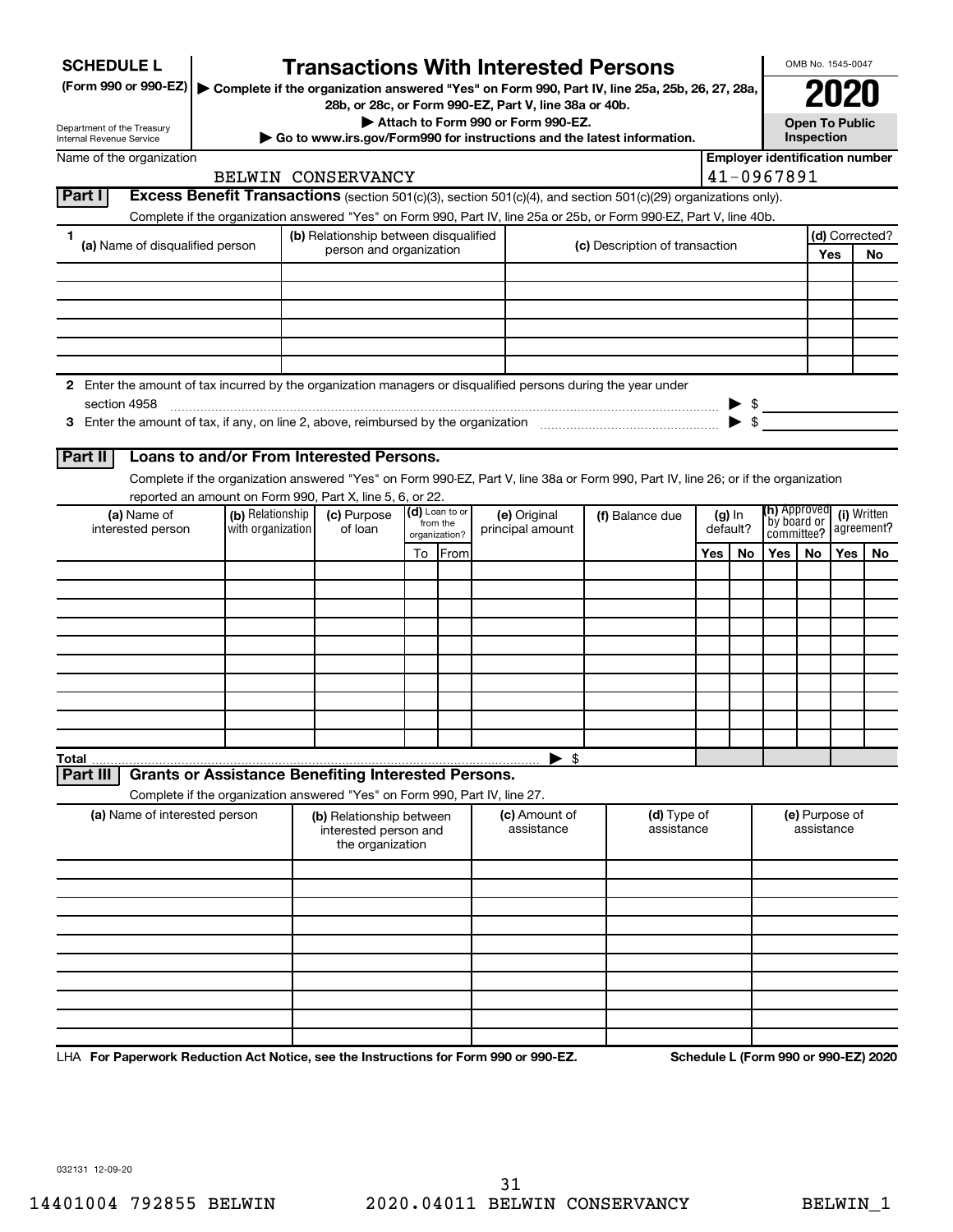Schedule L (Form 990 or 990-EZ) 2020 BELWIN CONSERVANCY  $41-0967891$  Page

#### **Part IV** Business Transactions Involving Interested Persons.

Complete if the organization answered "Yes" on Form 990, Part IV, line 28a, 28b, or 28c.

| (a) Name of interested person | (b) Relationship between interested<br>person and the organization | (c) Amount of<br>transaction | (d) Description of<br>transaction | (e) Sharing of<br>organization's<br>revenues? |    |
|-------------------------------|--------------------------------------------------------------------|------------------------------|-----------------------------------|-----------------------------------------------|----|
|                               |                                                                    |                              |                                   | <b>Yes</b>                                    | No |
| AFTON LAND                    | PART<br>AFTON<br>LAND<br>THE                                       |                              | 0. BELWIN STAF                    |                                               | х  |
| <b>JERRY ALLAN</b>            | DIRECTOR OF BELWIN                                                 |                              | 3, 150. ARCHITECTUR               |                                               | х  |
|                               |                                                                    |                              |                                   |                                               |    |
|                               |                                                                    |                              |                                   |                                               |    |
|                               |                                                                    |                              |                                   |                                               |    |
|                               |                                                                    |                              |                                   |                                               |    |
|                               |                                                                    |                              |                                   |                                               |    |
|                               |                                                                    |                              |                                   |                                               |    |
|                               |                                                                    |                              |                                   |                                               |    |
|                               |                                                                    |                              |                                   |                                               |    |

**Part V Supplemental Information.**

Provide additional information for responses to questions on Schedule L (see instructions).

SCH L, PART IV, BUSINESS TRANSACTIONS INVOLVING INTERESTED PERSONS:

(A) NAME OF PERSON: AFTON LAND

(B) RELATIONSHIP BETWEEN INTERESTED PERSON AND ORGANIZATION:

THE AFTON LAND PARTNERSHIP OWNS LAND ADJACENT TO LAND HELD BY BELWIN

(D) DESCRIPTION OF TRANSACTION: BELWIN STAFF PROVIDES OCCASIONAL

MAINTENANCE SERVICES FOR CERTAIN PROPERTIES OWNED BY AN ENTITY AFFILIATED

WITH A MEMBER OF THE BELWIN BOARD, BELWIN IS REIMBURSED FOR ITS

OUT-OF-POCKET EXPENSES AND FOR ANY TIME THAT ITS PERSONNEL DEVOTE TO SUCH

SERVICES (NORMALLY LESS THAN \$50,000 PER ANNUM), AND BELWIN ALSO RECEIVES

AN ADDITIONAL ANNUAL PAYMENT OF \$3,000 FROM THE AFFILIATED ENTITY FOR

PERFORMING THESE SERVICES.

(A) NAME OF PERSON: JERRY ALLAN

(D) DESCRIPTION OF TRANSACTION: ARCHITECTURAL DESIGNS PROVIDED FOR NEW

WETLANDS CLASSROOM

**Schedule L (Form 990 or 990-EZ) 2020**

032132 12-09-20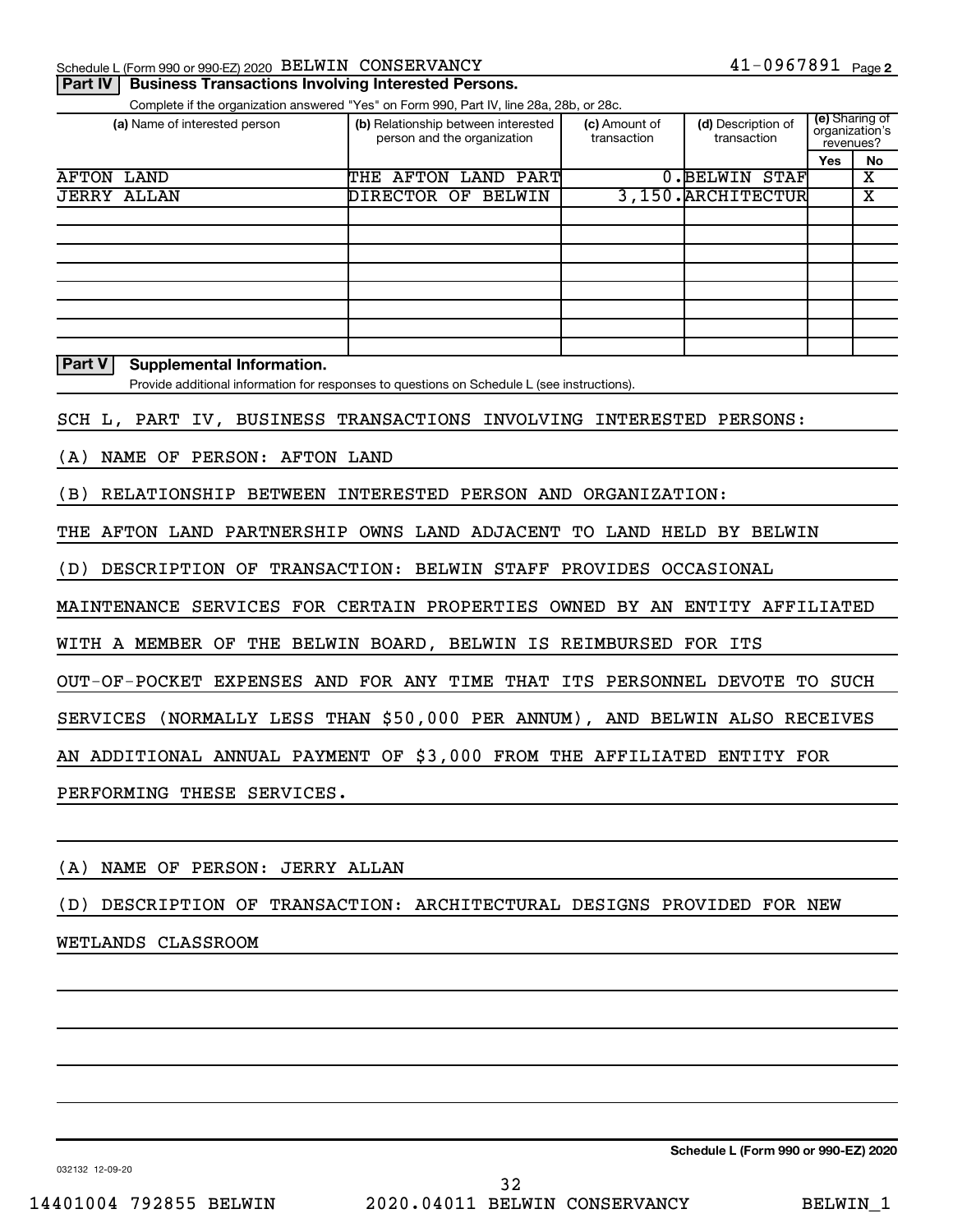#### **SCHEDULE M (Form 990)**

# **Noncash Contributions**

OMB No. 1545-0047

**Open to Public**

| Department of the Treasury |
|----------------------------|
| Internal Revenue Service   |

◆ Complete if the organizations answered "Yes" on Form 990, Part IV, lines 29 or 30.<br>● Complete if the organizations answered "Yes" on Form 990, Part IV, lines 29 or 30. **Attach to Form 990.**  $\blacktriangleright$ 

 **Go to www.irs.gov/Form990 for instructions and the latest information.** J

**Inspection Employer identification number**

| BELWIN CONSERVANCY | 41-0967891 |
|--------------------|------------|
|--------------------|------------|

| <b>Part I</b> | <b>Types of Property</b>                                                                                                                                                 |                               |                                      |                                                                                                       |                                                              |            |     |    |
|---------------|--------------------------------------------------------------------------------------------------------------------------------------------------------------------------|-------------------------------|--------------------------------------|-------------------------------------------------------------------------------------------------------|--------------------------------------------------------------|------------|-----|----|
|               |                                                                                                                                                                          | (a)<br>Check if<br>applicable | (b)<br>Number of<br>contributions or | (c)<br>Noncash contribution<br>amounts reported on<br>litems contributed Form 990, Part VIII, line 1g | (d)<br>Method of determining<br>noncash contribution amounts |            |     |    |
| 1.            |                                                                                                                                                                          |                               |                                      |                                                                                                       |                                                              |            |     |    |
| 2             |                                                                                                                                                                          |                               |                                      |                                                                                                       |                                                              |            |     |    |
| з             | Art - Fractional interests                                                                                                                                               |                               |                                      |                                                                                                       |                                                              |            |     |    |
| 4             | Books and publications                                                                                                                                                   |                               |                                      |                                                                                                       |                                                              |            |     |    |
| 5             | Clothing and household goods                                                                                                                                             |                               |                                      |                                                                                                       |                                                              |            |     |    |
| 6             | Cars and other vehicles                                                                                                                                                  |                               |                                      |                                                                                                       |                                                              |            |     |    |
| 7             |                                                                                                                                                                          |                               |                                      |                                                                                                       |                                                              |            |     |    |
| 8             |                                                                                                                                                                          |                               |                                      |                                                                                                       |                                                              |            |     |    |
| 9             |                                                                                                                                                                          |                               |                                      |                                                                                                       |                                                              |            |     |    |
| 10            | Securities - Closely held stock                                                                                                                                          |                               |                                      |                                                                                                       |                                                              |            |     |    |
| 11            | Securities - Partnership, LLC, or<br>trust interests                                                                                                                     |                               |                                      |                                                                                                       |                                                              |            |     |    |
| 12            | Securities - Miscellaneous                                                                                                                                               |                               |                                      |                                                                                                       |                                                              |            |     |    |
| 13            | Qualified conservation contribution -                                                                                                                                    |                               |                                      |                                                                                                       |                                                              |            |     |    |
| 14            | Qualified conservation contribution - Other                                                                                                                              |                               |                                      |                                                                                                       |                                                              |            |     |    |
| 15            |                                                                                                                                                                          | X                             | 3                                    |                                                                                                       | 632,100.2020 PROPERTY TAX VA                                 |            |     |    |
| 16            |                                                                                                                                                                          |                               |                                      |                                                                                                       |                                                              |            |     |    |
| 17            |                                                                                                                                                                          |                               |                                      |                                                                                                       |                                                              |            |     |    |
| 18            |                                                                                                                                                                          |                               |                                      |                                                                                                       |                                                              |            |     |    |
| 19            |                                                                                                                                                                          |                               |                                      |                                                                                                       |                                                              |            |     |    |
| 20            | Drugs and medical supplies                                                                                                                                               |                               |                                      |                                                                                                       |                                                              |            |     |    |
| 21            |                                                                                                                                                                          |                               |                                      |                                                                                                       |                                                              |            |     |    |
| 22            |                                                                                                                                                                          |                               |                                      |                                                                                                       |                                                              |            |     |    |
| 23            |                                                                                                                                                                          |                               |                                      |                                                                                                       |                                                              |            |     |    |
| 24            |                                                                                                                                                                          |                               |                                      |                                                                                                       |                                                              |            |     |    |
| 25            | Other                                                                                                                                                                    |                               |                                      |                                                                                                       |                                                              |            |     |    |
| 26            | Other                                                                                                                                                                    |                               |                                      |                                                                                                       |                                                              |            |     |    |
| 27            | Other<br>▸                                                                                                                                                               |                               |                                      |                                                                                                       |                                                              |            |     |    |
| 28            | Other                                                                                                                                                                    |                               |                                      |                                                                                                       |                                                              |            |     |    |
| 29            | Number of Forms 8283 received by the organization during the tax year for contributions<br>for which the organization completed Form 8283, Part V, Donee Acknowledgement |                               |                                      | 29                                                                                                    |                                                              |            |     |    |
|               |                                                                                                                                                                          |                               |                                      |                                                                                                       |                                                              |            | Yes | No |
|               | 30a During the year, did the organization receive by contribution any property reported in Part I, lines 1 through 28, that it                                           |                               |                                      |                                                                                                       |                                                              |            |     |    |
|               | must hold for at least three years from the date of the initial contribution, and which isn't required to be used for                                                    |                               |                                      |                                                                                                       |                                                              |            |     |    |
|               |                                                                                                                                                                          |                               |                                      |                                                                                                       |                                                              | <b>30a</b> |     | х  |
|               | <b>b</b> If "Yes," describe the arrangement in Part II.                                                                                                                  |                               |                                      |                                                                                                       |                                                              |            |     |    |
| 31            | Does the organization have a gift acceptance policy that requires the review of any nonstandard contributions?                                                           |                               |                                      |                                                                                                       |                                                              | 31         |     | х  |
|               | 32a Does the organization hire or use third parties or related organizations to solicit, process, or sell noncash<br>contributions?                                      |                               |                                      |                                                                                                       |                                                              | 32a        |     | х  |
|               | <b>b</b> If "Yes," describe in Part II.                                                                                                                                  |                               |                                      |                                                                                                       |                                                              |            |     |    |
| 33            | If the organization didn't report an amount in column (c) for a type of property for which column (a) is checked,                                                        |                               |                                      |                                                                                                       |                                                              |            |     |    |
|               | describe in Part II.                                                                                                                                                     |                               |                                      |                                                                                                       |                                                              |            |     |    |

**For Paperwork Reduction Act Notice, see the Instructions for Form 990. Schedule M (Form 990) 2020** LHA

032141 11-23-20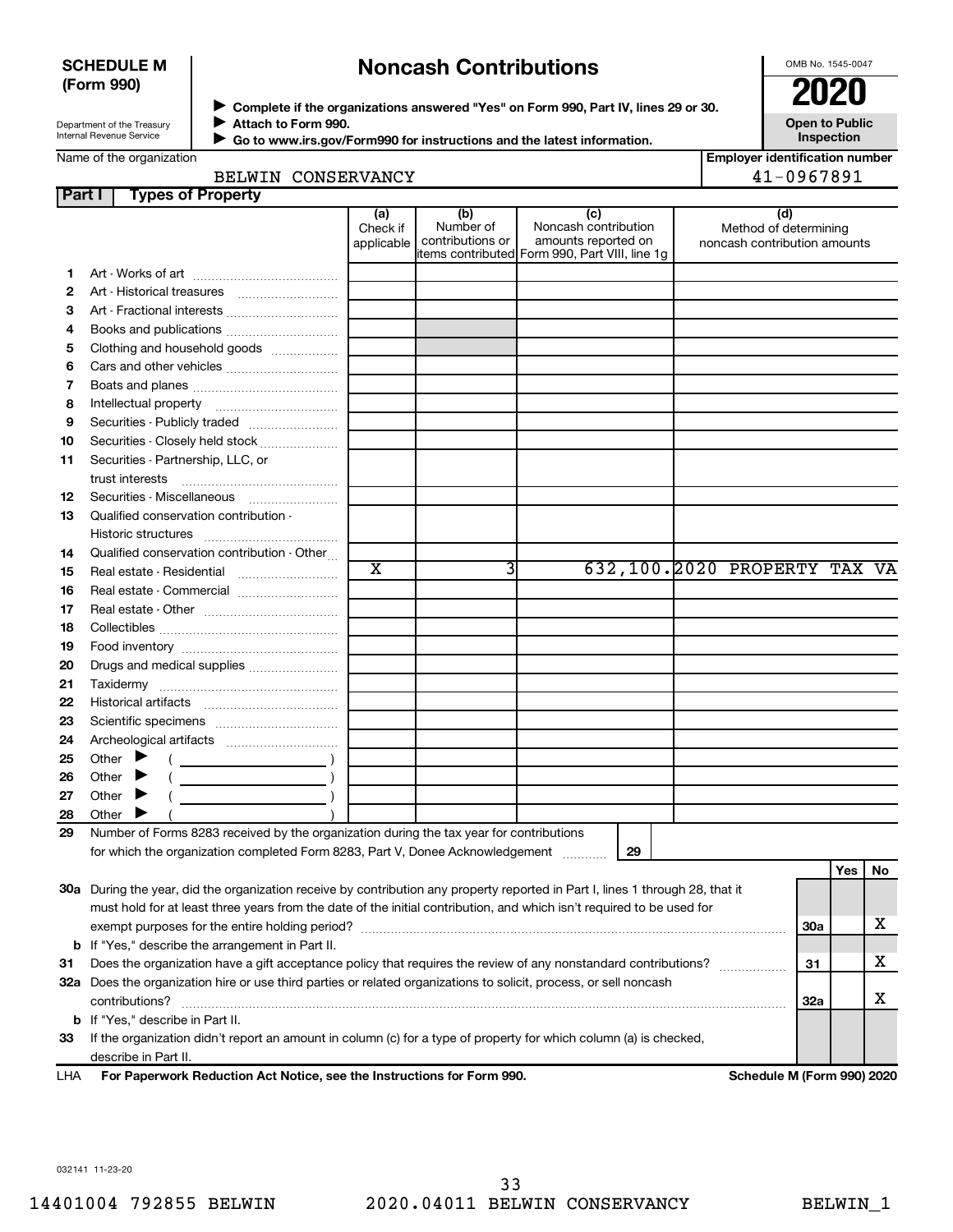#### Schedule M (Form 990) 2020 BELWIN CONSERVANCY  $41-0967891$  Page

Part II | Supplemental Information. Provide the information required by Part I, lines 30b, 32b, and 33, and whether the organization is reporting in Part I, column (b), the number of contributions, the number of items received, or a combination of both. Also complete this part for any additional information.

#### SCHEDULE M, PART I, COLUMN (B):

#### 3 PLOTS OF LAND RECEIVED TOTALING 38 ACRES FOR AN ESTIMATED VALUE OF

\$632,100

**Schedule M (Form 990) 2020**

**2**

032142 11-23-20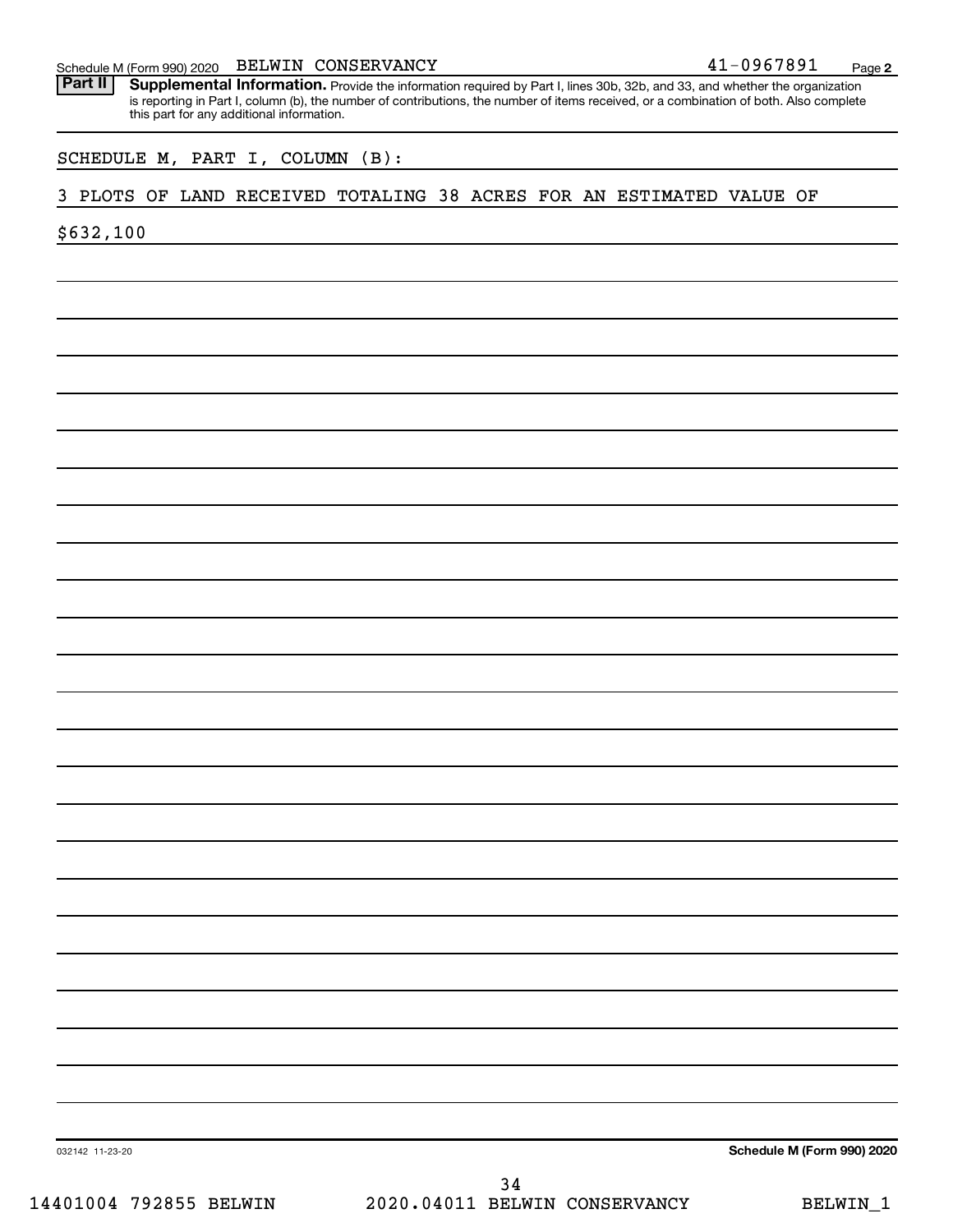Internal Revenue Service

Department of the Treasury **(Form 990 or 990-EZ)**

Name of the organization

**Complete to provide information for responses to specific questions on Form 990 or 990-EZ or to provide any additional information. | Attach to Form 990 or 990-EZ. | Go to www.irs.gov/Form990 for the latest information. SCHEDULE O Supplemental Information to Form 990 or 990-EZ 2020**<br>(Form 990 or 990-EZ) Complete to provide information for responses to specific questions on

BELWIN CONSERVANCY

**Employer identification number**

OMB No. 1545-0047

**Open to Public Inspection**

FORM 990, PART I, LINE 1, DESCRIPTION OF ORGANIZATION MISSION:

APPROXIMATELY 1500 ACRES OF LAND IN AFTON, WEST LAKELAND TOWNSHIP AND

LAKELAND, MN. BELWIN COMPRISES ONE OF THE LARGEST PRIVATELY OWNED

NATURAL PRESERVES IN THE TWIN CITIES REGION WITH A FOCUS ON CONNECTING

PEOPLE AND THE NATURAL WORLD.

FORM 990, PART III, LINE 3, CHANGES IN PROGRAM SERVICES:

BELWIN CONSERVANCY'S PROGRAMS WERE AFFECTED BY THE GLOBAL COVID-19

PANDEMIC. WE CANCELED ALL IN-PERSON PROGRAMS AND EVENTS FROM LATE MARCH

OF 2020 THROUGH THE END OF THE YEAR OUT OF SAFETY CONCERNS. SOME

PROGRAMS WERE DELAYED ONE YEAR AND OTHERS WERE CANCELED ALTOGETHER.

HIKING TRAILS REMAINED OPEN FOR THE PUBLIC THROUGHOUT THIS TIME. SCHOOL

PROGRAMS IN COLLABORATION WITH PARTNERS WERE EITHER CANCELED OR

REPLACED WITH VIRTUAL FIELD TRIPS. BELWIN CONSERVANCY'S INTERNAL

OPERATIONS WERE ALSO AFFECTED WITH MANY STAFF WORKING REMOTELY INSTEAD

OF IN THE OFFICE. POLICIES, PROCEDURES, AND INFRASTRUCTURE WERE PUT

INTO PLACE TO SUPPORT THIS.

FORM 990, PART VI, SECTION A, LINE 4: BELWIN'S BOARD OF DIRECTORS DISCUSSED A MINOR CHANGE TO THE MISSION AND VISION STATEMENTS AT A PLANNING SESSION IN JUNE OF 2020. WE UPDATED OUR MISSION TO CLARIFY THAT WE WANTED TO FOCUS NOT ONLY ON CONNECTING PEOPLE TO THE NATURAL WORLD, BUT ALSO TO ENGAGE THEM IN SOME WAY. THE NEW MISSION IS TO INSPIRE CONNECTION AND ENGAGEMENT WITH THE NATURAL WORLD. WE ALSO ADOPTED VISION STATEMENTS AND VALUES - SEE BELOW:

VISION

032211 11-20-20 **For Paperwork Reduction Act Notice, see the Instructions for Form 990 or 990-EZ. Schedule O (Form 990 or 990-EZ) 2020** LHA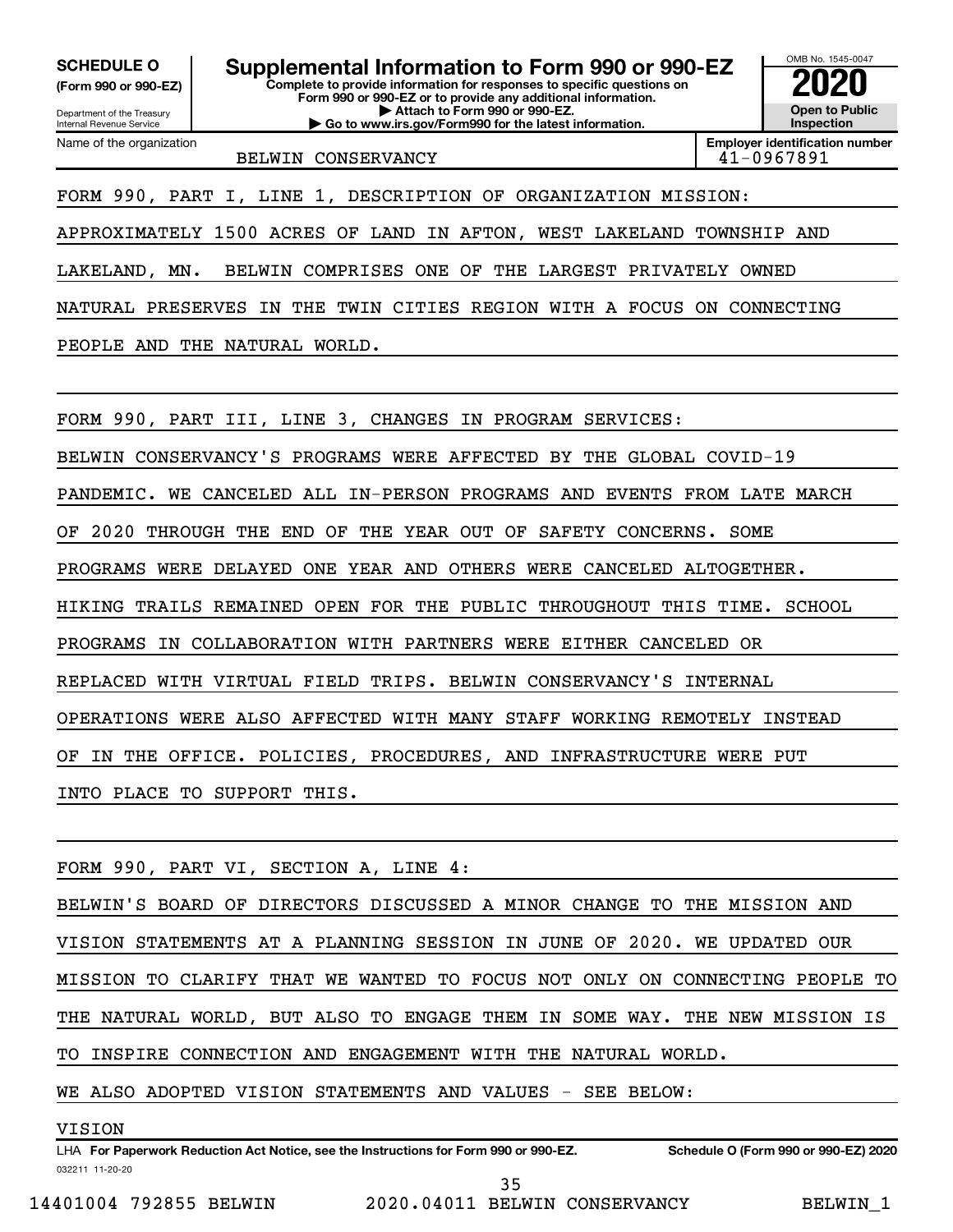| Schedule O (Form 990 or 990-EZ) 2020                                        | Page 2                                              |
|-----------------------------------------------------------------------------|-----------------------------------------------------|
| Name of the organization<br>BELWIN CONSERVANCY                              | <b>Employer identification number</b><br>41-0967891 |
| O BELWIN MODELS AND INSPIRES ENVIRONMENTAL RESPONSIBILITY. WE BALANCE HUMAN |                                                     |
| USE IN A WAY                                                                |                                                     |
| THAT IS COMPATIBLE WITH HABITAT RESTORATION AND ONGOING CARE FOR THE LAND.  |                                                     |
| WE ARE A KEY                                                                |                                                     |
| CONTRIBUTOR TO HEALTHY HABITAT, AIR, AND WATER IN THE ST. CROIX VALLEY.     |                                                     |
| O BELWIN LINKS PEOPLE TO THE NATURAL WORLD IN IMMERSIVE WAYS, PROVIDING     |                                                     |
| PHYSICAL, EMOTIONAL,                                                        |                                                     |
| AND INTELLECTUAL BENEFITS. EDUCATION, ARTS AND CULTURE, AND RESEARCH        |                                                     |
| PROGRAMS AT BELWIN                                                          |                                                     |
| INSPIRE NEW AVENUES OF PERCEPTION, UNDERSTANDING, ENGAGEMENT, AND           |                                                     |
| ENVIRONMENTAL                                                               |                                                     |
| STEWARDSHIP.                                                                |                                                     |
| O BELWIN STRIVES TO MAKE OUR SPACES, PARTNERSHIPS, AND PROGRAMS INCLUSIVE,  |                                                     |
| ACCESSIBLE, AND                                                             |                                                     |
| EQUITABLE. IT IS AN ESSENTIAL FOUNDATION OF OUR WORK TO ENGAGE MORE PEOPLE  |                                                     |
| IN PROTECTING THE                                                           |                                                     |
| HEALTH OF THE LIVING SYSTEMS ON WHICH WE DEPEND.                            |                                                     |
| VALUES: ENVIRONMENTAL STEWARDSHIP, INCLUSION, COLLABORATION, INNOVATION     |                                                     |
| FORM 990, PART VI, SECTION B, LINE 11B:                                     |                                                     |
| A COPY OF FORM 990 IS REVIEWED BY THE CHAIRMAN OF THE BOARD AND THE         |                                                     |
| EXECUTIVE DIRECTOR. UPON APPROVAL, THE DRAFT FORM 990 IS EMAILED TO THE     |                                                     |

BOARD OF DIRECTORS OF BELWIN FOR THEIR REVIEW AND APPROVAL PRIOR TO FILING FORM 990.

FORM 990, PART VI, SECTION B, LINE 12C:

032212 11-20-20 EACH BOARD MEMBER AND EMPLOYEE SHALL ANNUALLY REVIEW THE POLICY AND

**Schedule O (Form 990 or 990-EZ) 2020**

36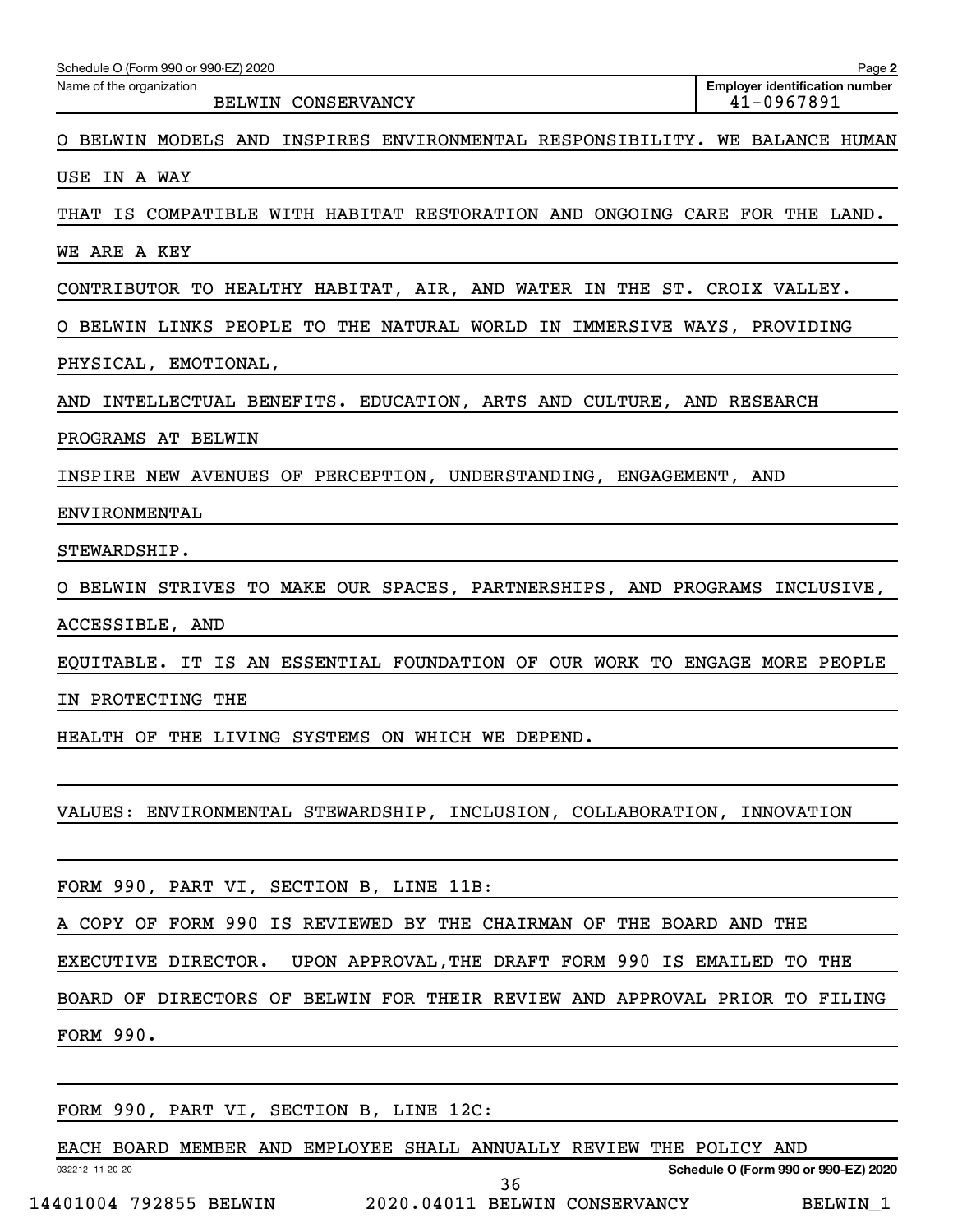| Name of the organization<br>BELWIN CONSERVANCY                                                                                                                                                                                                          | <b>Employer identification number</b><br>$41 - 0967891$ | Page 2 |
|---------------------------------------------------------------------------------------------------------------------------------------------------------------------------------------------------------------------------------------------------------|---------------------------------------------------------|--------|
| ACKNOWLEDGE BY SIGNATURE THAT HE OR SHE HAS READ IT AND IS ACTING IN                                                                                                                                                                                    |                                                         |        |
| ACCORDANCE WITH THIS POLICY.                                                                                                                                                                                                                            |                                                         |        |
| FORM 990, PART VI, SECTION C, LINE 19:<br>the control of the control of the control of the control of the control of the control of                                                                                                                     |                                                         |        |
| AVAILABLE UPON REQUEST<br>the control of the control of the control of the control of the control of the control of the control of the control of the control of the control of the control of the control of the control of the control of the control |                                                         |        |
|                                                                                                                                                                                                                                                         |                                                         |        |
|                                                                                                                                                                                                                                                         |                                                         |        |
|                                                                                                                                                                                                                                                         |                                                         |        |
|                                                                                                                                                                                                                                                         |                                                         |        |
|                                                                                                                                                                                                                                                         |                                                         |        |
|                                                                                                                                                                                                                                                         |                                                         |        |
|                                                                                                                                                                                                                                                         |                                                         |        |
|                                                                                                                                                                                                                                                         |                                                         |        |
|                                                                                                                                                                                                                                                         |                                                         |        |
|                                                                                                                                                                                                                                                         |                                                         |        |
|                                                                                                                                                                                                                                                         |                                                         |        |
|                                                                                                                                                                                                                                                         |                                                         |        |
|                                                                                                                                                                                                                                                         |                                                         |        |
|                                                                                                                                                                                                                                                         |                                                         |        |
|                                                                                                                                                                                                                                                         |                                                         |        |
| 032212 11-20-20                                                                                                                                                                                                                                         | Schedule O (Form 990 or 990-EZ) 2020                    |        |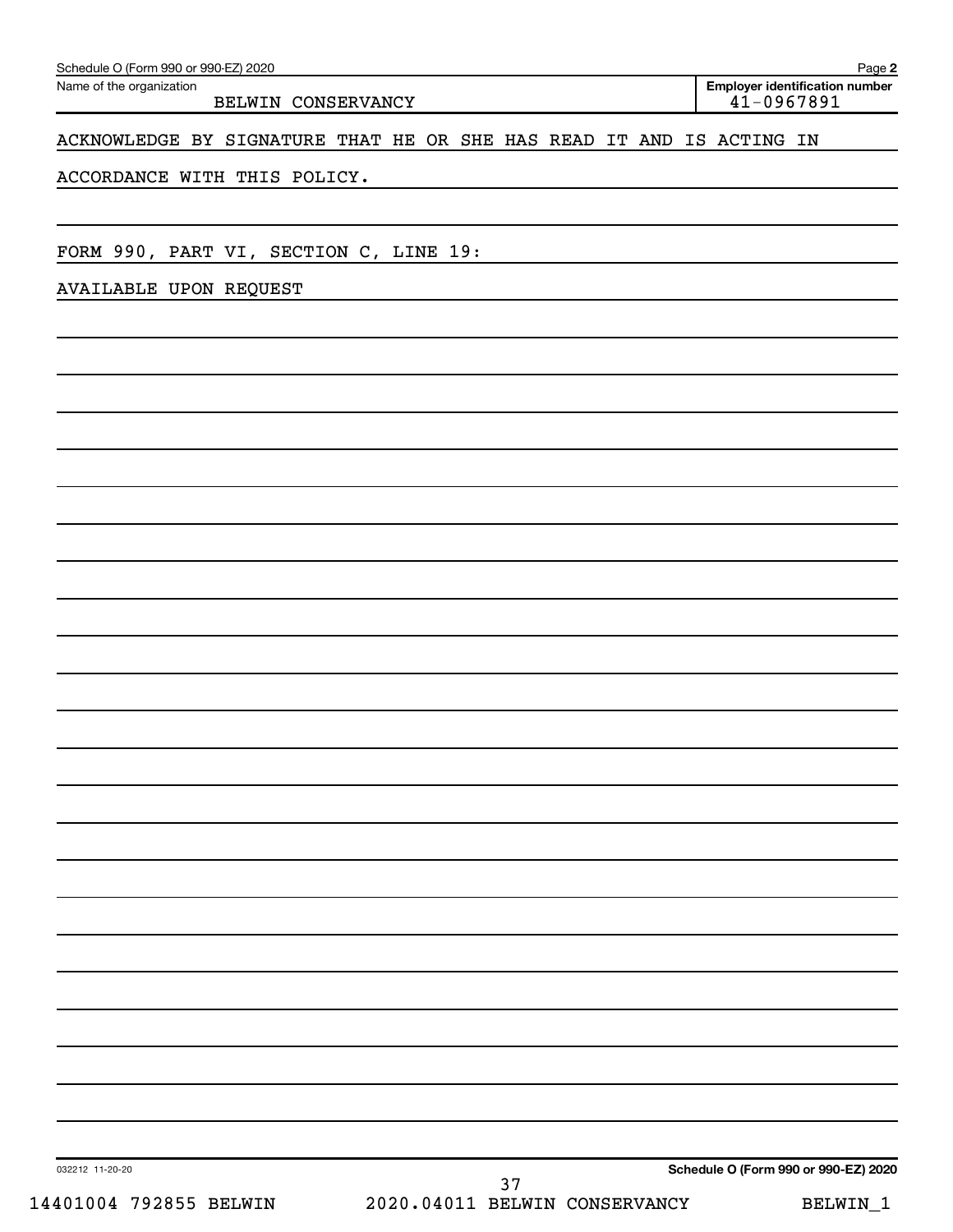| <b>SCHEDULE R</b> |  |
|-------------------|--|
|                   |  |

# Department of the Treasury Internal Revenue Service

### **Related Organizations and Unrelated Partnerships**

**(Form 990) Complete if the organization answered "Yes" on Form 990, Part IV, line 33, 34, 35b, 36, or 37.** |

■ Attach to Form 990. **Dependent of Attach to Form 990.** Open to Public

**| Go to www.irs.gov/Form990 for instructions and the latest information. Inspection**

Name of the organization

BELWIN CONSERVANCY

Part I ldentification of Disregarded Entities. Complete if the organization answered "Yes" on Form 990, Part IV, line 33.

| (a)<br>Name, address, and EIN (if applicable)<br>of disregarded entity | (b)<br>Primary activity | (c)<br>Legal domicile (state or<br>foreign country) | (d)<br>Total income | (e)<br>End-of-year assets | (f)<br>Direct controlling<br>entity |
|------------------------------------------------------------------------|-------------------------|-----------------------------------------------------|---------------------|---------------------------|-------------------------------------|
|                                                                        |                         |                                                     |                     |                           |                                     |
|                                                                        |                         |                                                     |                     |                           |                                     |
|                                                                        |                         |                                                     |                     |                           |                                     |
|                                                                        |                         |                                                     |                     |                           |                                     |

#### **Part II** Identification of Related Tax-Exempt Organizations. Complete if the organization answered "Yes" on Form 990, Part IV, line 34, because it had one or more related tax-exempt<br>Part II acconizations during the tax ye organizations during the tax year.

| (a)<br>Name, address, and EIN<br>of related organization | (b)<br>Primary activity | (c)<br>Legal domicile (state or<br>foreign country) | (d)<br><b>Exempt Code</b><br>section | (e)<br>Public charity<br>status (if section | (f)<br>Direct controlling<br>entity | $(g)$<br>Section 512(b)(13) | controlled<br>entity? |
|----------------------------------------------------------|-------------------------|-----------------------------------------------------|--------------------------------------|---------------------------------------------|-------------------------------------|-----------------------------|-----------------------|
|                                                          |                         |                                                     |                                      | 501(c)(3))                                  |                                     | Yes                         | No                    |
| BELWIN SUPPORTING FUND - 45-3250704                      | THE CORPORATION SHALL   |                                                     |                                      |                                             |                                     |                             |                       |
| 3001 BROADWAY STREET NE, SUITE 640                       | OPERATE EXCLUSIVELY FOR |                                                     |                                      |                                             | BELWIN                              |                             |                       |
| MINNEAPOLIS, MN 55413                                    | THE BENEFIT OF BELWIN   | MINNESOTA                                           | 501(C)(3)                            | LINE 12                                     | <b>CONSERVANCY</b>                  |                             | х                     |
|                                                          |                         |                                                     |                                      |                                             |                                     |                             |                       |
|                                                          |                         |                                                     |                                      |                                             |                                     |                             |                       |
|                                                          |                         |                                                     |                                      |                                             |                                     |                             |                       |

**For Paperwork Reduction Act Notice, see the Instructions for Form 990. Schedule R (Form 990) 2020**

032161 10-28-20 LHA

OMB No. 1545-0047

**2020**<br>Open to Public

**Employer identification number**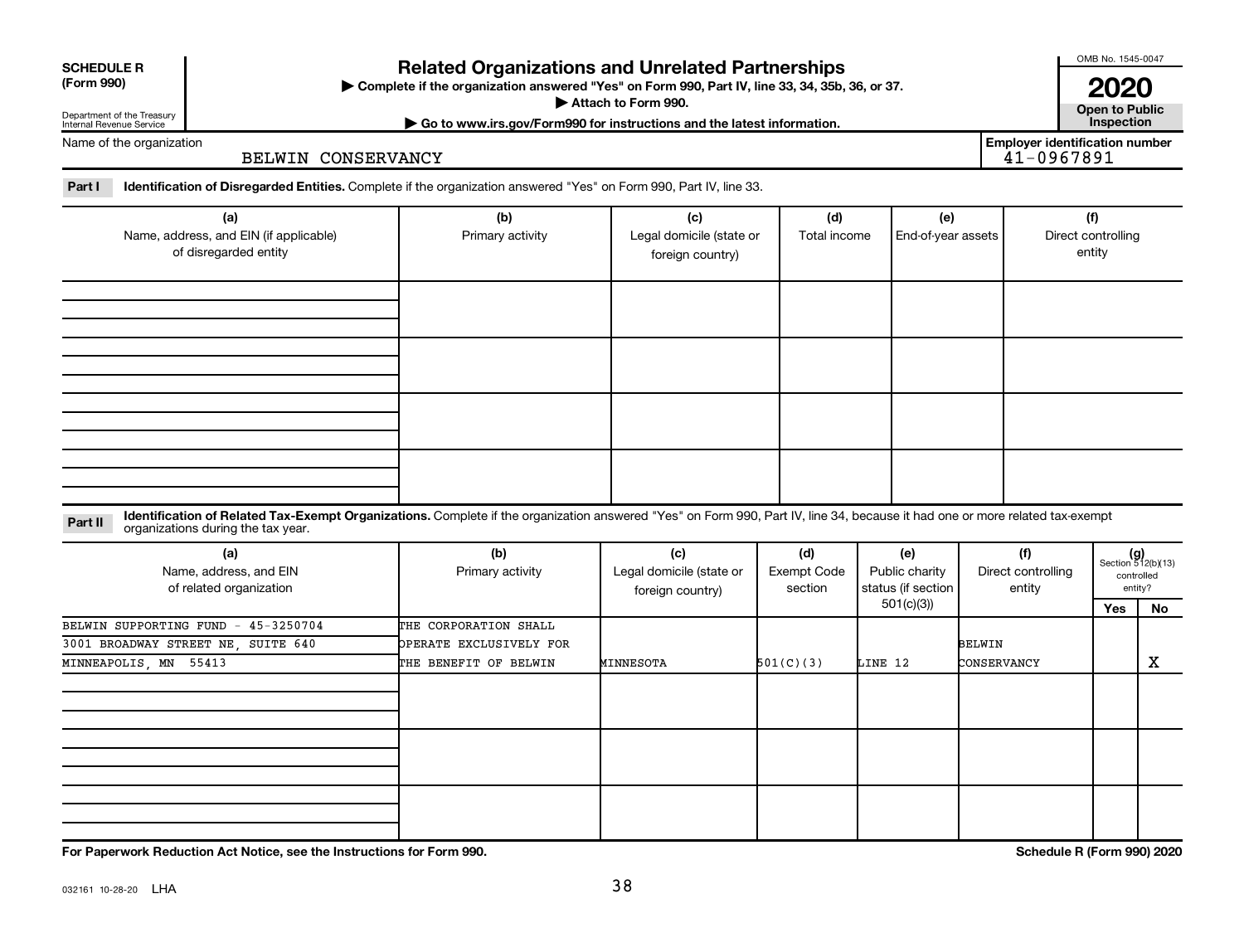#### Schedule R (Form 990) 2020 BELWIN CONSERVANCY Page (1998) 2020 BELWIN CONSERVANCY

Disproportionate (c)<br>Legal General or Part III Identification of Related Organizations Taxable as a Partnership. Complete if the organization answered "Yes" on Form 990, Part IV, line 34, because it had one or more related<br>Read to the organizations tracted as **(a) (b) (c) (d) (e) (f) (g) (h) (i) (j) (k)** Predominant income organizations treated as a partnership during the tax year. Name, address, and EIN Primary activity  $\parallel$  Legal  $\parallel$  Direct controlling Share of total Share of Code V-UBI

| Name, address, and EIN<br>of related organization<br>Primary activity |  | Legai<br>domicile<br>Direct controlling<br>entity<br>(state or<br>foreign |  | Predominant income<br>(related, unrelated,<br>excluded from tax under<br>sections 512-514) | Share of total<br>Share of<br>end-of-year<br>income<br>assets |  | Disproportionate<br>allocations? |          | Code V-UBI<br>amount in box<br>20 of Schedule<br>K-1 (Form 1065) <b>Yes No</b> | General or Percentage<br>managing<br>partner? ownership |  |  |  |  |  |  |  |  |  |  |  |  |  |  |  |  |  |  |  |  |  |
|-----------------------------------------------------------------------|--|---------------------------------------------------------------------------|--|--------------------------------------------------------------------------------------------|---------------------------------------------------------------|--|----------------------------------|----------|--------------------------------------------------------------------------------|---------------------------------------------------------|--|--|--|--|--|--|--|--|--|--|--|--|--|--|--|--|--|--|--|--|--|
|                                                                       |  | country)                                                                  |  |                                                                                            |                                                               |  |                                  | Yes   No |                                                                                |                                                         |  |  |  |  |  |  |  |  |  |  |  |  |  |  |  |  |  |  |  |  |  |
|                                                                       |  |                                                                           |  |                                                                                            |                                                               |  |                                  |          |                                                                                |                                                         |  |  |  |  |  |  |  |  |  |  |  |  |  |  |  |  |  |  |  |  |  |
|                                                                       |  |                                                                           |  |                                                                                            |                                                               |  |                                  |          |                                                                                |                                                         |  |  |  |  |  |  |  |  |  |  |  |  |  |  |  |  |  |  |  |  |  |
|                                                                       |  |                                                                           |  |                                                                                            |                                                               |  |                                  |          |                                                                                |                                                         |  |  |  |  |  |  |  |  |  |  |  |  |  |  |  |  |  |  |  |  |  |
|                                                                       |  |                                                                           |  |                                                                                            |                                                               |  |                                  |          |                                                                                |                                                         |  |  |  |  |  |  |  |  |  |  |  |  |  |  |  |  |  |  |  |  |  |
|                                                                       |  |                                                                           |  |                                                                                            |                                                               |  |                                  |          |                                                                                |                                                         |  |  |  |  |  |  |  |  |  |  |  |  |  |  |  |  |  |  |  |  |  |
|                                                                       |  |                                                                           |  |                                                                                            |                                                               |  |                                  |          |                                                                                |                                                         |  |  |  |  |  |  |  |  |  |  |  |  |  |  |  |  |  |  |  |  |  |
|                                                                       |  |                                                                           |  |                                                                                            |                                                               |  |                                  |          |                                                                                |                                                         |  |  |  |  |  |  |  |  |  |  |  |  |  |  |  |  |  |  |  |  |  |
|                                                                       |  |                                                                           |  |                                                                                            |                                                               |  |                                  |          |                                                                                |                                                         |  |  |  |  |  |  |  |  |  |  |  |  |  |  |  |  |  |  |  |  |  |
|                                                                       |  |                                                                           |  |                                                                                            |                                                               |  |                                  |          |                                                                                |                                                         |  |  |  |  |  |  |  |  |  |  |  |  |  |  |  |  |  |  |  |  |  |
|                                                                       |  |                                                                           |  |                                                                                            |                                                               |  |                                  |          |                                                                                |                                                         |  |  |  |  |  |  |  |  |  |  |  |  |  |  |  |  |  |  |  |  |  |
|                                                                       |  |                                                                           |  |                                                                                            |                                                               |  |                                  |          |                                                                                |                                                         |  |  |  |  |  |  |  |  |  |  |  |  |  |  |  |  |  |  |  |  |  |
|                                                                       |  |                                                                           |  |                                                                                            |                                                               |  |                                  |          |                                                                                |                                                         |  |  |  |  |  |  |  |  |  |  |  |  |  |  |  |  |  |  |  |  |  |
|                                                                       |  |                                                                           |  |                                                                                            |                                                               |  |                                  |          |                                                                                |                                                         |  |  |  |  |  |  |  |  |  |  |  |  |  |  |  |  |  |  |  |  |  |
|                                                                       |  |                                                                           |  |                                                                                            |                                                               |  |                                  |          |                                                                                |                                                         |  |  |  |  |  |  |  |  |  |  |  |  |  |  |  |  |  |  |  |  |  |
|                                                                       |  |                                                                           |  |                                                                                            |                                                               |  |                                  |          |                                                                                |                                                         |  |  |  |  |  |  |  |  |  |  |  |  |  |  |  |  |  |  |  |  |  |
|                                                                       |  |                                                                           |  |                                                                                            |                                                               |  |                                  |          |                                                                                |                                                         |  |  |  |  |  |  |  |  |  |  |  |  |  |  |  |  |  |  |  |  |  |

| <b>Part IV</b> | Identification of Related Organizations Taxable as a Corporation or Trust. Complete if the organization answered "Yes" on Form 990, Part IV, line 34, because it had one or more related |  |  |
|----------------|------------------------------------------------------------------------------------------------------------------------------------------------------------------------------------------|--|--|
|                | organizations treated as a corporation or trust during the tax year.                                                                                                                     |  |  |

| (a)<br>Name, address, and EIN<br>of related organization | (b)<br>(c)<br>Primary activity<br>Legal domicile<br>state or<br>foreign |          | (d)<br>Direct controlling<br>entity | (e)<br>Type of entity<br>(C corp, S corp,<br>or trust) | (f)<br>Share of total<br>income | (g)<br>Share of<br>end-of-year<br>assets | (h)<br>Percentage<br>  ownership | $\begin{array}{c} \textbf{(i)}\\ \text{Section}\\ 512 \text{(b)} \text{(13)}\\ \text{controlled} \\ \text{entity?} \end{array}$ |
|----------------------------------------------------------|-------------------------------------------------------------------------|----------|-------------------------------------|--------------------------------------------------------|---------------------------------|------------------------------------------|----------------------------------|---------------------------------------------------------------------------------------------------------------------------------|
|                                                          |                                                                         | country) |                                     |                                                        |                                 |                                          |                                  | Yes   No                                                                                                                        |
|                                                          |                                                                         |          |                                     |                                                        |                                 |                                          |                                  |                                                                                                                                 |
|                                                          |                                                                         |          |                                     |                                                        |                                 |                                          |                                  |                                                                                                                                 |
|                                                          |                                                                         |          |                                     |                                                        |                                 |                                          |                                  |                                                                                                                                 |
|                                                          |                                                                         |          |                                     |                                                        |                                 |                                          |                                  |                                                                                                                                 |
|                                                          |                                                                         |          |                                     |                                                        |                                 |                                          |                                  |                                                                                                                                 |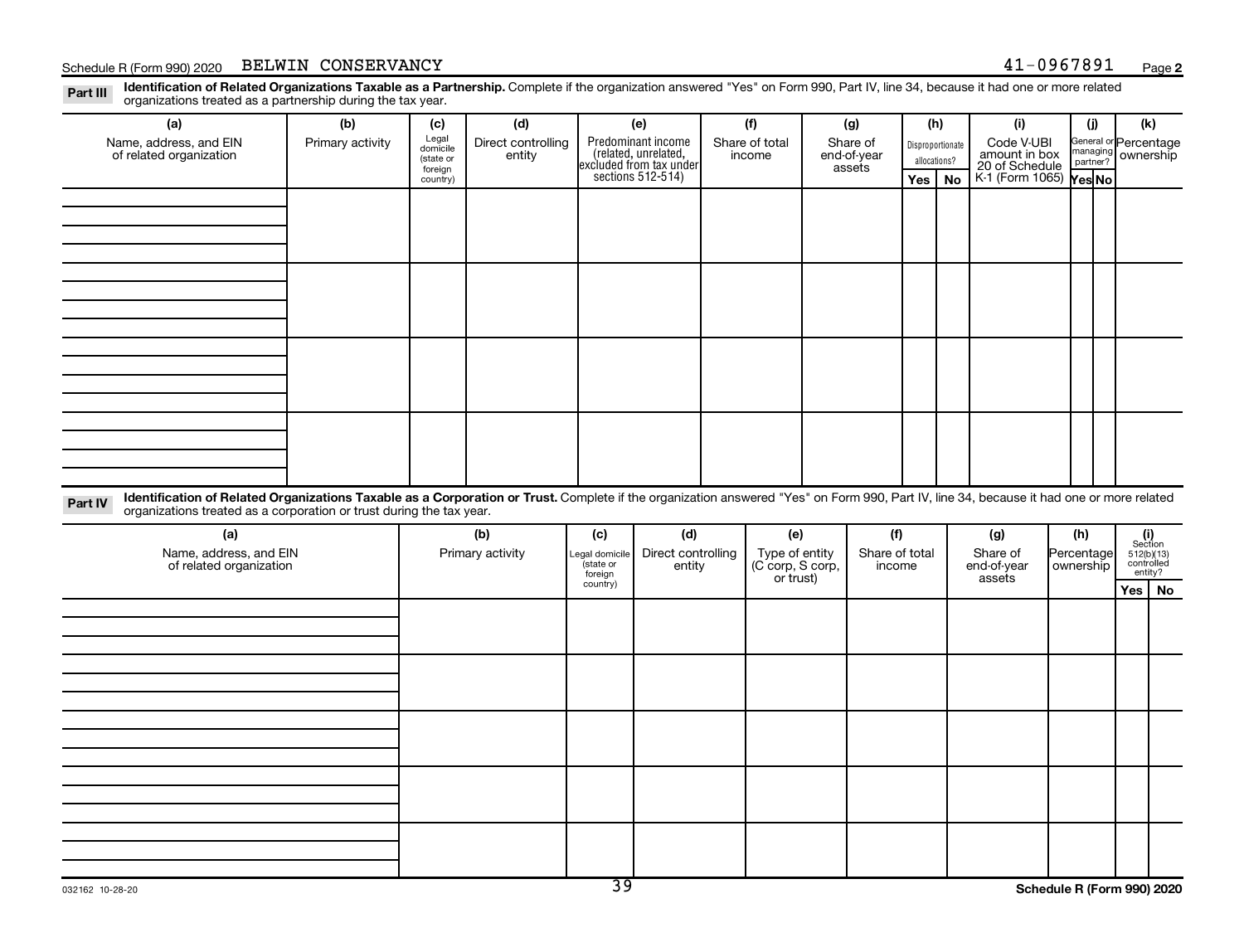#### Schedule R (Form 990) 2020 BELWIN CONSERVANCY Page (1998) 2020 BELWIN CONSERVANCY

Part V Transactions With Related Organizations. Complete if the organization answered "Yes" on Form 990, Part IV, line 34, 35b, or 36.

|                | Note: Complete line 1 if any entity is listed in Parts II, III, or IV of this schedule.                                                                                                                                        |  |  |              |                 |   | Yes   $No$                  |  |
|----------------|--------------------------------------------------------------------------------------------------------------------------------------------------------------------------------------------------------------------------------|--|--|--------------|-----------------|---|-----------------------------|--|
| 1.             | During the tax year, did the organization engage in any of the following transactions with one or more related organizations listed in Parts II-IV?                                                                            |  |  |              |                 |   | $\overline{\mathbf{X}}$     |  |
|                |                                                                                                                                                                                                                                |  |  |              |                 |   |                             |  |
|                |                                                                                                                                                                                                                                |  |  |              | 1 <sub>b</sub>  |   | X                           |  |
|                |                                                                                                                                                                                                                                |  |  |              | 1 <sub>c</sub>  | X |                             |  |
|                | d Loans or loan guarantees to or for related organization(s) mature content to the content of the content of the content of the content of the content of the content of the content of the content of the content of the cont |  |  |              | 1 <sub>d</sub>  |   | $\overline{\mathbf{x}}$     |  |
|                |                                                                                                                                                                                                                                |  |  |              | 1e              |   | $\overline{\mathbf{X}}$     |  |
|                |                                                                                                                                                                                                                                |  |  |              |                 |   |                             |  |
|                |                                                                                                                                                                                                                                |  |  |              | 1f              |   | X                           |  |
|                | $g$ Sale of assets to related organization(s) manufactured content to the content of the content of the content of the content of the content of the content of the content of the content of the content of the content of t  |  |  |              | 1 <sub>g</sub>  |   | $\overline{\textnormal{x}}$ |  |
|                |                                                                                                                                                                                                                                |  |  |              | 1 <sub>h</sub>  |   | $\overline{\mathbf{X}}$     |  |
|                | Exchange of assets with related organization(s) www.warehouse.com/www.warehouse.com/www.warehouse.com/www.warehouse.com/www.warehouse.com/www.warehouse.com/www.warehouse.com/www.warehouse.com/www.warehouse.com/www.warehous |  |  |              | 11              |   | $\overline{\mathbf{X}}$     |  |
|                |                                                                                                                                                                                                                                |  |  |              | 11              |   | $\overline{\textnormal{x}}$ |  |
|                |                                                                                                                                                                                                                                |  |  |              |                 |   |                             |  |
|                |                                                                                                                                                                                                                                |  |  |              | 1k              |   | X                           |  |
|                |                                                                                                                                                                                                                                |  |  |              | 11              |   | $\overline{\textbf{x}}$     |  |
|                |                                                                                                                                                                                                                                |  |  |              | 1 <sub>m</sub>  |   | $\overline{\textnormal{x}}$ |  |
|                |                                                                                                                                                                                                                                |  |  |              | 1n              |   | $\overline{\mathbf{X}}$     |  |
|                | <b>o</b> Sharing of paid employees with related organization(s)                                                                                                                                                                |  |  |              | 10 <sub>o</sub> |   | $\mathbf x$                 |  |
|                |                                                                                                                                                                                                                                |  |  |              |                 |   |                             |  |
|                |                                                                                                                                                                                                                                |  |  |              | 1p              |   | х                           |  |
|                |                                                                                                                                                                                                                                |  |  |              | 1q              |   | $\overline{\textnormal{x}}$ |  |
|                |                                                                                                                                                                                                                                |  |  |              |                 |   |                             |  |
|                | Other transfer of cash or property to related organization(s) www.communities.com/www.communities/communities/<br>1r                                                                                                           |  |  |              |                 |   |                             |  |
|                | 1s                                                                                                                                                                                                                             |  |  |              |                 |   | $\overline{\mathbf{X}}$     |  |
| $\overline{2}$ | If the answer to any of the above is "Yes," see the instructions for information on who must complete this line, including covered relationships and transaction thresholds.                                                   |  |  |              |                 |   |                             |  |
|                | $\sim$ $\sim$ $\sim$ $\sim$ $\sim$ $\sim$                                                                                                                                                                                      |  |  | $\mathbf{H}$ |                 |   |                             |  |

| (a)<br>Name of related organization | (b)<br>Transaction<br>type (a-s) | (c)<br>Amount involved | (d)<br>Method of determining amount involved |
|-------------------------------------|----------------------------------|------------------------|----------------------------------------------|
| (1) BELWIN SUPPORTING FUND          | C                                |                        | 452,318. CASH DONATED                        |
| (2)                                 |                                  |                        |                                              |
| (3)                                 |                                  |                        |                                              |
| (4)                                 |                                  |                        |                                              |
| (5)                                 |                                  |                        |                                              |
| (6)                                 | $\overline{10}$                  |                        |                                              |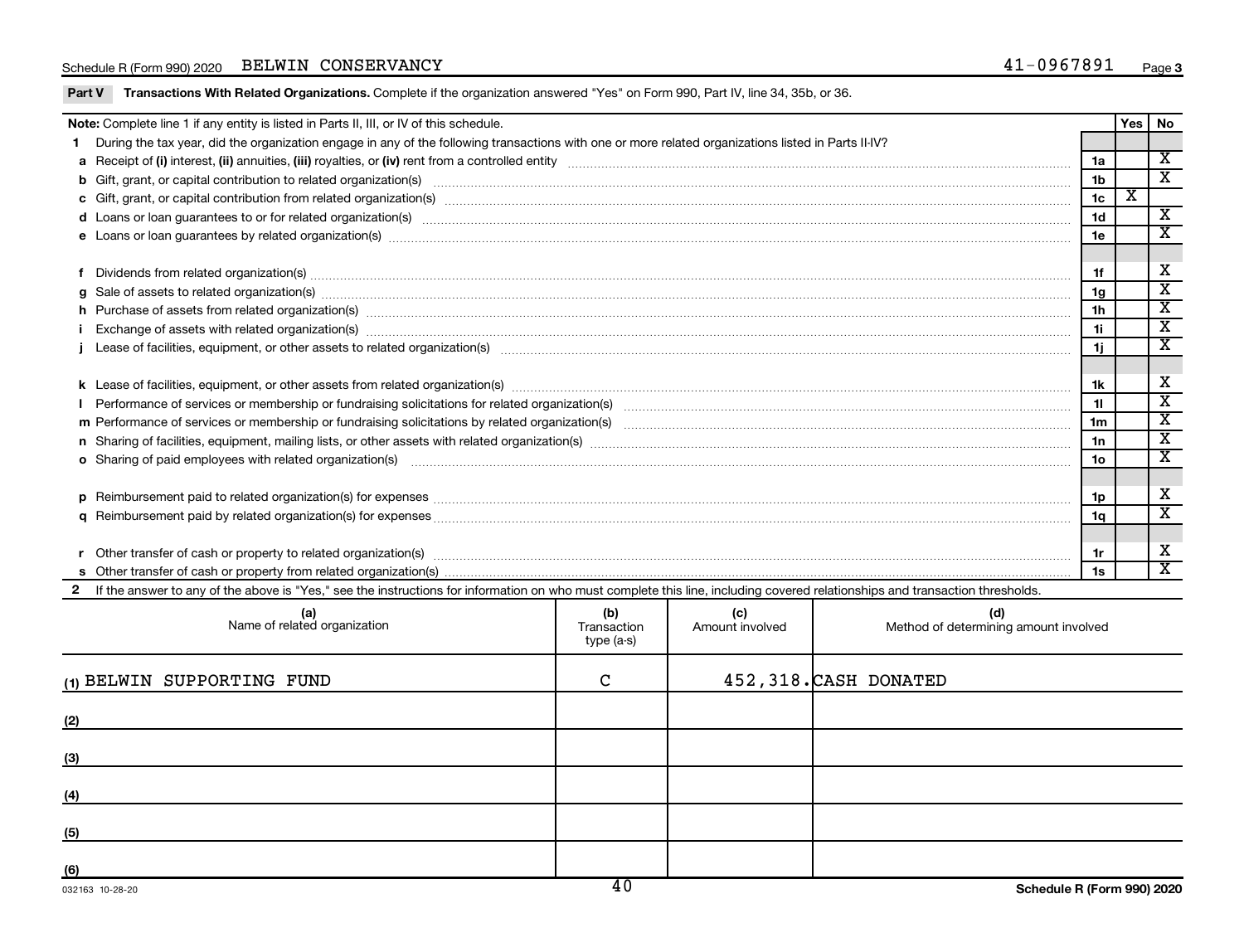#### Schedule R (Form 990) 2020 BELWIN CONSERVANCY Page (1998) 2020 BELWIN CONSERVANCY

Part VI Unrelated Organizations Taxable as a Partnership. Complete if the organization answered "Yes" on Form 990, Part IV, line 37.

Provide the following information for each entity taxed as a partnership through which the organization conducted more than five percent of its activities (measured by total assets or gross revenue) that was not a related organization. See instructions regarding exclusion for certain investment partnerships.

| (a)                    | $\cdots$ y $\cdots$<br>(b) | (c)               | . <b>. .</b><br><br>(d)                                                                    |                                                          |  | (f)      | (g)         | (h)    |                       | (i)                                                                                              | (i)    |  | (k) |  |  |
|------------------------|----------------------------|-------------------|--------------------------------------------------------------------------------------------|----------------------------------------------------------|--|----------|-------------|--------|-----------------------|--------------------------------------------------------------------------------------------------|--------|--|-----|--|--|
| Name, address, and EIN | Primary activity           | Legal domicile    |                                                                                            | (e)<br>Are all<br>partners sec.<br>$501(c)(3)$<br>orgs.? |  | Share of | Share of    |        |                       |                                                                                                  |        |  |     |  |  |
| of entity              |                            | (state or foreign |                                                                                            |                                                          |  | total    | end-of-year |        | Dispropor-<br>tionate |                                                                                                  |        |  |     |  |  |
|                        |                            | country)          | Predominant income<br>(related, unrelated,<br>excluded from tax under<br>sections 512-514) |                                                          |  | income   | assets      | Yes No | allocations?          | Code V-UBI<br>amount in box 20 managing<br>of Schedule K-1<br>(Form 1065)<br>$\overline{Yes}$ No |        |  |     |  |  |
|                        |                            |                   |                                                                                            | Yes No                                                   |  |          |             |        |                       |                                                                                                  | Yes No |  |     |  |  |
|                        |                            |                   |                                                                                            |                                                          |  |          |             |        |                       |                                                                                                  |        |  |     |  |  |
|                        |                            |                   |                                                                                            |                                                          |  |          |             |        |                       |                                                                                                  |        |  |     |  |  |
|                        |                            |                   |                                                                                            |                                                          |  |          |             |        |                       |                                                                                                  |        |  |     |  |  |
|                        |                            |                   |                                                                                            |                                                          |  |          |             |        |                       |                                                                                                  |        |  |     |  |  |
|                        |                            |                   |                                                                                            |                                                          |  |          |             |        |                       |                                                                                                  |        |  |     |  |  |
|                        |                            |                   |                                                                                            |                                                          |  |          |             |        |                       |                                                                                                  |        |  |     |  |  |
|                        |                            |                   |                                                                                            |                                                          |  |          |             |        |                       |                                                                                                  |        |  |     |  |  |
|                        |                            |                   |                                                                                            |                                                          |  |          |             |        |                       |                                                                                                  |        |  |     |  |  |
|                        |                            |                   |                                                                                            |                                                          |  |          |             |        |                       |                                                                                                  |        |  |     |  |  |
|                        |                            |                   |                                                                                            |                                                          |  |          |             |        |                       |                                                                                                  |        |  |     |  |  |
|                        |                            |                   |                                                                                            |                                                          |  |          |             |        |                       |                                                                                                  |        |  |     |  |  |
|                        |                            |                   |                                                                                            |                                                          |  |          |             |        |                       |                                                                                                  |        |  |     |  |  |
|                        |                            |                   |                                                                                            |                                                          |  |          |             |        |                       |                                                                                                  |        |  |     |  |  |
|                        |                            |                   |                                                                                            |                                                          |  |          |             |        |                       |                                                                                                  |        |  |     |  |  |
|                        |                            |                   |                                                                                            |                                                          |  |          |             |        |                       |                                                                                                  |        |  |     |  |  |
|                        |                            |                   |                                                                                            |                                                          |  |          |             |        |                       |                                                                                                  |        |  |     |  |  |
|                        |                            |                   |                                                                                            |                                                          |  |          |             |        |                       |                                                                                                  |        |  |     |  |  |
|                        |                            |                   |                                                                                            |                                                          |  |          |             |        |                       |                                                                                                  |        |  |     |  |  |
|                        |                            |                   |                                                                                            |                                                          |  |          |             |        |                       |                                                                                                  |        |  |     |  |  |
|                        |                            |                   |                                                                                            |                                                          |  |          |             |        |                       |                                                                                                  |        |  |     |  |  |
|                        |                            |                   |                                                                                            |                                                          |  |          |             |        |                       |                                                                                                  |        |  |     |  |  |
|                        |                            |                   |                                                                                            |                                                          |  |          |             |        |                       |                                                                                                  |        |  |     |  |  |
|                        |                            |                   |                                                                                            |                                                          |  |          |             |        |                       |                                                                                                  |        |  |     |  |  |
|                        |                            |                   |                                                                                            |                                                          |  |          |             |        |                       |                                                                                                  |        |  |     |  |  |
|                        |                            |                   |                                                                                            |                                                          |  |          |             |        |                       |                                                                                                  |        |  |     |  |  |
|                        |                            |                   |                                                                                            |                                                          |  |          |             |        |                       |                                                                                                  |        |  |     |  |  |
|                        |                            |                   |                                                                                            |                                                          |  |          |             |        |                       |                                                                                                  |        |  |     |  |  |
|                        |                            |                   |                                                                                            |                                                          |  |          |             |        |                       |                                                                                                  |        |  |     |  |  |
|                        |                            |                   |                                                                                            |                                                          |  |          |             |        |                       |                                                                                                  |        |  |     |  |  |
|                        |                            |                   |                                                                                            |                                                          |  |          |             |        |                       |                                                                                                  |        |  |     |  |  |
|                        |                            |                   |                                                                                            |                                                          |  |          |             |        |                       |                                                                                                  |        |  |     |  |  |
|                        |                            |                   |                                                                                            |                                                          |  |          |             |        |                       |                                                                                                  |        |  |     |  |  |
|                        |                            |                   |                                                                                            |                                                          |  |          |             |        |                       |                                                                                                  |        |  |     |  |  |
|                        |                            |                   |                                                                                            |                                                          |  |          |             |        |                       |                                                                                                  |        |  |     |  |  |

**Schedule R (Form 990) 2020**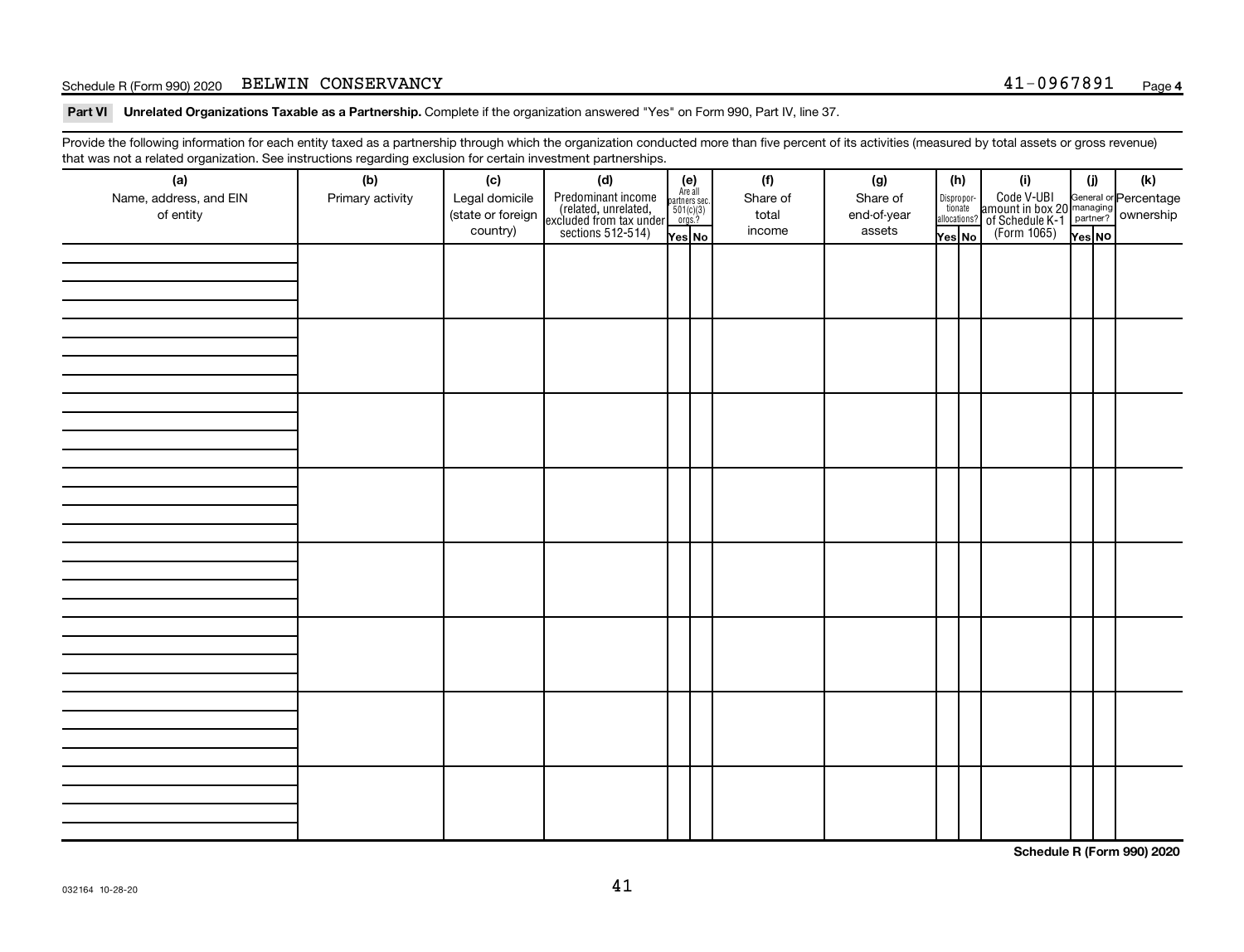#### Schedule R (Form 990) 2020 Page BELWIN CONSERVANCY 41-0967891

# **Part VII Schedule R (Form 990) 2020** BELW<br>**Part VII Supplemental Information**

Provide additional information for responses to questions on Schedule R. See instructions.

032165 10-28-20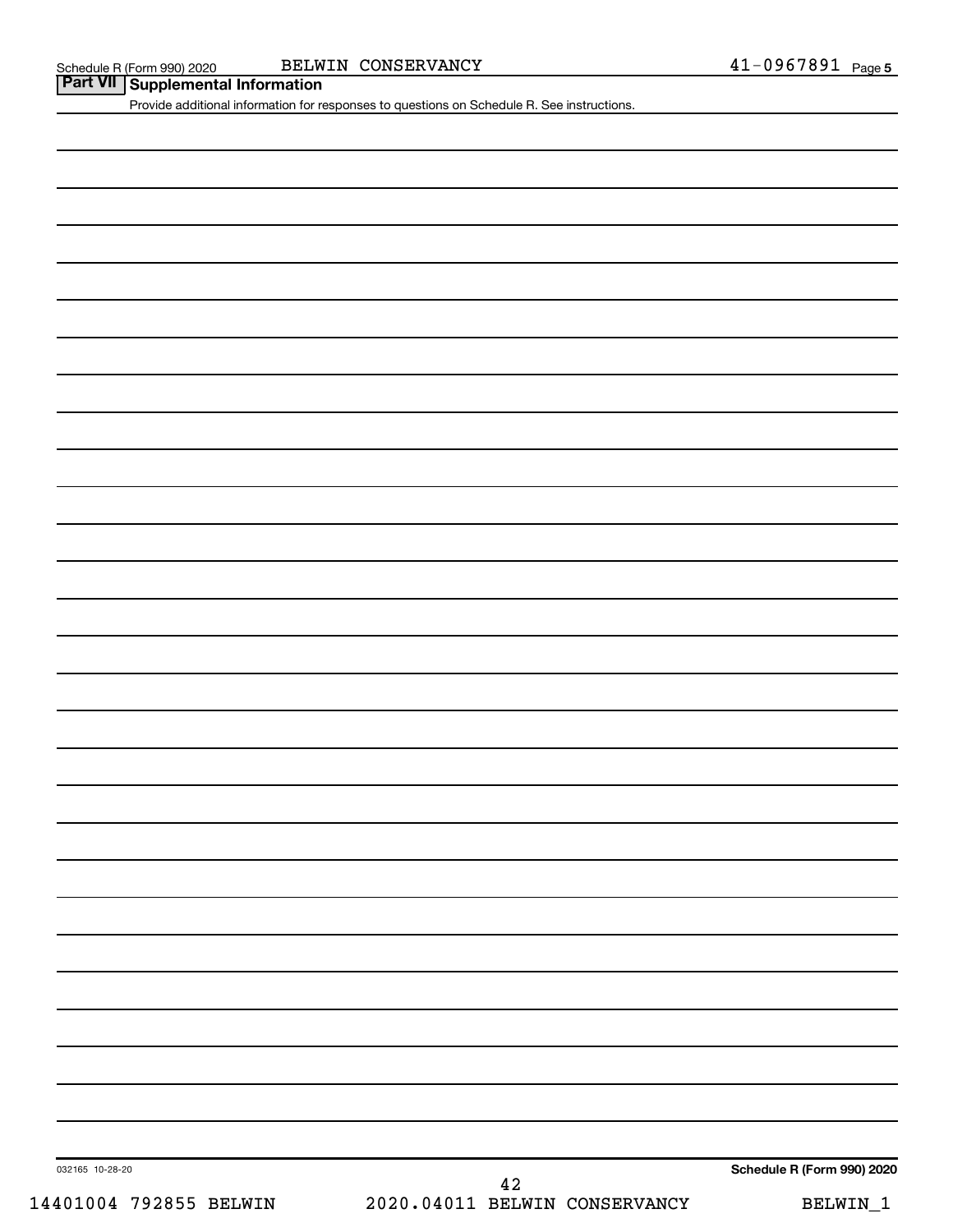Minnesota Attorney General's Office Charities Division 445 Minnesota Street, Suite 1200 St. Paul, MN 55101-2130 **Mail To:**

**Website Address:**

*www.ag.state.mn.us/charity*

### **STATE OF MINNESOTA**

## **CHARITABLE ORGANIZATION ANNUAL REPORT FORM**

(Pursuant to Minn. Stat. ch. 309)

**SECTION A: Organization Information**

| Legal Name of Organization BELWIN CONSERVANCY                                                                                                                                                                                                                    |                                                                                |  |  |  |  |  |
|------------------------------------------------------------------------------------------------------------------------------------------------------------------------------------------------------------------------------------------------------------------|--------------------------------------------------------------------------------|--|--|--|--|--|
| 41-0967891<br><b>Federal EIN:</b>                                                                                                                                                                                                                                | 12312020<br><b>Fiscal Year-End:</b>                                            |  |  |  |  |  |
|                                                                                                                                                                                                                                                                  | mm/dd/yyyy                                                                     |  |  |  |  |  |
|                                                                                                                                                                                                                                                                  | $\boxed{\text{X}}$ No<br>Yes<br>Did the organization's fiscal year-end change? |  |  |  |  |  |
| <b>Mailing Address:</b><br>KATIE BLOOME                                                                                                                                                                                                                          | <b>Physical Address:</b>                                                       |  |  |  |  |  |
| Contact Person<br>1553 STAGECOACH TRAIL SOUTH                                                                                                                                                                                                                    | Contact Person<br>1553 STAGECOACH TRAIL SOUTH                                  |  |  |  |  |  |
| <b>Street Address</b><br>55001<br>AFTON, MN                                                                                                                                                                                                                      | <b>Street Address</b><br>55001<br>AFTON, MN                                    |  |  |  |  |  |
| City, State, and ZIP Code<br>$651 - 436 - 5189$                                                                                                                                                                                                                  | City, State, and ZIP Code<br>$651 - 436 - 5189$                                |  |  |  |  |  |
| Phone Number<br>JOANNE@BURROAKGROUP.COM                                                                                                                                                                                                                          | Phone Number<br>JOANNE@BURROAKGROUP.COM                                        |  |  |  |  |  |
| <b>Email Address</b>                                                                                                                                                                                                                                             | <b>Email Address</b>                                                           |  |  |  |  |  |
| 1. Organization's website: WWW.BELWIN.ORG<br>2. List all of the organization's alternate and former names (attach list if more space is needed).<br>3. List all names under which the organization solicits contributions (attach list if more space is needed). | Alternate<br>Former<br>Alternate<br>Former                                     |  |  |  |  |  |
|                                                                                                                                                                                                                                                                  |                                                                                |  |  |  |  |  |
| Is the organization incorporated pursuant to Minn. Stat. ch. 317A?<br>4.<br>5. Total amount of contributions the organization received from Minnesota donors:                                                                                                    | $\boxed{\text{X}}$ No<br>Yes<br>\$                                             |  |  |  |  |  |
|                                                                                                                                                                                                                                                                  |                                                                                |  |  |  |  |  |
| 6. Has the organization's tax-exempt status with the IRS changed?<br>$X _{N_Q}$<br>If yes, attach explanation.<br>Yes                                                                                                                                            |                                                                                |  |  |  |  |  |
| 7. Has the organization significantly changed its purpose(s) or program(s)?<br>$\boxed{\text{X}}$ No<br>Yes<br>If yes, attach explanation.                                                                                                                       |                                                                                |  |  |  |  |  |

085471 04-01-20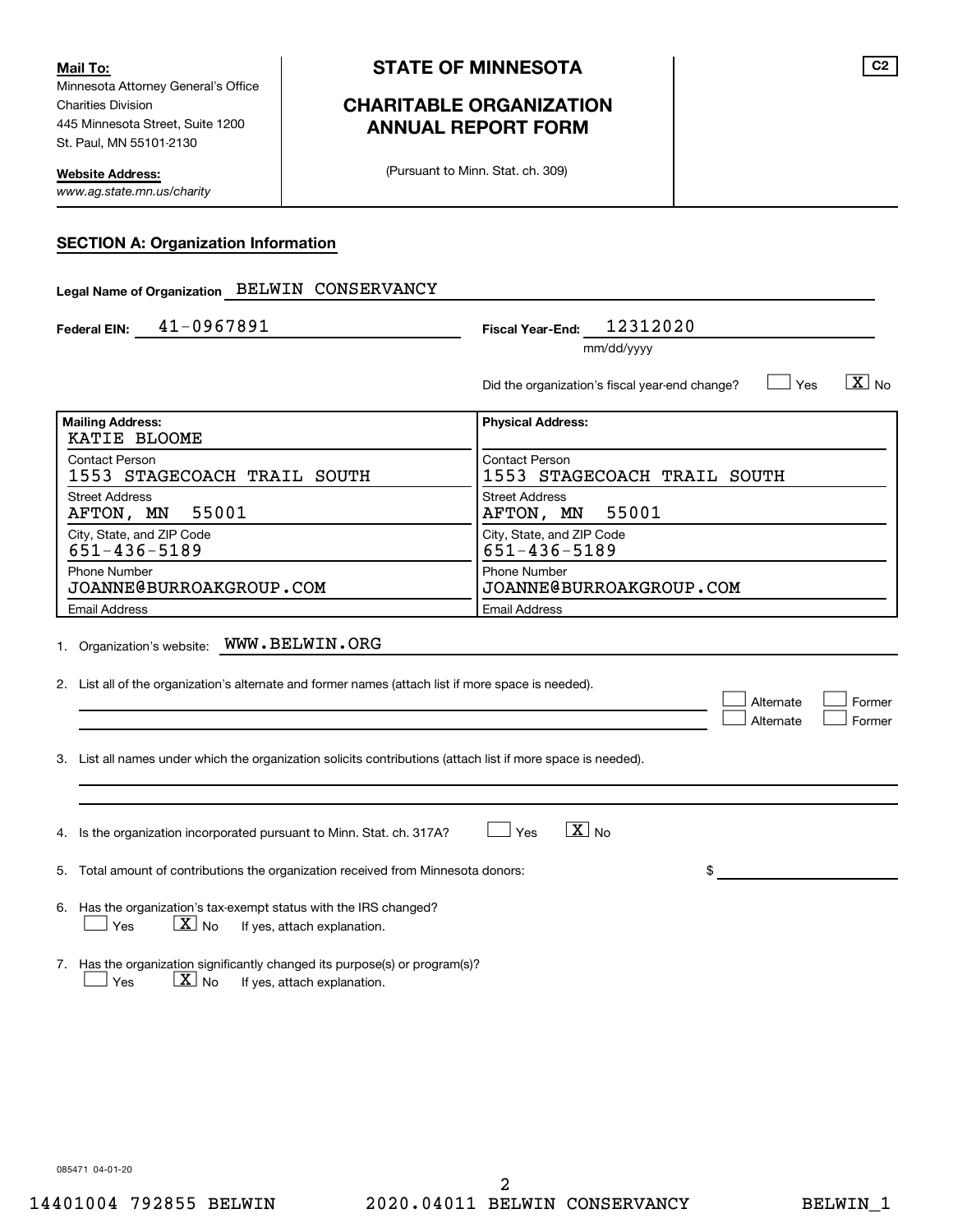#### **CHARITABLE ORGANIZATION ANNUAL REPORT FORM (Continued)**

|    | 8. Has the organization been denied the right to solicit contributions by any court or government agency?<br>$\lfloor x \rfloor$ No<br>If yes, attach explanation.<br>Yes                                                                                                                                                                                                                                                                                                                                                                              |                           |                    |  |  |  |  |  |
|----|--------------------------------------------------------------------------------------------------------------------------------------------------------------------------------------------------------------------------------------------------------------------------------------------------------------------------------------------------------------------------------------------------------------------------------------------------------------------------------------------------------------------------------------------------------|---------------------------|--------------------|--|--|--|--|--|
| 9. | Does the organization use the services of a professional fundraiser (outside solicitor or consultant) to<br>$ X _{N_Q}$<br>Yes<br>solicit contributions in Minnesota?<br>If yes, provide the following information for each (attach list if more space is needed):                                                                                                                                                                                                                                                                                     |                           |                    |  |  |  |  |  |
|    | Name of Professional Fundraiser                                                                                                                                                                                                                                                                                                                                                                                                                                                                                                                        | Compensation              |                    |  |  |  |  |  |
|    | <b>Street Address</b>                                                                                                                                                                                                                                                                                                                                                                                                                                                                                                                                  | City, State, and ZIP Code |                    |  |  |  |  |  |
|    | $\overline{X}$ No<br>10. Is the organization a food shelf?<br>Yes<br>Yes, audit attached<br>If yes, is the organization required to file an audit?<br>No<br>Note: An organization that has total revenue of more than \$750,000 is required to file an audit prepared in<br>accordance with generally accepted accounting principles by an independent CPA or LPA. The value of<br>donated food to a nonprofit food shelf may be excluded from the total revenue if the food is donated for<br>subsequent distribution at no charge and is not resold. |                           |                    |  |  |  |  |  |
|    | 11. Do any directors, officers, or employees of the organization or its related organization(s) receive total<br>$\lfloor \mathbf{X} \rfloor$ Yes<br>compensation* of more than \$100,000?<br>N <sub>o</sub><br>If yes, provide the following information for the five highest paid individuals:                                                                                                                                                                                                                                                       |                           |                    |  |  |  |  |  |
|    |                                                                                                                                                                                                                                                                                                                                                                                                                                                                                                                                                        |                           |                    |  |  |  |  |  |
|    | Name and title<br>KATIE BLOOME                                                                                                                                                                                                                                                                                                                                                                                                                                                                                                                         | Compensation*             | Other compensation |  |  |  |  |  |
|    | EXECUTIVE DIRECTOR                                                                                                                                                                                                                                                                                                                                                                                                                                                                                                                                     | 105,000.                  | 0.                 |  |  |  |  |  |
|    |                                                                                                                                                                                                                                                                                                                                                                                                                                                                                                                                                        |                           |                    |  |  |  |  |  |

\*Compensation is defined as the total amount reported on Form W-2 (Box 5) or Form 1099-MISC (Box 7)

issued by the organization and its related organizations to the individual. See Minn. Stat. § 309.53, subd.

3(i) and Minn. Stat. § 317A.011 for definitions.

085472 04-01-20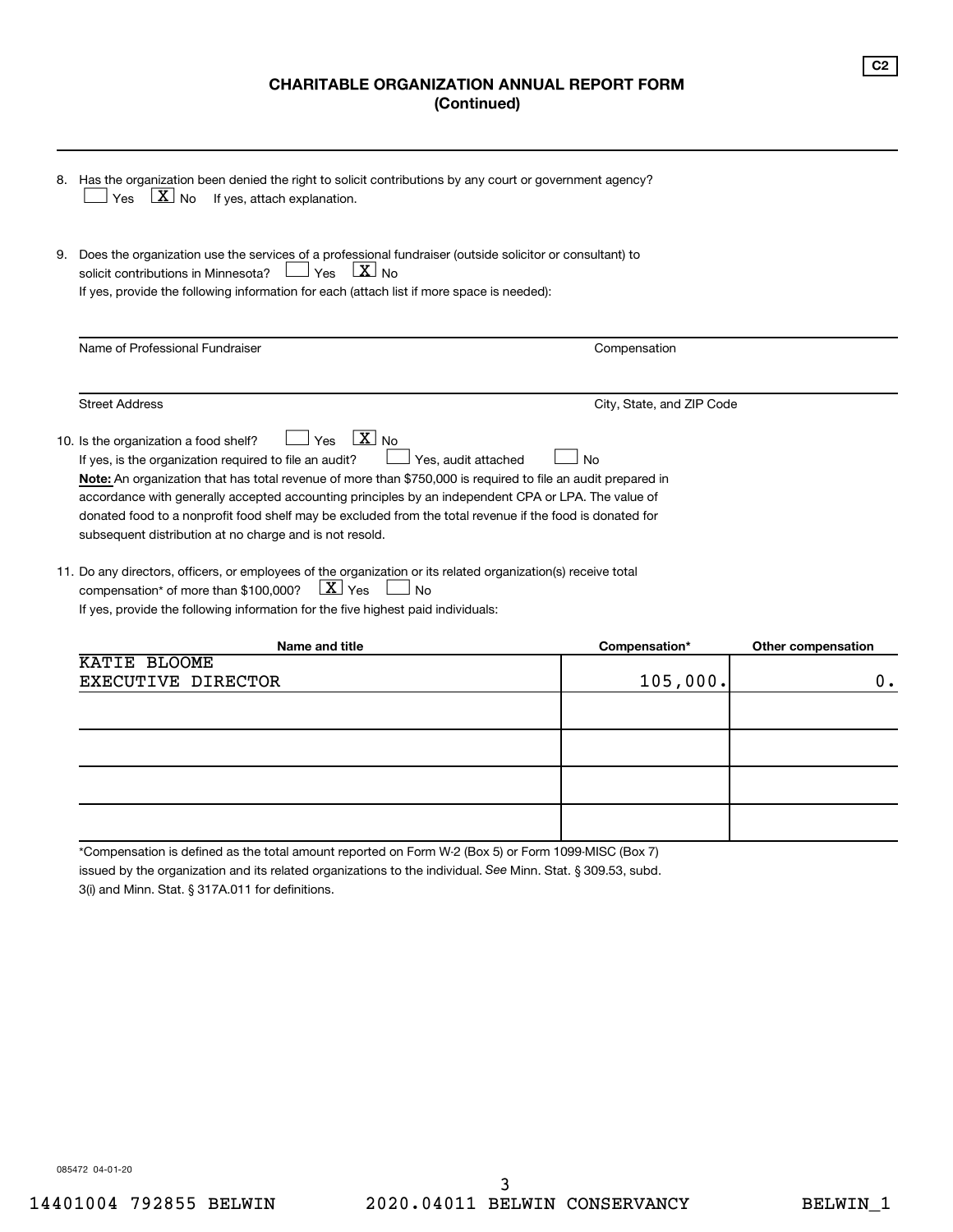#### **SECTION B: Financial Information**

This section must be completed by organizations that file an IRS Form 990-EZ, 990-PF, or 990-N. Organizations that file an IRS Form 990 may skip Section B and go directly to Section C.

#### **INCOME**

| 1.               | <b>Contributions Received</b>   | \$<br>1,847,144.                  |
|------------------|---------------------------------|-----------------------------------|
| 2.               | Government Grants               | \$<br>267,600.                    |
| 3.               | Program Service Revenue         | \$<br>3                           |
| $\overline{4}$ . | Other Revenue                   | \$<br>106,820.                    |
| 5.               | <b>TOTAL INCOME</b>             | \$<br>2, 221, 564.                |
| <b>EXPENSES</b>  |                                 |                                   |
| 6.               | Program Expenses                | \$<br>$962,673 \cdot 6$           |
| 7.               | Management & General Expenses   | \$<br>117,447.7                   |
| 8.               | <b>Fund-raising Expenses</b>    | \$<br>263,592.8                   |
| 9.               | <b>TOTAL EXPENSES</b>           | \$<br>1,343,712.9                 |
|                  | 10. EXCESS or DEFICIT           | \$<br>$877,852.$ 10               |
|                  | (Line 5 minus Line 9)           |                                   |
| <b>ASSETS</b>    |                                 |                                   |
|                  | 11. Cash                        | \$<br>438, 160.11                 |
|                  | 12. Land, Buildings & Equipment | \$<br>$11,667,207.$ <sub>12</sub> |
|                  | 13. Other Assets                | \$<br>$1,724,630.$ <sub>13</sub>  |
|                  | <b>14. TOTAL ASSETS</b>         | \$<br>13,829,997.14               |
|                  | <b>LIABILITIES</b>              |                                   |
|                  | 15. Accounts Payable            | \$<br>111,000.<br>15              |
|                  | 16. Grants Payable              | \$<br>16                          |
| 17.              | <b>Other Liabilities</b>        | \$<br>1,499,973.<br>17            |
|                  | <b>18. TOTAL LIABILITIES</b>    | \$<br>1,610,973.<br>18            |
|                  | <b>FUND BALANCE/NET WORTH</b>   | \$<br>12,219,024.                 |
|                  | (Line 14 minus Line 18)         |                                   |

085473 04-01-20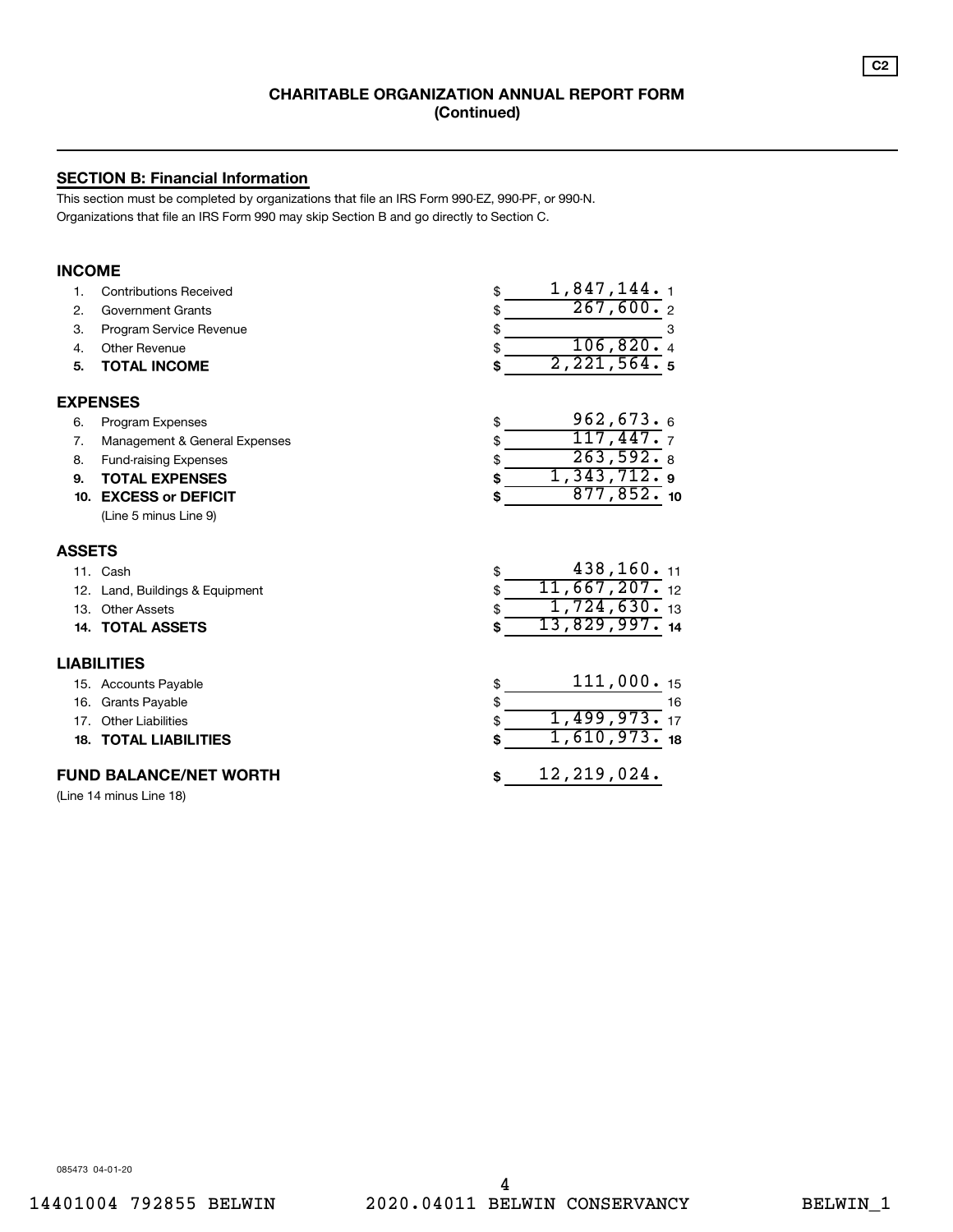#### **CHARITABLE ORGANIZATION ANNUAL REPORT FORM (Continued)**

#### **Section B (continued): Statement of Functional Expenses**

This expense statement must be prepared in accordance with generally accepted accounting principles. Each column must be completed, and Columns B, C, and D must equal Column A. The amount on Line 25, Column A must match Line 17 of IRS Form 990-EZ or Line 26 of IRS Form 990-PF.

|     |                                                                                                                                                                                                                                      | (A)<br>Total expenses | (B)<br>Program service<br>expenses | (C)<br>Management and<br>general expenses | (D)<br>Fundraising<br>expenses |
|-----|--------------------------------------------------------------------------------------------------------------------------------------------------------------------------------------------------------------------------------------|-----------------------|------------------------------------|-------------------------------------------|--------------------------------|
| 1.  | Grants and other assistance to governments                                                                                                                                                                                           |                       |                                    |                                           |                                |
|     | and organizations in the U.S.                                                                                                                                                                                                        |                       |                                    |                                           |                                |
| 2.  | Grants and other assistance to individuals in the U.S.                                                                                                                                                                               |                       |                                    |                                           |                                |
| З.  | Grants and other assistance to governments,                                                                                                                                                                                          |                       |                                    |                                           |                                |
|     | organizations, and individuals outside the U.S.                                                                                                                                                                                      |                       |                                    |                                           |                                |
| 4.  | Benefits paid to or for members                                                                                                                                                                                                      |                       |                                    |                                           |                                |
| 5.  | Compensation of current officers, directors,<br>trustees, and key employees                                                                                                                                                          |                       |                                    |                                           |                                |
| 6.  | Compensation not included above, to disqualified                                                                                                                                                                                     |                       |                                    |                                           |                                |
|     | persons (as defined under section 4958(f)(1) and                                                                                                                                                                                     |                       |                                    |                                           |                                |
|     | persons described in section 4958(c)(3)(B)                                                                                                                                                                                           |                       |                                    |                                           |                                |
| 7.  | Other salaries and wages                                                                                                                                                                                                             | 497, 177.             | 307,766.                           | 53,422.                                   | 135,989.                       |
| 8.  | Pension plan contributions (include section                                                                                                                                                                                          |                       |                                    |                                           |                                |
|     | 401(k) and section 403(b) employer contributions)                                                                                                                                                                                    |                       |                                    |                                           |                                |
| 9.  | Other employee benefits                                                                                                                                                                                                              | 57,681.               | 35,341.                            |                                           |                                |
| 10. | Payroll taxes                                                                                                                                                                                                                        | 46,002.               | 28,658.                            | $\frac{6,740}{4,733}$                     | $\frac{15,600}{12,611}$        |
| 11. | Fees for services (non-employees):                                                                                                                                                                                                   |                       |                                    |                                           |                                |
|     | a. Management                                                                                                                                                                                                                        |                       |                                    |                                           |                                |
|     | b. Legal                                                                                                                                                                                                                             |                       |                                    |                                           |                                |
|     | c. Accounting                                                                                                                                                                                                                        |                       |                                    |                                           |                                |
|     | d. Lobbying                                                                                                                                                                                                                          |                       |                                    |                                           |                                |
|     | e. Professional fundraising services                                                                                                                                                                                                 |                       |                                    |                                           |                                |
|     | f. Investment management fees                                                                                                                                                                                                        |                       |                                    |                                           |                                |
|     | g. Other                                                                                                                                                                                                                             | 100,882.              | 80, 132.                           | 13,667.                                   | 7,083.                         |
| 12. | Advertising and promotion                                                                                                                                                                                                            | 59,422.               | 46, 473.                           |                                           | 12,949.                        |
| 13. | Office expenses                                                                                                                                                                                                                      | 13, 179.              | 8,162.                             | 1,425.                                    | 3,592.                         |
| 14. | Information technology                                                                                                                                                                                                               | 28,800.               | 17,836.                            | 3,115.                                    | 7,849.                         |
| 15. | Royalties                                                                                                                                                                                                                            |                       |                                    |                                           |                                |
| 16. | Occupancy                                                                                                                                                                                                                            | 19,068.               | 11,810.                            | 2,061                                     | 5,197.                         |
| 17. | Travel                                                                                                                                                                                                                               | 1,224.                | 348.                               | 497.                                      | 379.                           |
| 18. | Payments of travel or entertainment expenses                                                                                                                                                                                         |                       |                                    |                                           |                                |
|     | for any federal, state, or local public officials                                                                                                                                                                                    |                       |                                    |                                           |                                |
| 19. | Conferences, conventions, and meetings                                                                                                                                                                                               |                       |                                    |                                           |                                |
| 20. | Interest                                                                                                                                                                                                                             | 2,944.                | 2,944.                             |                                           |                                |
| 21. | Payments to affiliates                                                                                                                                                                                                               |                       |                                    |                                           |                                |
| 22. | Depreciation, depletion, and amortization                                                                                                                                                                                            | 168, 781.             | 104,529.                           | 18, 253.                                  | 45,999.                        |
| 23. | Insurance                                                                                                                                                                                                                            | 39,941.               | 24,736.                            | 4,320                                     | 10,885.                        |
| 24. | Other expenses. Itemize expenses not covered                                                                                                                                                                                         |                       |                                    |                                           |                                |
|     | above. Expenses labeled miscellaneous may                                                                                                                                                                                            |                       |                                    |                                           |                                |
|     | not exceed 5% of total expenses (Line 25).                                                                                                                                                                                           |                       |                                    |                                           |                                |
|     | a. OTHER REPAIRS                                                                                                                                                                                                                     | 214,057.              | 214,057.                           |                                           |                                |
|     | b. LAND ACQUISITION COSTS                                                                                                                                                                                                            | 45, 433.              | 45, 433.                           |                                           |                                |
|     | c. REAL ESTATE TAXES                                                                                                                                                                                                                 | 21,954.               | 21,954.                            |                                           |                                |
|     | d. ALL OTHER EXPENSE STMT                                                                                                                                                                                                            | 27, 167.              | 12,494.                            | 9,214.                                    | 5,459.                         |
| 25. | Total functional expenses. Add lines 1 through 24d                                                                                                                                                                                   | 1,343,712.            | 962,673.                           | 117,447.                                  | 263,592.                       |
| 26. | Joint costs. Check here $\blacktriangleright$<br>if following<br>SOP 98-2. Complete this line only if the organi-<br>zation reported in Column B joint costs from a<br>combined educational campaign and<br>fundraising solicitation |                       |                                    |                                           |                                |

085474 04-01-20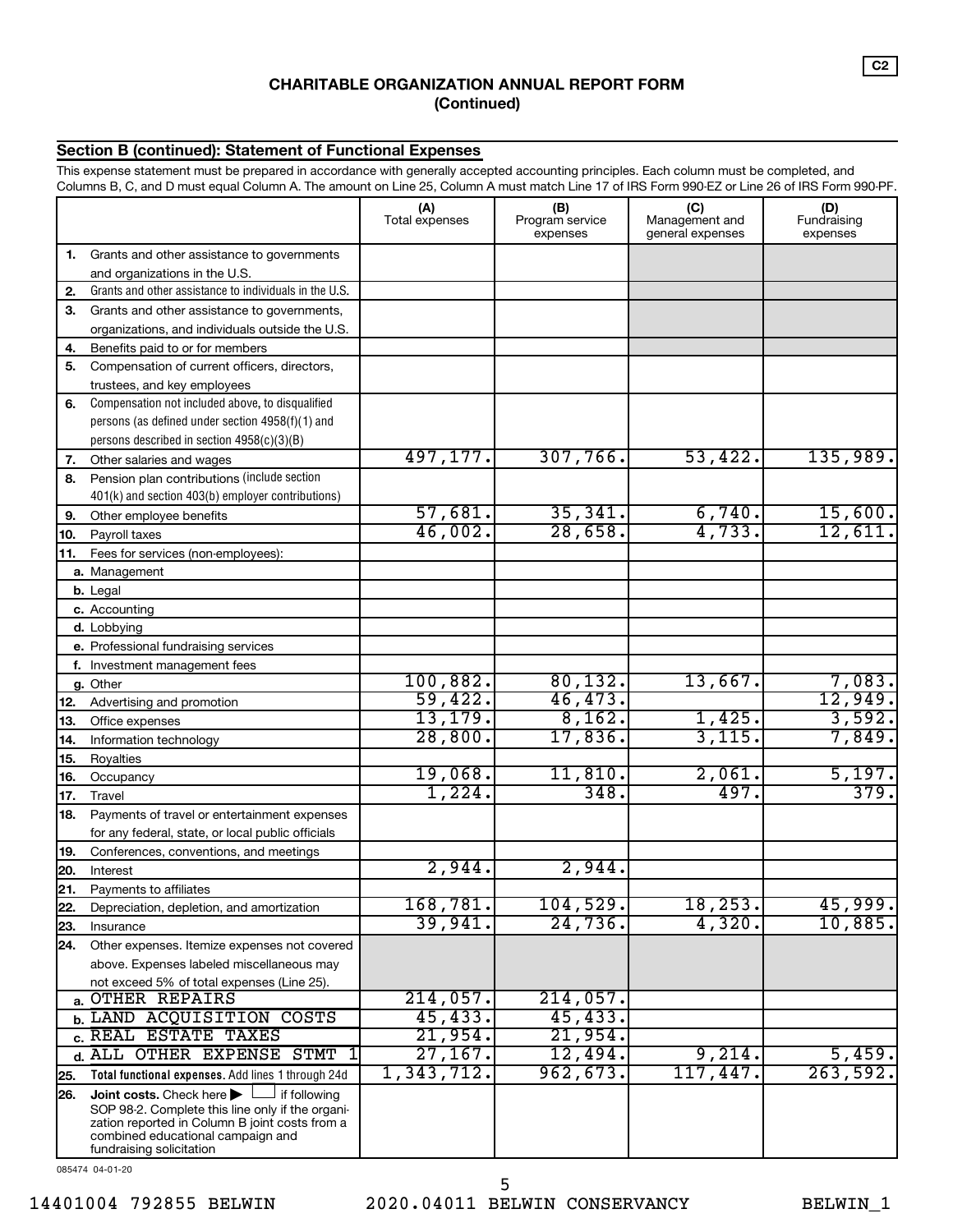#### **CHARITABLE ORGANIZATION ANNUAL REPORT FORM (Continued)**

| Section C: Board of Directors Signatures and Acknowledgment                                                                                          |                                                                                  |  |  |  |  |  |
|------------------------------------------------------------------------------------------------------------------------------------------------------|----------------------------------------------------------------------------------|--|--|--|--|--|
| The form must be executed pursuant to a resolution of the board of directors, trustees, or managing group and                                        |                                                                                  |  |  |  |  |  |
| must be signed by two officers of the organization. See Minn. Stat. § 309.52, subd. 3.                                                               |                                                                                  |  |  |  |  |  |
|                                                                                                                                                      |                                                                                  |  |  |  |  |  |
| We, the undersigned, state and acknowledge that we are duly constituted officers of this organization, being the                                     |                                                                                  |  |  |  |  |  |
|                                                                                                                                                      | $\overline{a}$ (Title) and $\overline{a}$<br>(Title) respectively, and           |  |  |  |  |  |
| that we execute this document on behalf of the organization pursuant to the resolution of the                                                        |                                                                                  |  |  |  |  |  |
|                                                                                                                                                      | (Board of Directors, Trustees, or Managing Group) adopted on the                 |  |  |  |  |  |
| day of state of the contents of the document, and do hereby certify that the                                                                         |                                                                                  |  |  |  |  |  |
|                                                                                                                                                      | (Board of Directors, Trustees, or Managing Group) has assumed, and will continue |  |  |  |  |  |
| to assume, responsibility for determining matters of policy, and have supervised, and will continue to supervise, the operations and finances of the |                                                                                  |  |  |  |  |  |
| organization. We further state that the information supplied is true, correct and complete to the best of our knowledge.                             |                                                                                  |  |  |  |  |  |
| DAVID HARTWELL                                                                                                                                       |                                                                                  |  |  |  |  |  |
| Name (Print)                                                                                                                                         | Name (Print)                                                                     |  |  |  |  |  |
| Signature                                                                                                                                            | Signature                                                                        |  |  |  |  |  |
| PRESIDENT                                                                                                                                            |                                                                                  |  |  |  |  |  |
| Title                                                                                                                                                | Title                                                                            |  |  |  |  |  |
| Date                                                                                                                                                 | Date                                                                             |  |  |  |  |  |
|                                                                                                                                                      |                                                                                  |  |  |  |  |  |